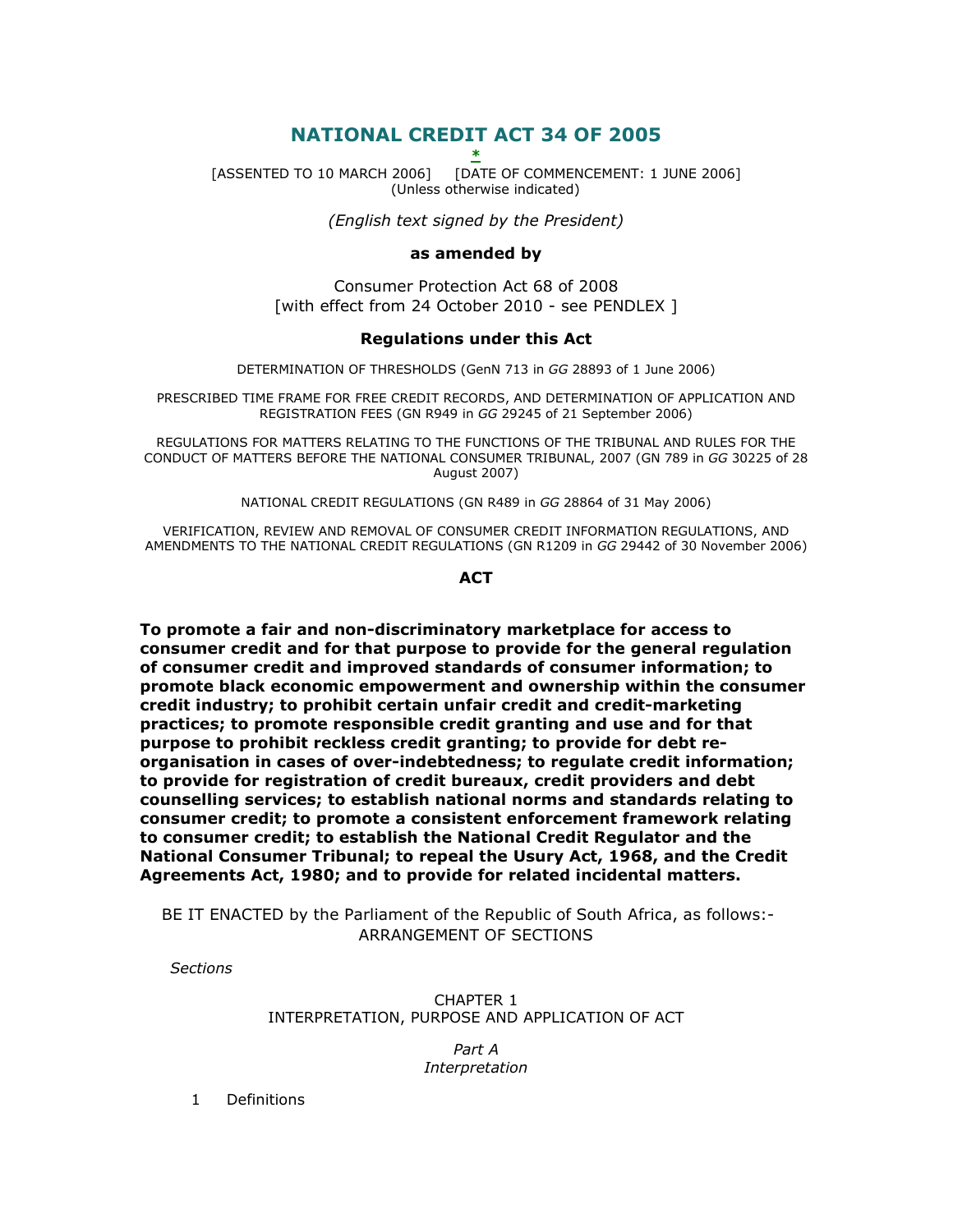2 Interpretation

#### Part B Purpose and application

- 3 Purpose of Act
- 4 Application of Act
- 5 Limited application of Act to incidental credit agreements
- 6 Limited application of Act when consumer is juristic person
- 7 Threshold determination and industry tiers

## Part C Classification and categories of credit agreements

- 8 Credit agreements
- 9 Categories of credit agreements
- 10 Developmental credit agreements
- 11 Public interest credit agreements

#### CHAPTER 2 CONSUMER CREDIT INSTITUTIONS

# Part A National Credit Regulator

- 12 Establishment of National Credit Regulator
- 13 Development of accessible credit market
- 14 Registration functions of National Credit Regulator
- 15 Enforcement functions of National Credit Regulator
- 16 Research and public information
- 17 Relations with other regulatory authorities
- 18 Reporting requirements of National Credit Regulator
- 19 Governance of National Credit Regulator
- 20 Qualifications for Board membership
- 21 Conflicting interests of members of Board
- 22 Resignation, removal from office and vacancies
- 23 Appointment of Chief Executive Officer
- 24 Conflicting interests
- 25 Appointment of inspectors and investigators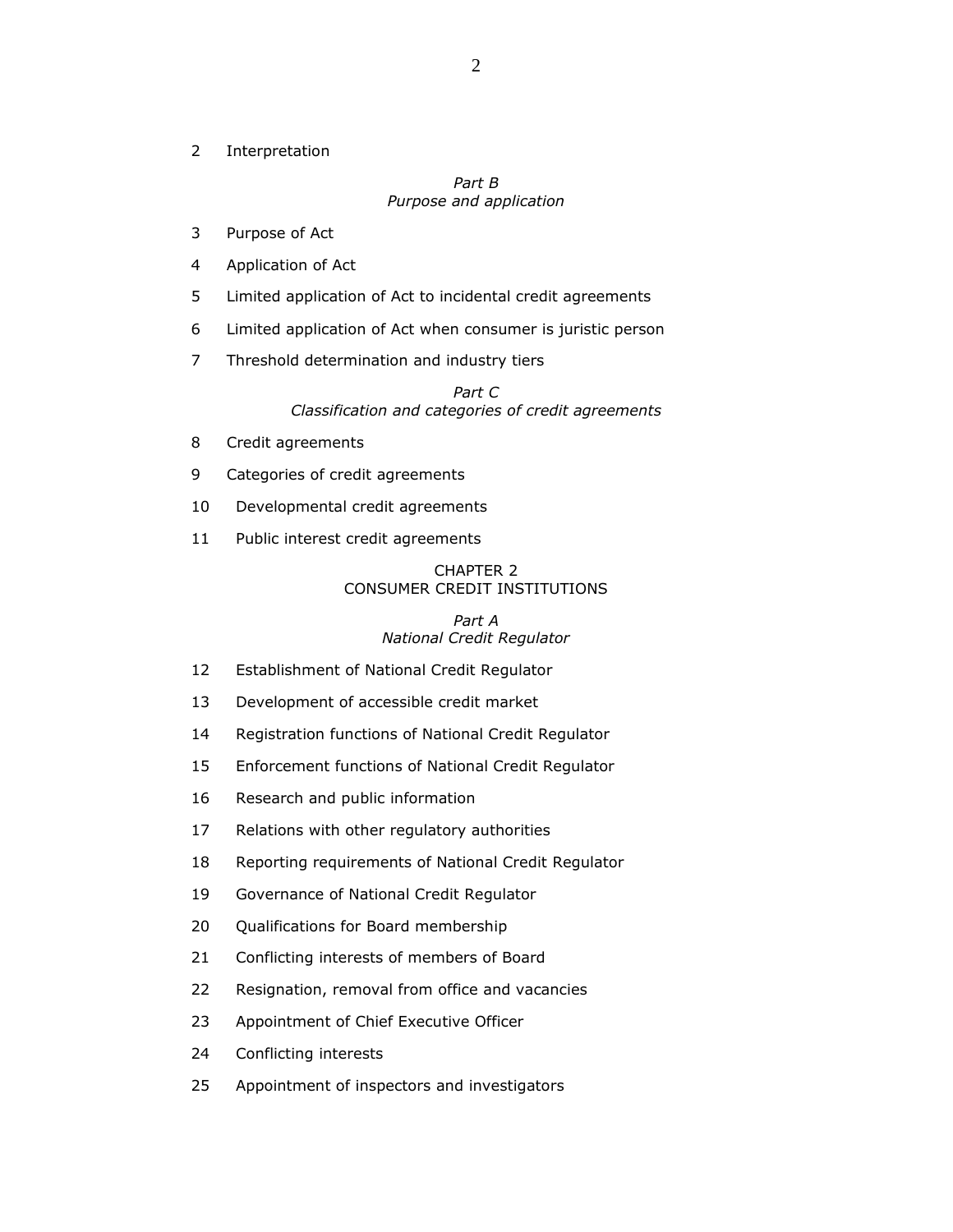### Part B National Consumer Tribunal

- 26 Establishment and constitution of Tribunal
- 27 Functions of Tribunal
- 28 Qualifications of members of Tribunal
- 29 Term of office of members of Tribunal
- 30 Deputy Chairperson of Tribunal
- 31 Tribunal proceedings
- 32 Conflicts and disclosure of interest
- 33 Acting by member of Tribunal after expiry of term of office
- 34 Remuneration and benefits

### Part C Administrative matters

- 35 Finances
- 36 Reviews and reports to Minister

#### Part D National and provincial co-operation

- 37 Co-operative exercise of concurrent jurisdiction
- 38 Information sharing

## CHAPTER 3 CONSUMER CREDIT INDUSTRY REGULATION

#### Part A Registration requirements, criteria and procedures

- 39 Limited application of this Part
- 40 Registration of credit providers
- 41 Supplementary registration to provide developmental credit
- 42 Thresholds applicable to credit providers
- 43 Registration of credit bureaux
- 44 Registration of debt counsellors
- 45 Application for registration
- 46 Disqualification of natural persons
- 47 Disqualification of juristic persons and associations
- 48 Conditions of registration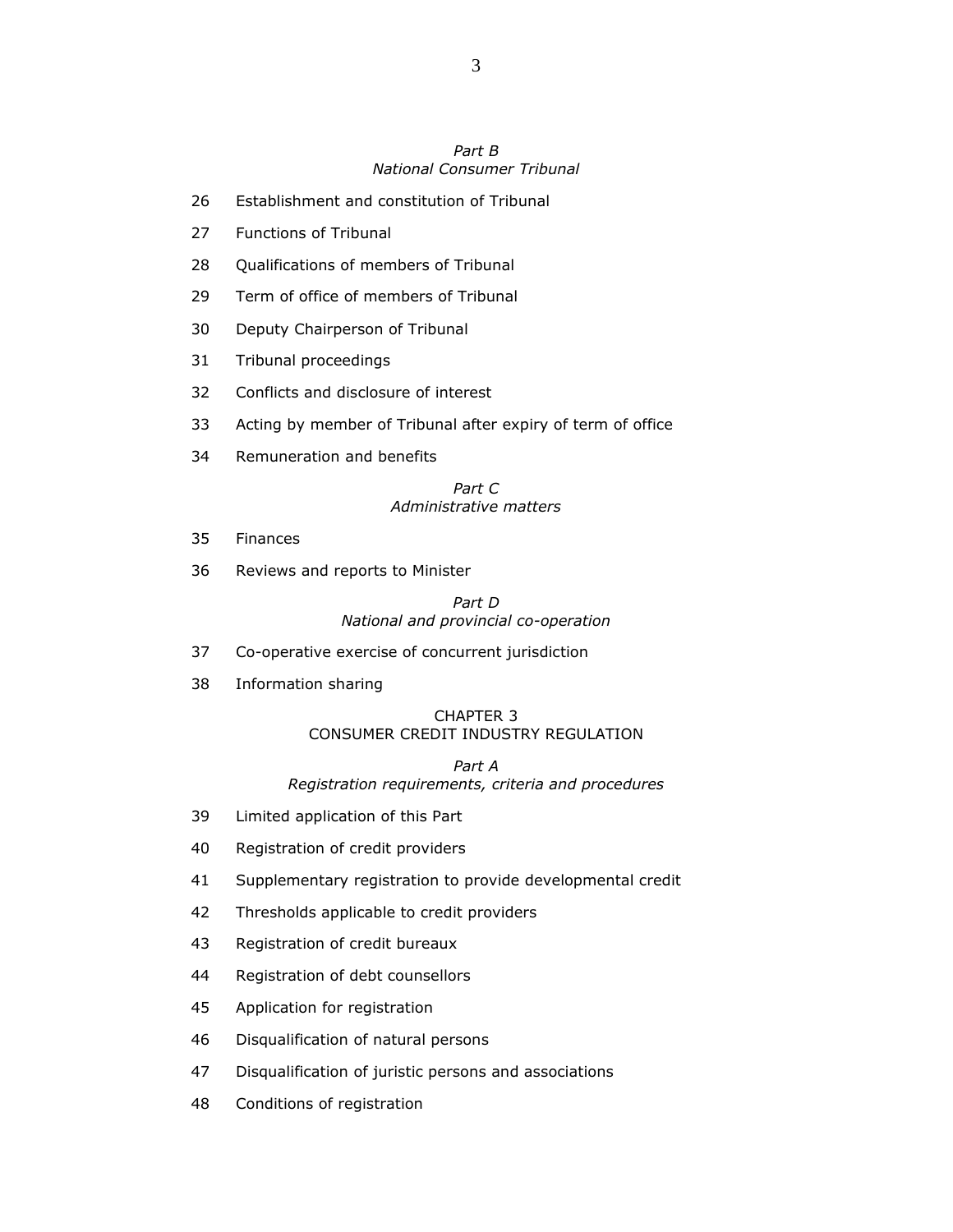- 49 Variation of conditions of registration
- 50 Authority and standard conditions of registration
- 51 Application, registration and renewal fees
- 52 Certificate, validity and public notice of registration
- 53 National record of registrations

#### Part B Compliance procedures and cancellation of registration

- 54 Restricted activities by unregistered persons
- 55 Compliance notices
- 56 Objection to notices
- 57 Cancellation of registration
- 58 Voluntary cancellation of registration
- 59 Review or appeal of decisions

### CHAPTER 4 CONSUMER CREDIT POLICY

#### Part A Consumer rights

- 60 Right to apply for credit
- 61 Protection against discrimination in respect of credit
- 62 Right to reasons for credit being refused
- 63 Right to information in official language
- 64 Right to information in plain and understandable language
- 65 Right to receive documents
- 66 Protection of consumer credit rights

### Part B Confidentiality, personal information and consumer credit records

- 67 Conflicting legislation
- 68 Right to confidential treatment
- 69 National register of credit agreements
- 70 Credit bureau information
- 71 Removal of record of debt adjustment or judgment
- 72 Right to access and challenge credit records and information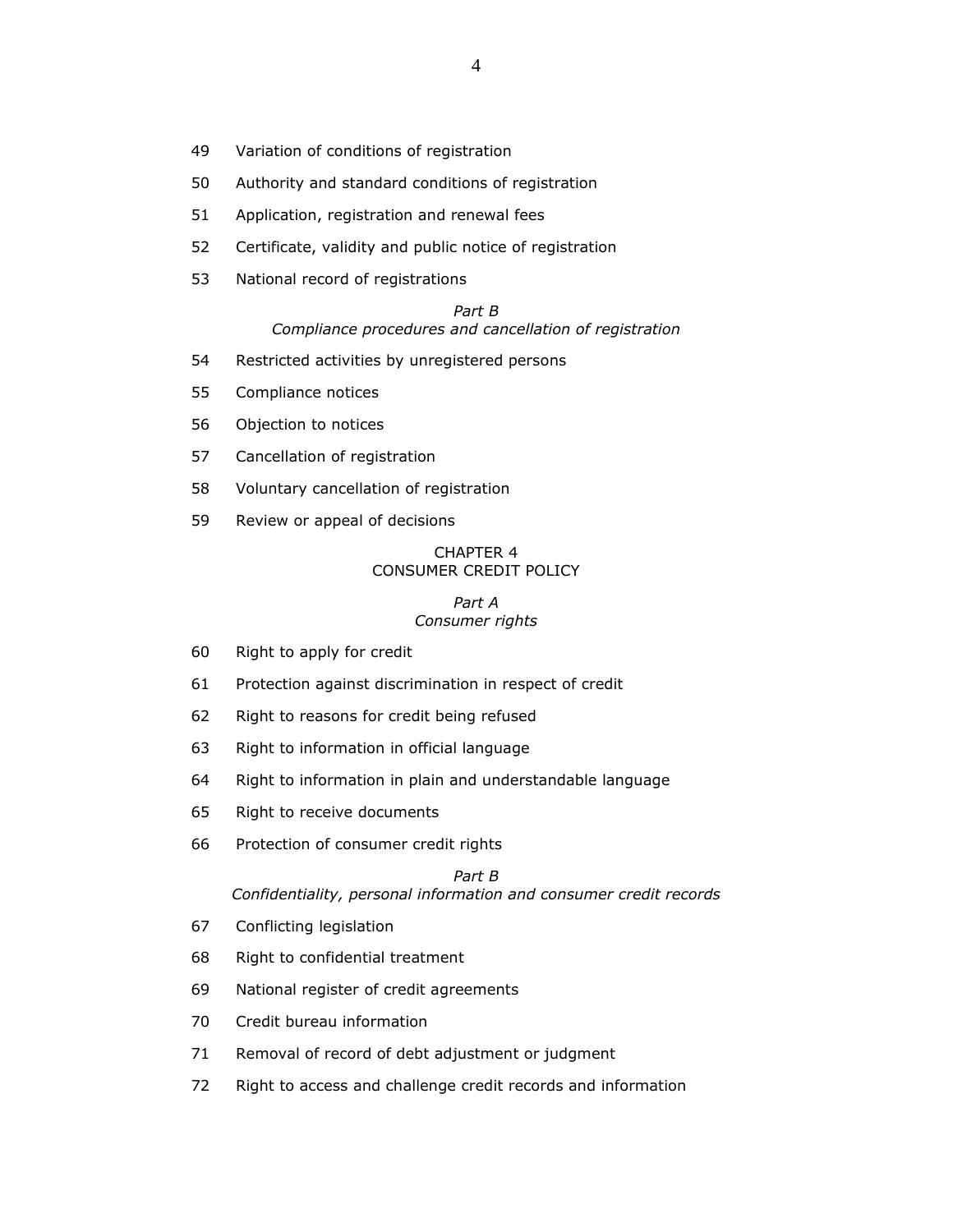73 Verification, review and removal of consumer credit information

#### Part C Credit marketing practices

- 74 Negative option marketing and opting out requirements
- 75 Marketing and sales of credit at home or work
- 76 Advertising practices
- 77 Required marketing information

#### Part D Over-indebtedness and reckless credit

- 78 Application and interpretation of this Part
- 79 Over-indebtedness
- 80 Reckless credit
- 81 Prevention of reckless credit
- 82 Assessment mechanisms and procedures
- 83 Court may suspend reckless credit agreement
- 84 Effect of suspension of credit agreement
- 85 Court may declare and relieve over-indebtedness
- 86 Application for debt review
- 87 Magistrate's Court may re-arrange consumer's obligations
- 88 Effect of debt review or re-arrangement order or agreement

### CHAPTER 5 CONSUMER CREDIT AGREEMENTS

Part A Unlawful agreements and provisions

- 89 Unlawful credit agreements
- 90 Unlawful provisions of credit agreement
- 91 Supplementary requirements and documents

## Part B Disclosure, form and effect of credit agreements

- 92 Pre-agreement disclosure
- 93 Form of credit agreements
- 94 Liability for lost or stolen cards or other identification devices
- 95 Changes, deferrals and waivers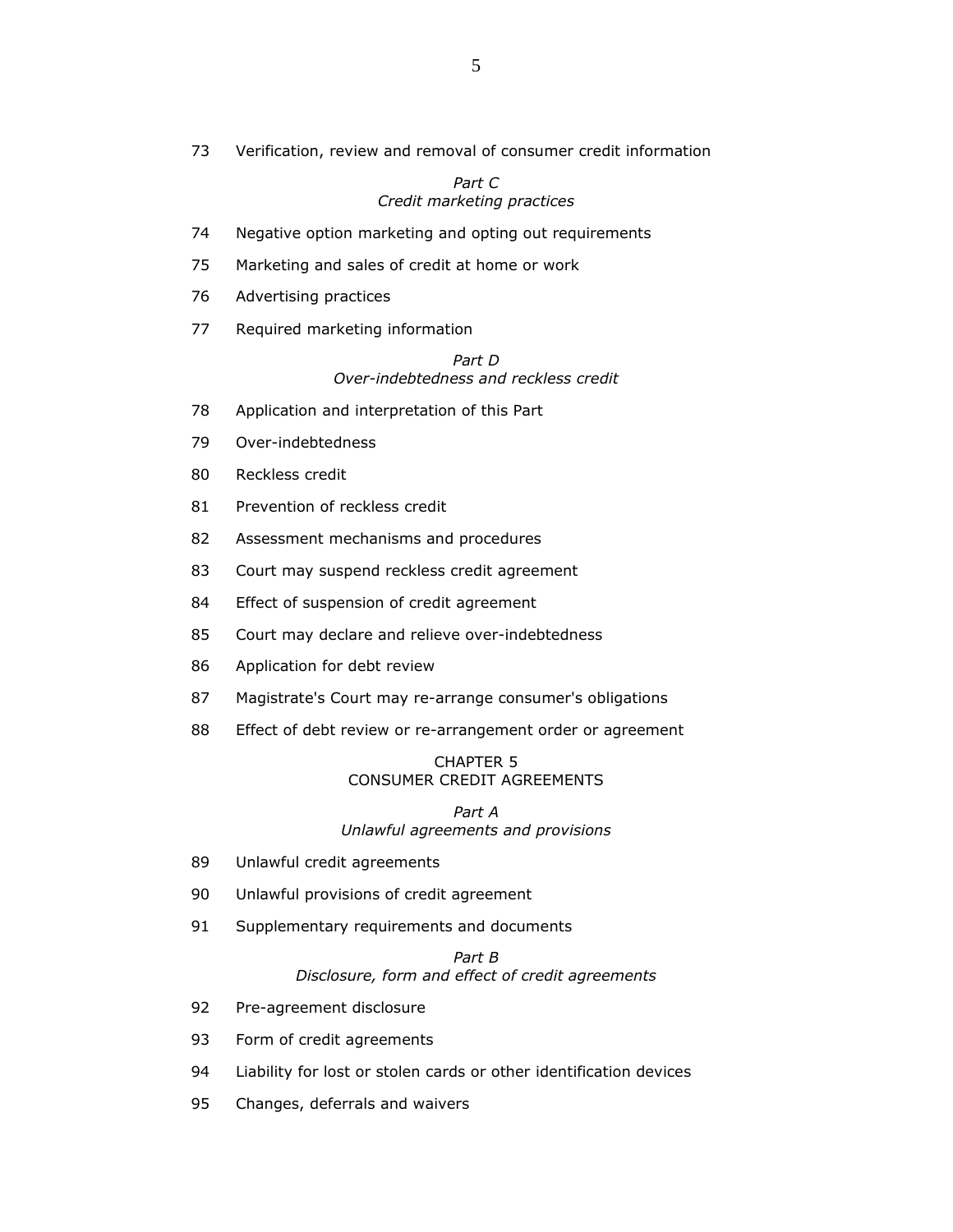- 96 Address for notice
- 97 Consumer must disclose location of goods
- 98 Agreement attaches to substituted goods
- 99 Obligations of pawn brokers

#### Part C Consumer's liability, interest, charges and fees

- 100 Prohibited charges
- 101 Cost of credit
- 102 Fees or charges
- 103 Interest
- 104 Changes to interest, credit fees or charges
- 105 Maximum rates of interest, fees and charges
- 106 Credit insurance

#### Part D Statements of account

- 107 Limited application of this Part
- 108 Statement of account
- 109 Form and content of statement of account
- 110 Statement of amount owing and related matters
- 111 Disputed entries in accounts
- 112 Dating and adjustment of debits and credits in accounts
- 113 Statement of settlement amount
- 114 Tribunal may order statement to be provided
- 115 Disputes concerning statements

#### Part E Alteration of credit agreement

- 116 Alteration of original or amended agreement document
- 117 Changes by agreement
- 118 Reductions to credit limit under credit facility
- 119 Increases in credit limit under credit facility
- 120 Unilateral changes by credit provider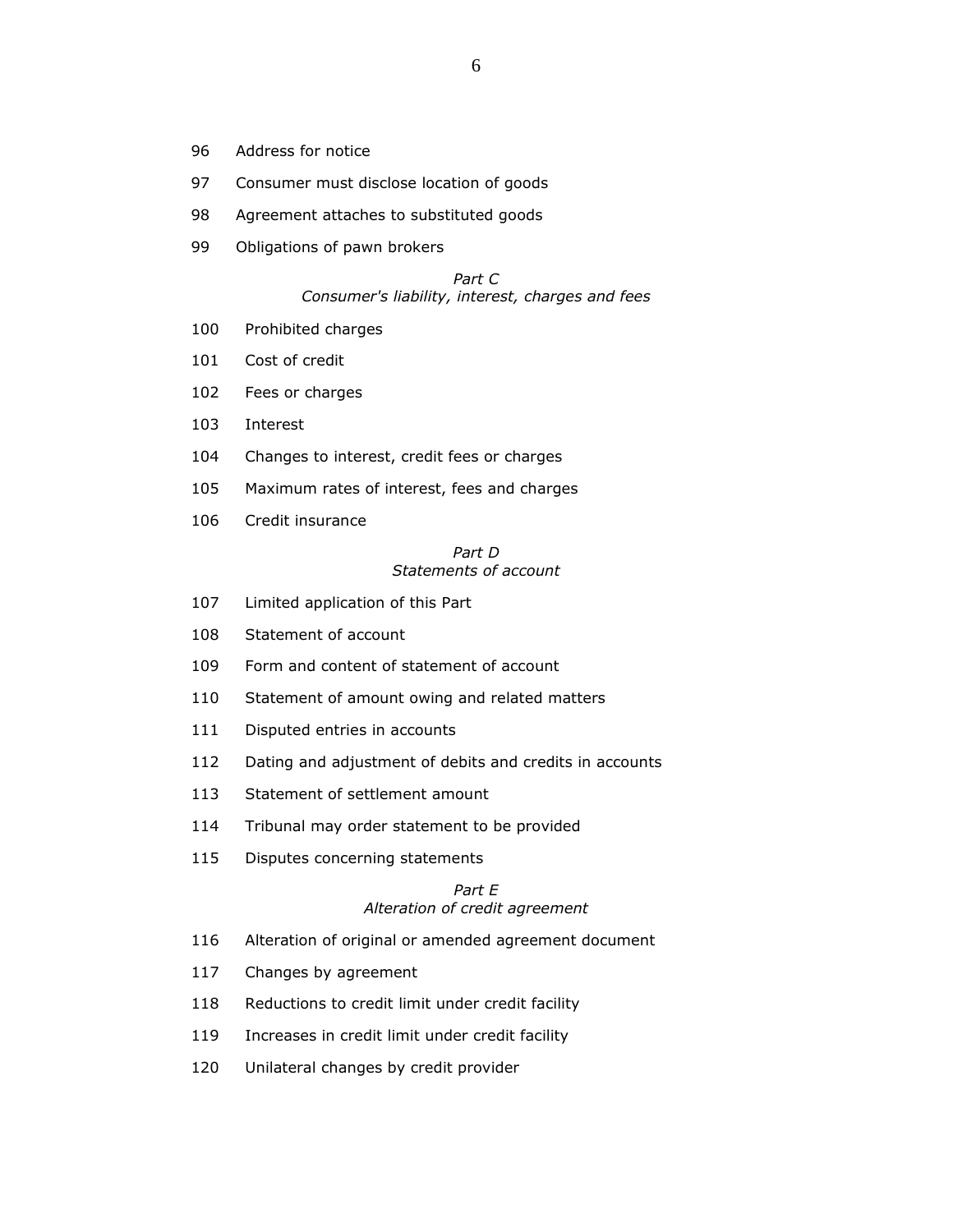# Part F Rescission and termination of credit agreements

- 121 Consumer's right to rescind credit agreement
- 122 When consumer may terminate agreement
- 123 Termination of agreement by credit provider

## CHAPTER 6

# COLLECTION, REPAYMENT, SURRENDER AND DEBT ENFORCEMENT

#### Part A Collection and repayment practices

- 124 Charges to other accounts
- 125 Consumer's or guarantor's right to settle agreement
- 126 Early payments and crediting of payments

#### Part B Surrender of goods

- 127 Surrender of goods
- 128 Compensation for consumer

### Part C Debt enforcement by repossession or judgment

- 129 Required procedures before debt enforcement
- 130 Debt procedures in a Court
- 131 Repossession of goods
- 132 Compensation for credit provider
- 133 Prohibited collection and enforcement practices

#### CHAPTER 7 DISPUTE SETTLEMENT OTHER THAN DEBT ENFORCEMENT

#### Part A Alternative dispute resolution

- 134 Alternative dispute resolution
- 135 Dispute resolution may result in consent order

Part B Initiating complaints or applications

- 136 Initiating a complaint to National Credit Regulator
- 137 Initiating applications to Tribunal
- 138 Consent orders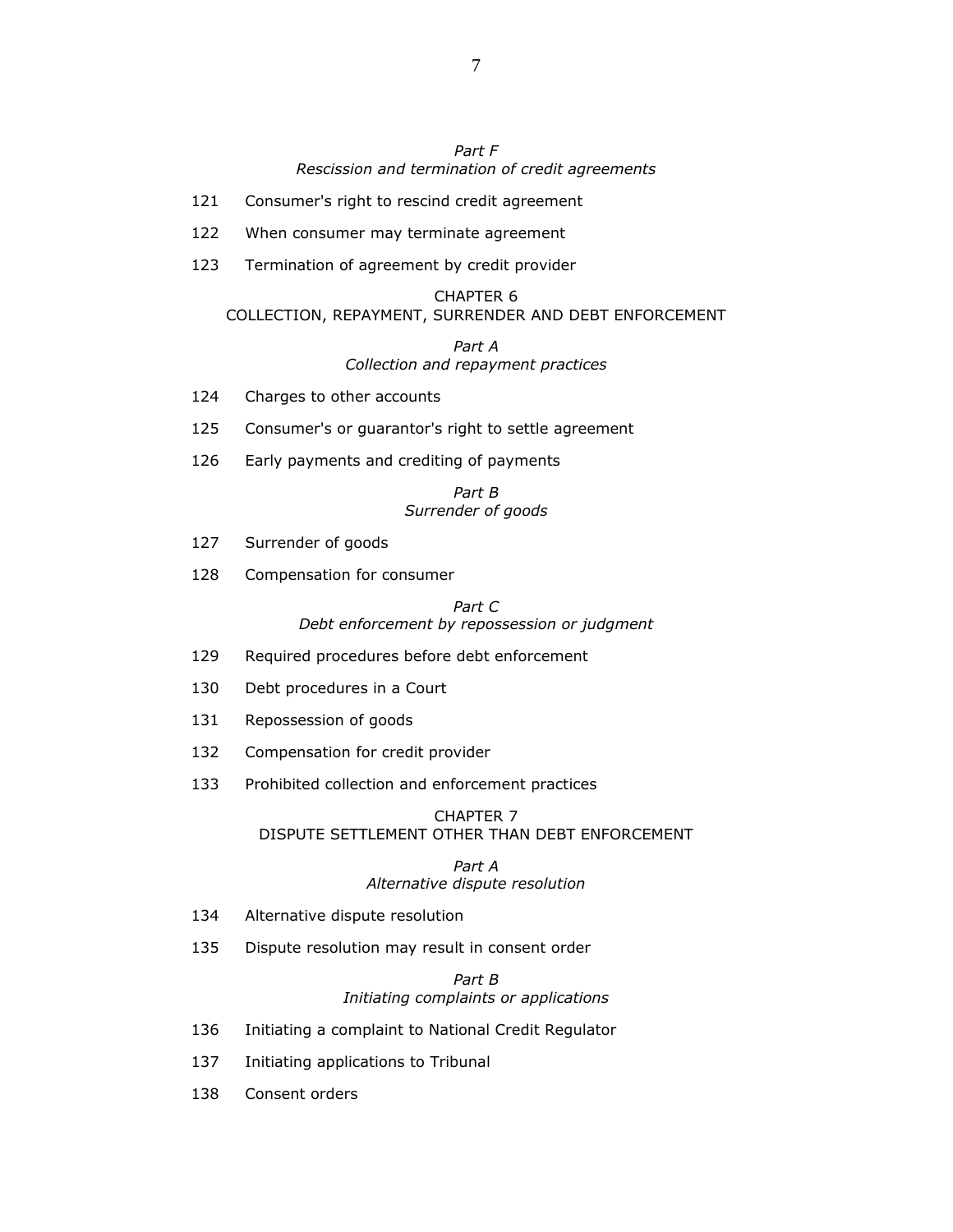## Part C Informal resolution or investigation of complaints

- 139 Investigation by National Credit Regulator
- 140 Outcome of complaint
- 141 Referral to Tribunal

#### Part D

#### Tribunal consideration of complaints, applications and referrals

- 142 Hearings before Tribunal
- 143 Right to participate in hearing
- 144 Powers of member presiding at hearing
- 145 Rules of procedure
- 146 Witnesses
- 147 Costs
- 148 Appeals and reviews

#### Part E Tribunal orders

- 149 Interim relief
- 150 Orders of Tribunal
- 151 Administrative fines
- 152 Status and enforcement of orders

#### CHAPTER 8 ENFORCEMENT OF ACT

#### Part A **Searches**

- 153 Authority to enter and search under warrant
- 154 Powers to enter and search
- 155 Conduct of entry and search

### Part B **Offences**

- 156 Breach of confidence
- 157 Hindering administration of Act
- 158 Failure to attend when summoned
- 159 Failure to answer fully or truthfully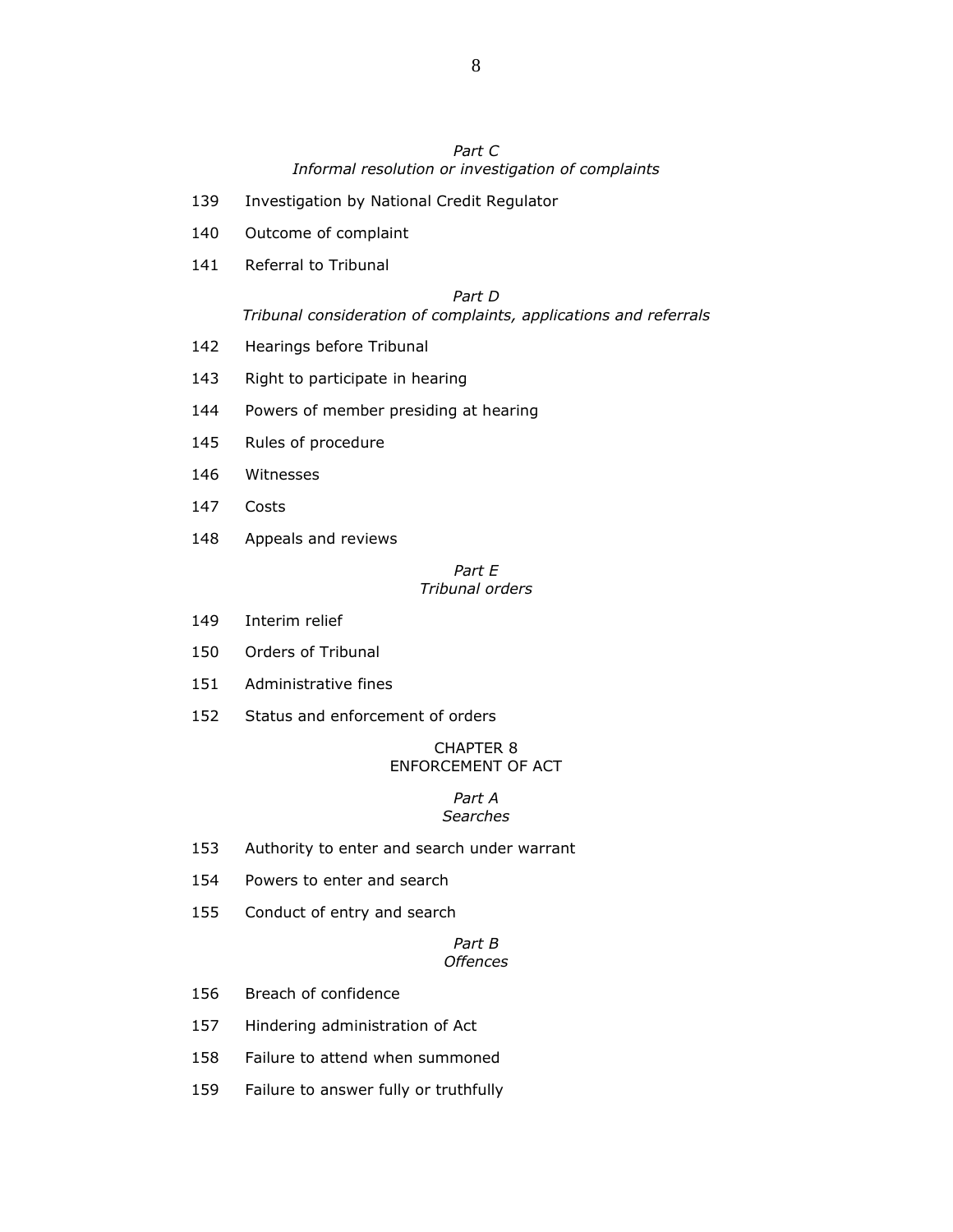- 160 Offences relating to regulator and Tribunal
- 161 Penalties
- 162 Magistrate's Court jurisdiction to impose penalties

## Part C Miscellaneous matters

- 163 Agents
- 164 Civil actions and jurisdiction
- 165 Variation of order
- 166 Limitations of bringing action
- 167 Standard of proof
- 168 Serving documents
- 169 Proof of facts
- 170 Credit provider to keep records

## CHAPTER 9 GENERAL PROVISIONS

- 171 Regulations
- 172 Conflicting legislation, consequential amendments, repeal of laws and transitional arrangements
- 173 Short title and commencement

## Schedule 1 RULES CONCERNING CONFLICTING LEGISLATION

## Schedule 2 AMENDMENT OF LAWS

### Schedule TRANSITIONAL PROVISIONS

- 1 Definitions
- 2 Delayed application of required registration
- 3 National register of credit agreements
- 4 Application of Act to pre-existing agreements
- 5 Maximum interest rate
- 6 Specific preservation of rights, instructions, registration and similar status
- 7 General preservation of regulations, rights, duties, notices and other instruments
- 8 National Credit Regulator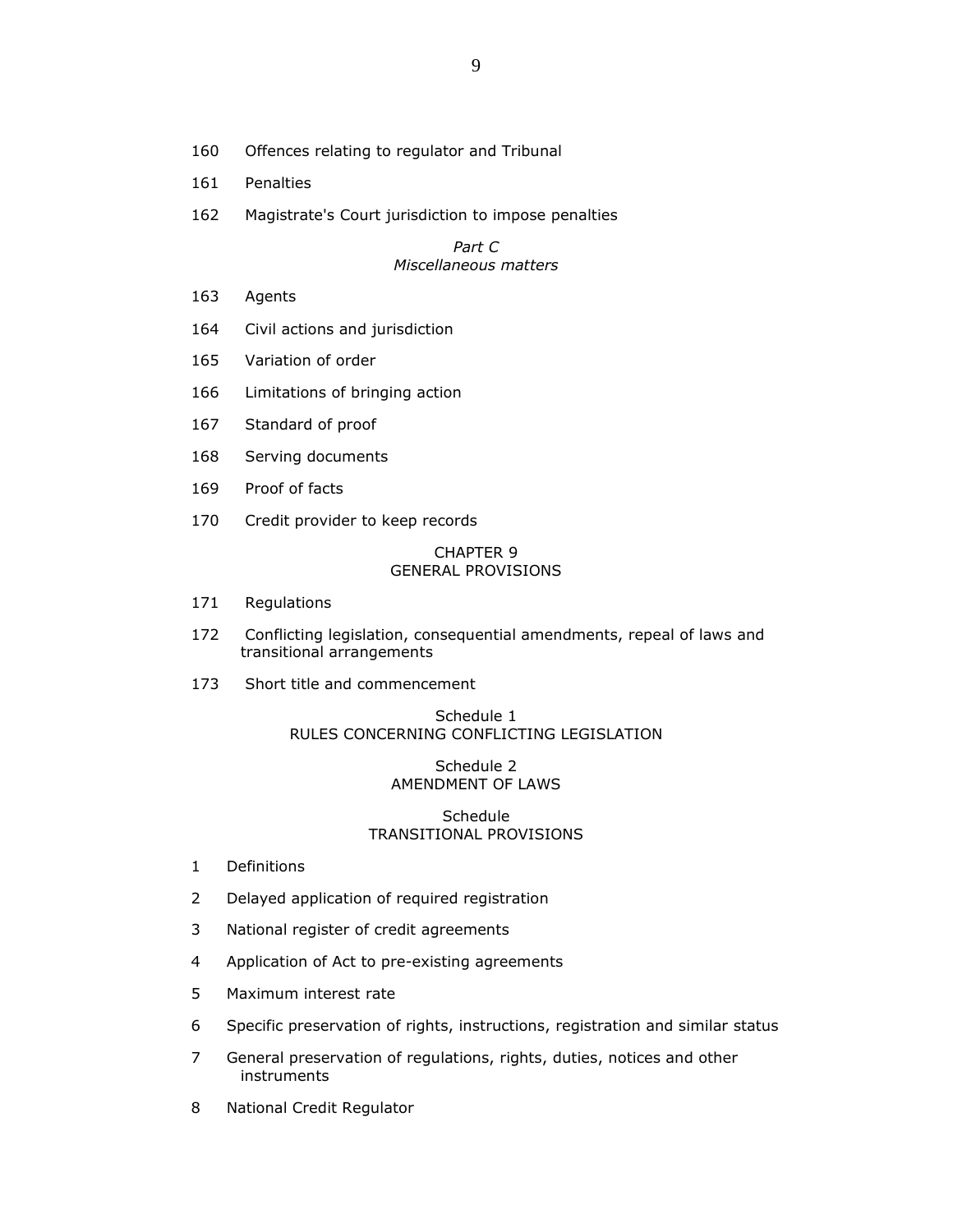- 9 Provincial regulatory capacity
- 10 Continued enforcement of repealed laws
- 11 Regulations

# CHAPTER 1 INTERPRETATION, PURPOSE AND APPLICATION OF ACT (ss 1-11)

# Part A Interpretation (ss 1-2)

# 1 Definitions

In this Act-

**'advertisement'** means any written, illustrated, visual or other descriptive material, communication, representation or reference by means of which a person seeks to bring to the attention of all or part of the public the nature, properties, advantages or uses of, conditions on, or prices of-

- (a) goods to be purchased, leased or otherwise acquired;
- (b) any available service; or
- (c) credit to be granted;

**'agreement'** includes an arrangement or understanding between or among two or more parties, which purports to establish a relationship in law between those parties;

**'alternative dispute resolution agent'** means a person providing services to assist in the resolution of consumer credit disputes through conciliation, mediation or arbitration;

'applicable provincial legislation' means legislation enacted by a province concerning credit agreements;

**Board'** means the governing body of the National Credit Regulator, established in accordance with section 19;

**'Cabinet'** means the Cabinet referred to in section 91 of the Constitution;

**'collection costs'** means an amount that may be charged by a credit provider in respect of enforcement of a consumer's monetary obligations under a credit agreement, but does not include a default administration charge;

 'collective agreement' has the meaning set out in the Labour Relations Act, 1995 ( Act 66 of 1995 );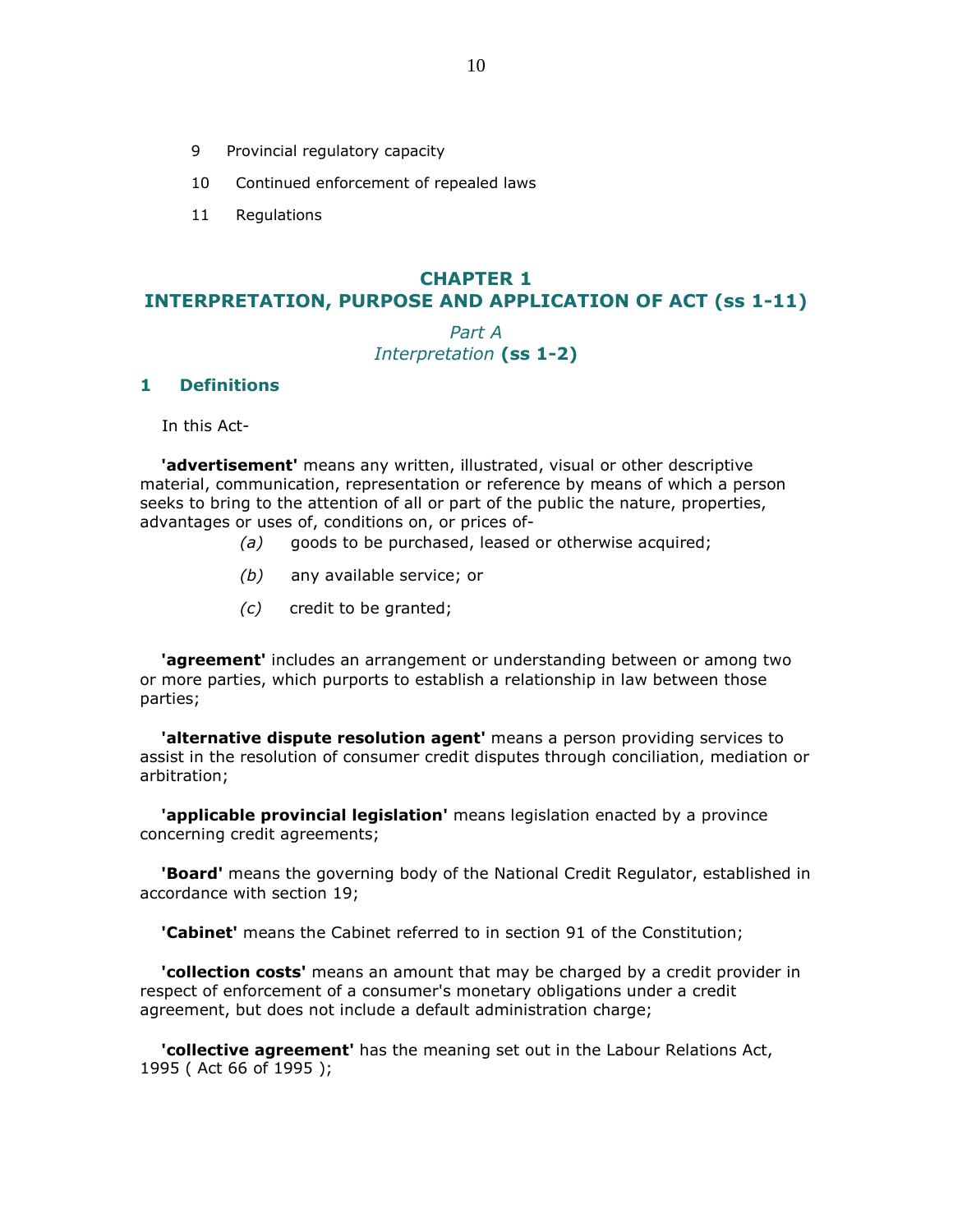'complainant' means a person who has filed a complaint in terms of section 136  $(1)$ ;

 'confidential information' means personal information that belongs to a person and is not generally available to or known by others;

 'co-operative' means an autonomous association of persons united voluntarily to meet their common economic and social needs and aspirations through a jointly owned and democratically controlled enterprise organised and operated on cooperative principles;

'consumer', in respect of a credit agreement to which this Act applies, means-

- $(a)$  the party to whom goods or services are sold under a discount transaction, incidental credit agreement or instalment agreement;
- $(b)$  the party to whom money is paid, or credit granted, under a pawn transaction;
- $(c)$  the party to whom credit is granted under a credit facility;
- $(d)$  the mortgagor under a mortgage agreement;
- (e) the borrower under a secured loan;
- $(f)$  the lessee under a lease;
- $(g)$  the guarantor under a credit guarantee; or
- $(h)$  the party to whom or at whose direction money is advanced or credit granted under any other credit agreement;

'consumer court' means a body of that name, or a consumer tribunal, established by provincial legislation;

**'continuous service'** means the supply for consideration of a utility or service, other than credit or access to credit, or the supply of such a utility or service combined with the supply of any goods that are essential for the utilisation of that utility or service by the consumer, with the intent that, so long as the agreement to supply that utility or service remains in force, the supplier will make the service continuously available to be used, accessed or drawn upon-

- $(a)$  from time to time as determined by the consumer; and
- $(b)$  with any frequency or in any amount as determined, accessed, required, demanded or drawn upon by the consumer, subject only to any total use or cost limits set out in the agreement;

'credit', when used as a noun, means-

 $(a)$  a deferral of payment of money owed to a person, or a promise to defer such a payment; or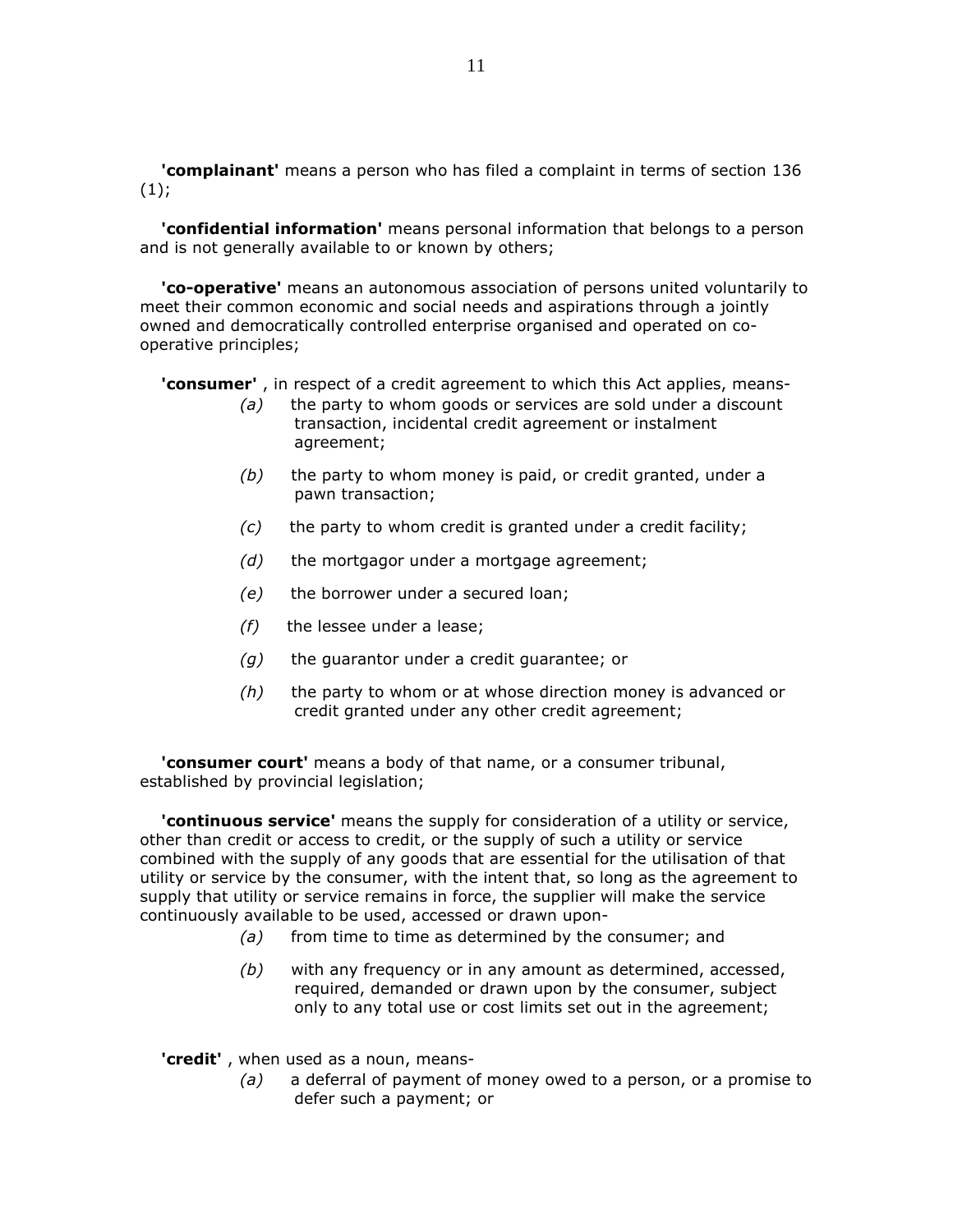$(b)$  a promise to advance or pay money to or at the direction of another person;

'credit agent' means a person appointed to represent a credit provider as contemplated in section 163, other than an employee of that credit provider;

**'credit bureau'** means a person required to apply for registration as such in terms of section 43 (1);

**'credit agreement'** means an agreement that meets all the criteria set out in section 8;

**'credit facility'** means an agreement that meets all the criteria set out in section 8 (3);

**'credit guarantee'** means an agreement that meets all the criteria set out in section 8 (5);

 'credit insurance' means an agreement between an insurer, on one hand, and a credit provider or a consumer or both, on the other hand, in terms of which the insurer agrees to pay a benefit upon the occurrence of a specified contingency, primarily for the purpose of satisfying all or part of the consumer's liability to the credit provider under a credit agreement as at the time that the specified contingency occurs, and includes-

- (a) a credit life insurance agreement;
- (b) an agreement covering loss of or damage to property; or
- (c) an agreement covering-
	- (i) loss or theft of an access card, personal information number or similar device; or
	- (ii) any loss or theft of credit consequential to a loss or theft contemplated in subparagraph (i);

 'credit life insurance' includes cover payable in the event of a consumer's death, disability, terminal illness, unemployment, or other insurable risk that is likely to impair the consumer's ability to earn an income or meet the obligations under a credit agreement;

'credit provider', in respect of a credit agreement to which this Act applies, means-

- $(a)$  the party who supplies goods or services under a discount transaction, incidental credit agreement or instalment agreement;
- $(b)$  the party who advances money or credit under a pawn transaction;
- (c) the party who extends credit under a credit facility;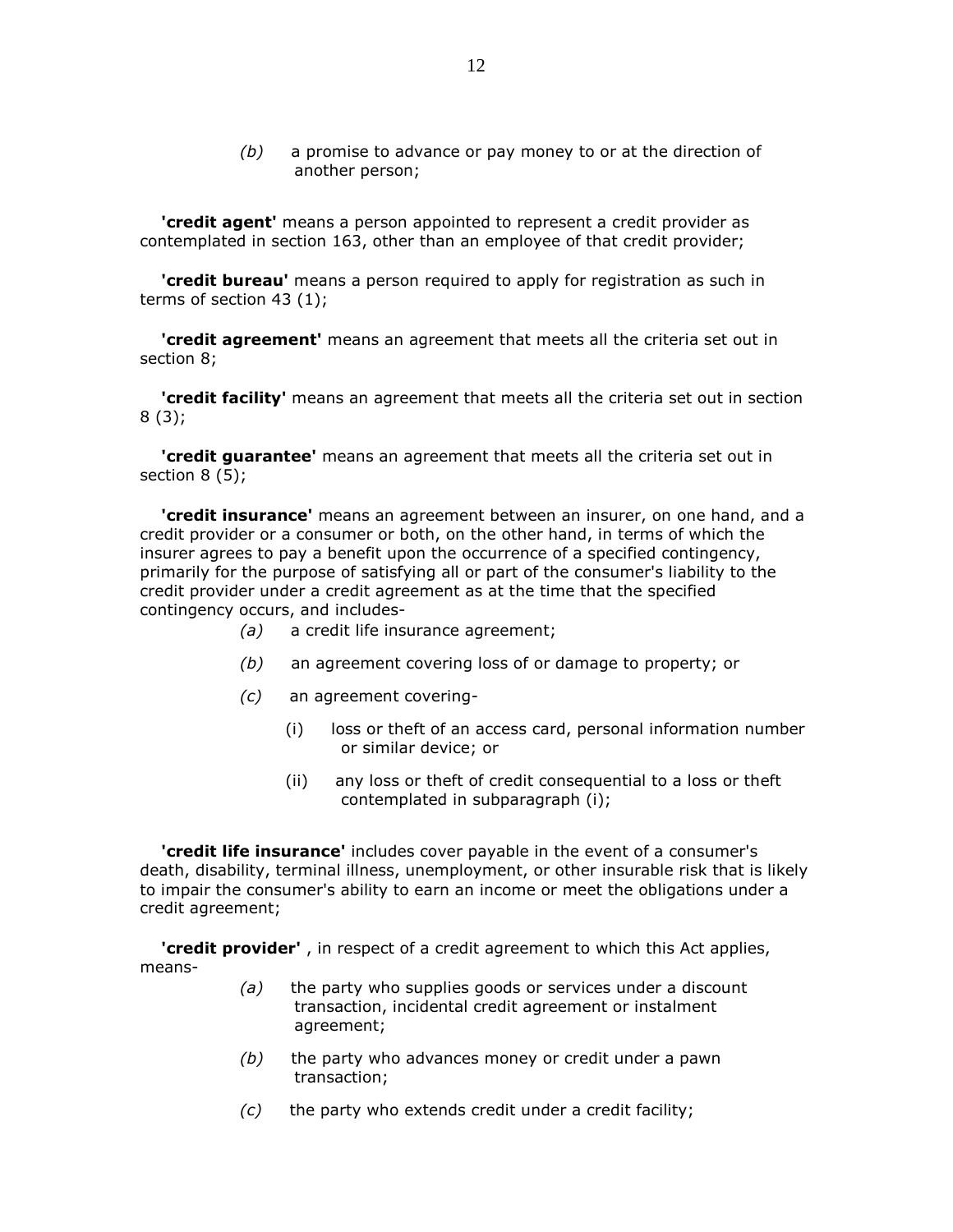- $(e)$  the lender under a secured loan;
- $(f)$  the lessor under a lease;
- $(q)$  the party to whom an assurance or promise is made under a credit guarantee;
- $(h)$  the party who advances money or credit to another under any other credit agreement; or
- $(i)$  any other person who acquires the rights of a credit provider under a credit agreement after it has been entered into;

**'credit regulator'** means a provincial credit regulator or the National Credit Regulator established by section 12;

**'credit transaction'** means an agreement that meets the criteria set out in section 8 (4);

 'credit co-operative' means a co-operative whose predominant purpose is to offer financial services to its members;

**'default administration charge'** means a charge that may be imposed by a credit provider to cover administration costs incurred as a result of a consumer defaulting on an obligation under a credit agreement;

 'developmental credit agreement' means a credit agreement that satisfies the criteria set out in section 10;

'discount transaction' means an agreement, irrespective of its form, in terms of which-

- $(a)$  goods or services are to be provided to a consumer over a period of time; and
- $(b)$  more than one price is quoted for the goods or service, the lower price being applicable if the account is paid on or before a determined date, and a higher price or prices being applicable if the price is paid after that date, or is paid periodically during the period;

### 'educational loan' means-

- (a) a student loan;
- (b) a school loan; or
- (c) another credit agreement entered into by a consumer for purposes related to the consumer's adult education, training or skill's development;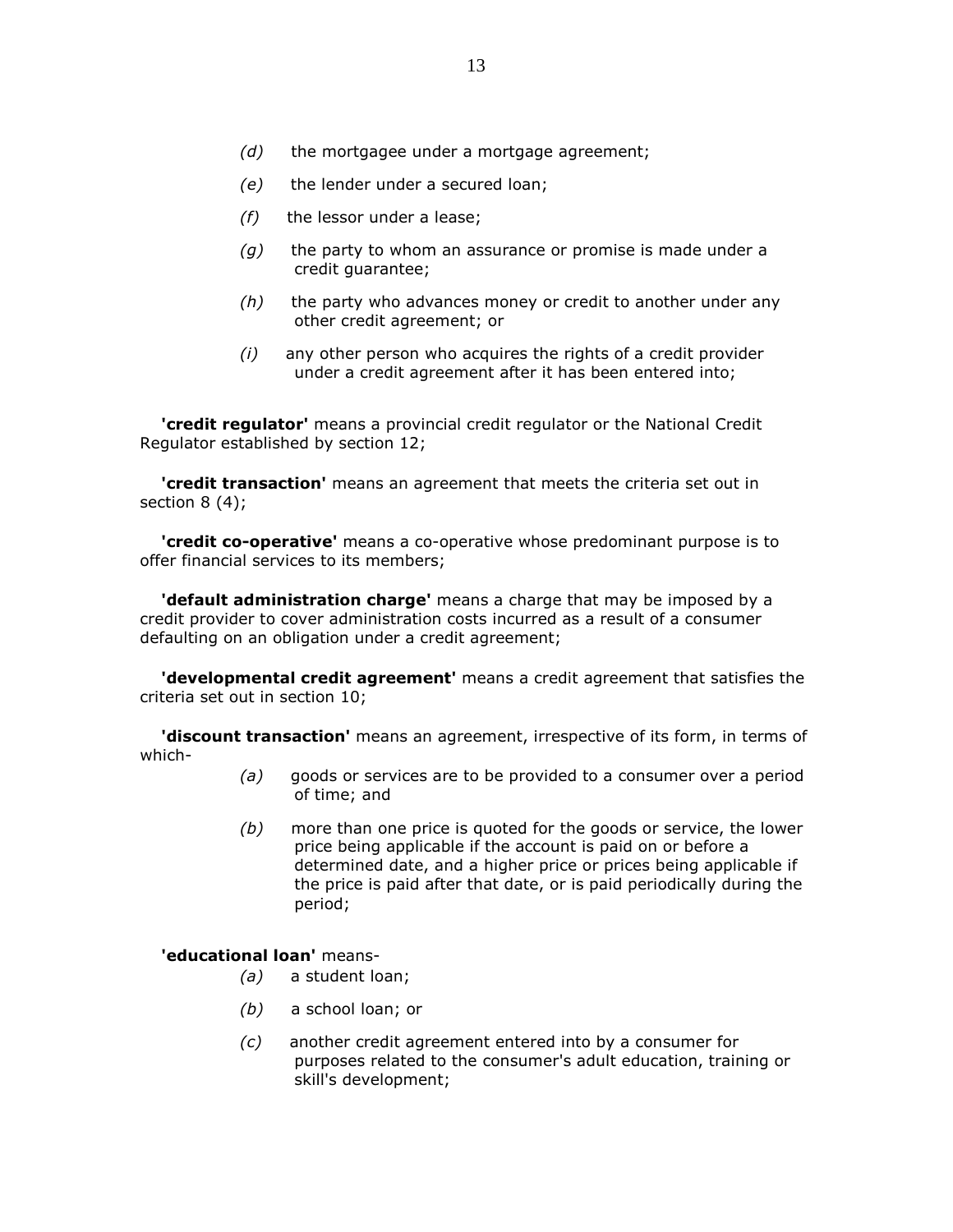'effective date', in relation to any particular provision of this Act, means the date on which that provision came into operation;

'emergency loan' means a credit agreement entered into by a consumer to finance costs arising from or associated with-

- (a) a death, illness or medical condition;
- (b) unexpected loss or interruption of income; or
- (c) catastrophic loss of or damage to home or property due to fire, theft, or natural disaster,

affecting the consumer, a person who is dependent upon the consumer or a person for whom the consumer is financially responsible;

'equality court' has the meaning set out in the Promotion of Equality and Prevention of Unfair Discrimination Act;

'incidental credit agreement' means an agreement, irrespective of its form, in terms of which an account was tendered for goods or services that have been provided to the consumer, or goods or services that are to be provided to a consumer over a period of time and either or both of the following conditions apply:

- (a) a fee, charge or interest became payable when payment of an amount charged in terms of that account was not made on or before a determined period or date; or
- $(b)$  two prices were quoted for settlement of the account, the lower price being applicable if the account is paid on or before a determined date, and the higher price being applicable due to the account not having been paid by that date.

**'initiation fee'** means a fee in respect of costs of initiating a credit agreement, and-

- (a) charged to the consumer by the credit provider; or
- $(b)$  paid to the credit provider by the consumer upon entering into the credit agreement;

**'inspector'** means a person appointed as such in terms of section 25 (1) (a) ;

**'instalment agreement'** means a sale of movable property in terms of which-

- $(a)$  all or part of the price is deferred and is to be paid by periodic payments;
- $(b)$  possession and use of the property is transferred to the consumer;
- (c) ownership of the property either-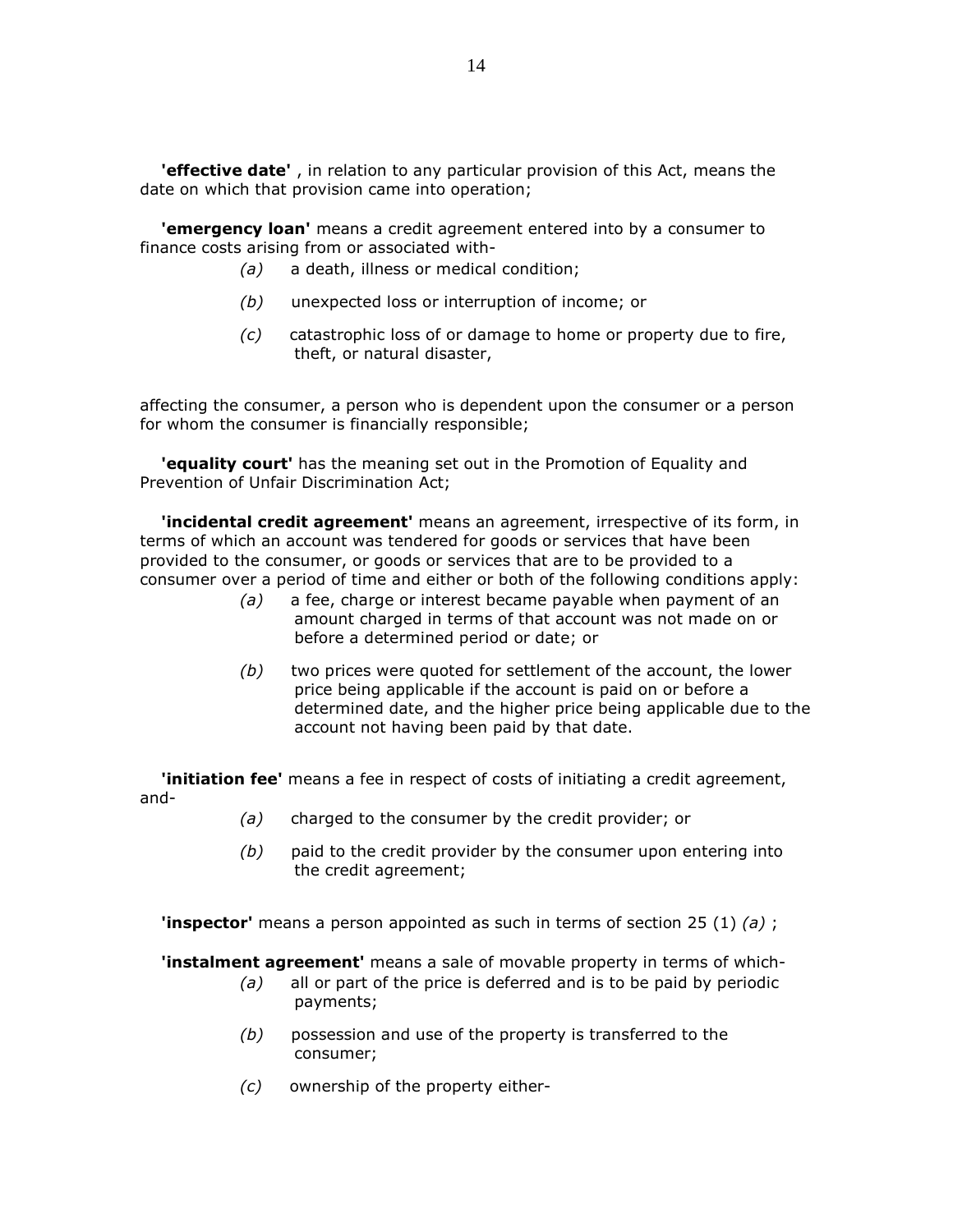- (i) passes to the consumer only when the agreement is fully complied with; or
- (ii) passes to the consumer immediately subject to a right of the credit provider to re-possess the property if the consumer fails to satisfy all of the consumer's financial obligations under the agreement; and
- $(d)$  interest, fees or other charges are payable to the credit provider in respect of the agreement, or the amount that has been deferred;

'juristic person' includes a partnership, association or other body of persons, corporate or unincorporated, or a trust if-

- (a) there are three or more individual trustees; or
- $(b)$  the trustee is itself a juristic person,

but does not include a stokvel;

'Land and Agricultural Development Bank' has the meaning set out in the Land and Agricultural Development Bank Act, 2002 ( Act 15 of 2002 );

**'lease'** means an agreement in terms of which-

- (a) temporary possession of any movable property is delivered to or at the direction of the consumer, or the right to use any such property is granted to or at the direction of the consumer;
- $(b)$  payment for the possession or use of that property is-
	- (i) made on an agreed or determined periodic basis during the life of the agreement; or
	- (ii) deferred in whole or in part for any period during the life of the agreement;
- $(c)$  interest, fees or other charges are payable to the credit provider in respect of the agreement, or the amount that has been deferred; and
- $(d)$  at the end of the term of the agreement, ownership of that property either-
	- (i) passes to the consumer absolutely; or
	- (ii) passes to the consumer upon satisfaction of specific conditions set out in the agreement;

'licence' means the authority, regardless of its specific title or form, issued to a regulated financial institution and in terms of which it is authorised to conduct its business;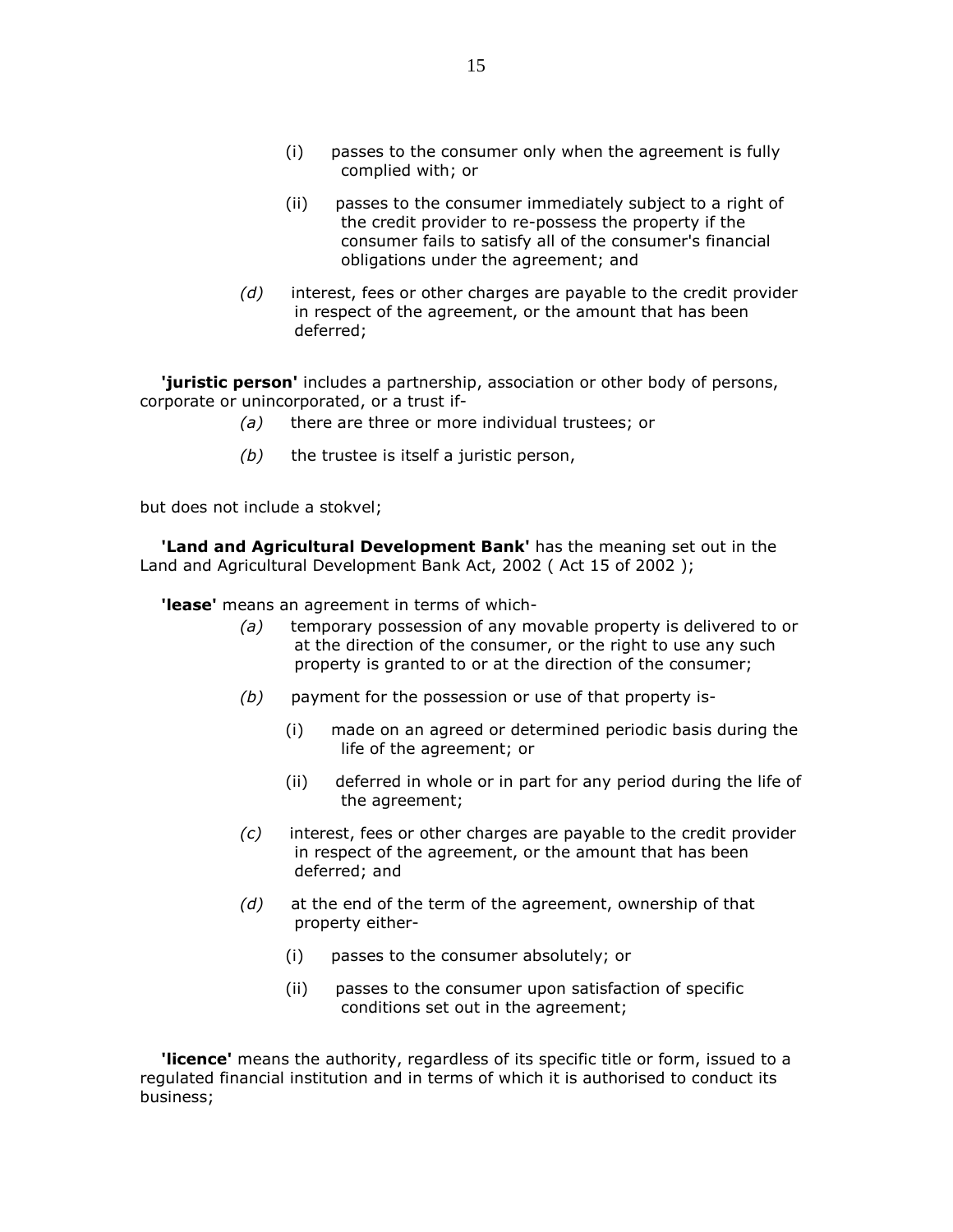'low income housing' includes any housing provided in terms of a housing development program, housing assistance measure or any other measure or arrangement designed to-

- (a) facilitate access to housing or housing delivery; or
- $(b)$  rehabilitate or upgrade existing housing stock, or related municipal infrastructure and services, for the benefit of persons contemplated in section 13  $(a)$ , or other persons who cannot independently provide for their own housing needs;

**'Magistrates' Courts Act'** means the Magistrates' Courts Act, 1944 (Act 32 of 1944 );

'MEC' means a Member of the Executive Council;

**'member of the Board'** means a person designated or appointed to the Board in terms of section 19;

'Minister' means the member of the Cabinet responsible for consumer credit matters;

 'mortgage' means a pledge of immovable property that serves as security for a mortgage agreement;

**'mortgage agreement'** means a credit agreement that is secured by a pledge of immovable property;

 'official language' means an official language listed in section 6 (1) of the Constitution;

'ombud with jurisdiction', in respect of any particular dispute arising out of a credit agreement in terms of which the credit provider is a **'financial institution'** as defined in the Financial Services Ombud Schemes Act, 2004 ( Act 37 of 2004 ), means an 'ombud', or the 'statutory ombud', as those terms are respectively defined in that Act, who has jurisdiction in terms of that Act to deal with a complaint against that financial institution;

**'organ of state'** means an organ of state as defined in section 239 of the Constitution;

**'pawn transaction'** means an agreement, irrespective of its form, in terms of which-

- (a) one party advances money or grants credit to another, and at the time of doing so, takes possession of goods as security for the money advanced or credit granted; and
- (b) either-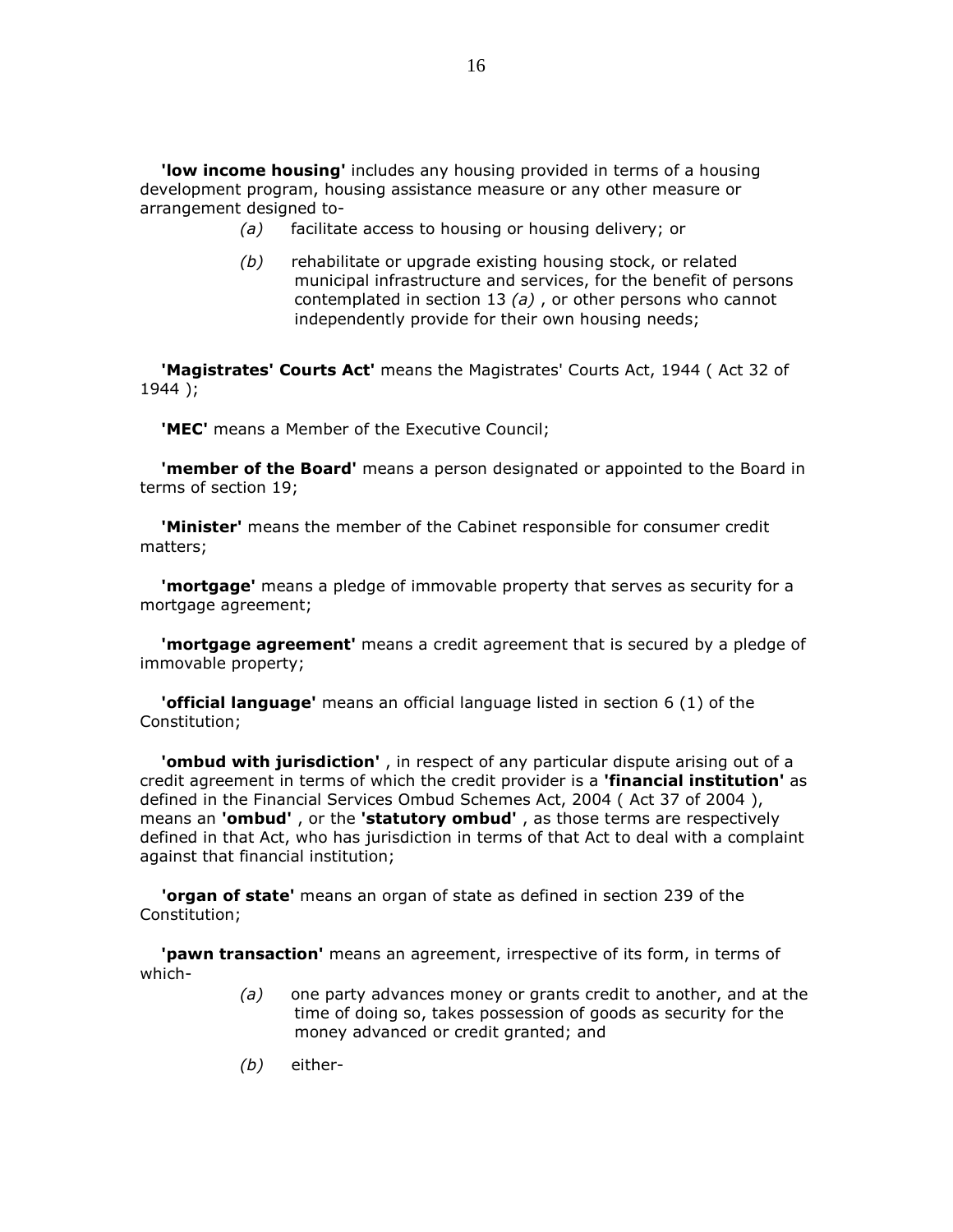- (i) the estimated resale value of the goods exceeds the value of the money provided or the credit granted; or
- (ii) a charge, fee or interest is imposed in respect of the agreement, or in respect of the amount loaned or the credit granted; and
- $(c)$  the party that advanced the money or granted the credit is entitled on expiry of a defined period to sell the goods and retain all the proceeds of the sale in settlement of the consumer's obligations under the agreement;

'premises' includes land, or any building, structure, vehicle, ship, boat, vessel, aircraft or container;

**'prescribed'** means prescribed by regulation;

 'principal debt' means the amount calculated in accordance with section 101 (1) (a) ;

'private dwelling' means any part of a formal or informal structure that is occupied as a residence, or any part of a structure or outdoor living area that is accessory to, and used principally for the purposes of, a residence;

'prohibited conduct' means an act or omission in contravention of this Act, other than an act or omission that constitutes an offence under this Act, by-

- (a) an unregistered person who is required to be registered to engage in such an act; or
- (b) a credit provider, credit bureau or debt counsellor;

 'Promotion of Equality and Prevention of Unfair Discrimination Act' means the Promotion of Equality and Prevention of Unfair Discrimination Act, 2000 ( Act 4 of 2000 );

'provincial credit regulator' means a body within the provincial sphere of government authorised to regulate consumer credit matters within a province;

'public interest credit agreement' means a credit agreement that meets all the criteria prescribed in terms of section 11, and which is therefore exempt from the application of provisions of this Act concerning reckless credit;

'public regulation' means any national, provincial or local government legislation or subordinate legislation, or any licence, tariff, directive or similar authorisation issued by a regulatory authority or pursuant to any statutory authority;

 'reckless credit' means the credit granted to a consumer under a credit agreement concluded in circumstances described in section 80;

**'registrant'** means a person who has been registered in terms of this Act;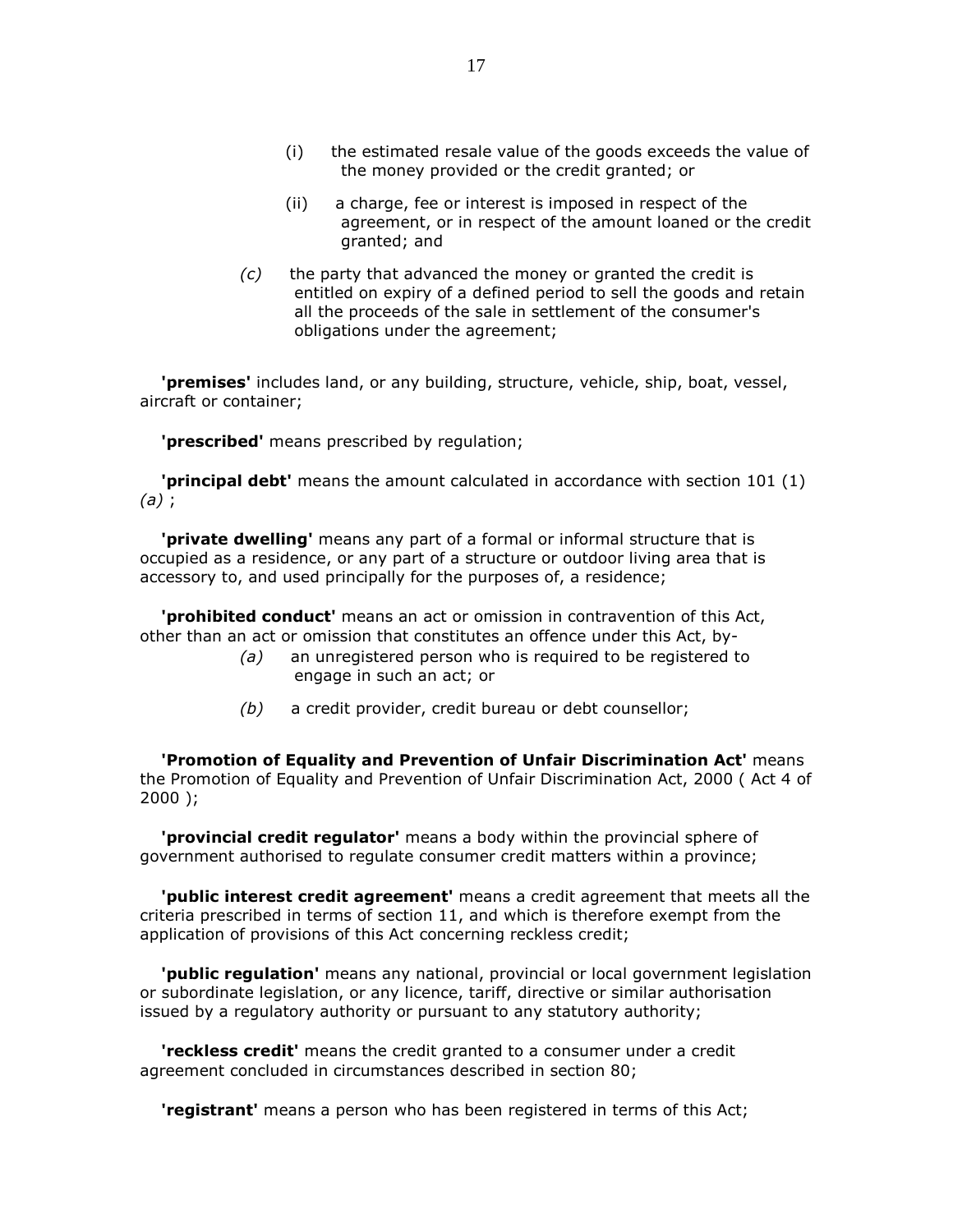'regulated financial institution' means a bank as defined in the Banks Act, 1990 ( Act 94 of 1990 ), a Mutual Bank as defined in the Mutual Banks Act, 1993 ( Act 124 of 1993 ), or any other financial institution that is similarly licensed and authorised to conduct business and take deposits from the public, in terms of any national legislation;

'regulation' means a regulation made under this Act;

'regulatory authority' means an entity established in terms of national or provincial legislation responsible for regulating an industry, or sector of an industry;

'repealed law' means an Act mentioned in section 172 (4), or a public regulation made in terms of such an Act;

**Trepresentative trade union'** has the meaning set out in the Labour Relations Act, 1995 ( Act 66 of 1995 );

**'respondent'** means a person against whom a complaint or application has been initiated in terms of this Act;

**'school loan'** means a credit agreement in terms of which-

- (a) money is paid to a primary or secondary school on account of school fees or related costs for the benefit of the consumer's child or other dependant; or
- $(b)$  a primary or secondary school defers payment of all or part of the school fees or related costs for the consumer's child or other dependant;

**'secured loan'** means an agreement, irrespective of its form but not including an instalment agreement, in terms of which a person-

- (a) advances money or grants credit to another, and
- (b) retains, or receives a pledge or cession of the title to any movable property or other thing of value as security for all amounts due under that agreement;

**'service fee'** means a fee that may be charged periodically by a credit provider in connection with the routine administration cost of maintaining a credit agreement;

**'settlement value'** means the amount in respect of a credit agreement that is required to be paid on a particular date to satisfy all the consumer's financial obligations to the credit provider, as calculated in accordance with section 125 (2);

**'sms'** means a short message service provided through a telecommunication system;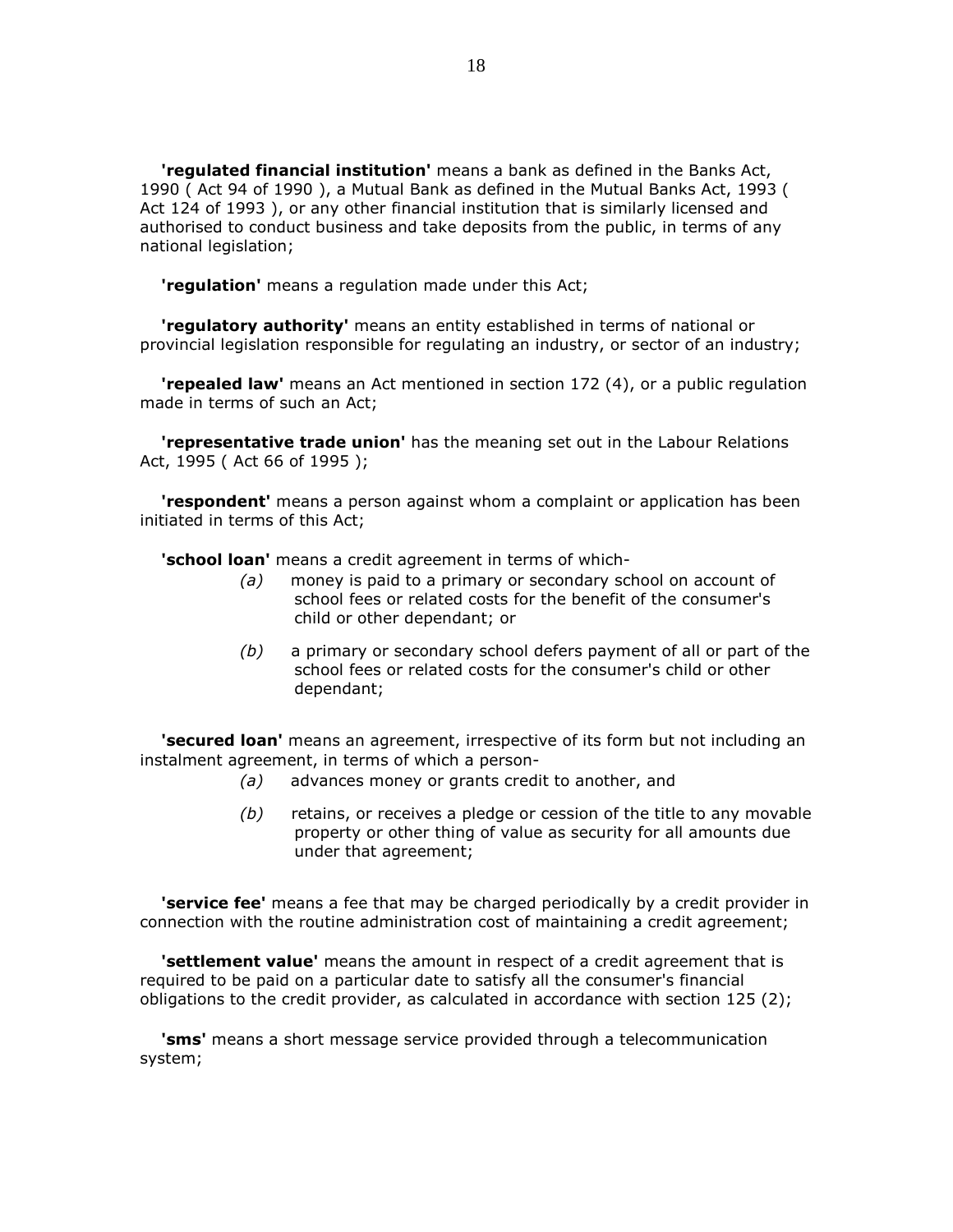'small business' has the meaning set out in the National Small Business Act, 1996 ( Act 102 of 1996 );

**'South African Reserve Bank'** has the meaning set out in the South African Reserve Bank Act, 1989 ( Act 90 of 1989 );

**'statutory exception'** means a provision of this Act that specifically provides for exceptional treatment of developmental credit agreements;

**'stokvel'** means a formal or informal rotating financial scheme with entertainment, social or economic functions, which-

- $(a)$  consists of two or more persons in a voluntary association, each of whom has pledged mutual support to the others towards the attainment of specific objectives;
- $(b)$  establishes a continuous pool of capital by raising funds by means of the subscriptions of the members;
- (c) grants credit to and on behalf of members;
- $(d)$  provides for members to share in profits from, and to nominate management of, the scheme; and
- (e) relies on self-imposed regulation to protect the interest of its members;

**'student loan'** means a credit agreement in terms of which-

- $(a)$  money is paid by the credit provider to an institution of tertiary education on account of education fees or related costs for the benefit of the consumer or a dependant of the consumer; or
- (b) an institution of tertiary education defers payment of all or part of the consumer's education fees or related costs;

**'temporary increase'** with respect to the credit limit applicable to a credit facility, means an increase in circumstances described in section 119 (2);

**this Act'** includes a Schedule to this Act, a regulation made or a notice issued under this Act;

'Tribunal' means the National Consumer Tribunal established by section 26; and

'utility' means the supply to the public of an essential-

- (a) commodity, such as electricity, water, or gas; or
- $(b)$  service, such as waste removal, or access to sewage lines, telecommunication networks or any transportation infrastructure.

### 2 Interpretation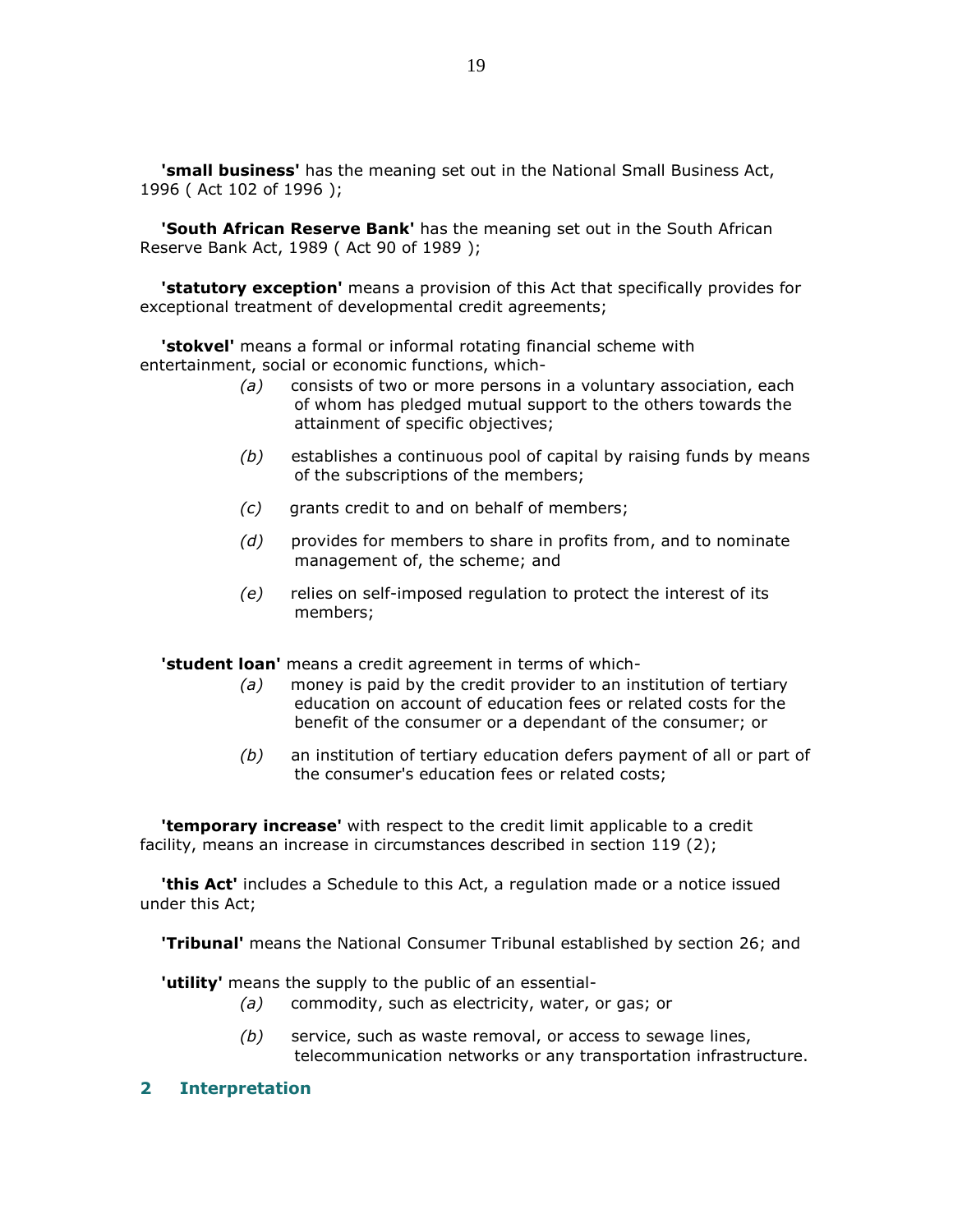(1) This Act must be interpreted in a manner that gives effect to the purposes set out in section 3.

 (2) Any person, court or tribunal interpreting or applying this Act may consider appropriate foreign and international law.

 (3) If a provision of this Act requires a document to be signed or initialed by a party to a credit agreement, that signing or initialing may be effected by use of-

- (a) an advanced electronic signature, as defined in the Electronic Communications Act, 2002 ( Act 25 of 2002 ); or
- (b) an electronic signature as defined in the Electronic Communications Act, 2002 ( Act 25 of 2002 ), provided that-
	- (i) the electronic signature is applied by each party in the physical presence of the other party or an agent of the party; and
	- (ii) the credit provider must take reasonable measures to prevent the use of the consumer's electronic signature for any purpose other than the signing or initialing of the particular document that the consumer intended to sign or initial.

(4) Despite the periods of time set out in section  $7(1)$  and  $42(1)$ , each successive threshold determined by the Minister in terms of either section continues in effect until a subsequent threshold in terms of that section takes effect.

 (5) When a particular number of business days is provided for between the happening of one event and another, the number of days must be calculated by-

- (a) excluding the day on which the first such event occurs;
- $(b)$  including the day on or by which the second event is to occur; and
- (c) excluding any public holiday, Saturday or Sunday that falls on or between the days contemplated in paragraphs  $(a)$  and  $(b)$ respectively.

 (6) For all purposes of this Act, a person is a historically disadvantaged person if that person-

- $(a)$  is one of a category of natural persons who, before the Constitution of the Republic of South Africa, 1993 (Act 200 of 1993), came into operation, were disadvantaged by unfair discrimination on the basis of race;
- $(b)$  is an association, a majority of whose members are natural persons referred to in paragraph  $(a)$ ;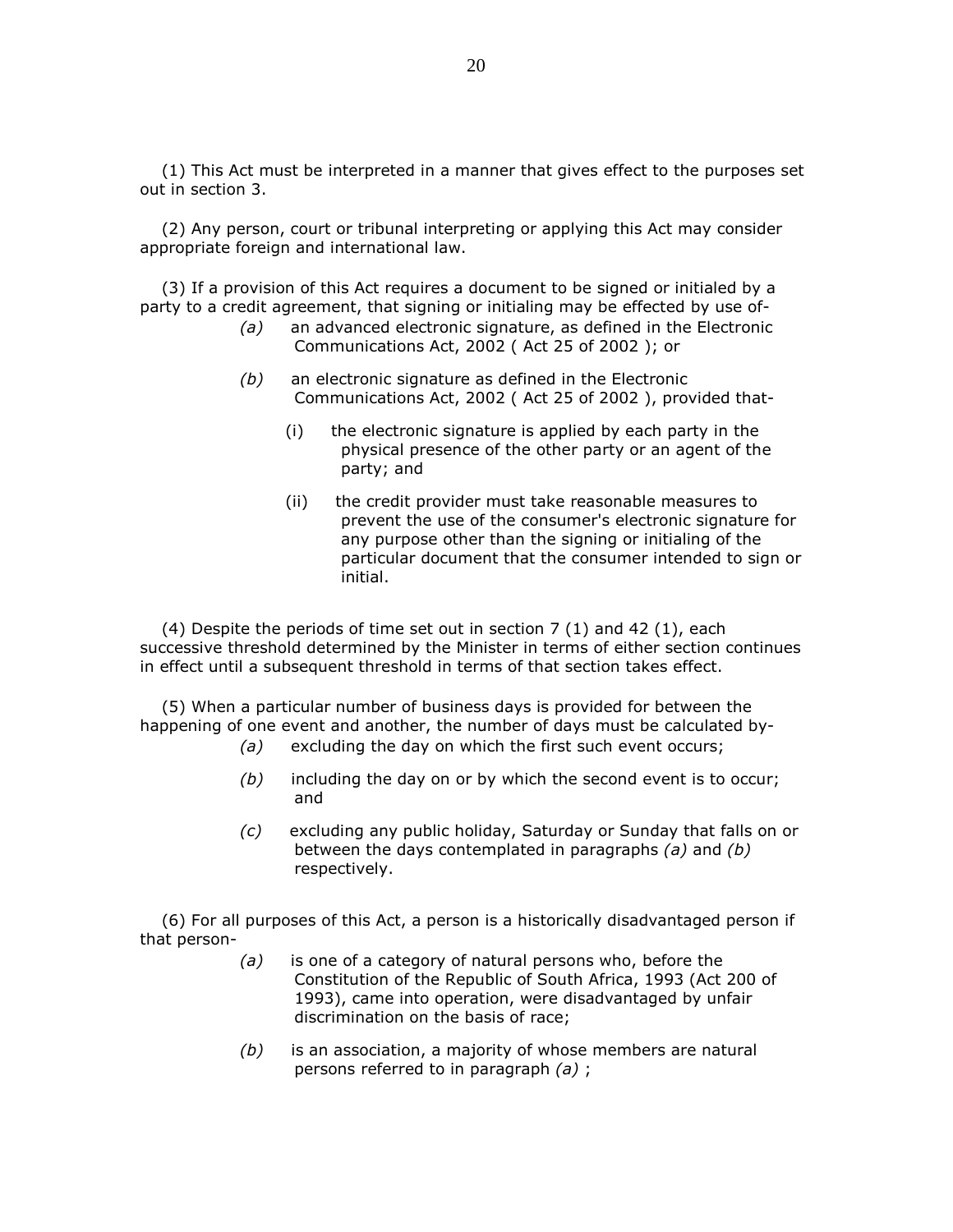- $(c)$  is a juristic person other than an association, and natural persons referred to in paragraph (a) own and control a majority of its issued share capital or members' interest and are able to control a majority of its votes; or
- $(d)$  is a juristic person or association, and persons referred to in paragraph  $(a)$ ,  $(b)$  or  $(c)$  own and control a majority of its issued share capital or members' interest and are able to control a majority of its votes.

 (7) Except as specifically set out in, or necessarily implied by, this Act, the provisions of this Act are not to be construed as-

- $(a)$  limiting, amending, repealing or otherwise altering any provision of any other Act;
- (b) exempting any person from any duty or obligation imposed by any other Act; or
- (c) prohibiting any person from complying with any provision of another Act.

# Part B Purpose and application (ss 3-7)

# 3 Purpose of Act

 The purposes of this Act are to promote and advance the social and economic welfare of South Africans, promote a fair, transparent, competitive, sustainable, responsible, efficient, effective and accessible credit market and industry, and to protect consumers, by-

- $(a)$  promoting the development of a credit market that is accessible to all South Africans, and in particular to those who have historically been unable to access credit under sustainable market conditions;
- (b) ensuring consistent treatment of different credit products and different credit providers;
- (c) promoting responsibility in the credit market by-
	- (i) encouraging responsible borrowing, avoidance of overindebtedness and fulfilment of financial obligations by consumers; and
	- (ii) discouraging reckless credit granting by credit providers and contractual default by consumers;
- $(d)$  promoting equity in the credit market by balancing the respective rights and responsibilities of credit providers and consumers;
- (e) addressing and correcting imbalances in negotiating power between consumers and credit providers by-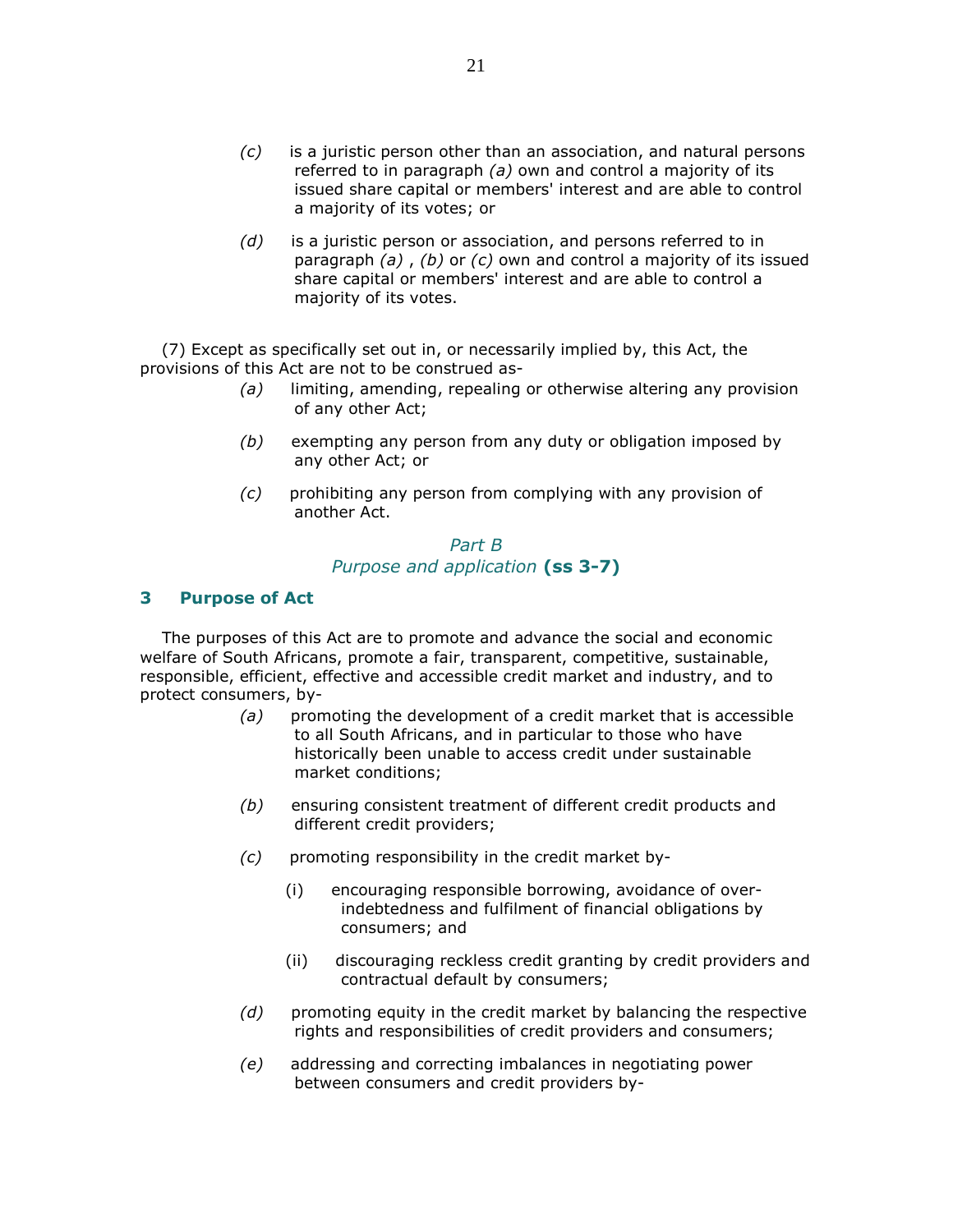- (i) providing consumers with education about credit and consumer rights;
- (ii) providing consumers with adequate disclosure of standardised information in order to make informed choices; and
- (iii) providing consumers with protection from deception, and from unfair or fraudulent conduct by credit providers and credit bureaux;
- $(f)$  improving consumer credit information and reporting and regulation of credit bureaux;
- $(q)$  addressing and preventing over-indebtedness of consumers, and providing mechanisms for resolving over-indebtedness based on the principle of satisfaction by the consumer of all responsible financial obligations;
- (h) providing for a consistent and accessible system of consensual resolution of disputes arising from credit agreements; and
- (i) providing for a consistent and harmonised system of debt restructuring, enforcement and judgment, which places priority on the eventual satisfaction of all responsible consumer obligations under credit agreements.

# 4 Application of Act

 (1) Subject to sections 5 and 6, this Act applies to every credit agreement between parties dealing at arm's length and made within, or having an effect within, the Republic, except-

- $(a)$  a credit agreement in terms of which the consumer is-
	- (i) a juristic person whose asset value or annual turnover, together with the combined asset value or annual turnover of all related juristic persons, at the time the agreement is made, equals or exceeds the threshold value determined by the Minister in terms of section 7 (1);
	- (ii) the state; or
	- (iii) an organ of state;
- $(b)$  a large agreement, as described in section 9 (4), in terms of which the consumer is a juristic person whose asset value or annual turnover is, at the time the agreement is made, below the threshold value determined by the Minister in terms of section 7  $(1);$
- $(c)$  a credit agreement in terms of which the credit provider is the Reserve Bank of South Africa; or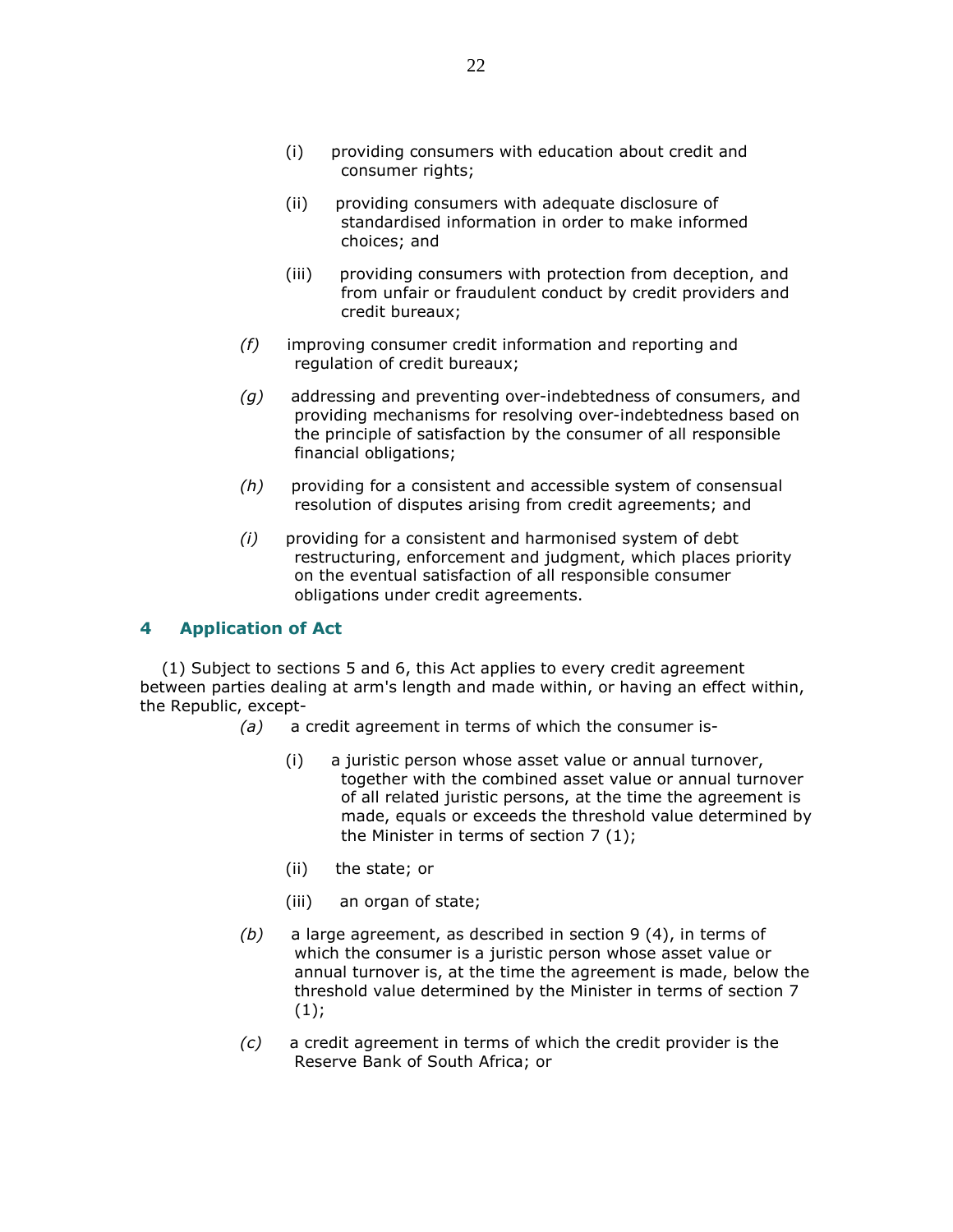- $(d)$  a credit agreement in respect of which the credit provider is located outside the Republic, approved by the Minister on application by the consumer in the prescribed manner and form.
- (2) For greater certainty in applying subsection (1)-
	- $(a)$  the asset value or annual turnover of a juristic person at the time a credit agreement is made, is the value stated as such by that juristic person at the time it applies for or enters into that agreement;
	- $(b)$  in any of the following arrangements, the parties are not dealing at arm's length:
		- (i) a shareholder loan or other credit agreement between a juristic person, as consumer, and a person who has a controlling interest in that juristic person, as credit provider;
		- (ii) a loan to a shareholder or other credit agreement between a juristic person, as credit provider, and a person who has a controlling interest in that juristic person, as consumer;
		- (iii) a credit agreement between natural persons who are in a familial relationship and-
			- (aa) are co-dependent on each other; or
			- (bb) one is dependent upon the other; and
		- (iv) any other arrangement-
			- (aa) in which each party is not independent of the other and consequently does not necessarily strive to obtain the utmost possible advantage out of the transaction; or
			- $(bb)$  that is of a type that has been held in law to be between parties who are not dealing at arm's length;
	- $(c)$  this Act applies to a credit guarantee only to the extent that this Act applies to a credit facility or credit transaction in respect of which the credit guarantee is granted; and
	- $(d)$  a juristic person is related to another juristic person if-
		- (i) one of them has direct or indirect control over the whole or part of the business of the other; or
		- (ii) a person has direct or indirect control over both of them.

 (3) The application of this Act in terms of subsection (1) extends to a credit agreement or proposed credit agreement irrespective of whether the credit provider-

- $(a)$  resides or has its principal office within or outside the Republic; or
- (b) subject to subsection  $(1)$   $(c)$ , is-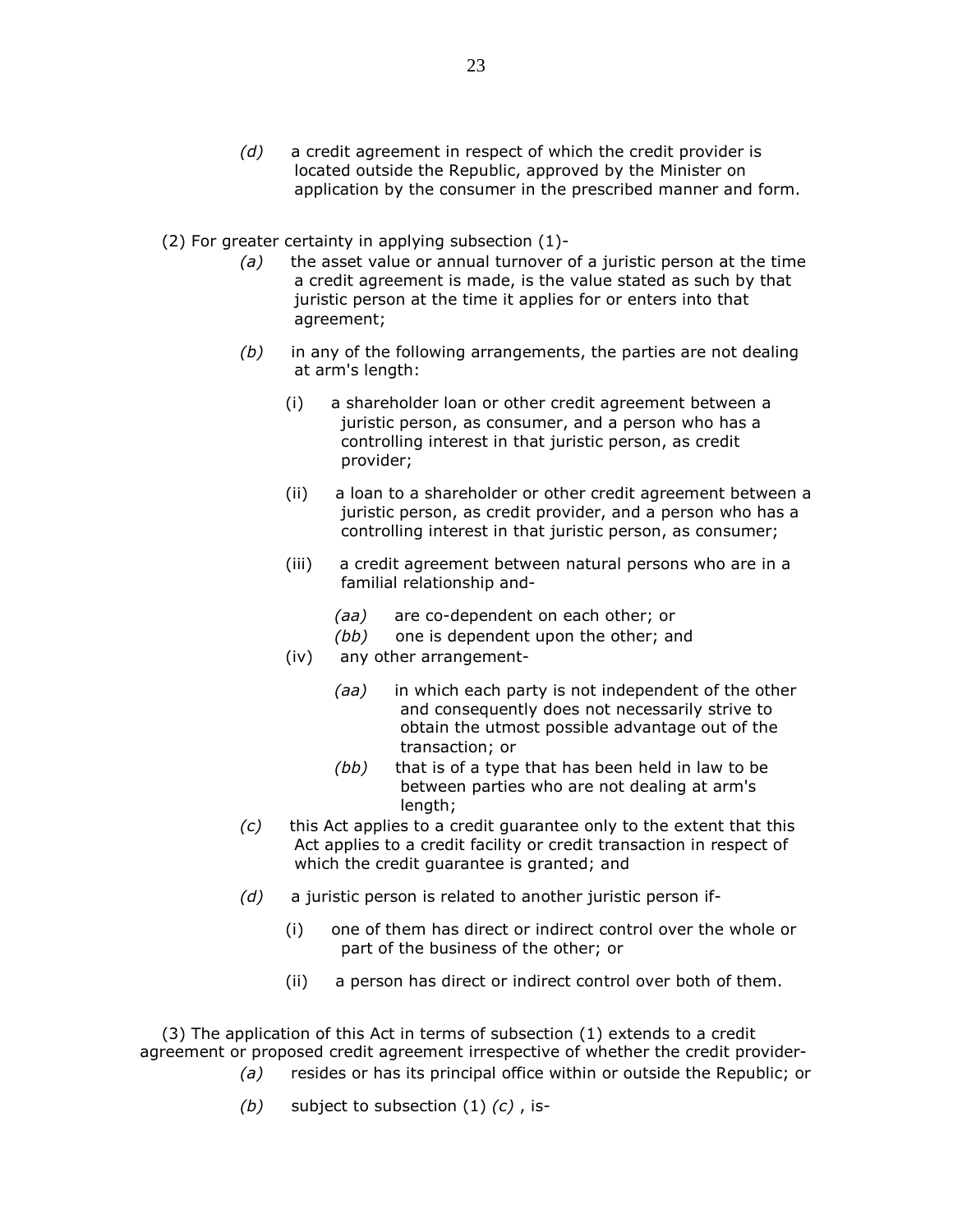- (i) an organ of state;
- (ii) an entity controlled by an organ of state;
- (iii) an entity created in terms of any public regulation; or
- (iv) the Land and Agricultural Development Bank.
- (4) If this Act applies to a credit agreement-
	- $(a)$  it continues to apply to that agreement even if a party to that agreement ceases to reside or have its principal office within the Republic; and
	- $(b)$  it applies in relation to every transaction, act or omission under that agreement, whether that transaction, act or omission occurs within or outside the Republic.

 (5) If a person sells any goods or services and accepts, as full payment for those goods or services-

- $(a)$  a cheque or similar instrument upon which payment is subsequently refused for any reason; or
- $(b)$  a charge by or on behalf of the buyer against a credit facility in terms of which a third person is the credit provider, and that credit provider subsequently refuses that charge for any reason,

the resulting debt owed to the seller by the issuer of that cheque or charge does not constitute a credit agreement for any purpose of this Act.

- (6) Despite any other provision of this Act-
	- (a) if a consumer pays fully or partially for goods or services through a charge against a credit facility that is provided by a third party, the person who sells the goods or services must not be regarded as having entered into a credit agreement with the consumer merely by virtue of that payment; and
	- $(b)$  if an agreement provides that a supplier of a utility or other continuous service-
		- (i) will defer payment by the consumer until the supplier has provided a periodic statement of account for that utility or other continuous service; and
		- (ii) will not impose any charge contemplated in section 103 in respect of any amount so deferred, unless the consumer fails to pay the full amount due within at least 30 days after the date on which the periodic statement is delivered to the consumer,
		- that agreement is not a credit facility within the meaning of section 8 (3), but any overdue amount in terms of that agreement, as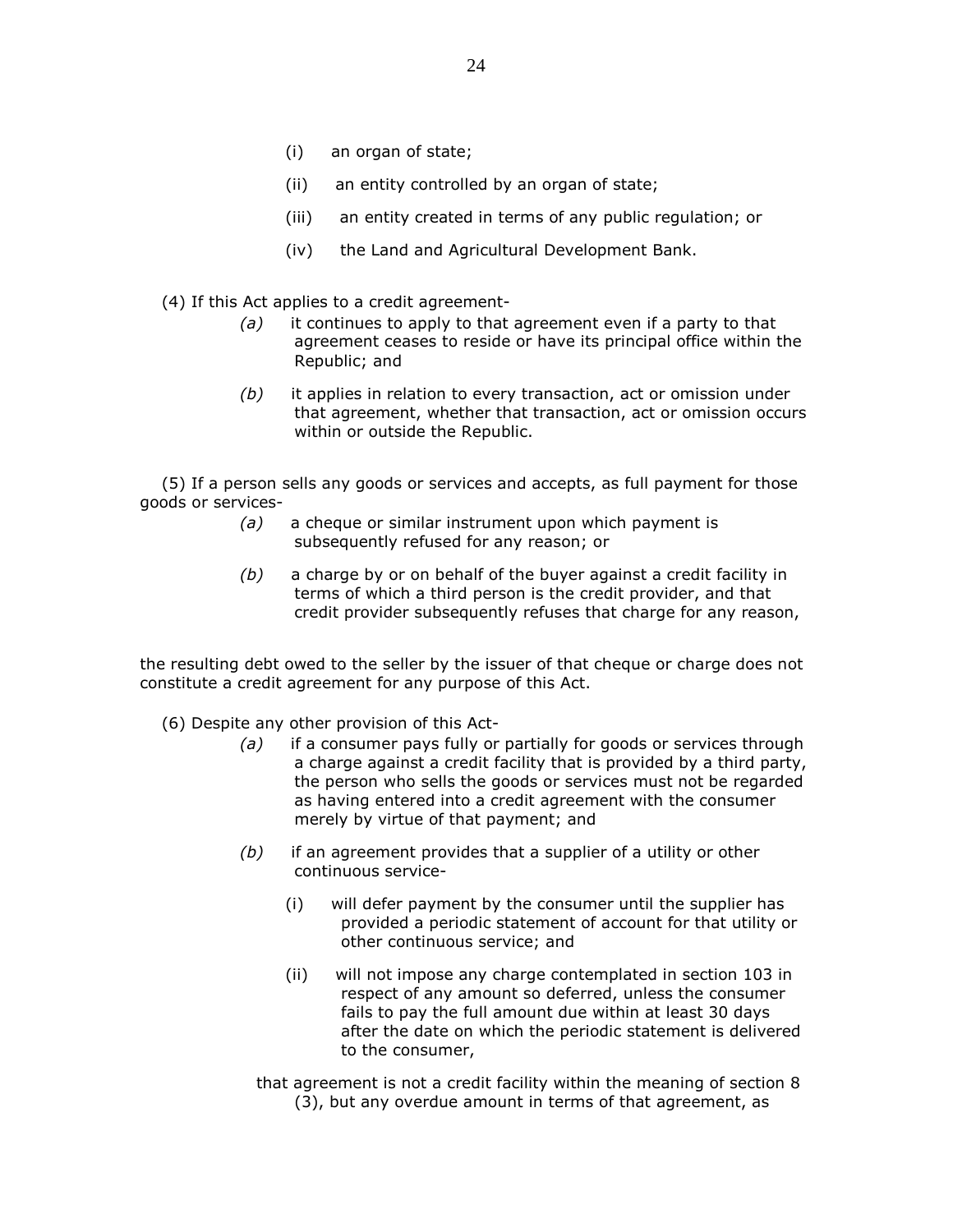contemplated in subparagraph (ii), is incidental credit to which this Act applies to the extent set out in section 5.

 (7) In respect of an advertisement concerning credit, or in respect of a credit agreement or proposed credit agreement to which this Act applies, if there is an inconsistency between a provision of this Act read with any relevant definition in section 1, and a provision of sections 42 to 51 of the Electronic Communications and Transactions Act, 2002 ( Act 25 of 2002 )-

- $(a)$  the provisions of both Acts apply concurrently, to the extent that it is possible to apply and comply with one of the inconsistent provisions without contravening the second; and
- $(b)$  the provisions of this Act prevail to the extent that it is impossible to apply or comply with one of the inconsistent provisions without contravening the second.

# 5 Limited application of Act to incidental credit agreements

 (1) Only the following provisions of this Act apply with respect to an incidental credit agreement:

- (a) Chapters 1, 2, 7, 8 and 9;
- (b) Chapter 3, sections 54 and 59;
- (c) Chapter 4, Parts A and B;
- $(d)$  Chapter 4, Part D, except to the extent that it deals with reckless credit;
- (e) Chapter 5, Part C, subject to subsection  $(3)$   $(a)$ ;
- $(f)$  Chapter 5, Parts D and E, once the incidental credit agreement is deemed to have been made in terms of subsection (2); and
- (g) Chapter 6, Parts A and C.

 (2) The parties to an incidental credit agreement are deemed to have made that agreement on the date that is 20 business days after-

- $(a)$  the supplier of the goods or services that are the subject of that account, first charges a late payment fee or interest in respect of that account; or
- $(b)$  a pre-determined higher price for full settlement of the account first becomes applicable,

unless the consumer has fully paid the settlement value before that date.

- (3) A person may only charge or recover a fee, charge or interest-
	- (a) in respect of a deferred amount under an incidental credit agreement as provided for in section 101  $(d)$ ,  $(f)$  and  $(q)$  subject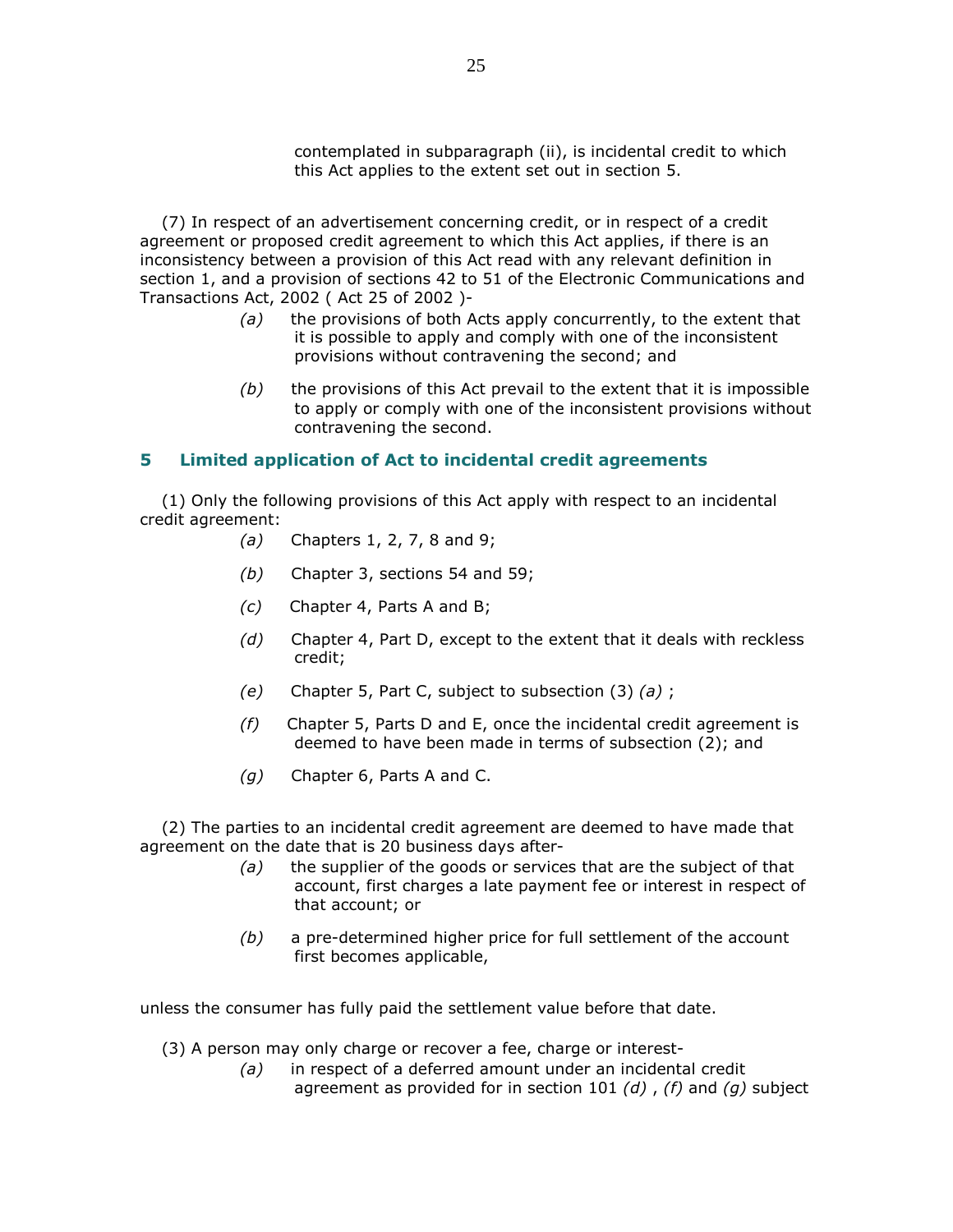to any maximum rates of interest or fees imposed in terms of section 105; or

 $(b)$  in respect of an unpaid amount contemplated in paragraph  $(a)$  of the definition of 'incidental credit agreement' only if the credit provider has disclosed, and the consumer has accepted, the amount of such a fee, charge or interest, or the basis on which it may become payable, on or before the date on which the relevant goods or services were supplied.

## 6 Limited application of Act when consumer is juristic person

 The following provisions of this Act do not apply to a credit agreement or proposed credit agreement in terms of which the consumer is a juristic person:

- (a) Chapter 4 Parts C and D;
- (b) Chapter 5 Part A section 89 (2)  $(b)$ ;
- $(c)$  Chapter 5 Part A section 90 (2)  $(o)$ ; and
- (d) Chapter 5 Part C.

# 7 Threshold determination and industry tiers

 (1) On the effective date, and at intervals of not more than five years, the Minister, by notice in the Gazette, must determine-

 (a) a monetary asset value or annual turnover threshold GG  $*$  of not more than R1 000 000 for the purpose of section 4 (1); and

- (b) two further monetary thresholds
- (a) (b)  $GG *$  for the purposes of determining the three categories of credit agreements contemplated in section 9.

 (2) For the purpose of applying a monetary threshold determined in terms of subsection  $(1)$  (b) to a credit facility, the principal debt of the credit facility is the credit limit under that facility.

 (3) The initial thresholds determined by the Minister in terms of this section take effect on the effective date, and each subsequent threshold takes effect six months after the date on which it is published in the Gazette.

#### Part C

Classification and categories of credit agreements (ss 8-11)

### 8 Credit agreements

 (1) Subject to subsection (2), an agreement constitutes a credit agreement for the purposes of this Act if it is-

- (a) a credit facility, as described in subsection  $(3)$ ;
- (b) a credit transaction, as described in subsection  $(4)$ ;
- (c) a credit guarantee, as described in subsection (5); or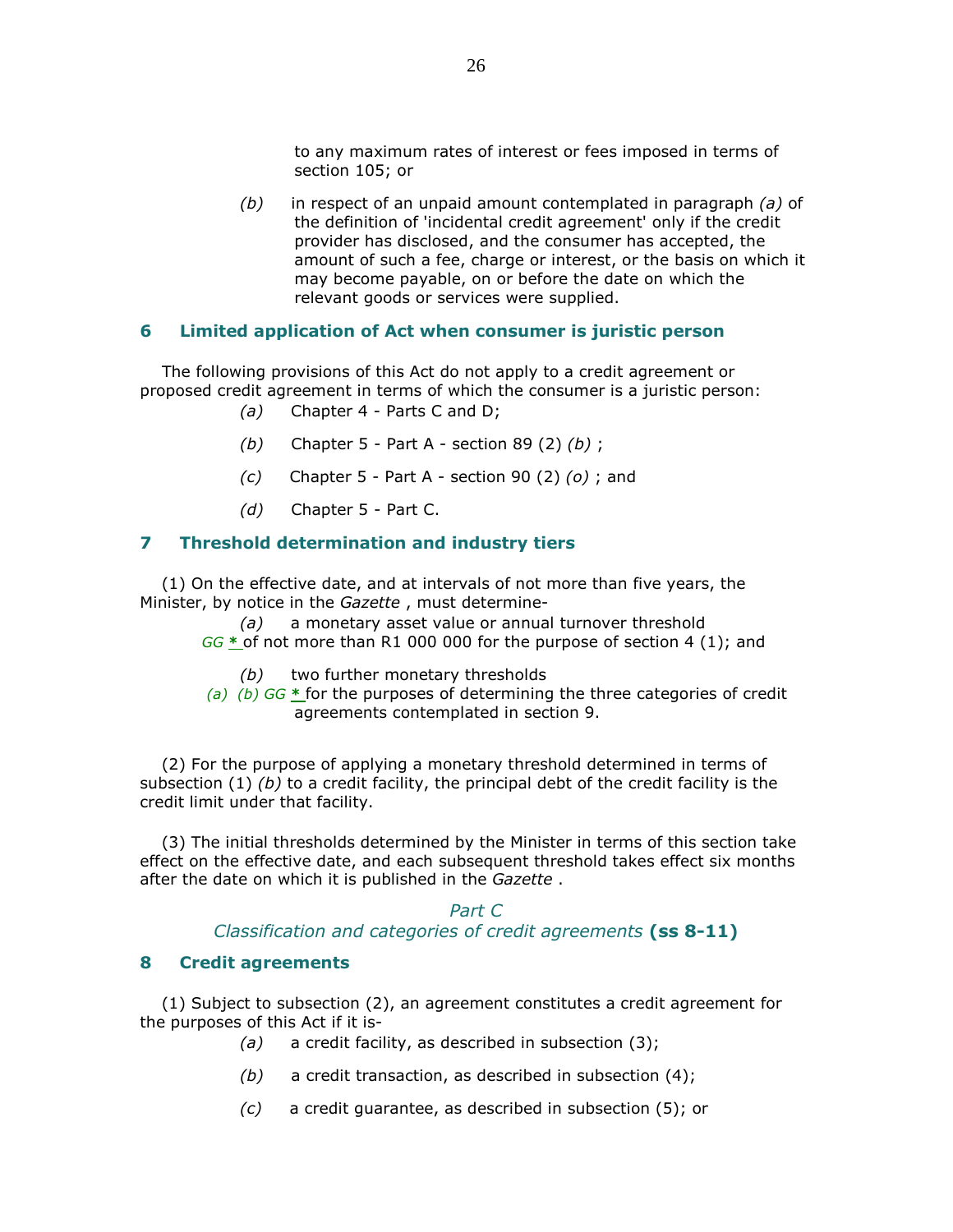$(d)$  any combination of the above.

(2) An agreement, irrespective of its form, is not a credit agreement if it is-

- (a) a policy of insurance or credit extended by an insurer solely to maintain the payment of premiums on a policy of insurance;
- (b) a lease of immovable property; or
- (c) a transaction between a stokvel and a member of that stokvel in accordance with the rules of that stokvel.

 (3) An agreement, irrespective of its form but not including an agreement contemplated in subsection (2) or section 4 (6) (b), constitutes a credit facility if, in terms of that agreement-

- (a) a credit provider undertakes-
	- (i) to supply goods or services or to pay an amount or amounts, as determined by the consumer from time to time, to the consumer or on behalf of, or at the direction of, the consumer; and
	- (ii) either to-
		- (aa) defer the consumer's obligation to pay any part of the cost of goods or services, or to repay to the credit provider any part of an amount contemplated in subparagraph (i); or
		- (bb) bill the consumer periodically for any part of the cost of goods or services, or any part of an amount, contemplated in subparagraph (i); and
- $(b)$  any charge, fee or interest is payable to the credit provider in respect of-
	- (i) any amount deferred as contemplated in paragraph  $(a)$  (ii) (aa) ; or
	- (ii) any amount billed as contemplated in paragraph  $(a)$  (ii)  $(bb)$ and not paid within the time provided in the agreement.

 (4) An agreement, irrespective of its form but not including an agreement contemplated in subsection (2), constitutes a credit transaction if it is-

- (a) a pawn transaction or discount transaction;
- $(b)$  an incidental credit agreement, subject to section 5 (2);
- (c) an instalment agreement;
- (d) a mortgage agreement or secured loan;
- (e) a lease; or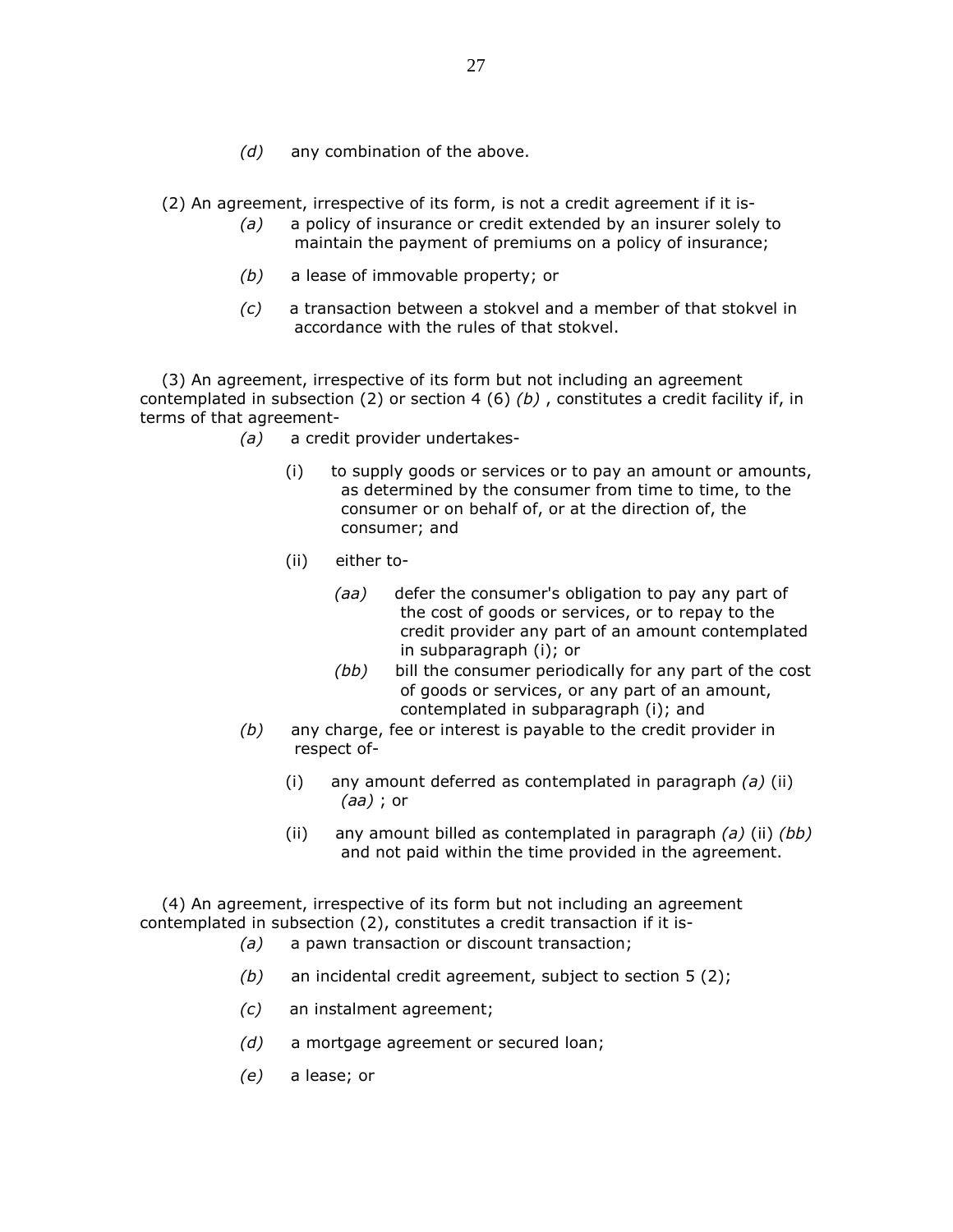- $(f)$  any other agreement, other than a credit facility or credit guarantee, in terms of which payment of an amount owed by one person to another is deferred, and any charge, fee or interest is payable to the credit provider in respect of-
	- (i) the agreement; or
	- (ii) the amount that has been deferred.

 (5) An agreement, irrespective of its form but not including an agreement contemplated in subsection (2), constitutes a credit guarantee if, in terms of that agreement, a person undertakes or promises to satisfy upon demand any obligation of another consumer in terms of a credit facility or a credit transaction to which this Act applies.

(6) If, as contemplated in subsection  $(1)$   $(d)$ , a particular credit agreement constitutes both a credit facility as described in subsection (3) and a credit transaction in terms of subsection  $(4)$   $(d)$  -

- (a) subject to paragraph  $(b)$ , that agreement is equally subject to any provision of this Act that applies specifically or exclusively to either-
	- (i) credit facilities; or
	- (ii) mortgage agreements or secured loans, as the case may be, and
- (b) for the purpose of applying-
	- (i) section 108, that agreement must be regarded as a credit facility; or
	- (ii) section 4 (1) (b) read with section 9 (4), that agreement must be regarded as a large agreement if it is a mortgage agreement.

### 9 Categories of credit agreements

 (1) For all purposes of this Act, every credit agreement is characterised as a small agreement, an intermediate agreement, or a large agreement, as described in subsections (2), (3) and (4) respectively.

(2) A credit agreement is a small agreement if it is-

- (a) a pawn transaction;
- $(b)$  a credit facility, if the credit limit under that facility falls at or below the lower of the thresholds established in terms of section  $7(1)(b)$ ; or
- $(c)$  any other credit transaction except a mortgage agreement or a credit guarantee, and the principal debt under that transaction or guarantee falls at or below the lower of the thresholds established in terms of section 7 (1) (b).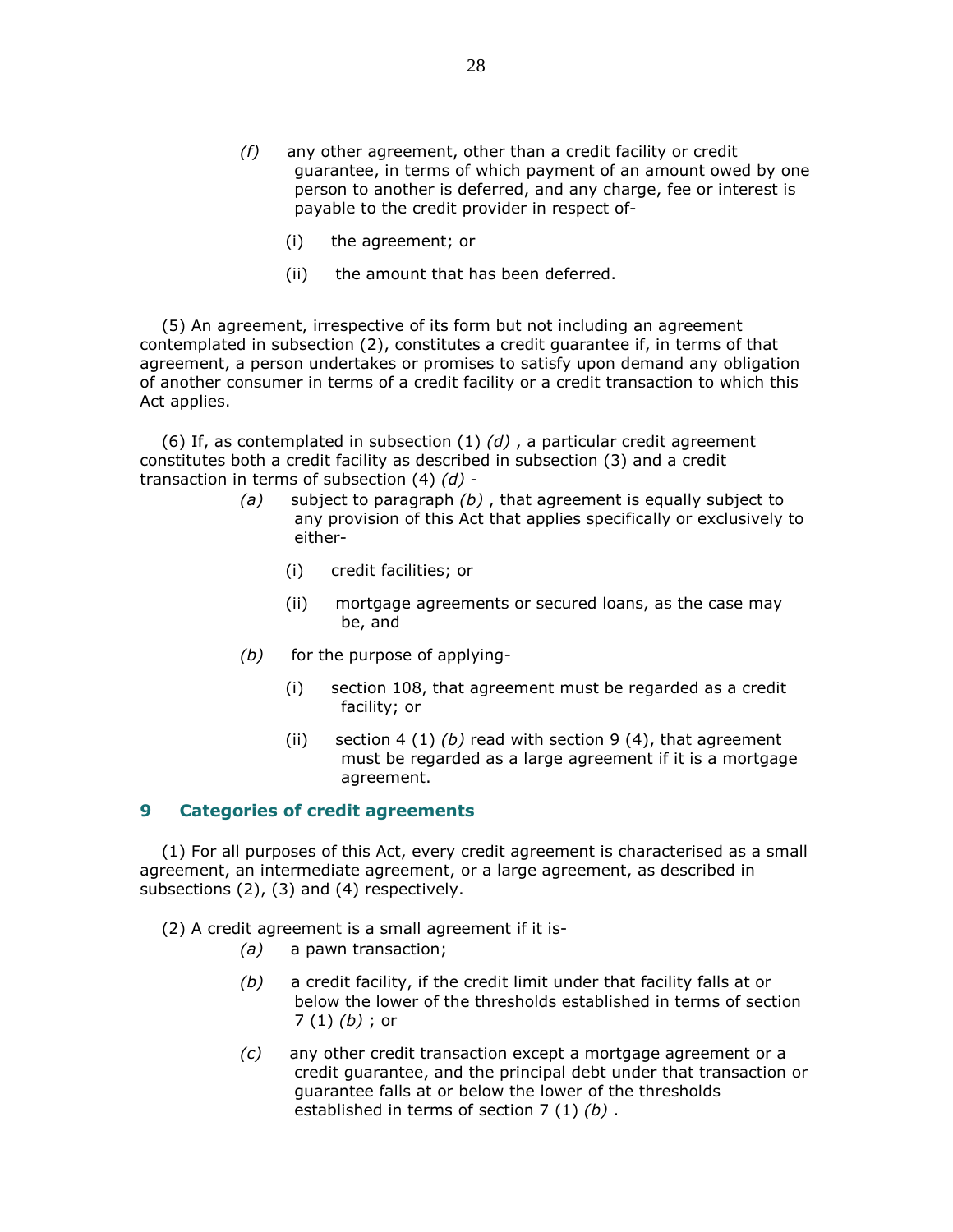(3) A credit agreement is an intermediate agreement if it is-

- $(a)$  a credit facility, if the credit limit under that facility falls above the lower of the thresholds established in terms of section 7 (1) (b) ; or
- $(b)$  any credit transaction except a pawn transaction, a mortgage agreement or a credit guarantee, and the principal debt under that transaction or guarantee falls between the thresholds established in terms of section 7 (1) (b).

## (4) A credit agreement is a large agreement if it is-

- (a) a mortgage agreement; or
- $(b)$  any other credit transaction except a pawn transaction or a credit guarantee, and the principal debt under that transaction or guarantee falls at or above the higher of the thresholds established in terms of section 7 (1) (b).

# 10 Developmental credit agreements

 (1) A credit agreement, irrespective of its form, type or category, is a developmental credit agreement if-

- $(a)$  at the time the agreement is entered into, the credit provider holds a supplementary registration certificate issued in terms of an application contemplated in section 41; and
- $(b)$  the credit agreement is-
	- (i) between a credit co-operative as credit provider, and a member of that credit co-operative as consumer, if profit is not the dominant purpose for entering into the agreement, and the principal debt under that agreement does not exceed the prescribed maximum amount;

## $GG \triangleq$

- (ii) an educational loan; or
- (iii) entered into for any of the following purposes-
	- (aa) development of a small business;
	- (bb) the acquisition, rehabilitation, building or expansion of low income housing; or
	- (cc) any other purpose prescribed in terms of subsection  $(2)$   $(a)$ .
- (2) The Minister may prescribe-
	- (a) additional purposes, as contemplated in subsection  $(1)$  (b) (iii) (cc) , that are designed to promote the socio-economic development and welfare of persons contemplated in section 13  $(a)$ ;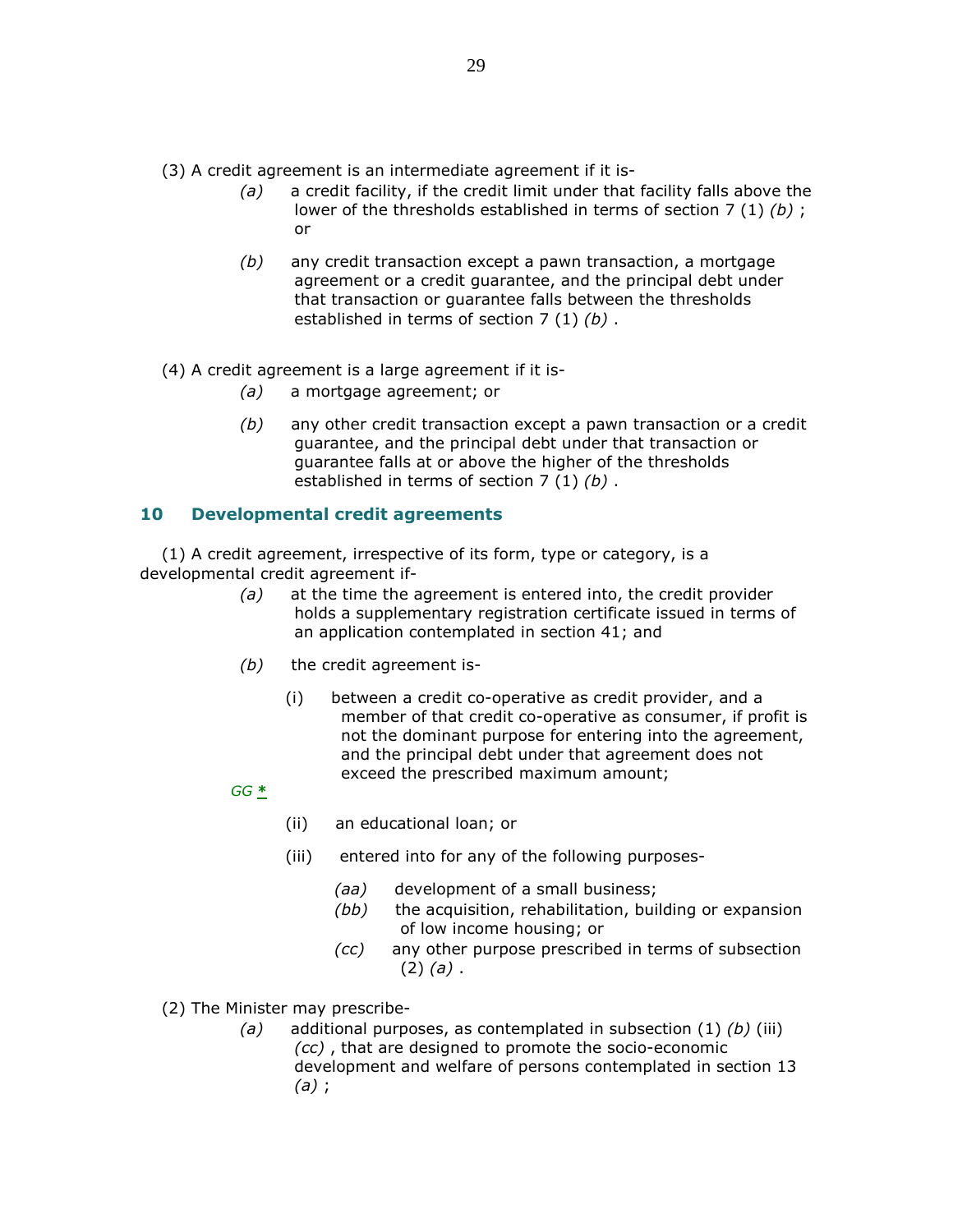- $(b)$  a maximum principal debt above which a credit agreement contemplated in subsection  $(1)$   $(b)$   $(i)$  does not automatically qualify as a developmental credit agreement; and
- (c) criteria and standards to be applied by the National Credit Regulator in considering whether a credit provider's dominant purpose for making an agreement was profit or a purpose other than profit, including but not limited to the extent to which the credit agreement concerned contributes to the socio-economic development and welfare of persons contemplated in section 13  $(a)$ .

# 11 Public interest credit agreements

- (1) The Minister-
	- (a) by declaration in accordance with subsection (2); or
	- $(b)$  by regulation in accordance with subsection (3),

may declare that credit agreements entered into in specified circumstances, or for specified purposes, during a specific period or until the declaration or regulation is repealed, are public interest credit agreements.

 (2) The Minister, by notice in the Gazette , may make a declaration contemplated in subsection  $(1)$   $(a)$  -

- $(a)$  in order to promote the availability of credit in all or part of the Republic in circumstances of natural disaster or similar emergent and grave public interest; and
- $(b)$  with or without prior notice or consultation, as the Minister may determine having regard to the circumstances.
- (3) The Minister may make a regulation contemplated in subsection  $(1)$  (b) -
	- $(a)$  in order to promote the availability of credit in all or part of the Republic in any circumstances that the Minister considers to be in the public interest; and
	- $(b)$  in accordance with the provisions of section 171 (2).

 (4) When making a declaration or regulation contemplated in subsection (1) the Minister must prescribe the following criteria applicable to determining whether a credit agreement qualifies as a public interest credit agreement:

- $(a)$  The public interest circumstances in which credit may be granted or made available to a consumer;
- $(b)$  the maximum permissible principal debt;
- $(c)$  the maximum permissible duration of the credit agreement; and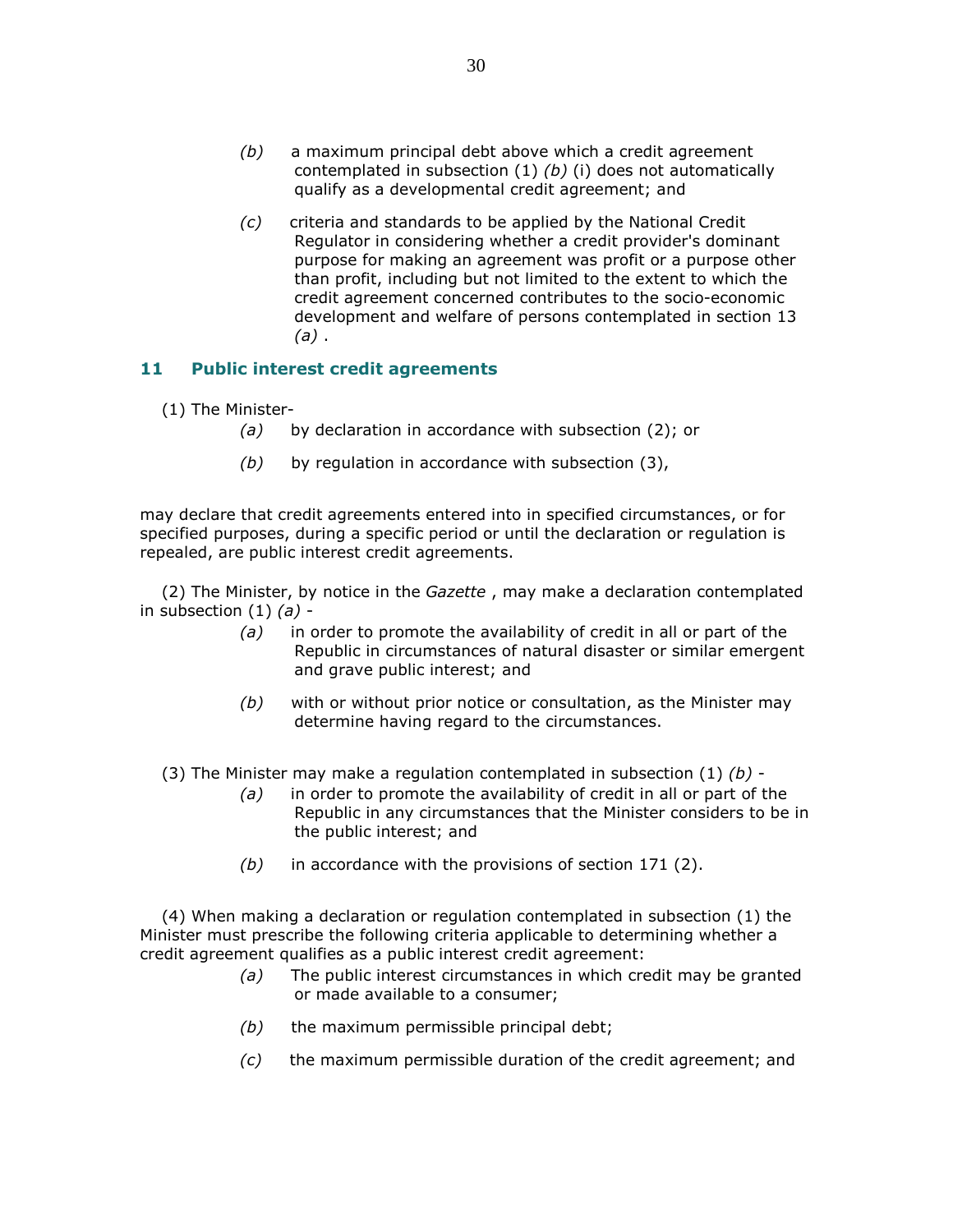$(d)$  the area within the Republic in which the consumer under such an agreement must reside or carry on business.

 (5) A public interest credit agreement is exempt from the application of Part D of Chapter 4 to the extent that it concerns reckless credit.

# CHAPTER 2 CONSUMER CREDIT INSTITUTIONS (ss 12-38)

Part A National Credit Regulator (ss 12-25)

# 12 Establishment of National Credit Regulator

 (1) There is hereby established a body to be known as the National Credit Regulator, which-

- (a) has jurisdiction throughout the Republic;
- (b) is a juristic person;
- $(c)$  is independent and subject only to the Constitution and the law;
- (d) must exercise its functions in accordance with this Act;
- (e) must be impartial; and
- (f) must perform its functions-
	- (i) in as transparent a manner as is appropriate having regard to the nature of the specific function; and
	- (ii) without fear, favour, or prejudice.

 (2) Each organ of state must assist the National Credit Regulator to maintain its independence and impartiality, and to perform its functions effectively.

 (3) The National Credit Regulator is responsible to carry out the functions and exercise the powers-

- (a) set out in sections 12 to 18; or
- $(b)$  assigned to it by or in terms of this Act, or any other national legislation.

(4) In carrying out its functions, the National Credit Regulator may-

- (a) have regard to international developments in the field of consumer credit and consumer financing; or
- $(b)$  consult any person, organisation or institution with regard to any matter.

(5) In respect to a particular matter within its jurisdiction or responsibility, the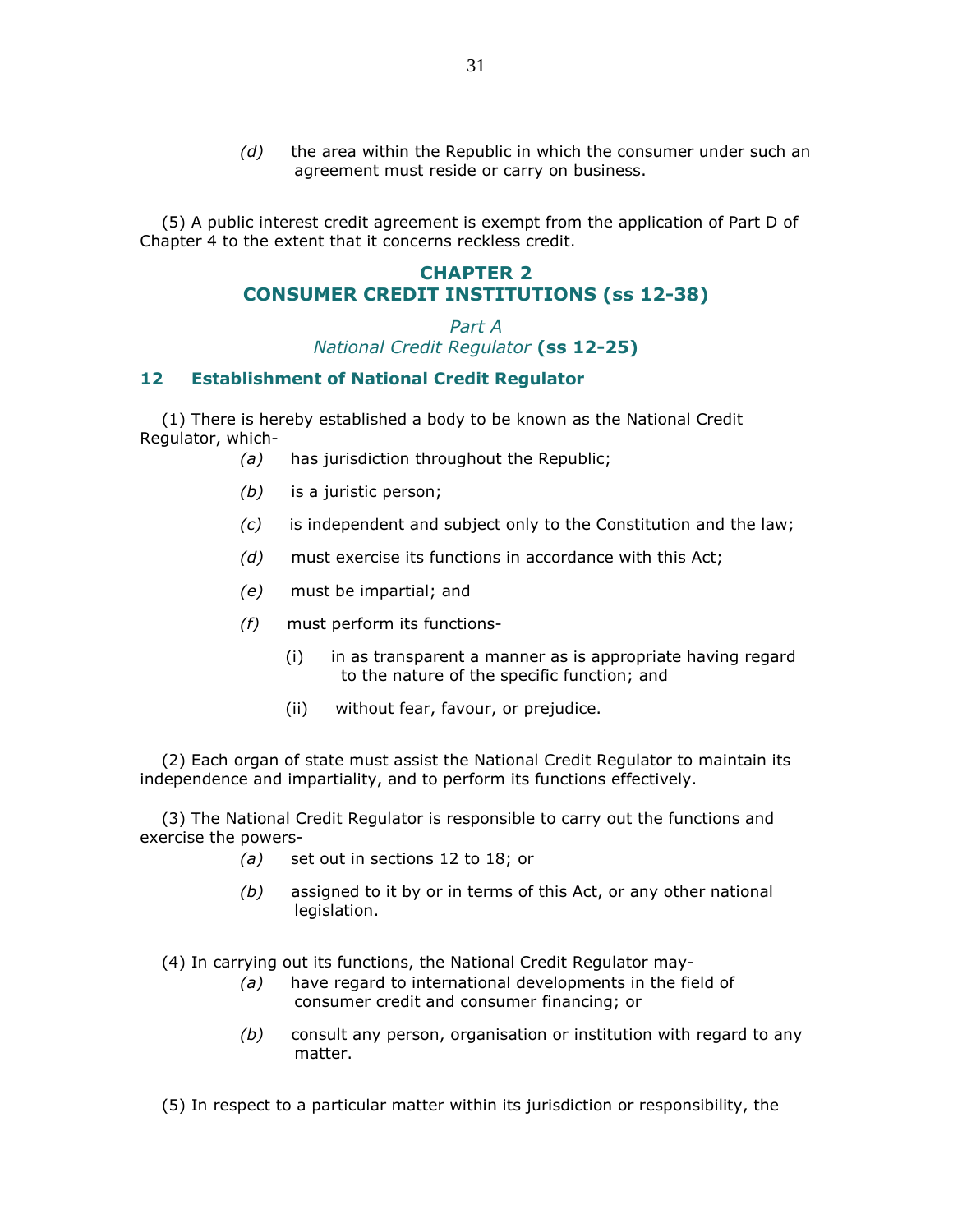National Credit Regulator may exercise its responsibility by way of an agreement contemplated in section 17 (4)  $(b)$ .

# 13 Development of accessible credit market

The National Credit Regulator is responsible to-

- $(a)$  promote and support the development, where the need exists, of a fair, transparent, competitive, sustainable, responsible, efficient, effective and accessible credit market and industry to serve the needs of-
	- (i) historically disadvantaged persons;
	- (ii) low income persons and communities; and
	- (iii) remote, isolated or low density populations and communities,

in a manner consistent with the purposes of this Act;

- $(b)$  set appropriate conditions for the supplementary registration of credit providers wishing to enter into developmental credit agreements, in order to promote access to credit in the manner, and for the persons, contemplated in paragraph  $(a)$ ;
- (c) monitor the following matters and report to the Minister annually in respect of:
	- (i) Credit availability, price and market conditions, conduct and trends;
	- (ii) market share, market conduct and competition within the consumer credit industry, the credit industry structure, including the extent of ownership, control and participation within the industry by historically disadvantaged persons;
	- (iii) access to consumer credit by small businesses or persons contemplated in paragraph  $(a)$  (i) to (iii);
	- (iv) levels of consumer indebtedness and the incidence and social effects of over-indebtedness; and
	- (v) any other matter relating to the credit industry; and
- (d) conduct research and propose policies to the Minister in relation to any matter affecting the consumer credit industry, including but not limited to proposals for legislative, regulatory or policy initiatives that would improve access to credit for persons contemplated in paragraph  $(a)$  (i) to (iii).

# 14 Registration functions of National Credit Regulator

 The National Credit Regulator is responsible to regulate the consumer credit industry by-

(a) registering credit providers, credit bureaux and debt counsellors;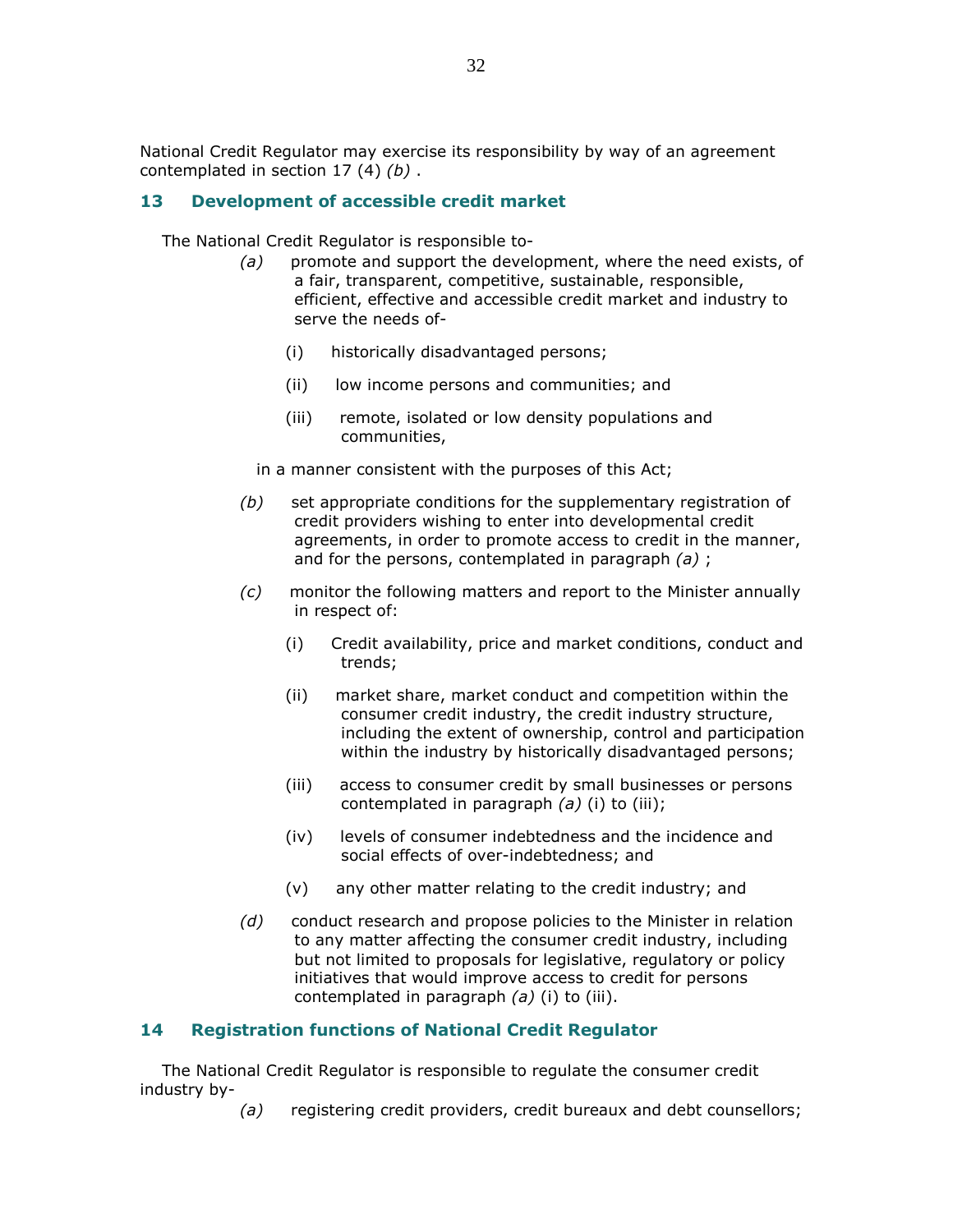- (b) suspending or cancelling any registration issued in terms of this Act, subject to section 57 (2); and
- (c) establishing and maintaining the registries contemplated in sections 53 and 69 (1) and by making information from those registries available to-
	- (i) each provincial credit regulator; and
	- (ii) other persons in the prescribed manner and form, subject to Part B of Chapter 4.

# 15 Enforcement functions of National Credit Regulator

The National Credit Regulator must enforce this Act by-

- (a) promoting informal resolution of disputes arising in terms of this Act between consumers on the one hand and a credit provider or credit bureau on the other, without intervening in or adjudicating any such dispute;
- (b) receiving complaints concerning alleged contraventions of this Act;
- (c) monitoring the consumer credit market and industry to ensure that prohibited conduct is prevented or detected and prosecuted;
- $(d)$  investigating and ensuring that national and provincial registrants comply with this Act and their respective registrations;
- (e) issuing and enforcing compliance notices;
- (f) investigating and evaluating alleged contraventions of this Act;
- $(g)$  negotiating and concluding undertakings and consent orders contemplated in section 138  $(1)$   $(b)$ ;
- (h) referring to the Competition Commission any concerns regarding market share, anti-competitive behaviour or conduct that may be prohibited in terms of the Competition Act, 1998 ( Act 89 of 1998 );
- (i) referring matters to the Tribunal and appearing before the Tribunal, as permitted or required by this Act; and
- $(j)$  dealing with any other matter referred to it by the Tribunal.

# 16 Research and public information

 (1) The National Credit Regulator is responsible to increase knowledge of the nature and dynamics of the consumer credit market and industry, and to promote public awareness of consumer credit matters, by-

- (a) implementing education and information measures to develop public awareness of the provisions of this Act;
- $(b)$  providing guidance to the credit market and industry by-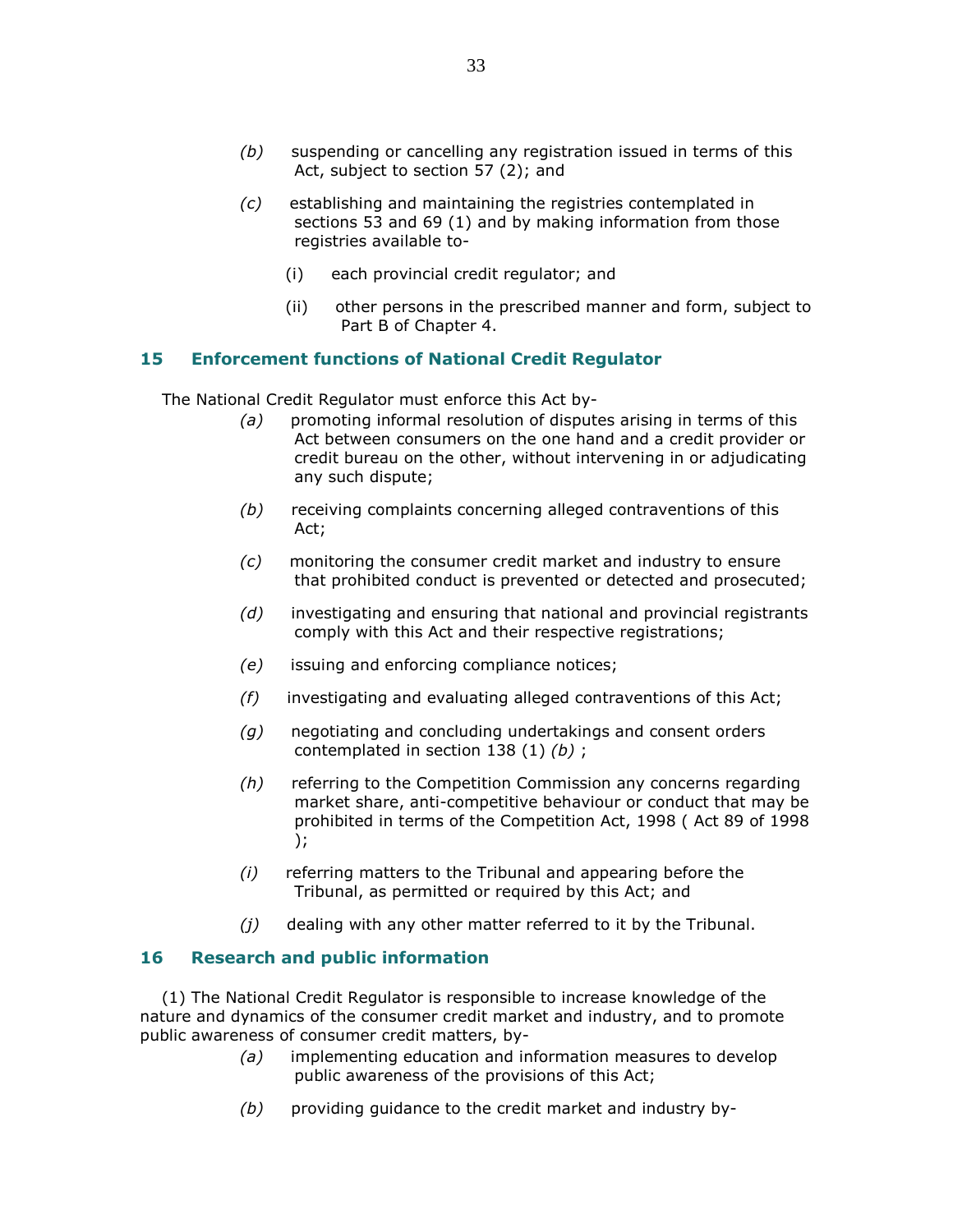- (i) issuing explanatory notices outlining its procedures, or its non-binding opinion on the interpretation of any provision of this Act; or
- (ii) applying to a court for a declaratory order on the interpretation or application of any provision of this Act;
- (c) monitoring socio-economic patterns of consumer credit activity within the Republic, and in particular identifying factors concerning-
	- (i) over-indebtedness; and
	- (ii) the patterns, causes and consequences of overindebtedness;
- (d) conducting reasonable periodic audits of registered credit providers in respect of historical data relative to credit applications and credit agreements in order to-
	- (i) establish demographic patterns of the credit market;
	- (ii) investigate socio-economic trends in the credit market, particularly among persons contemplated in section 13 (a) ; and
	- (iii) detect patterns of possible discriminatory practices;
- (e) monitoring trends in the consumer credit market and industry with respect to-
	- (i) the needs of persons contemplated in section 13  $(a)$ ; and
	- (ii) the promotion of black economic empowerment and ownership within the industry;
- (f) monitoring trends in the market-
	- (i) for credit insurance, patterns of sale of credit insurance, costs of credit insurance, performance of credit insurance in meeting the obligations of consumers, and loss ratios of insurers in respect of credit insurance; and
	- (ii) for alternative dispute resolution agents, the patterns and costs of services, impartiality and neutrality of such agents, and the impact of such agents on the incidence and cost of debt enforcement and consumers' access to redress in the market; and
- $(q)$  over time, reviewing legislation and public regulations, and reporting to the Minister concerning matters relating to consumer credit.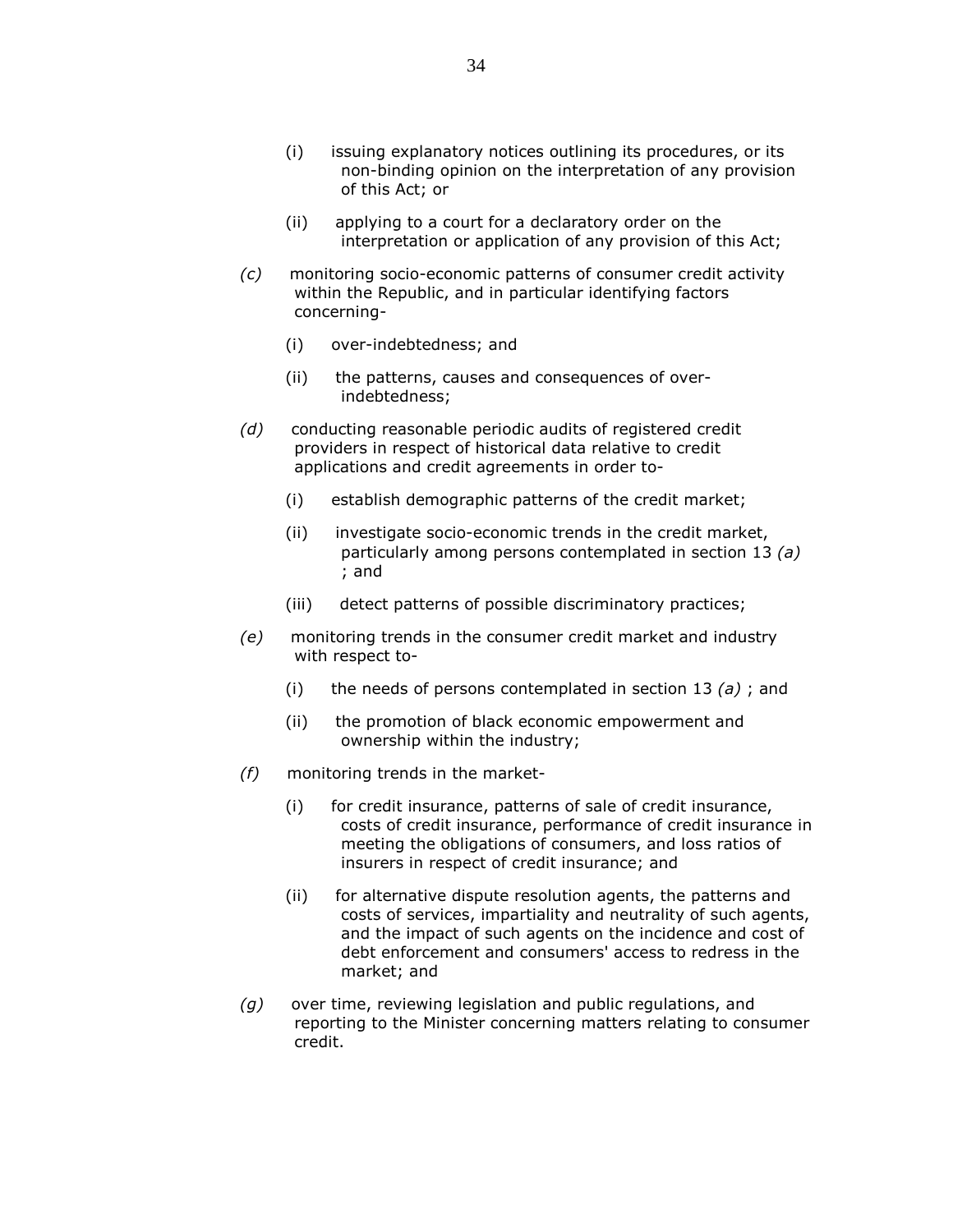(2) For the purposes of exercising its responsibilities in terms of subsection (1)  $(f)$ (i), the National Credit Regulator may-

- (a) require an insurer to provide periodic synoptic reports of aggregate information relating to credit insurance policies issued by it, in the prescribed manner and form to the National Credit Regulator, but any such report must not identify any particular consumer or relate a particular consumer to any information so reported; and
- (b) make further reasonable requests for information from an insurer related to the information contemplated in paragraph  $(a)$ .

# 17 Relations with other regulatory authorities

 (1) At the request of the relevant MEC of a province, or a provincial credit regulator, the National Credit Regulator-

- (a) may engage with that provincial credit regulator in co-operative activities of research, publication, education, staff development and training; and
- $(b)$  in consultation with the Minister, may-
	- (i) engage with that provincial credit regulator in staff exchanges or secondments; or
	- (ii) provide technical assistance or expertise to that provincial credit regulator.

 (2) At the request of the relevant MEC of a province, or a provincial credit regulator, the National Credit Regulator may engage with that provincial credit regulator in co-operative activities to detect and suppress prohibited conduct, if there are reasonable grounds to believe that any such conduct may be occurring within the province, or across its provincial boundaries.

 (3) At the direction of the Minister, the National Credit Regulator must engage with any relevant provincial credit regulator in co-operative activities to detect and suppress prohibited conduct occurring within the province or across its provincial boundaries.

- (4) The National Credit Regulator may-
	- $(a)$  liaise with any regulatory authority on matters of common interest;
	- $(b)$  negotiate agreements with any regulatory authority to-
		- (i) co-ordinate and harmonise the exercise of jurisdiction over consumer credit matters within the relevant industry or sector; and
		- (ii) ensure the consistent application of the principles of this Act;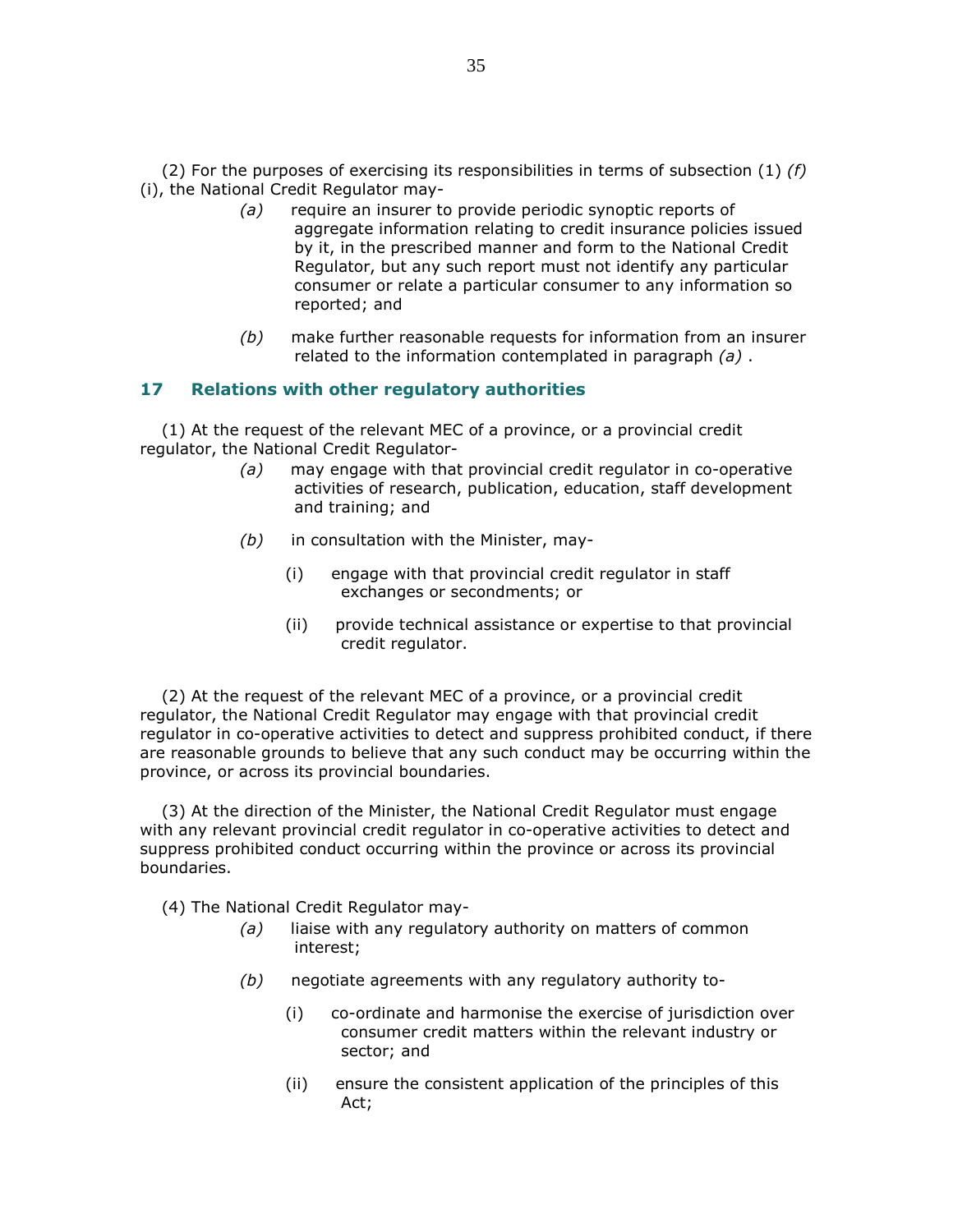$(d)$  advise, or receive advice from, any regulatory authority.

 (5) A regulatory authority that, in terms of any public regulation, exercises jurisdiction over consumer credit matters within a particular industry or sector-

- $(a)$  may negotiate agreements with the National Credit Regulator, as anticipated in subsection  $(4)$   $(b)$ ; and
- (b) may exercise its jurisdiction by way of such an agreement in respect of a particular matter within its jurisdiction.

 (6) The National Credit Regulator may request a provincial credit regulator to submit any report or information related to the activities of that provincial credit regulator to the National Credit Regulator.

 (7) The President may assign to the National Credit Regulator any duty of the Republic to exchange information with a similar foreign agency in terms of an international agreement relating to the purpose of this Act.

 (8) The National Credit Regulator may liaise with any foreign or international authorities having any objects similar to the functions and powers of the National Credit Regulator.

# 18 Reporting requirements of National Credit Regulator

 (1) In addition to any other advice or reporting requirements set out in this Part, the National Credit Regulator is responsible to-

- (a) advise the Minister on matters of national policy relating to consumer credit and on the determination of national norms and standards regarding consumer protection in terms of this Act that should apply generally throughout the Republic;
- $(b)$  recommend to the Minister changes to bring about uniformity in the legislation in the various provinces in relation to consumer protection in terms of this Act;
- (c) report to the Minister annually on-
	- (i) the volume and cost of different types of consumer credit products, and market practices relating to those products; and
	- (ii) the implications for consumer choice and competition in the consumer credit market;
- $(d)$  enquire into and report to the Minister on any matter concerning the purposes of this Act; and
- (e) advise the Minister in respect of any matter referred to it by the Minister.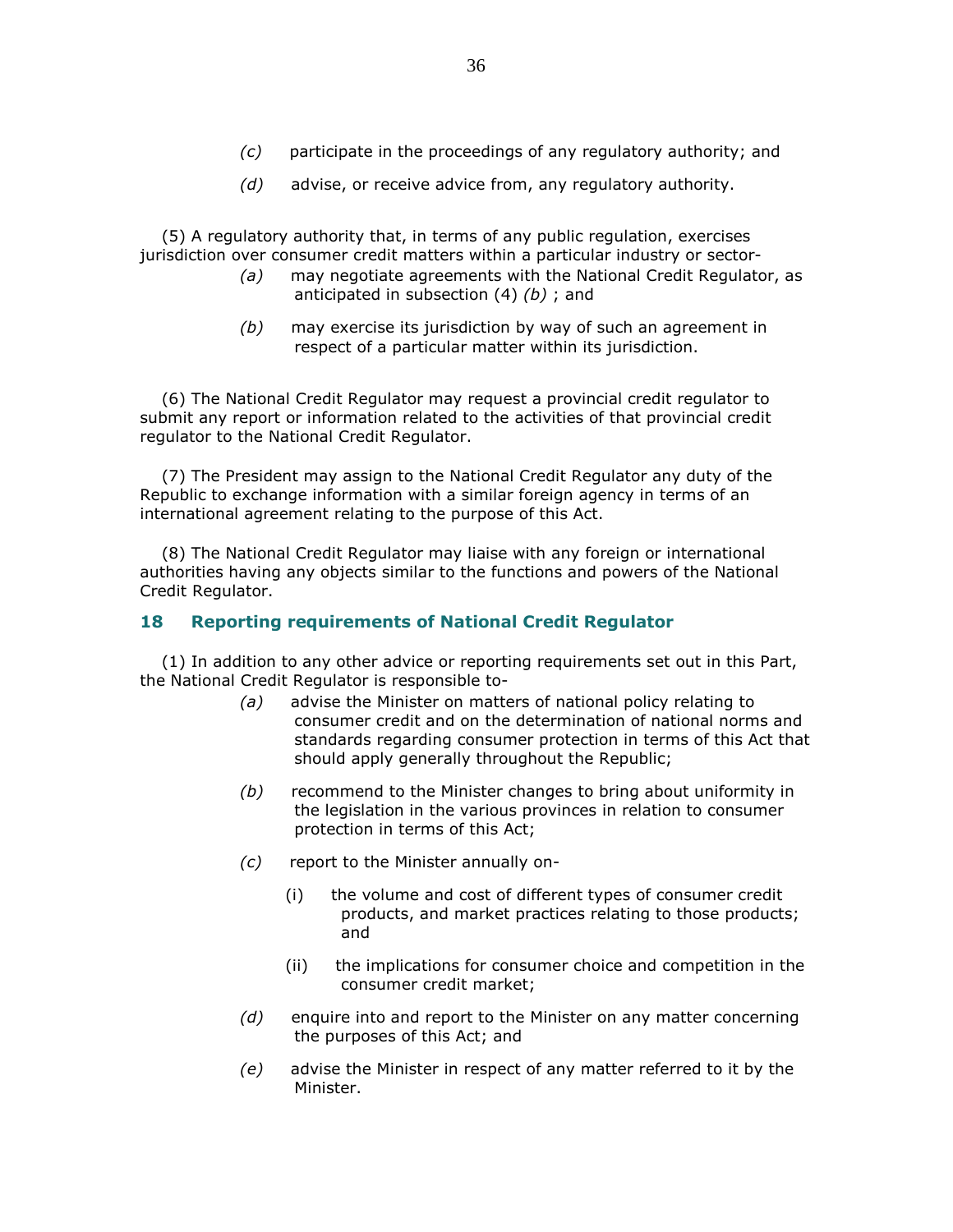- (2) The Minister must table in Parliament any report submitted in terms of-
	- (a) section 13 (c) or section 16 (1) (g) ; or
	- $(b)$  any other provision of this Part, if that report deals with a substantial matter relating to the purposes of this Act.

# 19 Governance of National Credit Regulator

(1) The National Credit Regulator is governed by a Board, consisting of-

- (a) a member designated by the Cabinet member responsible for finance, to serve until substituted by that Cabinet member;
- (b) a member designated by the Cabinet member responsible for housing matters, to serve until substituted by that Cabinet member;
- (c) a member designated by the Cabinet member responsible for social development matters, to serve until substituted by that Cabinet member;
- (d) a Chairperson appointed by the Minister;
- (e) a Deputy Chairperson appointed by the Minister; and
- $(f)$  not more than six other members, at least two of whom must be knowledgeable on consumer matters, appointed by the Minister.

 (2) The Chairperson, Deputy Chairperson and members contemplated in subsection  $(1)$  (f) each serve for a period of not longer than five years determined by the Minister in each case at the time of their appointment.

 (3) The persons contemplated in subsection (2) must each have applicable knowledge or experience of matters connected with the purpose of this Act.

- (4) The Board must-
	- (a) guide the strategic development of the National Credit Regulator;
	- $(b)$  oversee and ensure the efficient and effective use of the resources of the National Credit Regulator;
	- (c) ensure that the National Credit Regulator is in compliance with all its legal requirements and reporting and financial accountability obligations; and
	- (d) provide advice to the Chief Executive Officer concerning the exercise of the functions and powers of the National Credit Regulator.

 (5) The Board may refer to the Minister any matter concerning the functioning of the National Credit Regulator.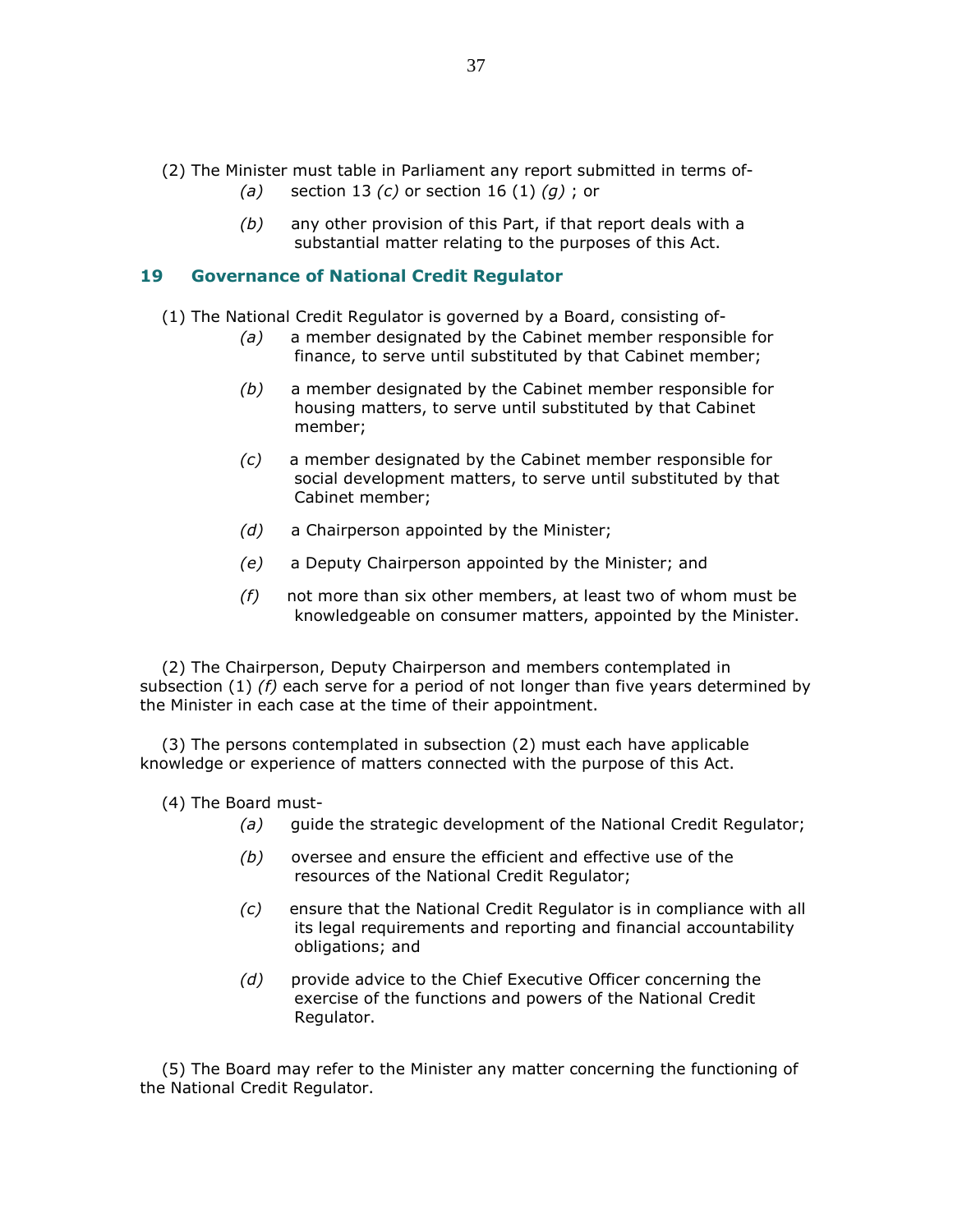# 20 Qualifications for Board membership

 (1) To be eligible for appointment or designation as a member of the Board, and to continue to hold that office, a person must-

- (a) not be subject to any disqualification set out in subsection  $(2)$ ; and
- $(b)$  have submitted to the Minister a written declaration stating that the person-
	- (i) is not disqualified in terms of subsection (2); and
	- (ii) does not have any interests referred to in subsection  $(2)$   $(b)$ .
- (2) A person may not be a member of the Board if that person-
	- $(a)$  is an office-bearer of any party, movement, organisation or body of a partisan political nature;
	- $(b)$  personally or through a spouse, partner or associate-
		- (i) has or acquires a direct or indirect financial interest in a registrant; or
		- (ii) has or acquires an interest in a business or enterprise, which may conflict or interfere with the proper performance of the duties of a member of the Board;
	- (c) is an unrehabilitated insolvent or becomes insolvent and the insolvency results in the sequestration of that person's estate;
	- $(d)$  has ever been, or is, removed from an office of trust on account of misconduct in respect of fraud or the misappropriation of money;
	- (e) is subject to an order of a competent court holding that person to be mentally unfit or disordered;
	- $(f)$  within the previous 10 years has been, or is, convicted in the Republic or elsewhere of theft, fraud, forgery or uttering a forged document, perjury, an offence under the Prevention and Combating of Corrupt Activities Act, 2004 ( Act 12 of 2004 ), an offence under the Financial Intelligence Centre Act, 2001 ( Act 38 of 2001 ), or an offence involving dishonesty; or
	- $(q)$  has been convicted of any other offence committed after the Constitution of the Republic of South Africa, 1993 (Act 200 of 1993), took effect, and sentenced to imprisonment without the option of a fine.

(3) For the purpose of subsection (2)  $(b)$ , a financial interest does not include an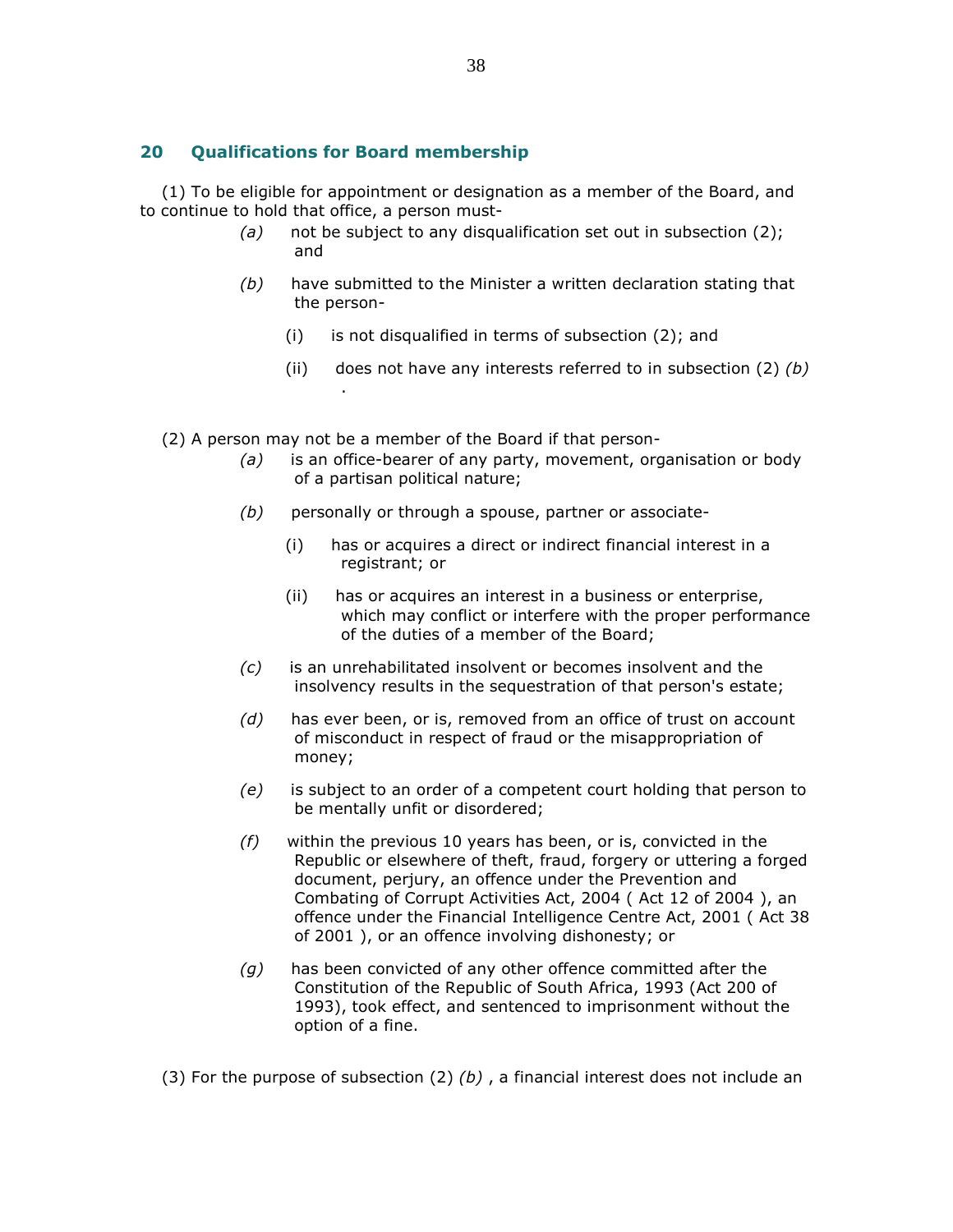indirect interest held in any fund or investment if the person contemplated in that subsection has no control over the investment decisions of that fund or investment.

# 21 Conflicting interests of members of Board

 (1) A member of the Board must promptly inform the Minister in writing after acquiring an interest that is, or is likely to become, an interest contemplated in section 20  $(2)$   $(b)$ .

(2) A member of the Board must not-

- $(a)$  engage in any activity that may undermine the integrity of the National Credit Regulator;
- $(b)$  attend, participate in or influence the proceedings during a meeting of the Board, if, in relation to the matter before the Board, that member has an interest-
	- (i) contemplated in section 20 (2)  $(b)$ ; or
	- (ii) that precludes that member from performing the functions of a member of the Board in a fair, unbiased and proper manner;
- $(c)$  vote at any meeting of the Board in connection with a matter contemplated in paragraph (b) ;
- (d) make private use of, or profit from, any confidential information obtained as a result of performing that person's functions as a member of the Board; or
- $(e)$  divulge any information referred to in paragraph  $(d)$  to any third party, except as required as part of that person's official functions as a member of the Board.

 (3) If, at any time, it appears to a member of the Board that a matter being considered by the Board at a meeting concerns an interest of that member referred to in subsection  $(2)$   $(b)$ , that member must-

- $(a)$  immediately and fully disclose the nature of that interest to the meeting; and
- $(b)$  withdraw from the meeting to allow the remaining members to discuss the matter and determine whether the member should be prohibited from participating in any further proceedings concerning that matter.

(4) The disclosure by a member of the Board in terms of subsection  $(3)$   $(a)$ , and the decision by the Board in terms of subsection  $(3)$  (b), must be expressly recorded in the minutes of the meeting in question.

(5) Proceedings of the Board, and any decisions taken by a majority of the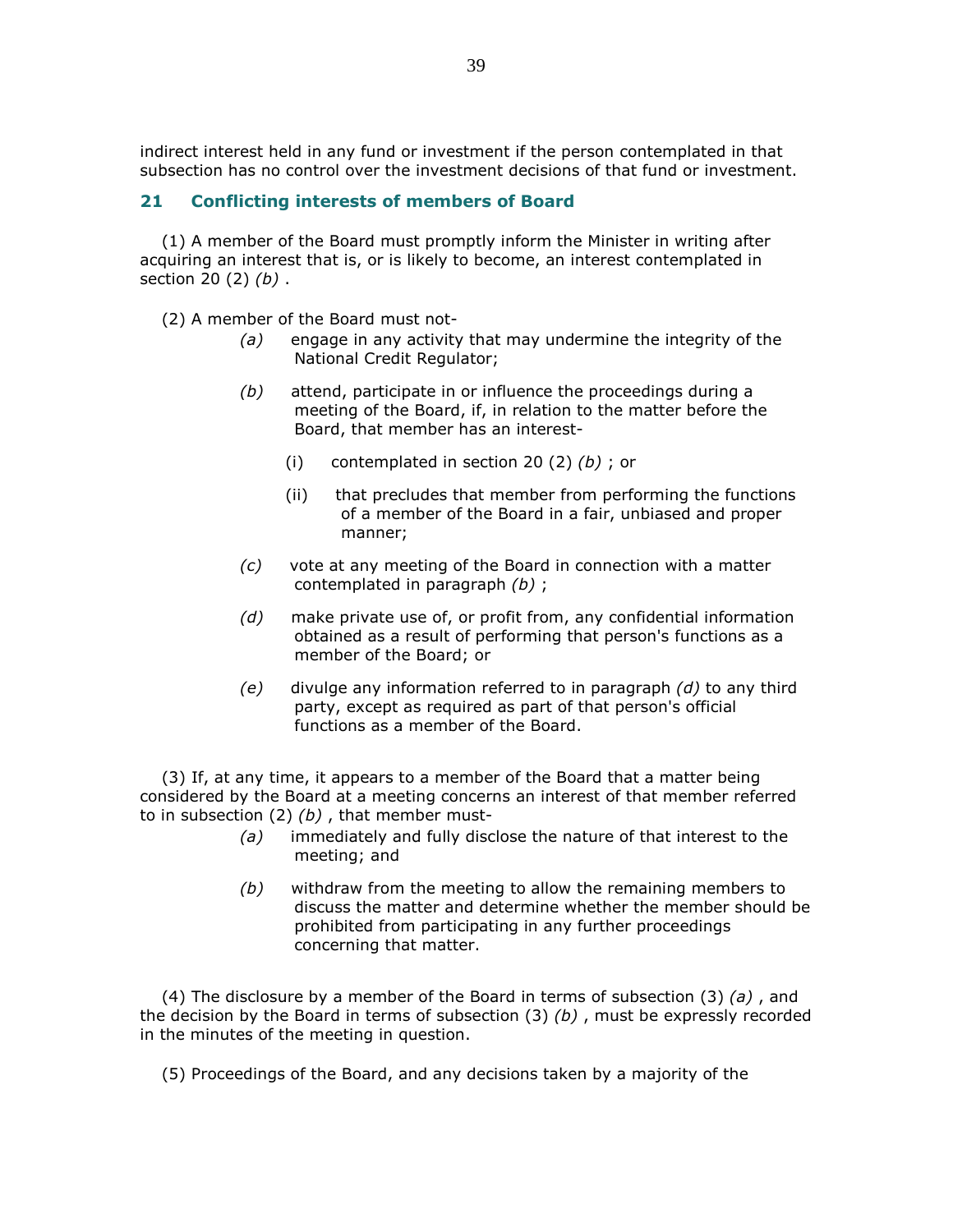members present and entitled to participate in those decisions, are valid despite the fact that-

- (a) a member of the Board failed to disclose an interest as required by subsection (3); or
- $(b)$  a member of the Board who had such an interest attended those proceedings, participated in them in any way, or directly or indirectly influenced those proceedings.

### 22 Resignation, removal from office and vacancies

(1) A member of the Board appointed in terms of section 19 (1)  $(d)$  ,  $(e)$  and  $(f)$ may resign by giving to the Minister-

- (a) one month written notice; or
- $(b)$  less than one month written notice, with the approval of the Minister.

(2) A member of the Board designated in terms of section 19 (1) (a), (b) and (c) may resign by giving written notice jointly to the Minister and the relevant member of the Cabinet responsible for the designation of that member.

 (3) The Minister, after taking the steps required by subsection (4), may remove a member of the Board appointed in terms of section 19 (1) (d), (e) and (f), only if that member has-

- (a) become disqualified in terms of section 20 (2);
- (b) acted contrary to section 21 $(2)$ ;
- (c) failed to disclose an interest or withdraw from a meeting as required by section 21 (3); or
- $(d)$  neglected to properly perform the functions of their office.

 (4) Before removing a person from office in terms of subsection (3), the Minister must afford the person an opportunity to state a case in defence of their position.

 (5) Upon the expiry of the first term of office of a member of the Board appointed in terms of section 19 (1) (d), (e) and (f), the member may be re-appointed to a further term, subject to section 19.

(6) A person may not be appointed in terms of section 19 (1) (d), (e) and (f), to serve for more than two terms as a member of the Board.

## 23 Appointment of Chief Executive Officer

 (1) The Minister must appoint a suitably qualified and experienced person as Chief Executive Officer of the National Credit Regulator, who-

> $(a)$  with the advice, and subject to the oversight, of the Board, is responsible for all responsibilities pertaining to the functions of the National Credit Regulator; and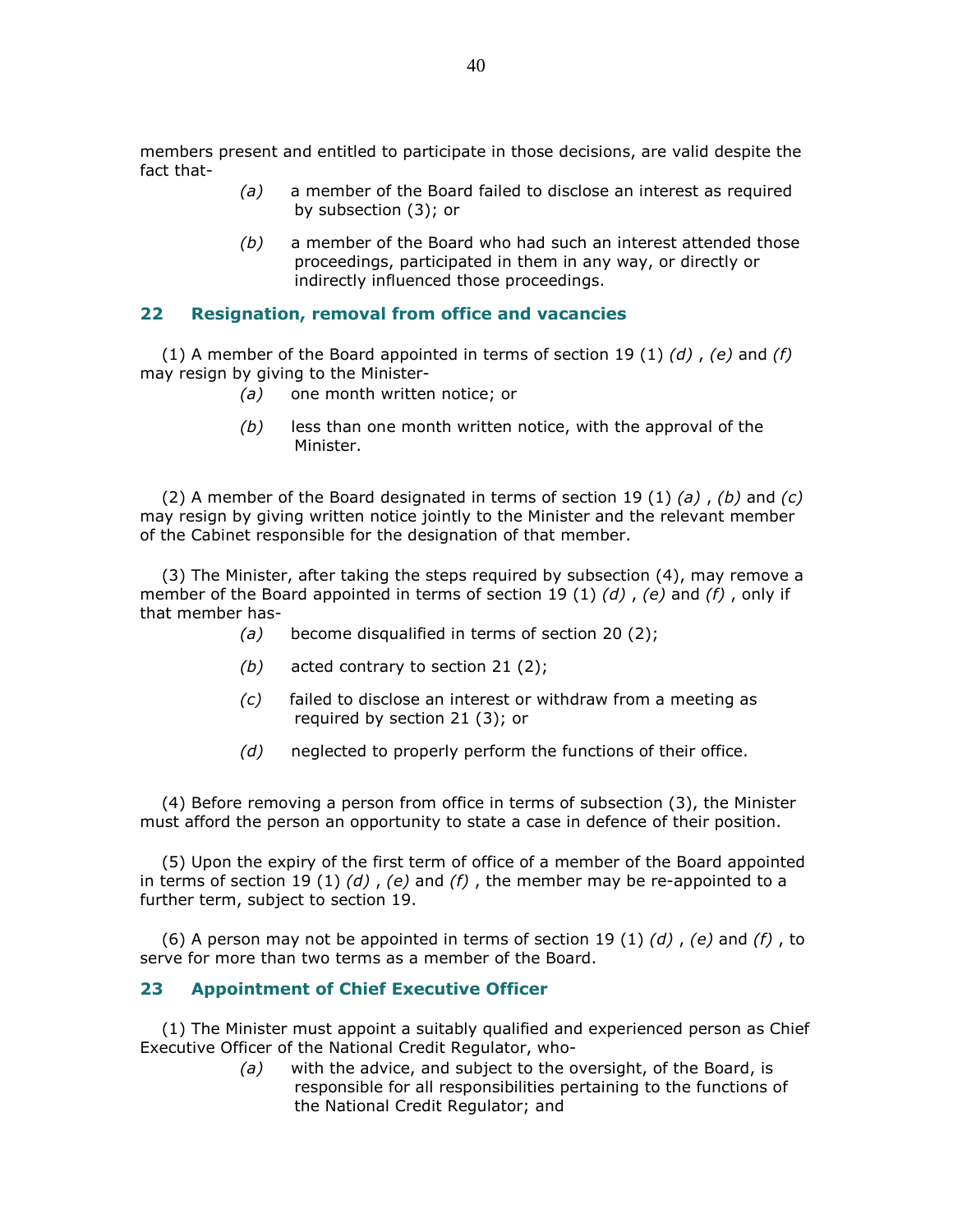$(b)$  is accountable to the Board.

(2) The Chief Executive Officer is an ex officio member of the Board, but may not vote at its meetings.

# 24 Conflicting interests

 The Chief Executive Officer, and each other employee of the National Credit Regulator, must not-

- (a) engage in any activity that may undermine the integrity of the National Credit Regulator;
- (b) participate in any investigation, hearing, or decision concerning a matter in respect of which that person has a direct financial interest or any similar personal interest;
- (c) make private use of, or profit from, any confidential information obtained as a result of performing that person's official functions in the National Credit Regulator; or
- $(d)$  divulge any information referred to in paragraph  $(c)$  to any third party, except as required as part of that person's official functions within the National Credit Regulator.

# 25 Appointment of inspectors and investigators

(1) The Chief Executive Officer-

- (a) may appoint any suitable employee of the National Credit Regulator, or any other suitable person employed by the State, as an inspector; and
- $(b)$  must issue each inspector with a certificate in the prescribed form stating that the person has been appointed as an inspector in terms of this Act.

 (2) When an inspector performs any function in terms of section 139 or Chapter 8, the inspector must-

- $(a)$  be in possession of a certificate of appointment issued to that inspector in terms of subsection (1); and
- $(b)$  show that certificate to any person who-
	- (i) is affected by the inspector's actions in terms of this Act; and
	- (ii) requests to see the certificate.

 (3) When exercising powers in terms of this Act, an inspector is a peace officer as defined in section 1 of the Criminal Procedure Act, 1977 ( Act 51 of 1977 ), and may exercise the powers conferred on a peace officer by law.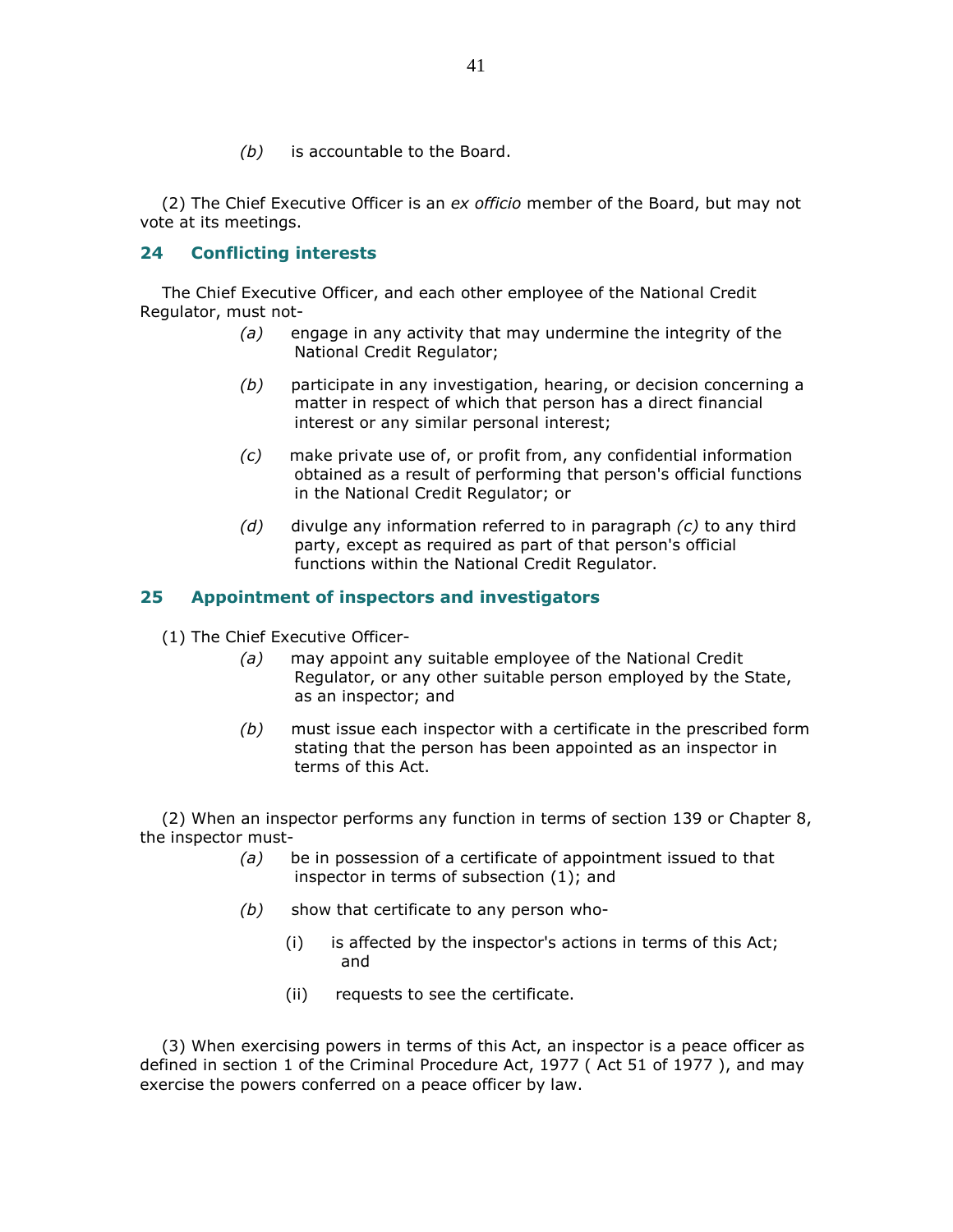(4) The Chief Executive Officer may appoint or contract with any suitably qualified person to conduct research, audits, inquiries or other investigations on behalf of the National Credit Regulator.

 (5) A person appointed in terms of subsection (4) is not an inspector within the meaning of this Act.

> Part B National Consumer Tribunal (ss 26-34)

#### 26 Establishment and constitution of Tribunal

 (1) There is hereby established a body to be known as the National Consumer Tribunal, which-

- (a) has jurisdiction throughout the Republic;
- (b) is a juristic person;
- (c) is a tribunal of record; and
- (d) must exercise its functions in accordance with this Act or any other applicable legislation.

 (2) The Tribunal consists of a Chairperson and not less than 10 other women or men appointed by the President, on a full or part-time basis.

(3) The President must-

- $(a)$  appoint the Chairperson and other members of the Tribunal no later than the date on which this Act comes into operation; and
- $(b)$  appoint a person to fill any vacancy on the Tribunal.

 (4) Sections 20 and 21, each read with the changes required by the context, apply to the Tribunal and each of its members.

[Date of commencement of s. 26: 1 September 2006.]

#### 27 Functions of Tribunal

 The Tribunal or a member of the Tribunal acting alone in accordance with this Act may-

- $(a)$  adjudicate in relation to any-
	- (i) application that may be made to it in terms of this Act, and make any order provided for in this Act in respect of such an application; or
	- (ii) allegations of prohibited conduct by determining whether prohibited conduct has occurred and, if so, by imposing a remedy provided for in this Act;
- (b) grant an order for costs in terms of section 147; and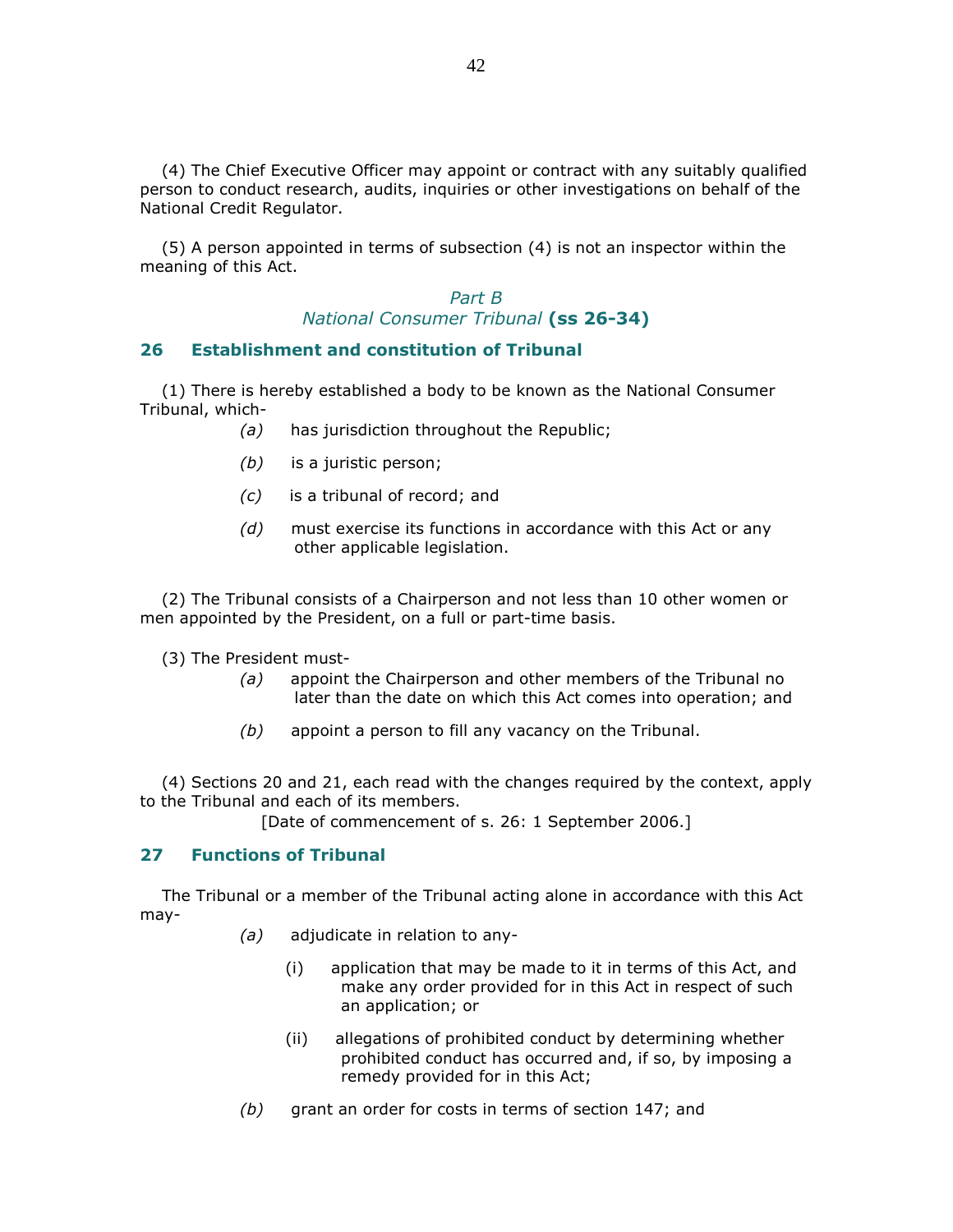(c) exercise any other power conferred on it by law.

[Date of commencement of s. 27: 1 September 2006.]

[NB: S. 27 has been amended by s. 121 (1) of the Consumer Protection Act 68 of 2008, a provision which will come into operation on 24 October 2010. See PENDLEX . ]

# 28 Qualifications of members of Tribunal

(1) The members of the Tribunal, viewed collectively-

- (a) must represent a broad cross-section of the population of the Republic; and
- (b) must comprise sufficient persons with legal training and experience to satisfy the requirements of section 31 (2)  $(a)$ .
- (2) Each member of the Tribunal must-
	- $(a)$  be a citizen of South Africa, who is ordinarily resident in the Republic;
	- $(b)$  have suitable qualifications and experience in economics, law, commerce, industry or consumer affairs; and
	- (c) be committed to the purposes of this Act.

[Date of commencement of s. 28: 1 September 2006.]

# 29 Term of office of members of Tribunal

(1) Each member of the Tribunal serves for a term of five years.

 (2) The President may re-appoint a member of the Tribunal at the expiry of that member's term of office, but no person may be appointed to the office of the Chairperson of the Tribunal for more than two consecutive terms.

(3) The Chairperson, on one month written notice addressed to the Minister, may-

- (a) resign from the Tribunal; or
- $(b)$  resign as Chairperson, but remain as a member of the Tribunal.

 (4) A member of the Tribunal other than the Chairperson may resign by giving at least one month written notice to the Minister.

(5) The President, on the recommendation of the Minister-

- (a) must remove the Chairperson or any other member of the Tribunal from office if that person becomes subject to any of the disqualifications referred to in section 20 (2); and
- $(b)$  other than as provided for in paragraph  $(a)$ , may remove the Chairperson or a member from office only for-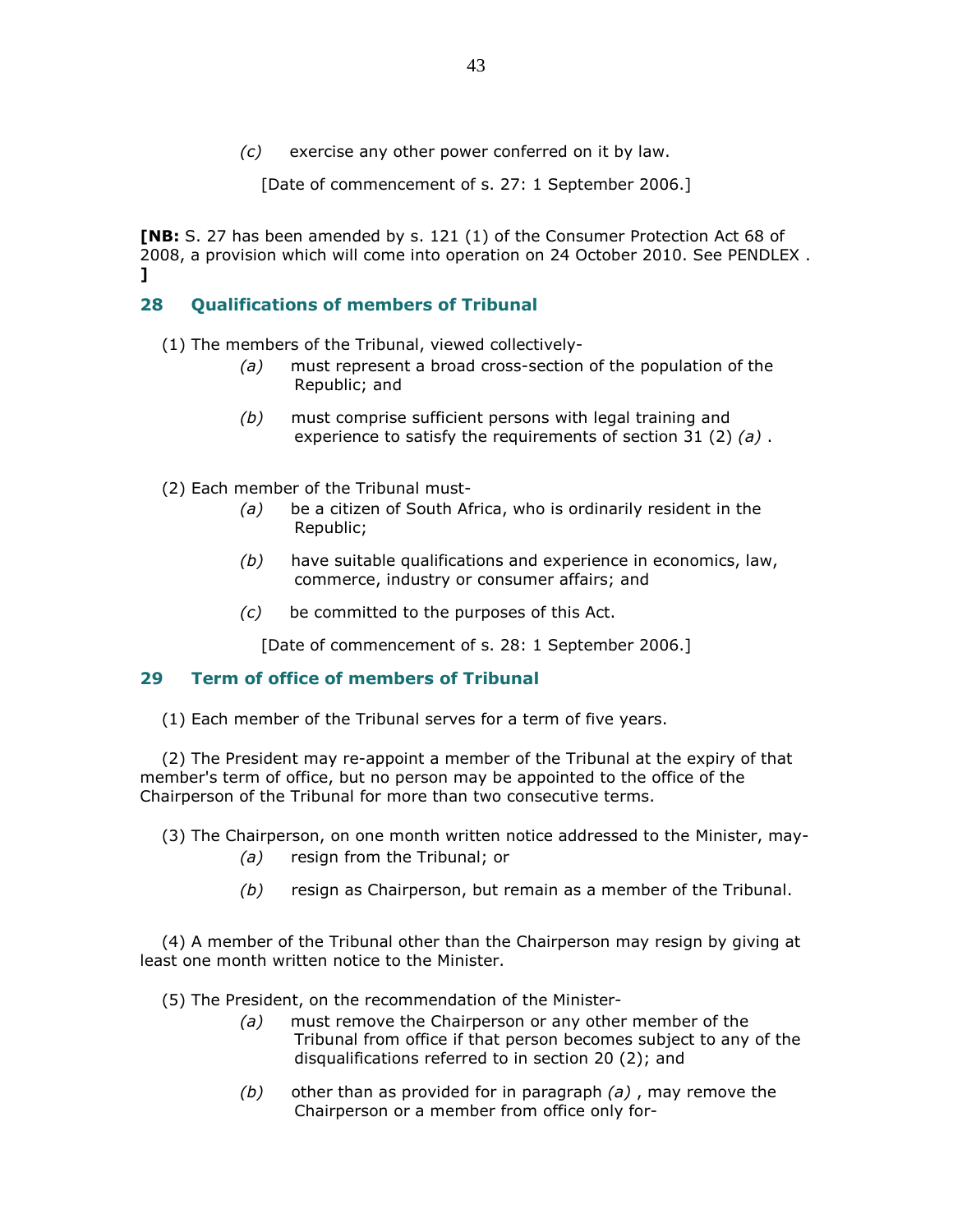- (i) serious misconduct;
- (ii) permanent incapacity; or
- (iii) engaging in any activity that may undermine the integrity of the Tribunal.

[Date of commencement of s. 29: 1 September 2006.]

# 30 Deputy Chairperson of Tribunal

 (1) The President must designate a member of the Tribunal as Deputy Chairperson of the Tribunal.

(2) The Deputy Chairperson performs the functions of Chairperson whenever-

- (a) the office of Chairperson is vacant; or
- $(b)$  the Chairperson is for any other reason temporarily unable to perform those functions.

[Date of commencement of s. 30: 1 September 2006.]

# 31 Tribunal proceedings

 (1) The Chairperson is responsible to manage the caseload of the Tribunal, and must assign each matter referred to the Tribunal to-

- $(a)$  a member of the Tribunal, to the extent that this Act provides for a matter to be considered by a single member of the Tribunal; or
- $(b)$  a panel composed of any three members of the Tribunal, in any other case.

[NB: Sub-s. (1) has been substituted by s. 121 (1) of the Consumer Protection Act 68 of 2008, a provision which will come into operation on 24 October 2010. See PENDLEX . 1

(2) When assigning a matter to a panel in terms of subsection  $(1)$  (b), the Chairperson must-

- $(a)$  ensure that at least one member of the panel is a person who has suitable legal qualifications and experience; and
- (b) designate a member of the panel to preside over the panel's proceedings.

 (3) If, because of resignation, illness, death, or withdrawal from a hearing in terms of section 29, a member of the panel is unable to complete the proceedings in a matter assigned to that panel, the Chairperson must-

> (a) direct that the hearing of that matter proceed before the remaining members of the panel, subject to the requirements of subsection  $(2)$   $(a)$ ; or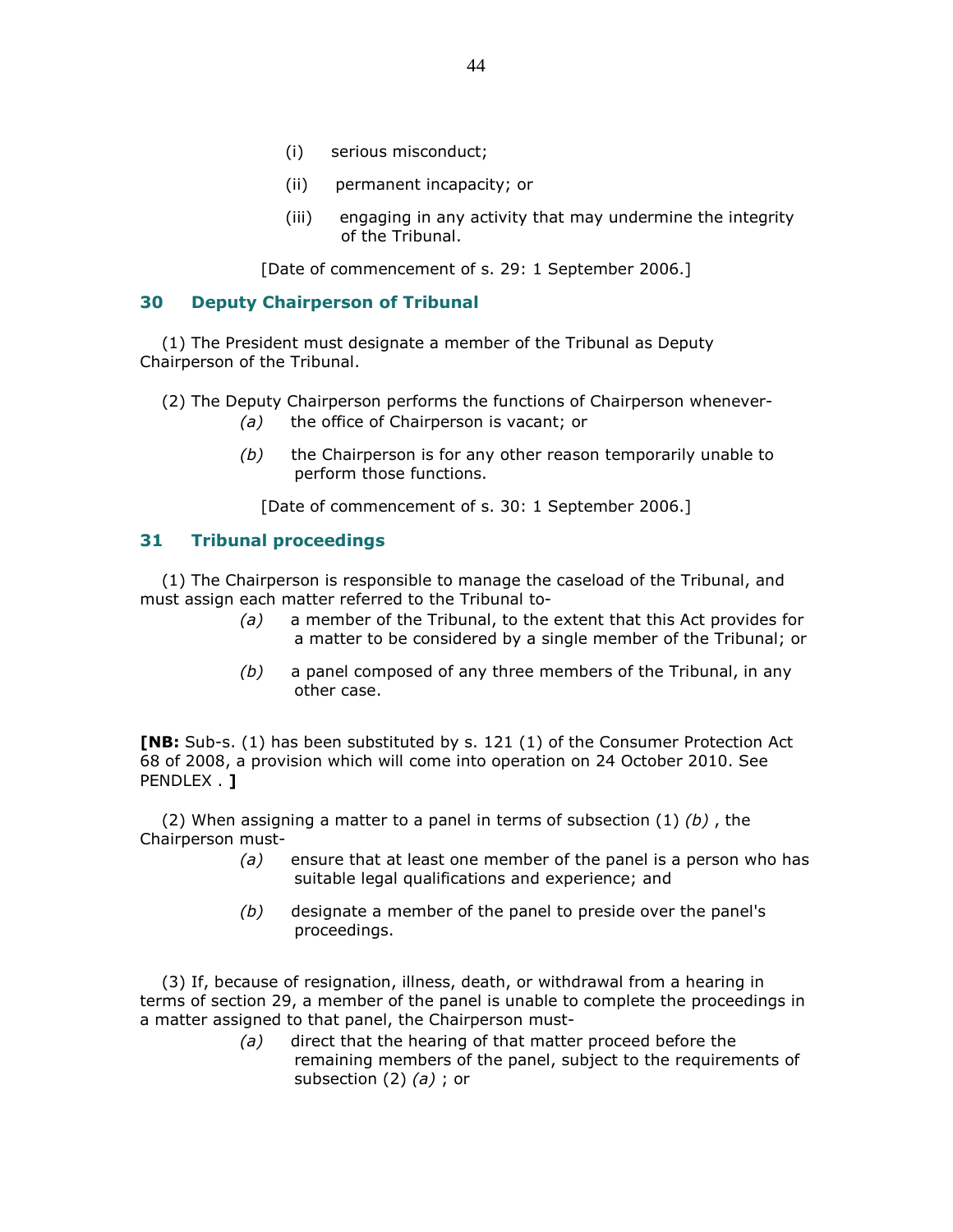$(b)$  terminate the proceedings before that panel and constitute another panel, which may include any member of the original panel, and direct that panel to conduct a new hearing.

 (4) The decision of a panel on a matter referred to it must be in writing and include reasons for that decision.

 (5) A decision of a single member of the Tribunal hearing a matter as contemplated in subsection  $(1)$   $(a)$ , or of a majority of the members of a panel in any other case, is the decision of the Tribunal.

[Date of commencement of s. 31: 1 September 2006.]

## 32 Conflicts and disclosure of interest

(1) A member of the Tribunal may not represent any person before the Tribunal.

 (2) If, during a hearing in which a member of the Tribunal is participating, it appears to that member that the matter concerns a financial or other interest of that member contemplated in section 20 (2)  $(b)$ , that member must-

- (a) immediately and fully disclose the fact and nature of that interest to the Chairperson and to the presiding member at that hearing; and
- $(b)$  withdraw from any further involvement in that hearing.

[Date of commencement of s. 32: 1 September 2006.]

### 33 Acting by member of Tribunal after expiry of term of office

 If, on the expiry of the term of office of a member of the Tribunal, that member is still considering a matter before the Tribunal, that member may continue to act as a member in respect of that matter only.

[Date of commencement of s. 33: 1 September 2006.]

#### 34 Remuneration and benefits

 During the term of office of a member of the Tribunal, the member's salary, allowances or benefits may not be reduced.

[Date of commencement of s. 34: 1 September 2006.]

# Part C Administrative Matters (ss 35-36)

#### 35 Finances

- (1) The National Credit Regulator and the Tribunal are each financed from-
	- (a) money appropriated by Parliament;
	- $(b)$  any fees payable in terms of this Act;
	- (c) income derived from their respective investment and deposit of surplus money in terms of subsection (2); and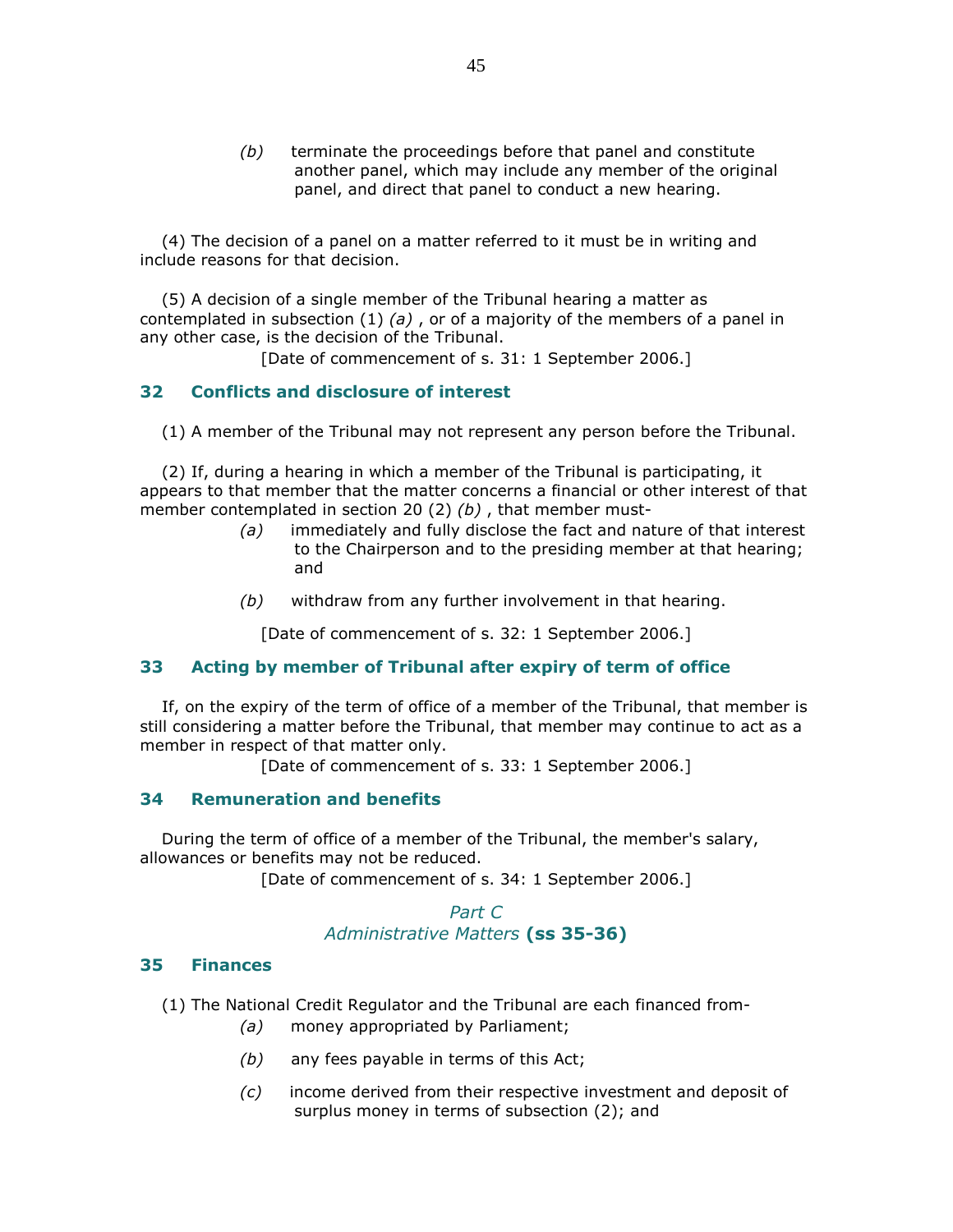$(d)$  other money accruing from any source.

 (2) The National Credit Regulator or the Tribunal may invest or deposit money that is not immediately required for contingencies or to meet current expenditures-

- $(a)$  on a call or short-term fixed deposit with any registered bank or financial institution in the Republic; or
- $(b)$  in an investment account with the Corporation for Public Deposits established in terms of section 2 of the Corporation for Public Deposits Act, 1984 ( Act 46 of 1984 ).

# 36 Reviews and reports to Minister

 (1) At least once every five years, the Minister must conduct an audit review of the exercise of the functions and powers of the National Credit Regulator, and the Tribunal.

 (2) In addition to any other reporting requirement set out in this Act, the National Credit Regulator and the Tribunal must each report to the Minister annually on its activities, as required by the Public Finance Management Act, 1999 ( Act 1 of 1999 ).

 (3) As soon as practicable after receiving a report of a review contemplated in subsection (1), or after receiving a report contemplated in subsection (2), the Minister must-

- $(a)$  transmit a copy of the report to the Premier of each province; and
- (b) table it in Parliament.

# Part D National and provincial co-operation (ss 37-38)

## 37 Co-operative exercise of concurrent jurisdiction

 (1) The Minister must consult with the responsible MEC of any province concerned-

- $(a)$  to co-ordinate and harmonise the functions relating to consumer credit to be performed by the National Credit Regulator and one or more provincial credit regulators; and
- $(b)$  to facilitate the settlement of any dispute between the National Credit Regulator and one or more provincial credit regulators.

 (2) If this Act requires the provincial credit regulators to perform a particular function within their respective provinces, and-

- (a) within a particular province, no provincial credit regulator has been established; or
- $(b)$  the Minister concludes on reasonable grounds that the provincial credit regulator within a particular province is unable to perform that function effectively,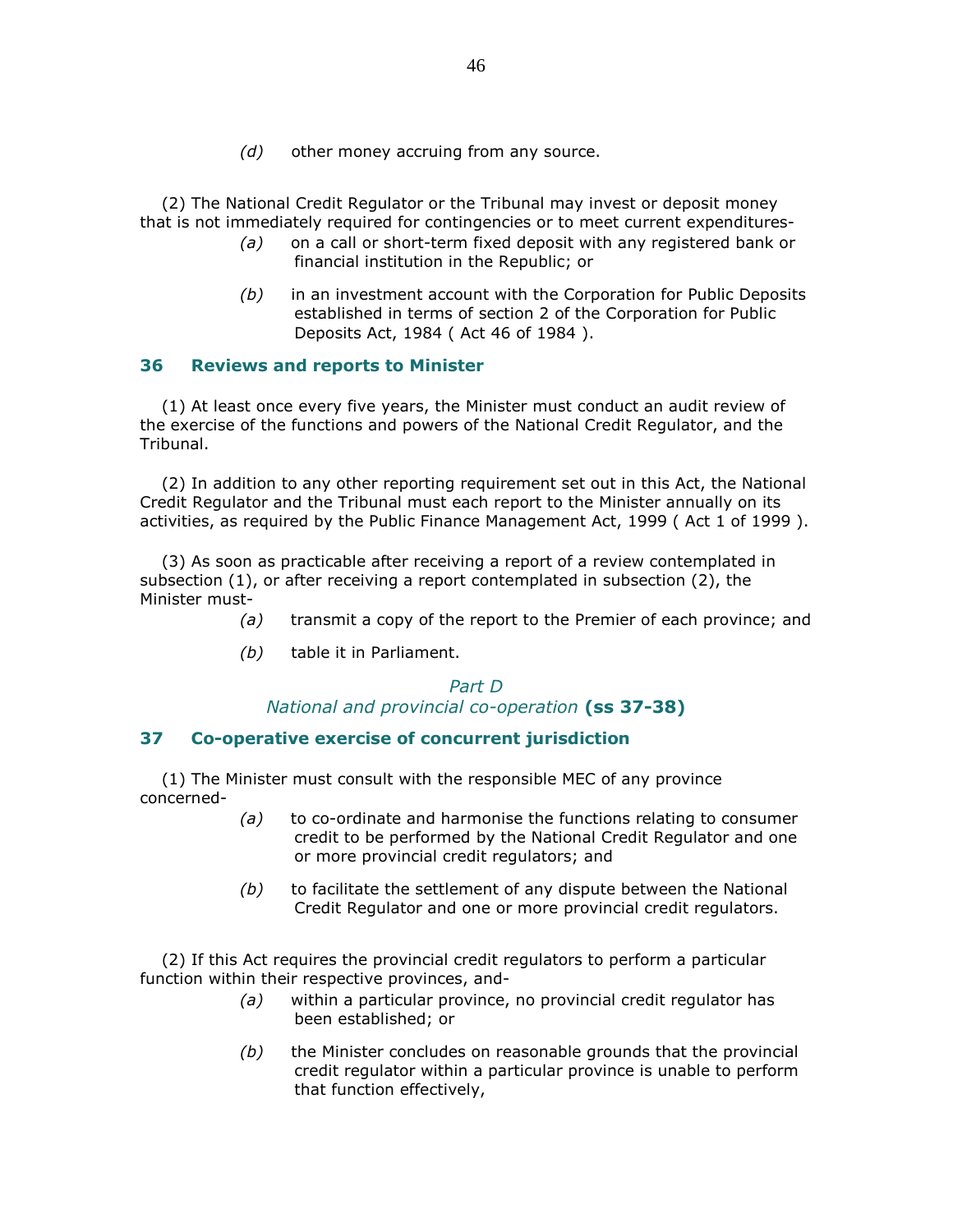the Minister must consult with the responsible MEC of that province to determine the steps to be taken to ensure the fulfilment of that statutory obligation.

### 38 Information sharing

 (1) A provincial credit regulator must keep a register of each person whom it registers in terms of applicable provincial legislation.

(2) The register must include prescribed information relating to-

- (a) the activities permitted under each such registration;
- $(b)$  the address of any premises in, on or from which registered activities may be engaged in, conducted or made available under registrations issued by it; and
- (c) any other prescribed information.

 (3) Each provincial credit regulator must report to the National Credit Regulator, at the prescribed intervals, the information kept by that provincial credit regulator in terms of subsection (1).

 (4) A credit regulator must, on request from another credit regulator, provide a copy of all prescribed information in its possession concerning a registrant or applicant for registration.

 (5) The Minister, by regulation in accordance with section 171, may prescribe the timing, manner and form, and content of information to be provided in terms of this section.

# CHAPTER 3 CONSUMER CREDIT INDUSTRY REGULATION (ss 39-59)

Part A Registration requirements, criteria and procedures (ss 39-53)

#### 39 Limited application of this Part

(1) Sections 40, 42, 45, 48, 49 and 51 do not apply to a credit provider who-

- (a) operates only within one province; and
- (b) is registered as a credit provider in terms of applicable provincial legislation, if the Minister has declared that the registration requirements in terms of that provincial legislation are comparable to or exceed the registration requirements in terms of this Act.

 (2) The Minister may make a declaration contemplated in subsection (1) by notice in the Gazette after consulting the relevant MEC of the province concerned.

### 40 Registration of credit providers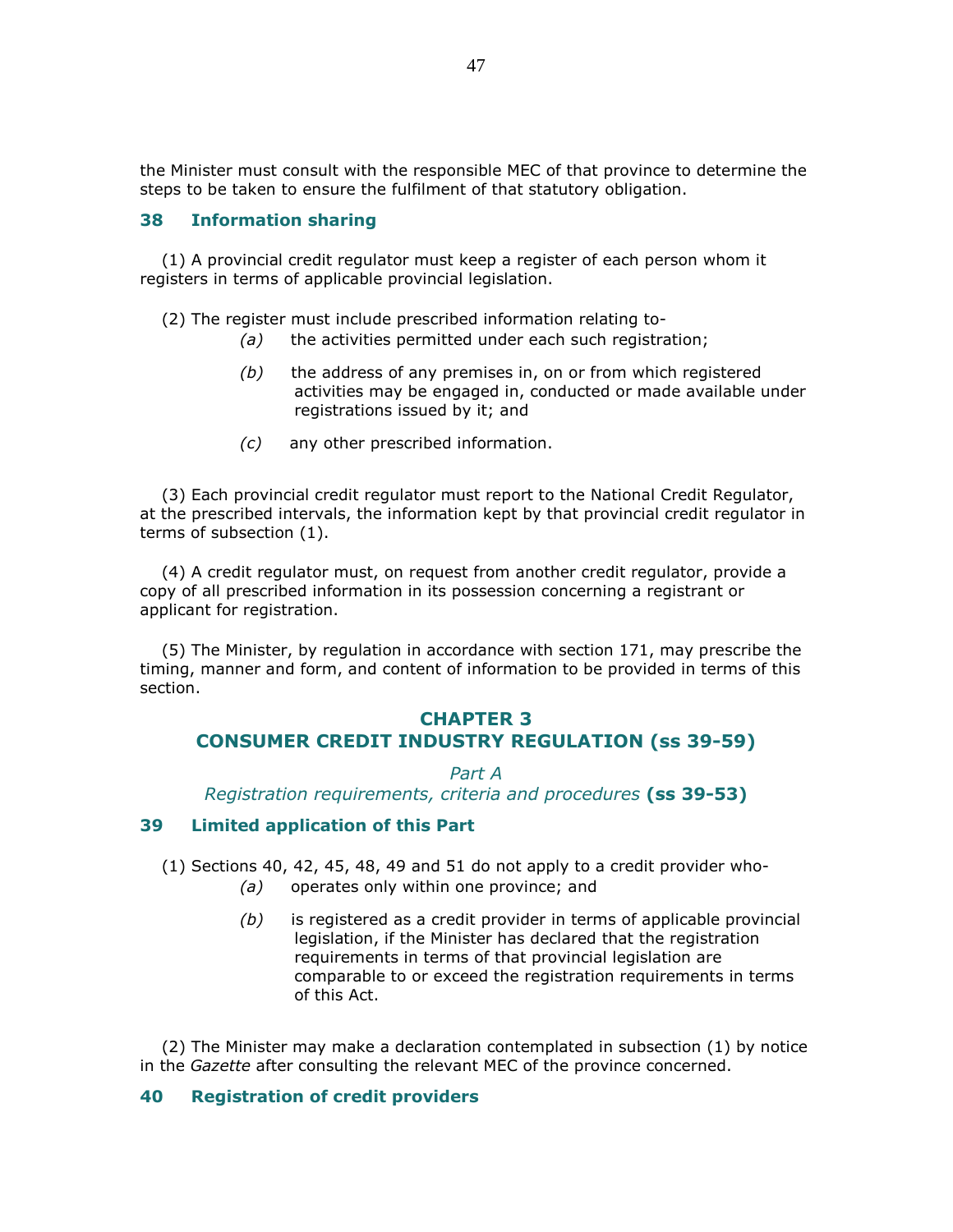- (1) A person must apply to be registered as a credit provider if-
	- $(a)$  that person, alone or in conjunction with any associated person, is the credit provider under at least 100 credit agreements, other than incidental credit agreements; or
	- $(b)$  the total principal debt owed to that credit provider under all outstanding credit agreements, other than incidental credit agreements, exceeds the threshold prescribed in terms of section 42 (1).
- (2) In determining whether a person is required to register as a credit provider-
	- (a) the provisions of subsection  $(1)$  apply to the total number and aggregate principal debt of credit agreements in respect of which that person, or any associated person, is the credit provider;
	- $(b)$  each associated person that is a credit provider in its own name and falls within the requirements of subsection (1) must apply for registration in its own name;
	- (c) a credit provider that conducts business in its own name at or from more than one location or premises is required to register only once with respect to all of such locations or premises; and
	- (d) 'associated person'-
		- (i) with respect to a credit provider who is a natural person, includes the credit provider's spouse or business partners; and
		- (ii) with respect to a credit provider that is a juristic person, includes-
			- (aa) any person that directly or indirectly has a controlling interest in the credit provider, or is directly or indirectly controlled by the credit provider;
			- (bb) any person that has a direct or indirect controlling interest in, or is directly or indirectly controlled by, a person contemplated in clause (aa) ; or
			- (cc) any credit provider that is a joint venture partner of a person contemplated in this subparagraph.

 (3) A person who is required in terms of subsection (1) to be registered as a credit provider, but who is not so registered, must not offer, make available or extend credit, enter into a credit agreement or agree to do any of those things.

 (4) A credit agreement entered into by a credit provider who is required to be registered in terms of subsection (1) but who is not so registered is an unlawful agreement and void to the extent provided for in section 89.

(5) A person to whom this section does not apply in terms of section 39, or who is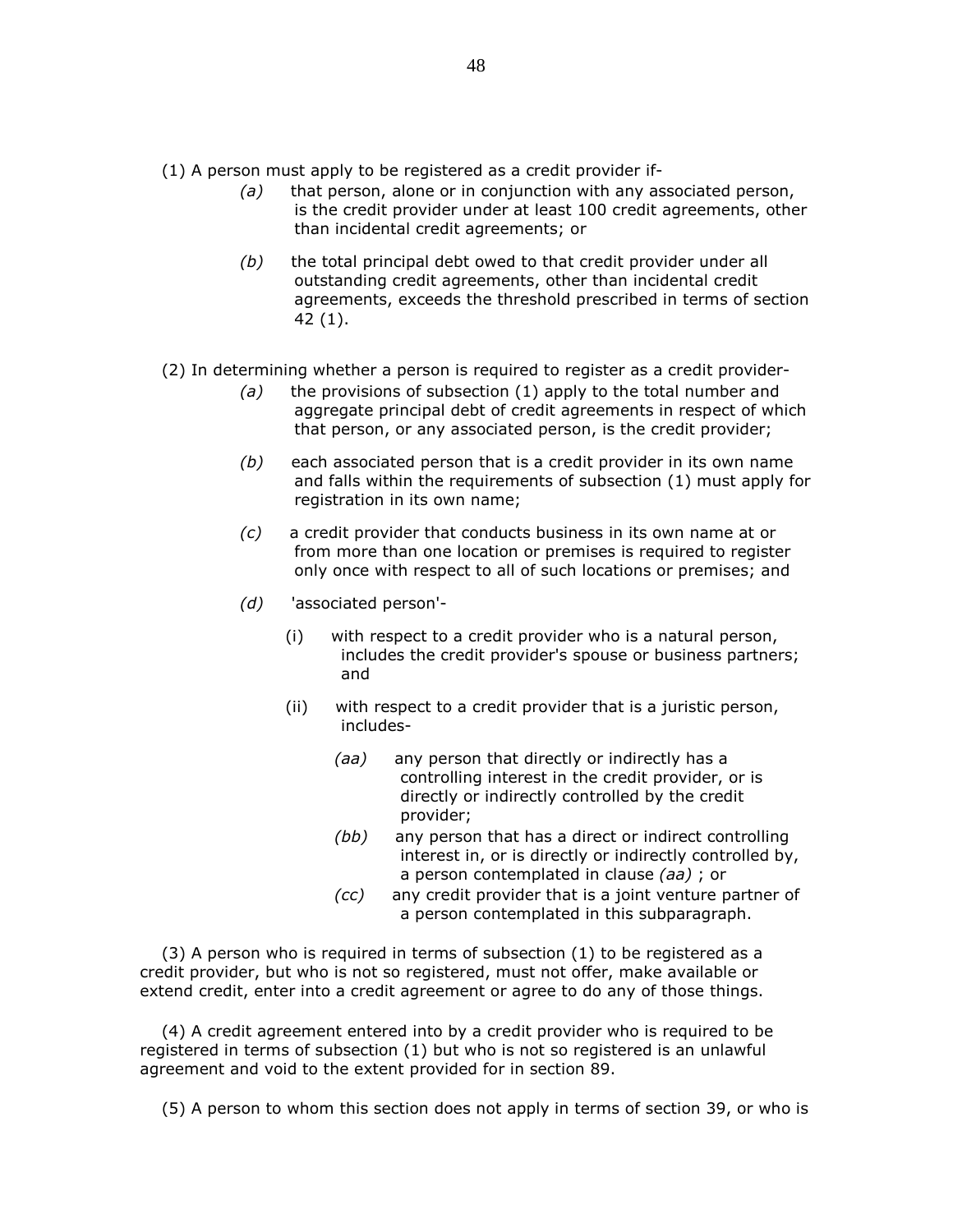not required to be registered as a credit provider in terms of this section, may voluntarily apply to the National Credit Regulator at any time to be registered as a credit provider.

 (6) When determining whether, in terms of subsection (1), a credit provider is required to register-

- $(a)$  the value of any credit facility issued by that credit provider is the credit limit under that credit facility; and
- $(b)$  any credit guarantee to which a credit provider is a party is to be disregarded.

# 41 Supplementary registration to provide developmental credit

 (1) A registered credit provider, or a credit provider who has applied to be registered in terms of section 40, may apply for supplementary registration as a credit provider in respect of developmental credit agreements if the credit provider-

- $(a)$  is a close corporation, company, credit co-operative, trust, statutory entity, mutual bank or bank;
- (b) is registered with the South African Revenue Service; and
- (c) does not employ any person in a controlling or managerial capacity who would be disqualified from individual registration in terms of section 46 (3).

 (2) The National Credit Regulator may grant supplementary registration to a credit provider only if it concludes that the credit provider has-

- (a) sufficient human, financial and operational resources to enable it to function efficiently and to effectively carry out its functions in terms of this Act, or presents to the National Credit Regulator a credible plan to acquire or develop those resources; and
- (b) adequate administrative procedures and safeguards to justify the application of statutory exceptions from this Act, or presents to the National Credit Regulator a credible plan to develop those procedures and safeguards before entering into any developmental credit agreement.

## 42 Thresholds applicable to credit providers

 (1) On the effective date, and at intervals of not more than five years, the Minister, by notice in the Gazette, must determine a threshold  $GG *$  of not less than R500 000, for the purpose of determining whether a credit provider is required to be registered in terms of section 40 (1).

 (2) An initial threshold determined by the Minister in terms of this section takes effect on the effective date, and each subsequent threshold takes effect six months after the date on which it is published in the Gazette.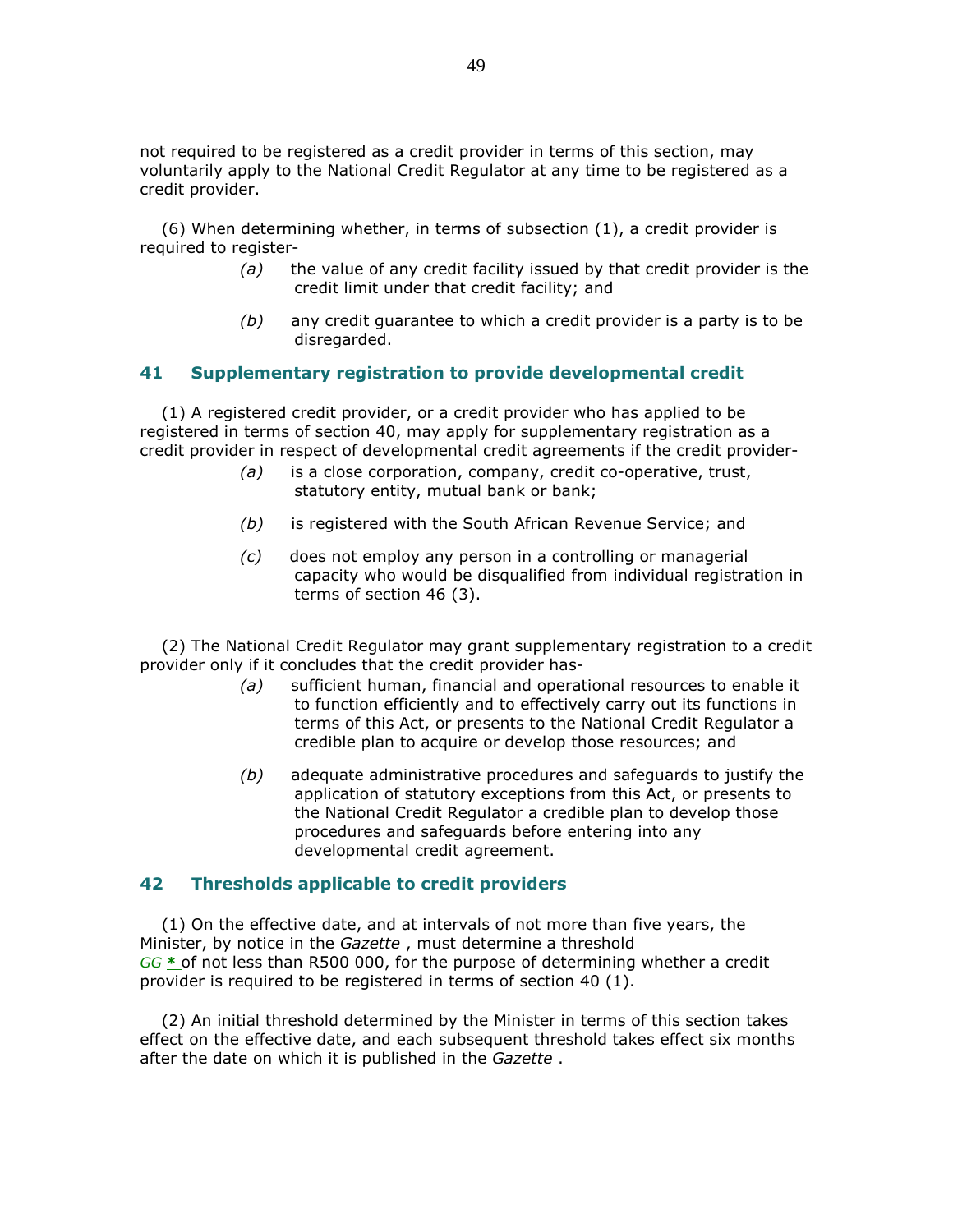(3) If, as a result of a determination made by the Minister in terms of subsection (1) after the effective date-

- $(a)$  a credit provider is required to be registered for the first time, that credit provider must apply for registration by the time the threshold takes effect, and may thereafter continue to provide credit until the time that the National Credit Regulator makes a decision in respect of its application;
- $(b)$  a credit provider who previously was required to be registered falls below the newly determined threshold, that credit provider-
	- (i) may apply to the National Credit Regulator for a clearance certificate to release it from the obligation to be registered; and
	- (ii) until the National Credit Regulator makes a decision in respect of such an application, must continue to be registered, despite section 40 (1).

# 43 Registration of credit bureaux

 (1) A person must apply to be registered as a credit bureau if that person engages for payment, other than as a credit provider or an employee of a credit provider, in the business of-

- (a) receiving reports of, or investigating-
	- (i) credit applications;
	- (ii) credit agreements;
	- (iii) payment history or patterns; or
	- (iv) consumer credit information as defined in section 70 (1),
	- relating to consumers or prospective consumers, other than reports of court orders or reasons for judgment or similar information that is in the public domain;
- (b) compiling and maintaining data from reports contemplated in subparagraph (i); and
- (c) issuing reports concerning consumers or other natural persons based on information or data referred to in this paragraph.

 (2) A person must not offer or conduct business as a credit bureau, or hold themselves out to the public as being authorised to offer any service customarily offered by a credit bureau, unless that person is registered as a credit bureau in terms of this Chapter.

 (3) The National Credit Regulator must not register a person as a credit bureau unless that person-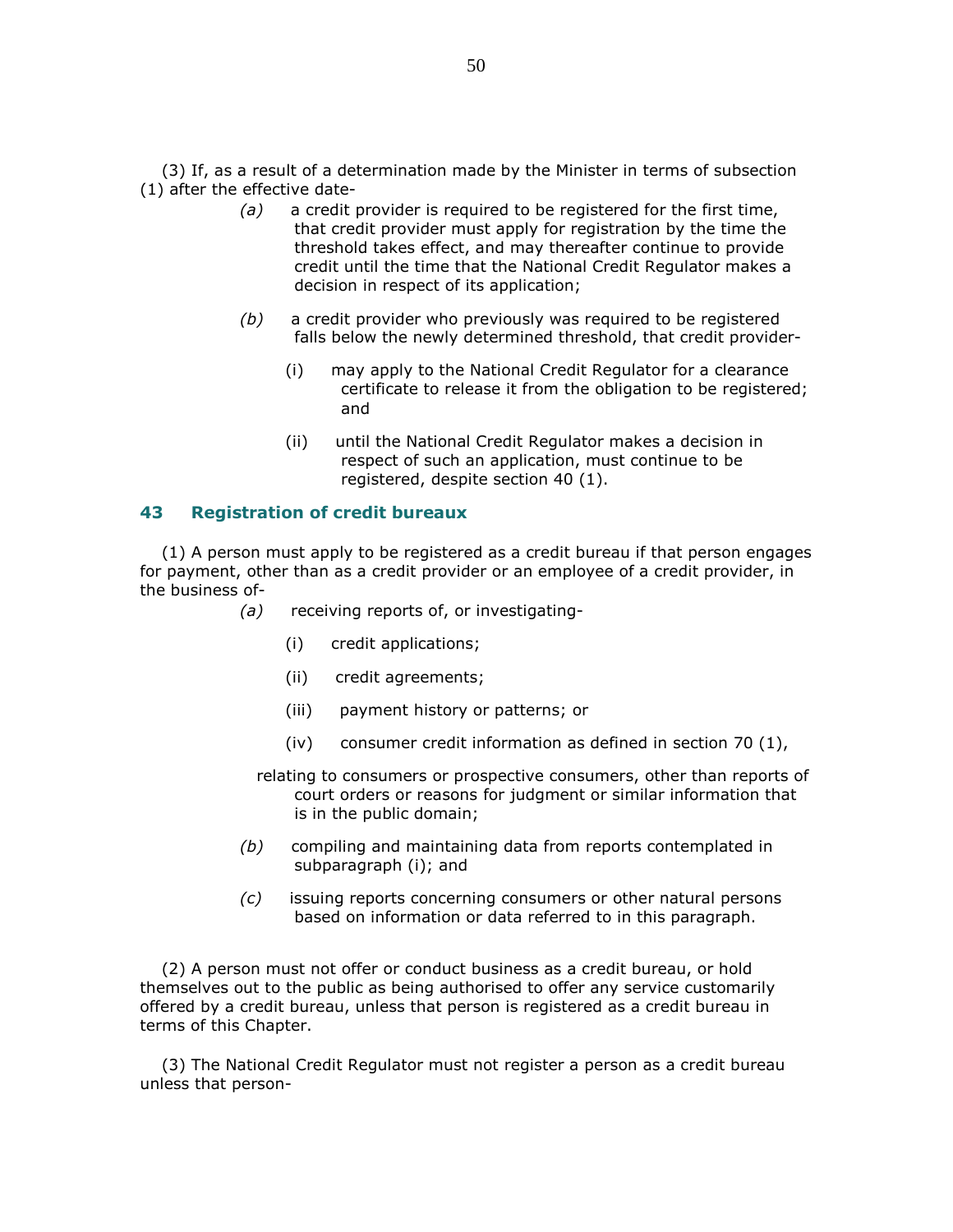- (a) maintains and imposes appropriate qualification, competence, knowledge and experience requirements for its employees or contractors who will have authority to represent it in any function under this Act;
- $(b)$  has, in the opinion of the National Credit Regulator, sufficient human, financial and operational resources to enable it to function efficiently and to carry out effectively its functions in terms of this Act, or presents to the National Credit Regulator a credible plan to acquire or develop those resources;
- (c) has adopted procedures to ensure that questions, concerns and complaints of consumers or credit providers are treated equitably and consistently in a timely, efficient and courteous manner, or presents to the National Credit Regulator a credible plan to acquire or develop those procedures; and
- (d) is registered with the South African Revenue Services.

 (4) In addition to the requirements of section 46, a person may not be registered as a credit bureau if any person who has a controlling interest in the applicant is-

- (a) a credit provider;
- (b) a debt collection agency; or
- (c) a person who conducts any disqualified business prescribed in terms of subsection (5).

 (5) The Minister may, by regulation, declare any business activity disqualified as contemplated in subsection  $(4)$   $(c)$  if that business activity is inconsistent with the function of operating an independent and objective credit bureau.

## 44 Registration of debt counsellors

(1) A natural person may apply to be registered as a debt counsellor.

 (2) A person must not offer or engage in the services of a debt counsellor in terms of this Act, or hold themselves out to the public as being authorised to offer any such service, unless that person is registered as such in terms of this Chapter.

 (3) In addition to the requirements of section 46, an applicant for registration as a debt counsellor must-

- (a) satisfy any prescribed education, experience or competency requirements, or
- $(b)$  be in a position to satisfy within a reasonable time such requirements as the National Credit Regulator may determine as a condition of the applicant's registration.

# 45 Application for registration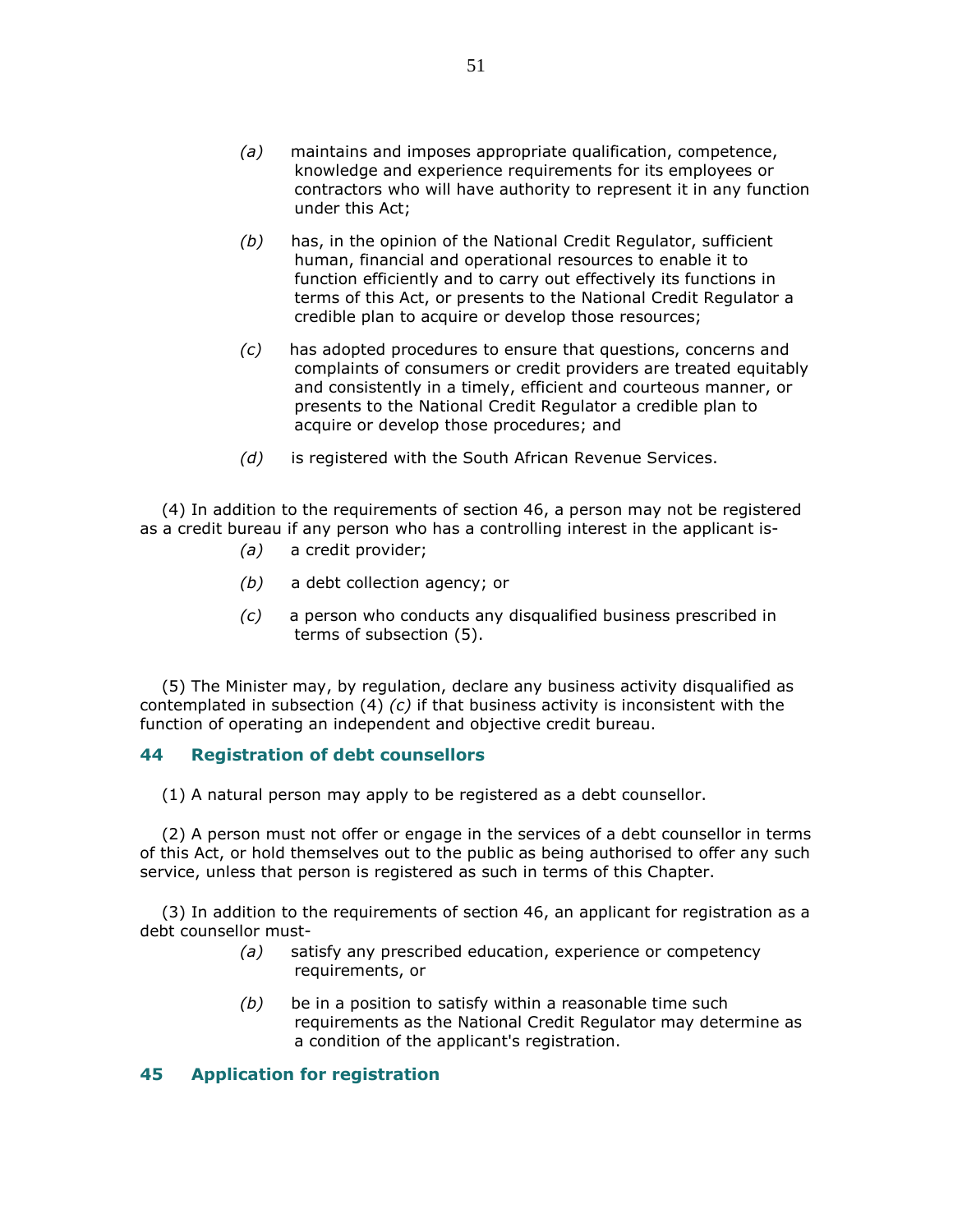(1) A person who wishes to be registered in terms of this Act must apply for registration in the prescribed manner and form to the National Credit Regulator.

(2) The National Credit Regulator may-

- (a) require further information relevant to an application contemplated in subsection (1); and
- $(b)$  refuse an application if the applicant has not supplied any information required in terms of paragraph (a) within the prescribed time.

 (3) If an application complies with the provisions of this Act and the applicant meets the criteria set out in this Act for registration, the National Credit Regulator, after considering the application, must register the applicant, subject to section 48.

#### 46 Disqualification of natural persons

(1) A natural person may not be registered as a credit bureau.

 (2) A natural person may not be registered as a credit provider if that person is an unrehabilitated insolvent.

 (3) A natural person may not be registered as a credit provider or debt counsellor if that person-

- (a) is under the age of 18 years;
- $(b)$  as a result of a court order, is listed on the register of excluded persons in terms of section 14 of the National Gambling Act, 2004 ( Act 7 of 2004 );
- $(c)$  is subject to an order of a competent court holding that person to be mentally unfit or disordered;
- (d) has ever been removed from an office of trust on account of misconduct relating to fraud or the misappropriation of money, whether in the Republic or elsewhere;
- (e) has ever been a director or member of a governing body of an entity at the time that such an entity has-
	- (i) been involuntarily deregistered in terms of a public regulation;
	- (ii) brought the consumer credit industry into disrepute; or
	- (iii) acted with disregard for consumer rights generally; or
- $(f)$  has been convicted during the previous 10 years, in the Republic or elsewhere, of-
	- (i) theft, fraud, forgery or uttering a forged document, perjury, or an offence under the Prevention and Combating of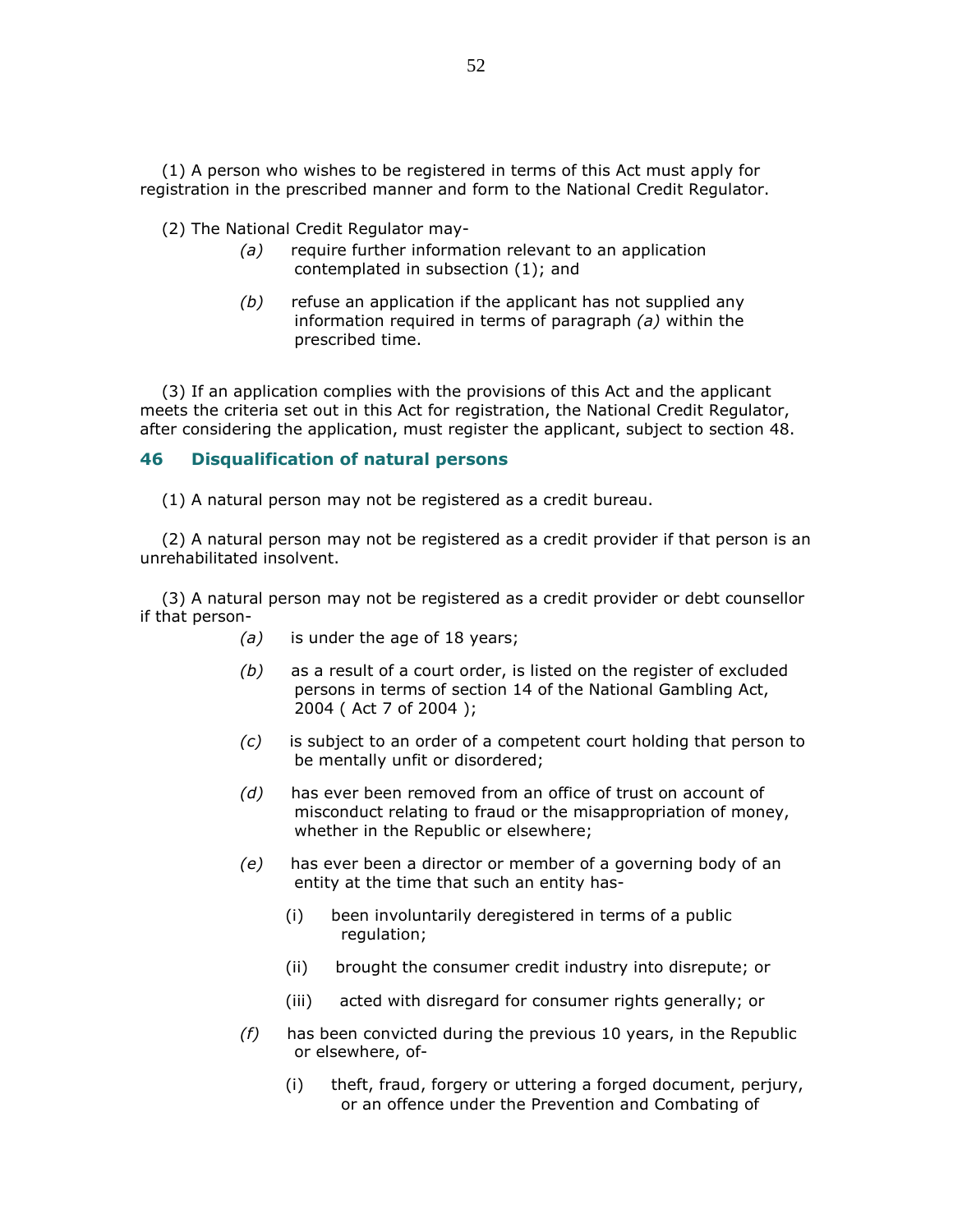Corrupt Activities Act, 2004 ( Act 12 of 2004 ), or comparable legislation of another jurisdiction;

- (ii) a crime involving violence against another natural person; or
- (iii) an offence in terms of this Act, a repealed law or comparable provincial legislation,
- and has been sentenced to imprisonment without the option of a fine unless the person has received a grant of amnesty or free pardon for the offence.

 (4) In addition to the disqualifications set out in subsection (3), a natural person may not be registered as a debt counsellor if that person is-

- (a) subject to an administration order as contemplated in section 74 of the Magistrates' Court Act, 1944 ( Act 32 of 1944 );
- (b) subject to debt re-arrangement as contemplated in sections 86 and 87; or
- $(c)$  engaged in, employed by or acting as an agent for a person that is engaged in-
	- (i) debt collection;
	- (ii) the operation of a credit bureau;
	- (iii) credit provision; or
	- (iv) any other activity prescribed by the Minister on the grounds that there is an inherent conflict of interest between that activity and debt counselling.

 (5) The National Credit Regulator must deregister a natural person if the registrant becomes disqualified in terms of this section at any time after being registered.

### 47 Disqualification of juristic persons and associations

 (1) A registered credit provider, a juristic person or an association of persons may not be registered as a debt counsellor.

 (2) Subject to subsection (4), a juristic person or an association of persons may not be registered as a credit provider or credit bureau if any natural person who would be disqualified from individual registration in terms of section 46 (3) exercises general management or control of that person or association, alone or in conjunction with others.

 (3) Subject to subsection (4), if a natural person contemplated in subsection (2) becomes disqualified from individual registration in terms of section 46 (3) after the business concerned was registered in terms of this Act-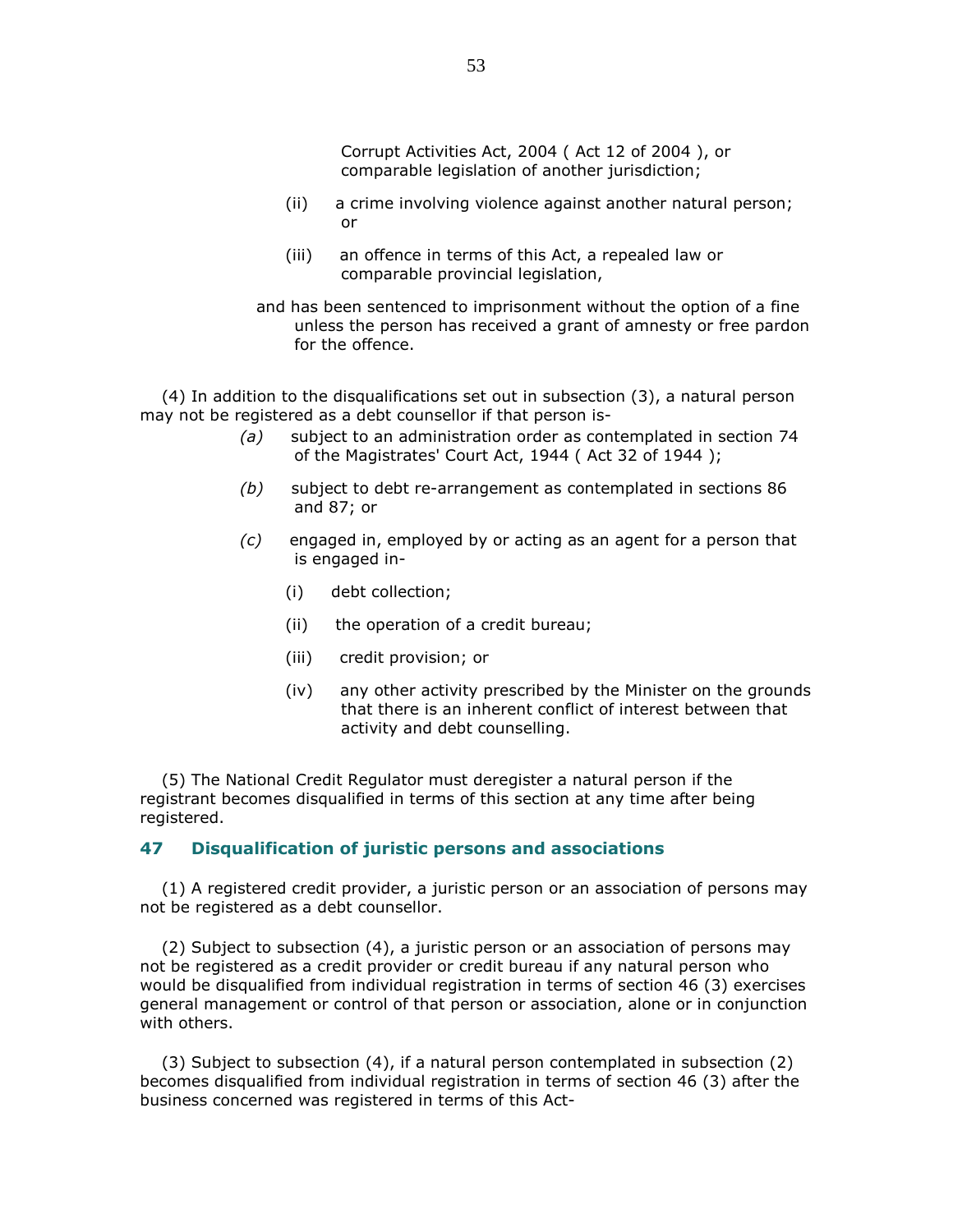- $(a)$  that natural person must advise the registrant, and the National Credit Regulator, in the prescribed manner and form; and
- (b) if that natural person-
	- (i) holds an interest in that business, it must be disposed of within a reasonable period of not more than three years, determined by the National Credit Regulator after considering the circumstances and the nature of the disqualification; or
	- (ii) is a manager or controller of the business, the National Credit Regulator may impose reasonable conditions on the continuation of the registration with the object of ensuring continuing compliance with the principles of this Act.

(4) Subsections (2) and (3) do not apply to a regulated financial institution.

 (5) The provisions of subsection (3), read with the changes required by the context, apply to a natural person who-

- (a) acquires a financial interest in a registrant; or
- $(b)$  assumes a management or control function with a registrant.

 (6) The National Credit Regulator must deregister a juristic person if the registrant becomes disqualified in terms of this section at any time after being registered.

# 48 Conditions of registration

 (1) If a person qualifies to be registered as a credit provider, the National Credit Regulator must further consider the application, relating to the following criteria:

- $(a)$  to the extent it is appropriate having regard to the nature of the applicant, the commitments, if any, made by the applicant or any associated person in terms of black economic empowerment considering the purpose, objects and provisions of the Broadbased Black Economic Empowerment Act, 2003 ( Act 53 of 2003 );
- $(b)$  the commitments, if any, made by the applicant or any associated person in connection with combating over-indebtedness, including whether the applicant or any associated person has subscribed to any relevant industry code of conduct approved by a regulator or regulatory authority; and
- (c) registration with the South African Revenue Services.

 (2) If the National Credit Regulator has determined that an applicant qualifies for registration as a debt counsellor, the National Credit Regulator must further consider the application, relating to the applicant's education, experience and competence relative to any prescribed standards.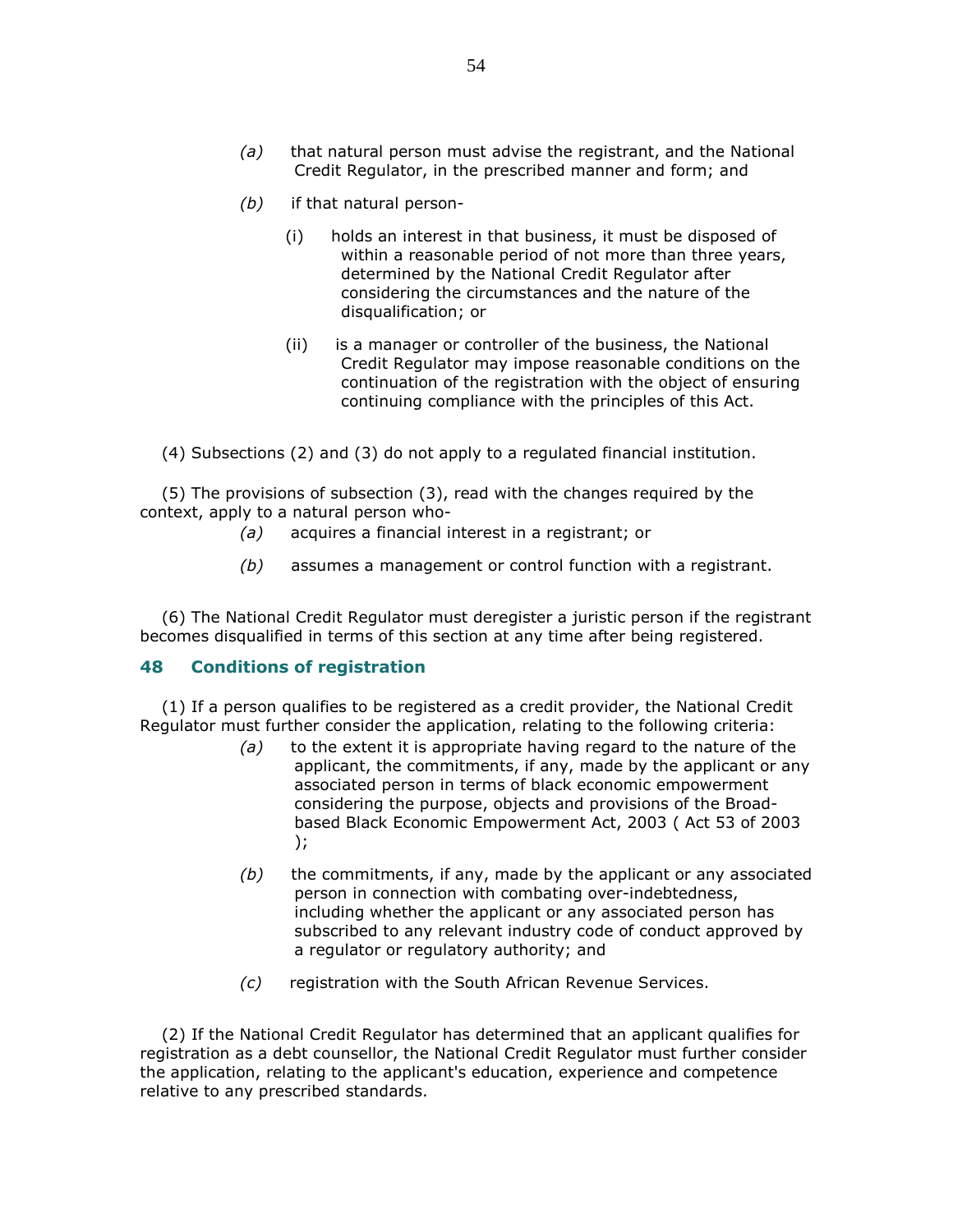(3) The National Credit Regulator, having regard to the objects and purposes of this Act, the circumstances of the application and the applicable criteria set out in subsections (1) and (2), may propose any conditions on the registration of an applicant by delivering a written notice in the prescribed manner and form setting out the proposed conditions, and the reasons for them.

 (4) Conditions contemplated in subsection (3) may extend to an associated person, and in any case must be-

- (a) reasonable and justifiable in the circumstances; and
- $(b)$  in the case of a regulated financial institution, consistent with its licence.

 (5) An applicant who has received a proposal of conditions must respond to the National Credit Regulator within-

- (a) 20 business days after the date on which the applicant received the proposal; or
- $(b)$  such longer period as the National Credit Regulator may permit, on good cause shown.
- (6) If an applicant who has received a proposal of conditions-
	- (a) consents to the conditions being imposed, the National Credit Regulator must register the applicant, subject only to the conditions as proposed; or
	- $(b)$  does not respond, or responds but does not consent to the proposed conditions, the National Credit Regulator must consider any response submitted by the applicant and may finally determine the conditions to be imposed and register the applicant.

(7) The National Credit Regulator must-

- (a) inform an applicant in writing of a decision in terms of subsection (6); and
- $(b)$  provide written reasons for that decision if the National Credit Regulator has amended a previously proposed condition.

# 49 Variation of conditions of registration

 (1) The National Credit Regulator may review, and propose new conditions on, any registration-

- $(a)$  upon request by the registrant submitted to the National Credit Regulator in the prescribed manner and form;
- $(b)$  if at least five years have passed since the National Credit Regulator last reviewed or varied the conditions of registration;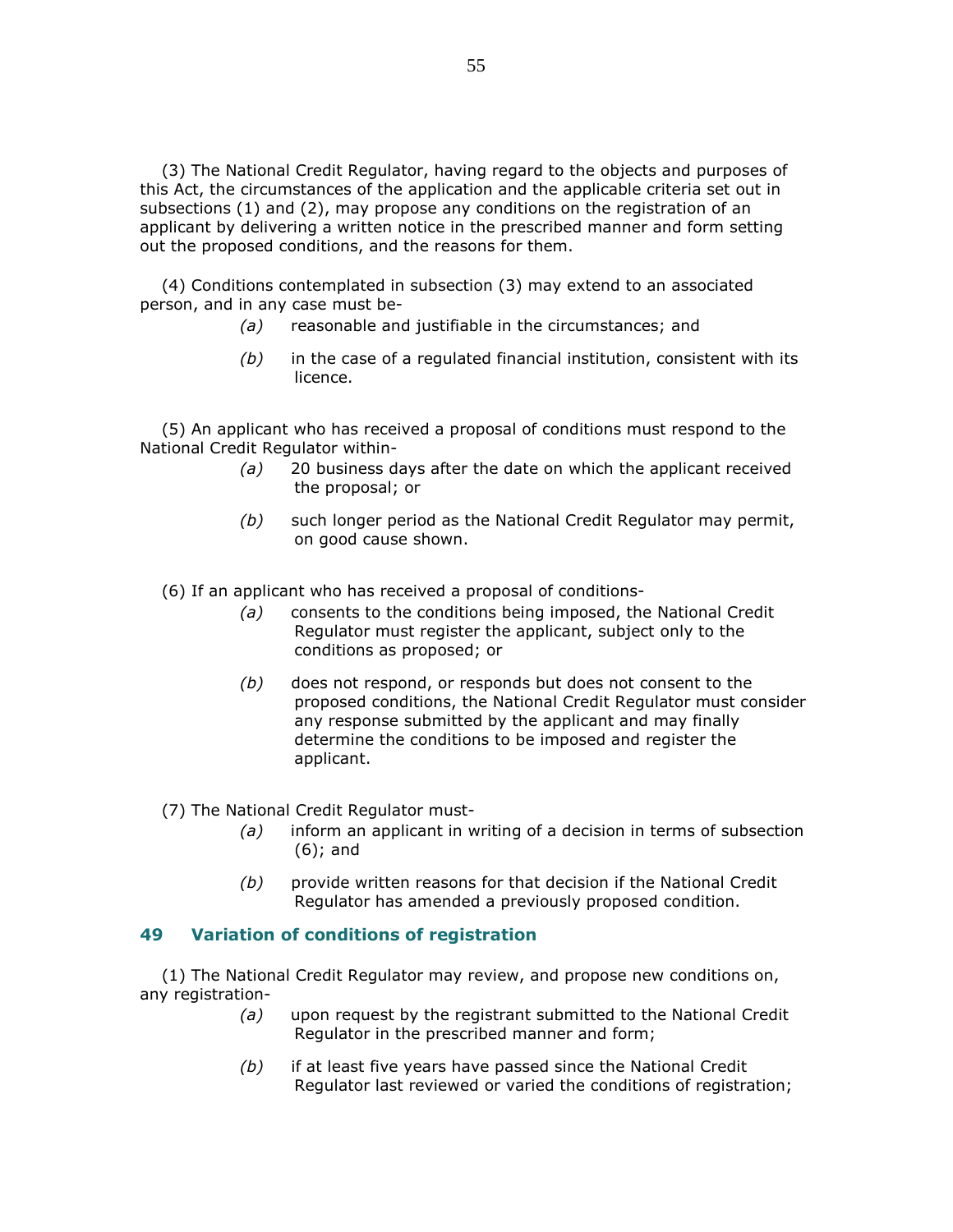- (d) if the registrant-
	- (i) has not satisfied any conditions attached to its registration;
	- (ii) has not met any commitment or undertaking it made in connection with its registration; or
	- (iii) has breached any approved code of conduct applicable to it,

and cannot provide adequate reasons for doing so.

(2) Before imposing a condition in terms of subsection  $(1)$  (c) or (d), the National Credit Regulator must provide the registrant with a reasonable opportunity to remedy the shortcoming in its conduct.

- (3) The National Credit Regulator may impose new or alternative conditions-
	- $(a)$  in the case of a regulated financial institution-
		- (i) only to the extent that the conditions are consistent with its licence; and
		- (ii) if the review is under subsection  $(1)$   $(c)$  or  $(d)$ , only to the extent that the conditions are reasonable and justifiable in the circumstances that gave rise to the review; or
	- $(b)$  in the case of any other registrant, if the review is under subsection (1)  $(c)$  or  $(d)$ , only to the extent that the conditions are reasonable and justifiable in the circumstances that gave rise to the review.

# 50 Authority and standard conditions of registration

 (1) A registration issued in terms of this Act is valid throughout the Republic and authorises the registrant to conduct, engage in, or make available the registered activities at any place within the Republic.

 (2) It is a condition of every registration issued in terms of this Act that the registrant must-

- (a) permit the National Credit Regulator or any person authorised by the National Credit Regulator to enter any premises at or from which the registrant conducts the registered activities during normal business hours, and to conduct reasonable inquiries for compliance purposes, including any act contemplated in section 154 (1)  $(d)$  to  $(h)$ ;
- (b) comply with every applicable provision of-
	- (i) this Act;
	- (ii) the Financial Intelligence Centre Act, 2001 ( Act 38 of 2001 ); and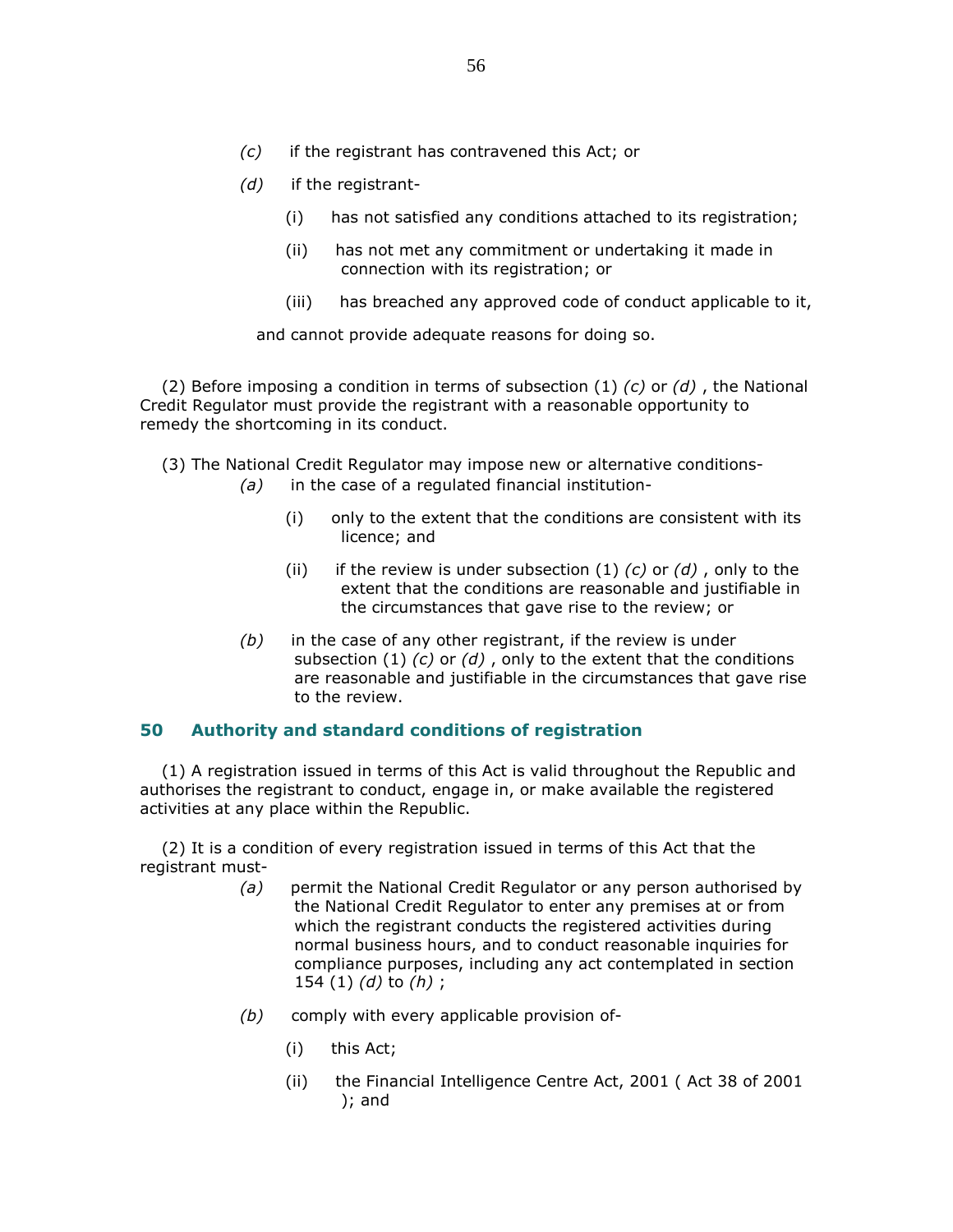(iii) applicable provincial legislation within any province in which the registrant conducts, engages in, or makes available the registered activities.

# 51 Application, registration and renewal fees  $GG \triangleq$

- (1) The Minister may prescribe-
	- $(a)$  an application fee to be paid in connection with any application in terms of this Chapter;
	- $(b)$  an initial registration fee to be paid upon registration; and
	- (c) an annual registration renewal fee to be paid by registrants.

 (2) The Minister may prescribe different fees in terms of subsection (1) for different categories of applicants or registrants, including but not limited to group registration and registration renewal fees based on the number of locations at or from which persons carry on registered activities in their own names as contemplated in section 40 (2) (c) .

# 52 Certificate, validity and public notice of registration

(1) Upon registering an applicant, the National Credit Regulator must-

- $(a)$  issue a prescribed certificate of registration to the applicant, and in the case of persons contemplated in section 40 (2)  $(c)$ , a duplicate copy of the certificate of registration for each registered location at or from which that person conducts the registered activities;
- $(b)$  enter the registration in the register; and
- (c) assign a unique registration number to that registrant.

 (2) A registration certificate, or duplicate registration certificate issued in terms of this section must specify-

- (a) the identity of the registrant;
- $(b)$  the activities that the registration permits the registrant to engage in, conduct or make available to the public; and
- (c) any other prescribed information.

 (3) A valid certificate or duplicate certificate of registration, or a certified copy of it, is prima facie proof that the registrant is registered in terms of this Act.

- (4) A registration-
	- (a) takes effect on the date on which the certificate or duplicate certificate of registration is issued; and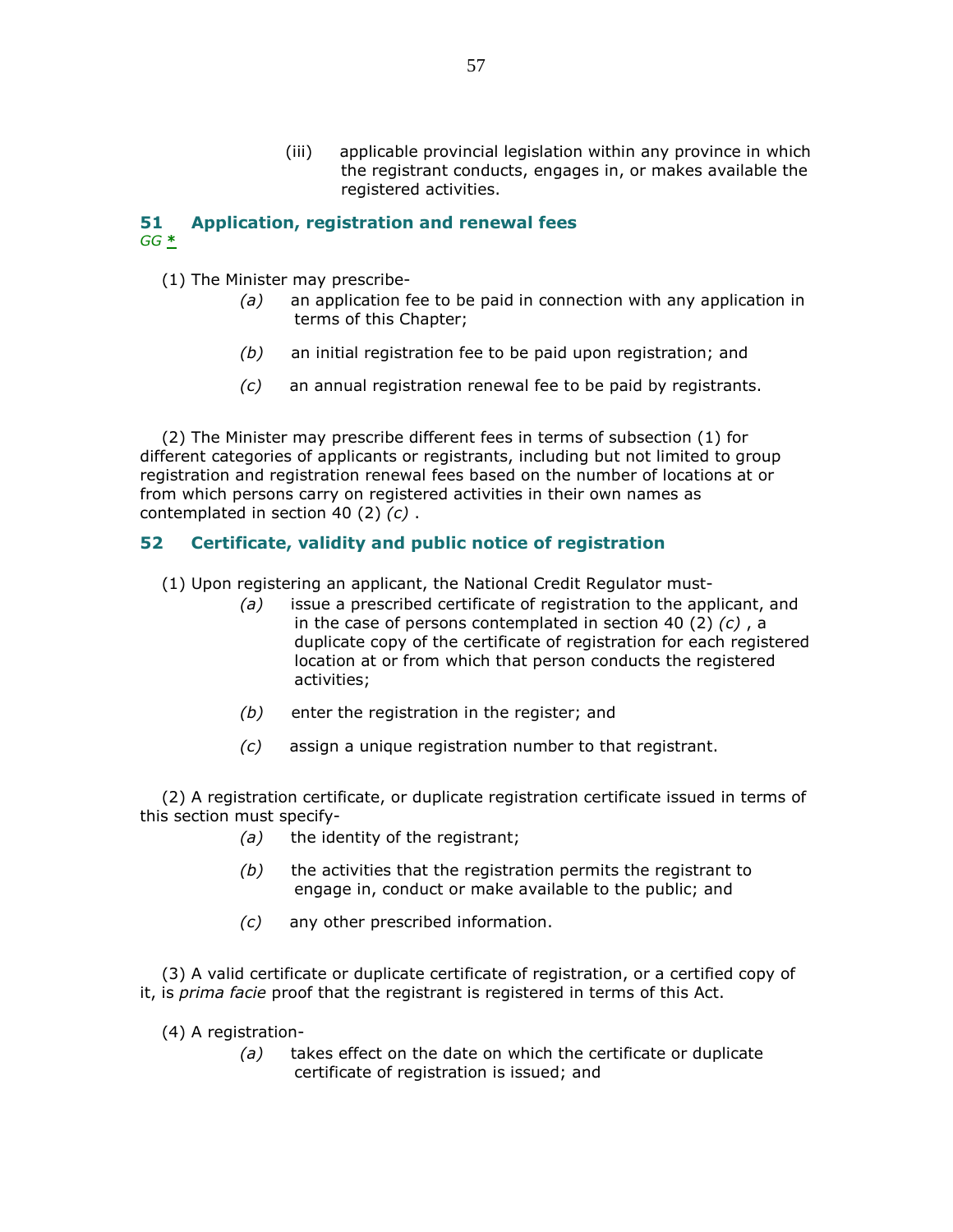- (b) subject to timely payment of the prescribed registration renewal fees, remains in effect until-
	- (i) the registrant is deregistered; or
	- (ii) the registration is cancelled in terms of this Act.
- (5) A registrant must-
	- $(a)$  post the certificate or duplicate registration certificate in any premises at or from which it conducts its registered activities;
	- $(b)$  reflect its registered status and registration number, in a legible typeface, on all its credit agreements and communications with a consumer;
	- (c) comply with its conditions of registration and the provisions of this Act;
	- $(d)$  pay the prescribed annual renewal fees within the prescribed time;
	- (e) keep any prescribed records relating to its registered activities, in the prescribed manner and form; and
	- $(f)$  file any prescribed reports with the National Credit Regulator in the prescribed manner and form.

 (6) In addition to the requirements of subsection (5), a registered credit bureau must submit to the National Credit Regulator an annual compliance report, certified by an independent auditor, addressing the following matters:

- (a) Accuracy of data received and reported by it;
- (b) incidence of complaints and complaint resolution;
- (c) adequacy of procedures employed by it to ensure-
	- (i) the accuracy of data received and reported by it;
	- (ii) that confidentiality of data is maintained and all relevant legislation concerning the privacy and confidentiality of information is complied with; and
	- (iii) that complaints are resolved; and
- $(d)$  any other related or similar matters prescribed by regulation.

## 53 National record of registrations

 (1) The National Credit Regulator must establish and maintain a register in the prescribed form of all persons who have been registered-

(a) under this Act; or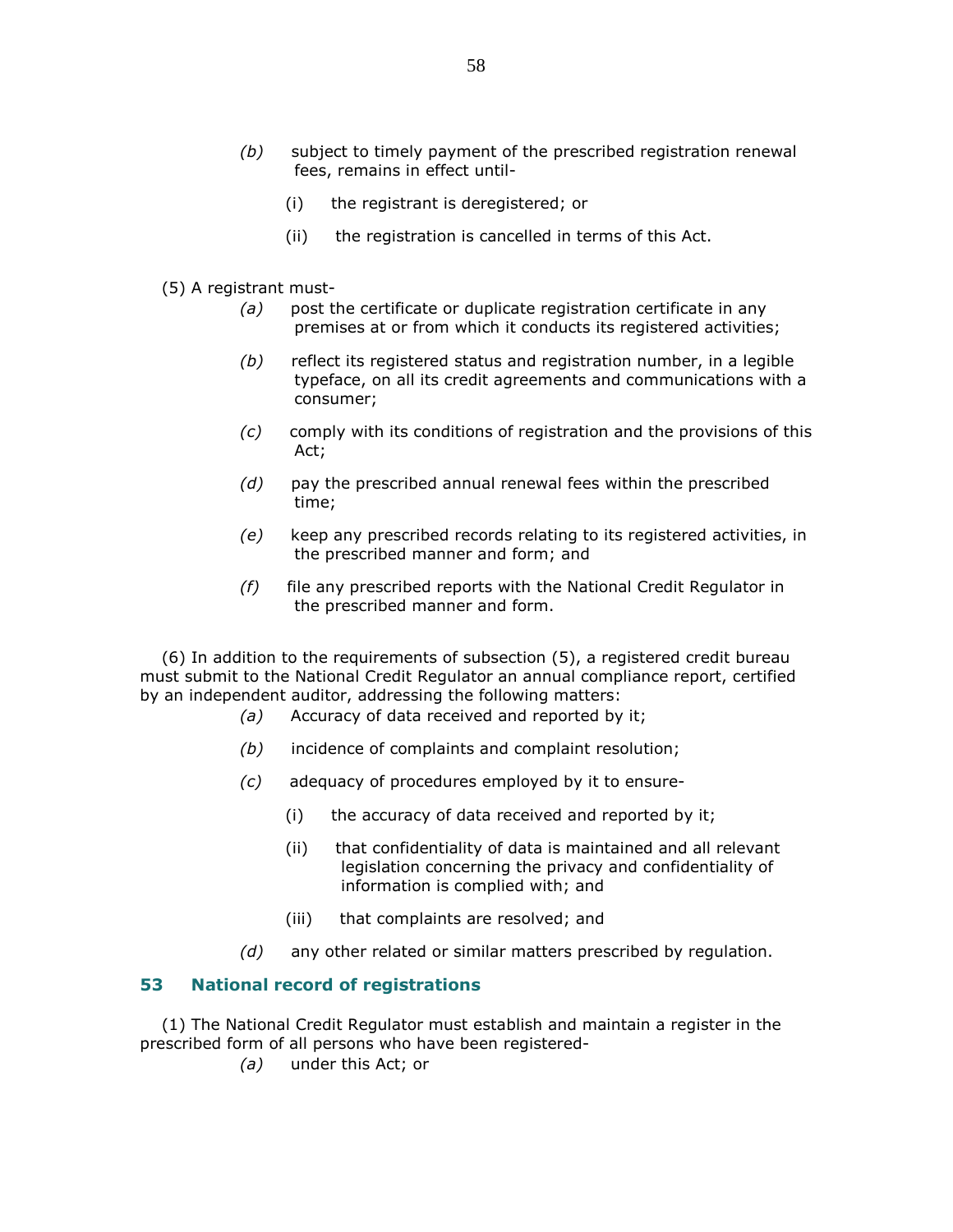$(b)$  in terms of applicable provincial legislation, as reported by provincial credit regulators in terms of section 38,

including those whose registration has been altered or cancelled.

 (2) The National Credit Regulator must make the information contemplated in subsection (1) available to a provincial credit regulator, upon request.

(3) The National Credit Regulator must-

- (a) permit any person to inspect the register established in terms of subsection (1), during normal business hours, and upon payment of the prescribed fee;
- $(b)$  publish and maintain the register on a website; and
- (c) provide a print copy of the register, or an extract from it, at any time to a person requesting it, upon payment of the prescribed fee.

(4) Any person may-

- $(a)$  inspect a copy of a registration certificate issued in terms of this Act; and
- $(b)$  obtain a copy of it, upon payment of the prescribed fee.

#### Part B

Compliance procedures and cancellation of registration (ss 54-59)

# 54 Restricted activities by unregistered persons

 (1) Subject to subsection (2), the National Credit Regulator may issue a notice in the prescribed form to any person who, or association of persons, that-

- $(a)$  is engaging in an activity that, in terms of this Act, requires registration, or offering to engage in such an activity, or holding themselves out as authorised to engage in such an activity; and
- $(b)$  is not registered in terms of this Act to engage in that activity,

requiring that person or association to stop engaging in, offering to engage in or holding themselves out as authorised to engage in, that activity.

 (2) Before issuing a notice in terms of subsection (1) to a regulated financial institution, the National Credit Regulator must consult with the regulatory authority that issued a licence to that regulated financial institution.

(3) A notice contemplated in subsection (1) must set out-

- $(a)$  the name of the person or association to whom the notice applies;
- $(b)$  details of the nature and extent of the activity concerned;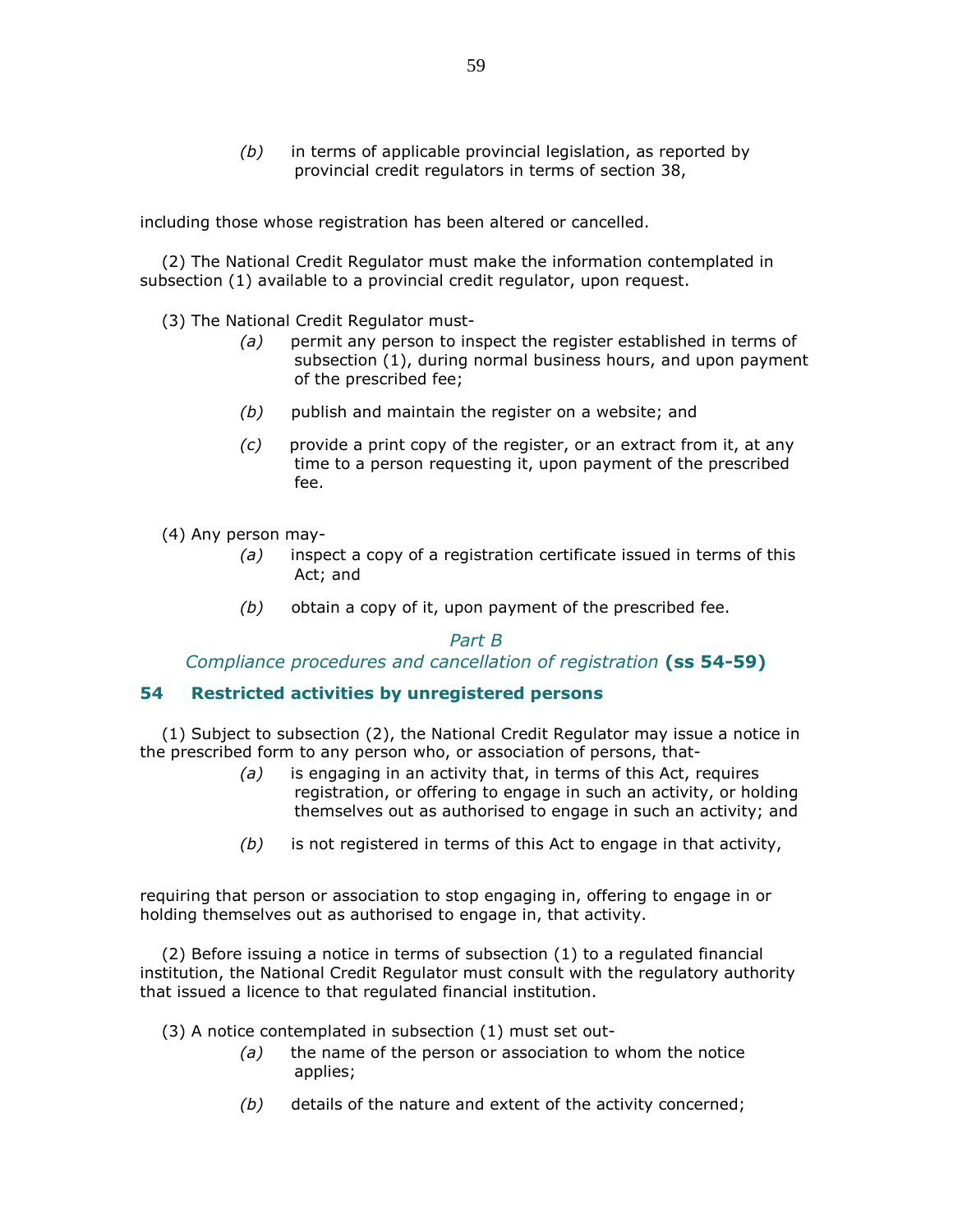- $(c)$  the date from which the unregistered person must discontinue engaging in that activity;
- $(d)$  the basis of the opinion that the person engaging in that activity is required to be registered; and
- (e) any penalty that may be imposed in terms of this Act if the person fails to discontinue that activity.

 (4) Subject to section 59, a notice issued in terms of this section remains in force until-

- $(a)$  a registration certificate is issued to the person to whom the notice was issued; or
- $(b)$  the notice is set aside by the Tribunal, or a court upon an appeal or review of a Tribunal decision concerning the notice.

(5) Failure to comply with a notice issued in terms of this section is an offence.

#### 55 Compliance notices

 (1) Subject to subsection (2), the National Credit Regulator may issue a compliance notice in the prescribed form to-

- (a) a person or association of persons whom the National Credit Regulator on reasonable grounds believes-
	- (i) has failed to comply with a provision of this Act; or
	- (ii) is engaging in an activity in a manner that is inconsistent with this Act; or
- (b) a registrant whom the National Credit Regulator believes has failed to comply with a condition of its registration.

(2) Before issuing a notice in terms of subsection (1) (a) to a regulated financial institution, the National Credit Regulator must consult with the regulatory authority that issued a licence to that regulated financial institution.

(3) A compliance notice contemplated in subsection (1) must set out-

- $(a)$  the person or association to whom the notice applies;
- $(b)$  the provision, or condition, that has not been complied with;
- (c) details of the nature and extent of the non-compliance;
- $(d)$  any steps that are required to be taken and the period within which those steps must be taken; and
- (e) any penalty that may be imposed in terms of this Act if those steps are not taken.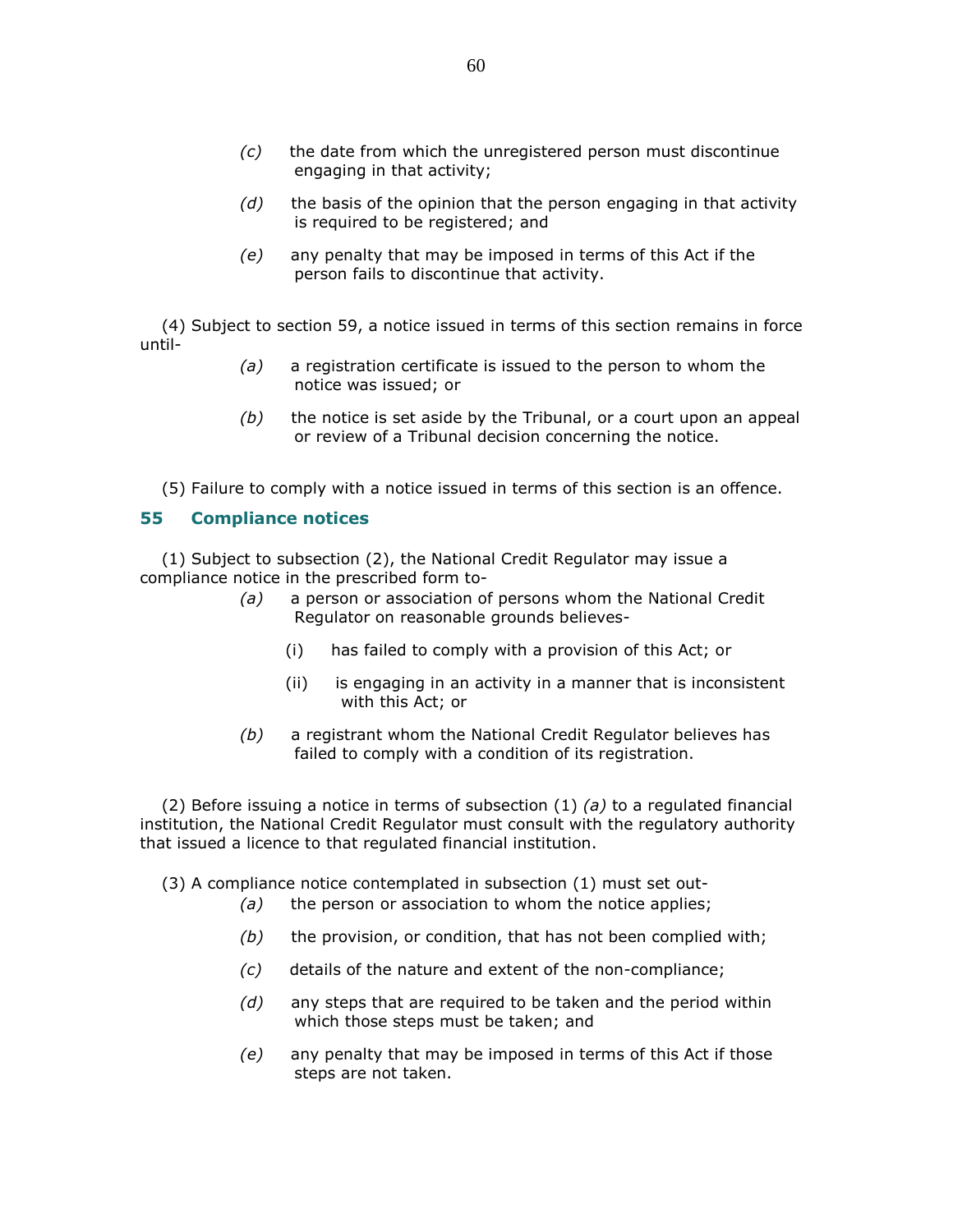(4) Subject to section 59, a compliance notice issued in terms of this section remains in force until-

- $(a)$  it is set aside by the Tribunal, or a court upon an appeal or review of a Tribunal decision concerning the notice; or
- $(b)$  the National Credit Regulator issues a compliance certificate contemplated in subsection (5).

 (5) If the requirements of a compliance notice issued in terms of subsection (1) have been satisfied, the National Credit Regulator must issue a compliance certificate.

 (6) If a person fails to comply with a compliance notice as contemplated in this section without raising an objection in terms of section 56, the National Credit Regulator may refer the matter-

- (a) to the National Prosecuting Authority, if the failure to comply constitutes an offence in terms of this Act; or
- $(b)$  otherwise, to the Tribunal for an appropriate order.

#### 56 Objection to notices

 (1) Any person issued with a notice in terms of section 54 or 55 may apply to the Tribunal in the prescribed manner and form to review the notice within-

- (a) 15 business days after receiving that notice; or
- (b) such longer period as may be allowed by the Tribunal on good cause shown.

 (2) After considering any representations by the applicant and any other relevant information, the Tribunal may confirm, modify or cancel all or part of a notice.

 (3) If the Tribunal confirms or modifies all or part of a notice, the applicant must comply with that notice as confirmed or modified, within the time period specified in it.

### 57 Cancellation of registration

 (1) Subject to subsection (2), a registration in terms of this Act may be cancelled by the Tribunal on request by the National Credit Regulator, if the registrant repeatedly-

- (a) fails to comply with any condition of its registration;
- $(b)$  fails to meet a commitment contemplated in section 48 (1); or
- (c) contravenes this Act.

 (2) In any circumstance contemplated in subsection (1) concerning a registrant that is a regulated financial institution, the National Credit Regulator may-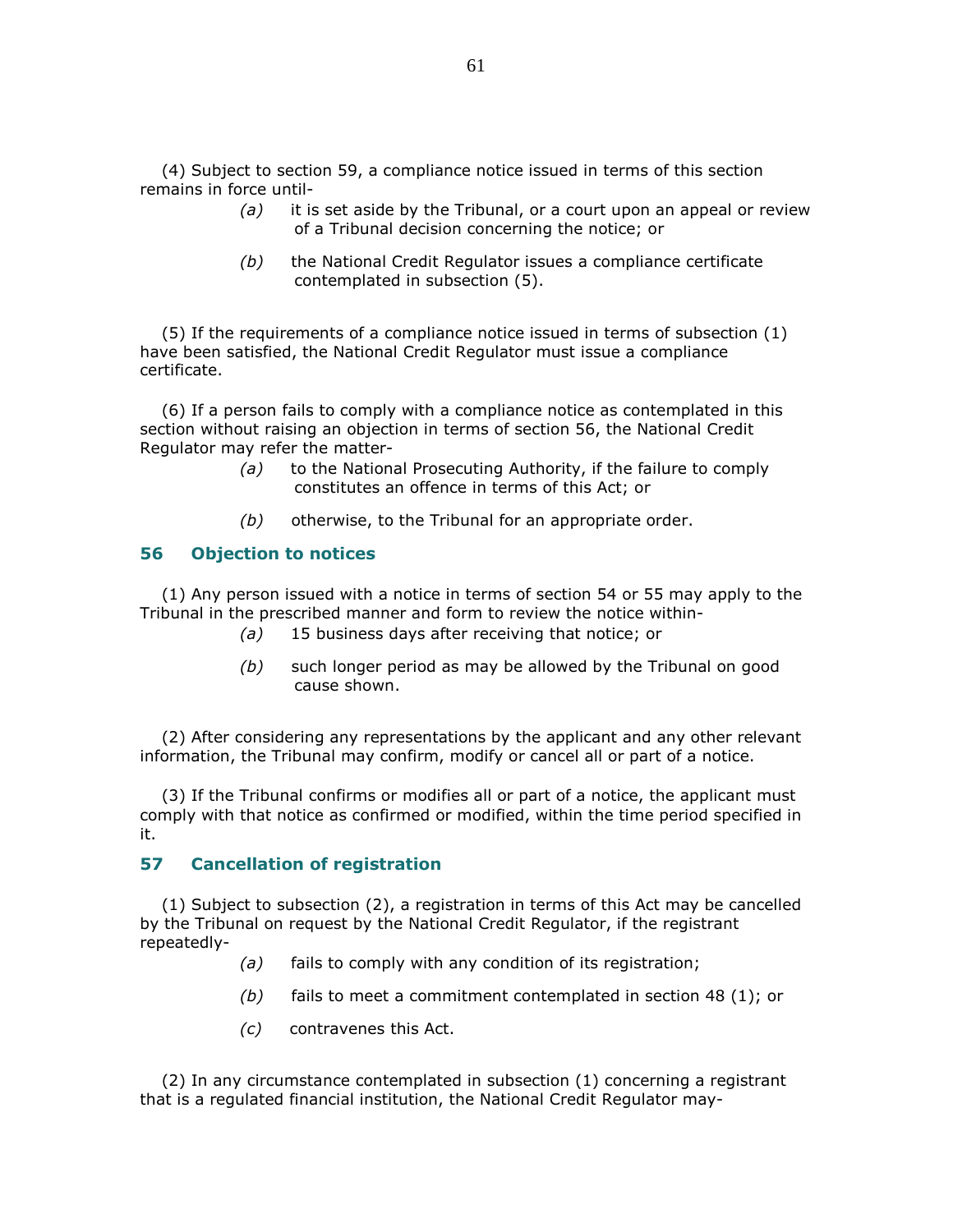- $(a)$  impose conditions on the registration of that person, consistent with its licence;
- $(b)$  refer the matter to the regulatory authority that licensed that regulated financial institution, with a request that the regulatory authority review that licence in the circumstances; or
- $(c)$  at the request, or with the consent, of the regulatory authority that licensed that regulated financial institution, request the Tribunal to cancel the registration.

 (3) A regulatory authority to whom a matter is or may be referred in terms of subsection  $(2)$   $(b)$  -

- (a) must conduct a formal review of the registrant's licence;
- $(b)$  to the extent permitted by the legislation in terms of which the registrant is licensed, may suspend that licence pending the outcome of that review; and
- (c) may request, or consent to, the National Credit Regulator filing a request with the Tribunal as contemplated in subsection  $(2)$   $(c)$ .

 (4) The National Credit Regulator must attempt to reach an agreement as contemplated in section 17 (4) with any regulatory authority that issues licences to regulated financial institutions, to co-ordinate the procedures to be followed in taking any action in terms of subsections (2) and (3).

 (5) If the Tribunal has cancelled a registration, the National Credit Regulator must notify the registrant in writing of-

- (a) the cancellation;
- $(b)$  the reasons for the cancellation; and
- (c) the date of cancellation.

 (6) If a registration is cancelled in terms of this section or section 58, the National Credit Regulator must-

- (a) cancel the registration certificate; and
- $(b)$  amend the register accordingly.

(7) A registration is cancelled as of-

- (a) the date on which the Tribunal issues an order, or
- $(b)$  in the case of a cancellation in terms of section 58, the date specified by the registrant in the notice of voluntary cancellation.

 (8) A registrant whose registration has been cancelled must not engage in any formerly registered activities after the date on which the cancellation takes effect.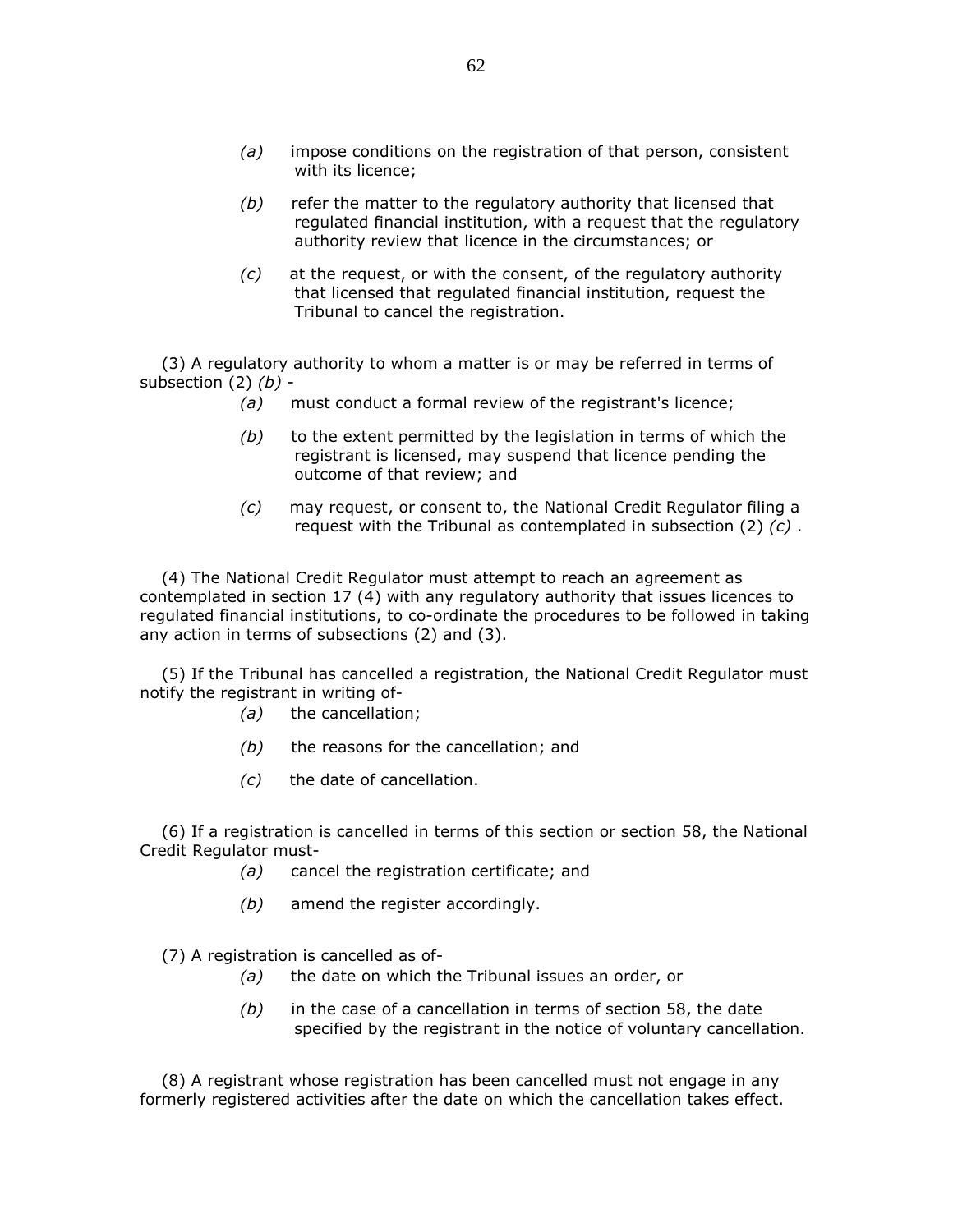(9) The obligations of-

- (a) a registrant under this Act, or under any credit agreement in respect of which it is the credit provider, survive any suspension or cancellation of its registration; and
- $(b)$  a consumer under a credit agreement survive the cancellation of the credit provider's registration.

#### 58 Voluntary cancellation of registration

 A registrant may cancel its registration by giving the National Credit Regulator written notice in the prescribed manner and form-

- (a) stating the registrant's intention to voluntarily cancel the registration; and
- $(b)$  specifying a date, at least five business days after the date of the notice, on which the cancellation is to take effect.

### 59 Review or appeal of decisions

 (1) A person affected by a decision of the National Credit Regulator under this Chapter may apply to the Tribunal to review that decision, and the Tribunal may make an order confirming or setting aside the decision in whole or in part.

 (2) An order contemplated in subsection (1) may include an order setting aside any condition attached to a registration if the Tribunal is not satisfied that the condition is reasonable and justifiable, having regard to the objects and purposes of this Act, the circumstances of the application or review, as the case may be, and the provisions of section 48.

 (3) A decision by the Tribunal in terms of this section is subject to appeal to, or review by, the High Court to the extent permitted by section 148.

# CHAPTER 4 CONSUMER CREDIT POLICY (ss 60-88)

Part A Consumer rights (ss 60-66)

#### 60 Right to apply for credit

 (1) Every adult natural person, and every juristic person or association of persons, has a right to apply to a credit provider for credit.

 (2) Subject to sections 61 and 66, a credit provider has a right to refuse to enter into a credit agreement with any prospective consumer on reasonable commercial grounds that are consistent with its customary risk management and underwriting practices.

 (3) Subject to sections 61 and 92 (3), nothing in this Act establishes a right of any person to require a credit provider to enter into a credit agreement with that person.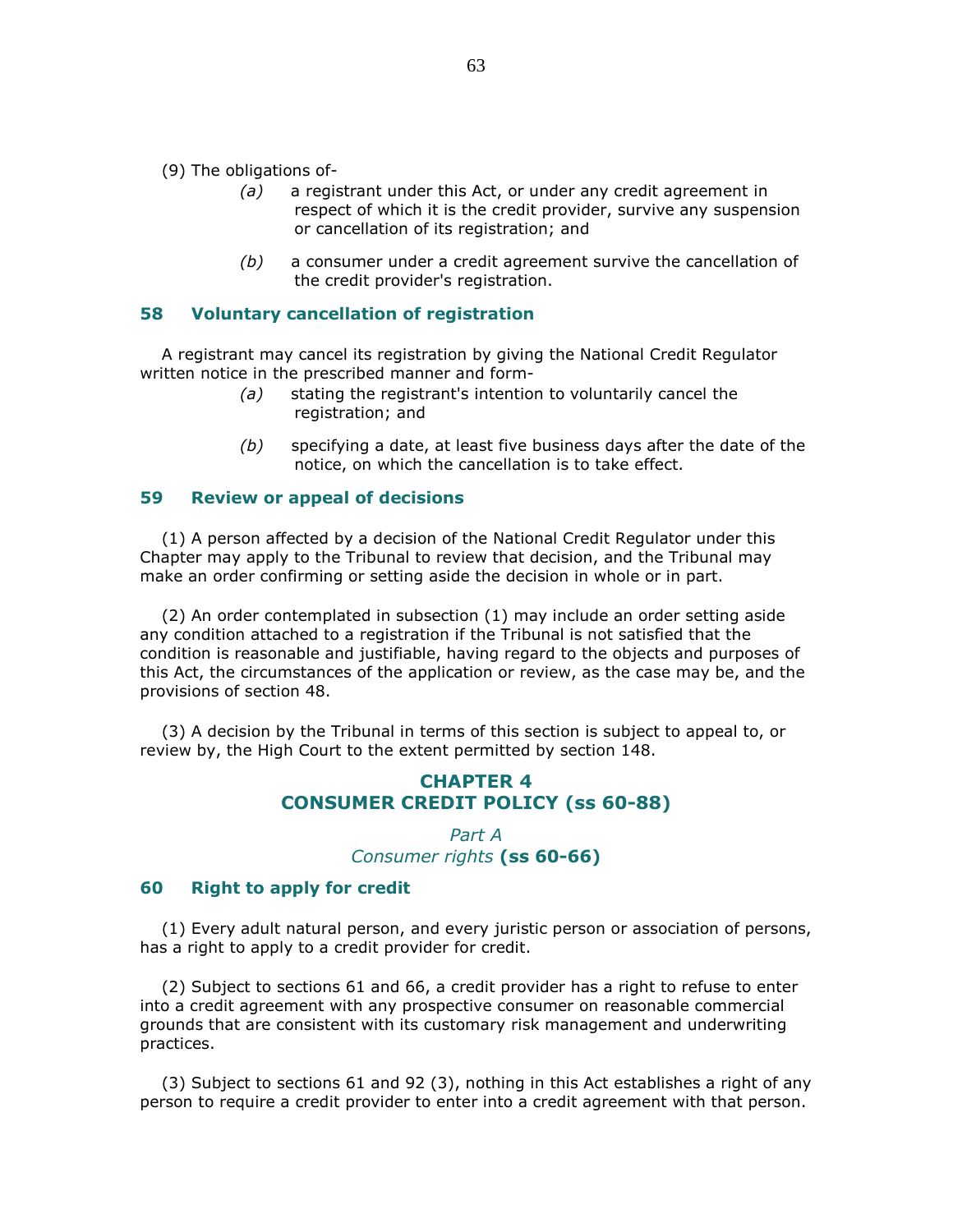[Date of commencement of s. 60: 1 June 2007.]

# 61 Protection against discrimination in respect of credit

 (1) Relative to the treatment of any other consumer or prospective consumer, a credit provider must not unfairly discriminate directly or indirectly against any natural person, juristic person or association of persons on one or more grounds set out in section 9 (3) of the Constitution, or one or more grounds set out in Chapter 2 of the Promotion of Equality and Prevention of Unfair Discrimination Act, when-

- $(a)$  assessing the ability of the person to meet the obligations of a proposed credit agreement;
- $(b)$  deciding whether to refuse an application to enter into a credit agreement, or to offer or enter into a credit agreement;
- (c) determining any aspect of the cost of a credit agreement to the consumer;
- $(d)$  proposing or agreeing the terms and conditions of a credit agreement;
- $(e)$  assessing or requiring compliance by the person with the terms of a credit agreement;
- $(f)$  exercising any right of the credit provider under a credit agreement, this Act or applicable provincial legislation;
- $(g)$  determining whether to continue, enforce, seek judgment in respect of, or terminate a credit agreement; or
- (h) determining whether to report, or reporting, any credit information or record.

 (2) Subsection (1), read with the changes required by the context, applies equally to-

- (a) a credit bureau, when offering its services to the public, and when accepting, compiling, analysing, modifying or reporting any credit information or record;
- $(b)$  the ombud with jurisdiction or alternative dispute resolution agent, when offering or holding out the ability to resolve a dispute or assist in the resolution of a dispute between a credit provider and a consumer in terms of this Act, or in accepting or refusing a referral of such a matter, or in delivering any such service to credit providers and consumers;
- $(c)$  a debt counsellor when offering or holding out the ability to serve as a debt counsellor in terms of this Act, or in accepting or refusing a referral of such a matter, or in delivering any such service to consumers; and
- $(d)$  an employer or trade union, when acting in terms of section 75 (3) or (4).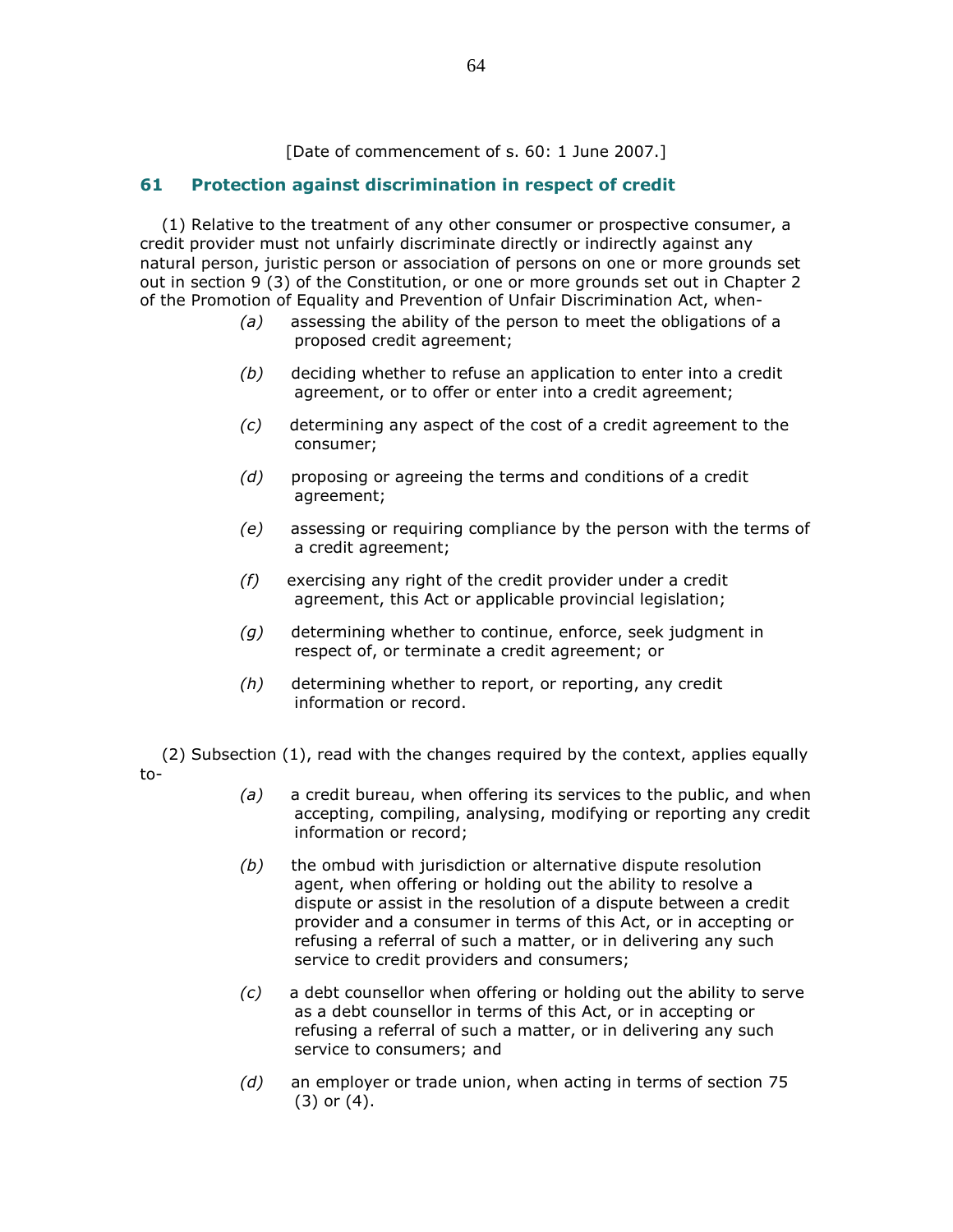(3) Subsections (1) and (2) apply in respect of a consumer or prospective consumer that is an association or juristic person to prohibit unfair discrimination against that association or juristic person based on the characteristics of any natural person who is a member, associate, owner, manager, employee, client or customer of that association or juristic person.

- (4) It is not discrimination on the basis of age to-
	- (a) refuse to receive or consider an application for credit from an unemancipated minor; or
	- (b) refuse to offer an unlawful credit agreement to, or enter into an unlawful credit agreement with, an unemancipated minor.

 (5) A credit provider may determine for itself any scoring or other evaluative mechanism or model to be used in managing, underwriting and pricing credit risk, provided that any such mechanism or model is not founded or structured upon a statistical or other analysis in which the basis of risk categorisation, differentiation or assessment is a ground of unfair discrimination prohibited in section 9 (3) of the Constitution.

 (6) In respect of an alleged contravention of this section, any person contemplated in section 20 (1) of the Promotion of Equality and Prevention of Unfair Discrimination Act, may either-

- (a) institute proceedings before an equality court, in terms of Chapter 4 of the Promotion of Equality and Prevention of Unfair Discrimination Act; or
- (b) make a complaint to the National Credit Regulator in terms of section 136, which must refer the complaint to the equality court, if the complaint appears to be valid.

 (7) A court may draw an inference that a credit provider has discriminated unfairly against a consumer or prospective consumer if that credit provider-

- (a) knew or reasonably could have known that the consumer or prospective consumer, or a natural person contemplated in subsection (3), was a historically disadvantaged person;
- (b) has made a decision contemplated in section 62 (1) (a) through  $(d)$ , with respect to that consumer or prospective consumer; and
- $(c)$  has refused, or failed without reasonable cause, to respond to a request made in terms of section 62 in respect of that decision.

[Date of commencement of s. 61: 1 June 2007.]

## 62 Right to reasons for credit being refused

 (1) On request from a consumer, a credit provider must advise that consumer in writing of the dominant reason for-

 $(a)$  refusing to enter into a credit agreement with that consumer;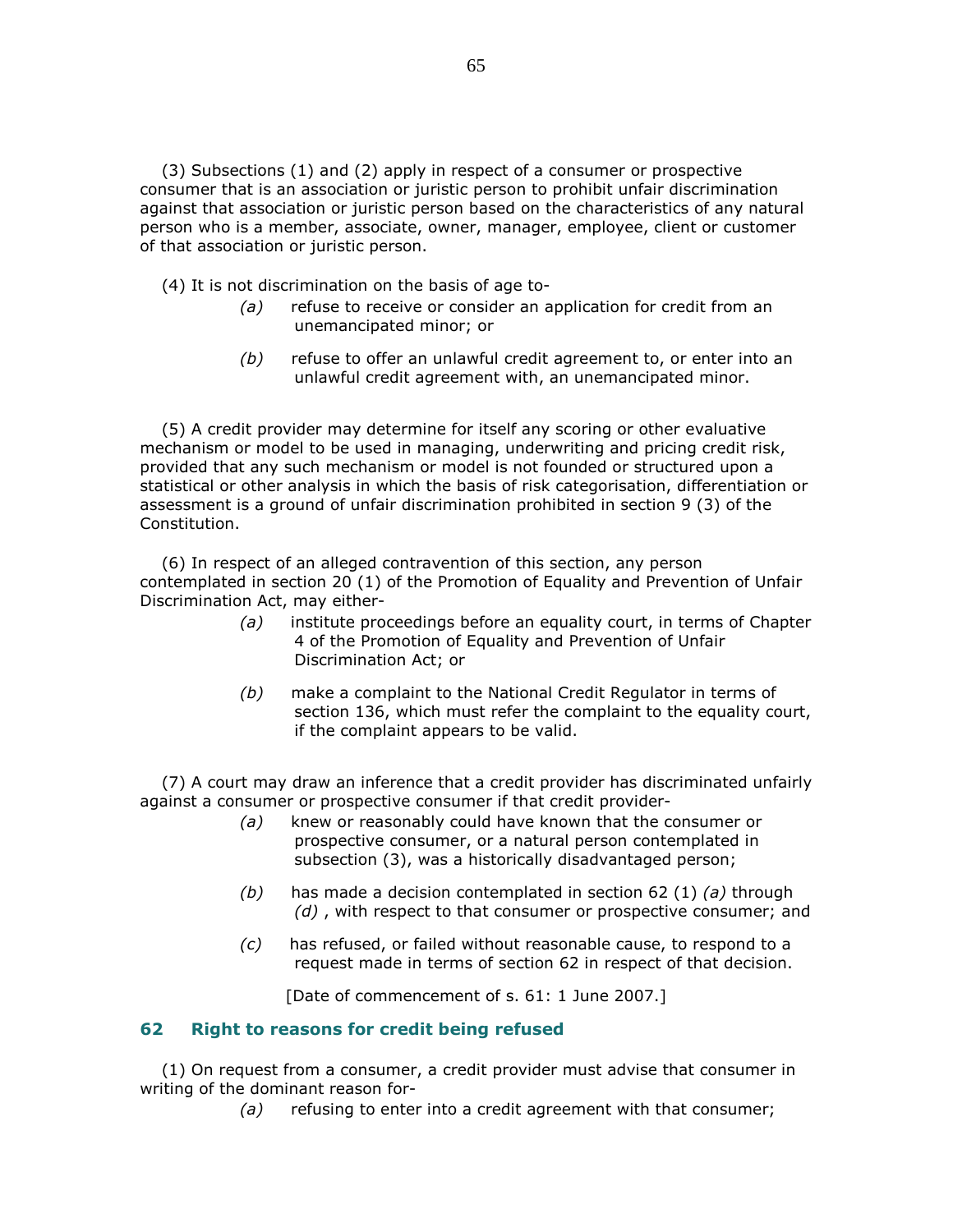- $(b)$  offering that consumer a lower credit limit under a credit facility than applied for by the consumer, or reducing the credit limit under an existing credit facility;
- $(c)$  refusing a request from the consumer to increase a credit limit under an existing credit facility; or
- (d) refusing to renew an expiring credit card or similar renewable credit facility with that consumer.

 (2) When responding to a request in terms of subsection (1), a credit provider who has based its decision on an adverse credit report received from a credit bureau must advise the consumer in writing of the name, address and other contact particulars of that credit bureau.

 (3) On application by a credit provider, the Tribunal may make an order limiting the credit provider's obligation in terms of this section if the Tribunal is satisfied that the consumer's requests for information are frivolous or vexatious.

[Date of commencement of s. 62: 1 June 2007.]

# 63 Right to information in official language

 (1) A consumer has a right to receive any document that is required in terms of this Act in an official language that the consumer reads or understands, to the extent that is reasonable having regard to usage, practicality, expense, regional circumstances and the balance of the needs and preferences of the population ordinarily served by the person required to deliver that document.

 (2) If the producer of a document that is required to be delivered to a consumer in terms of this Act is, or is required to be, a registrant, that person must-

- (a) make a submission to the National Credit Regulator proposing to make such documents available in at least two official languages; and
- (b) offer each consumer an opportunity to choose an official language in which to receive any document, from among at least two official languages as determined in accordance with a proposal that has been approved by the National Credit Regulator.
- (3) A proposal in terms of subsection (2) may propose-
	- $(a)$  the same official languages for use throughout the Republic; or
	- (b) different official languages for use in different parts of the Republic.
- (4) The National Credit Regulator must-
	- (a) consider each proposal in terms of subsection (2) having regard to usage, practicality, expense, regional circumstances and the balance of the needs and preferences of the population ordinarily served by the person making the proposal; and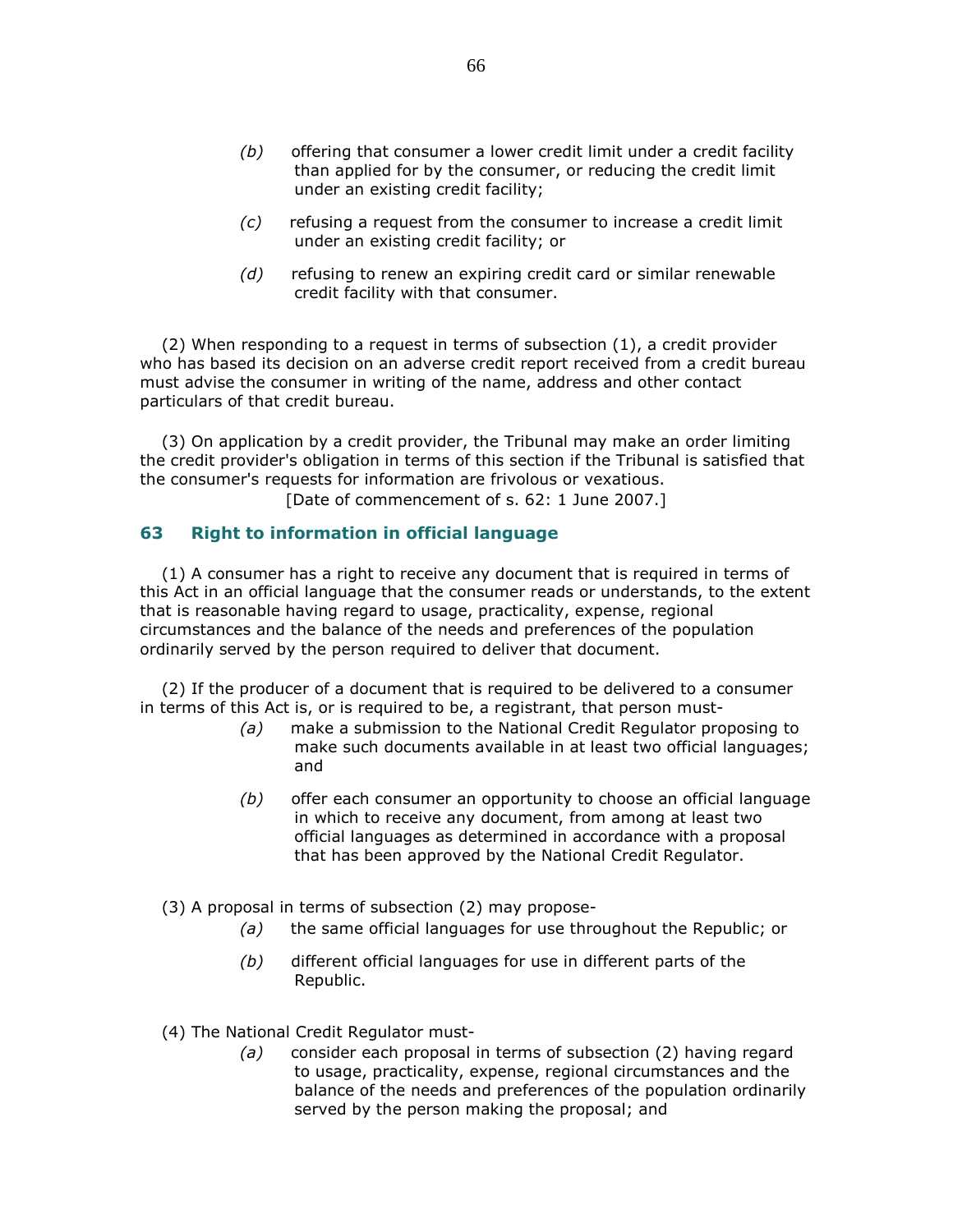- (b) either-
	- (i) approve the proposal; or
	- (ii) require the person making the proposal to submit a fresh proposal, if the National Credit Regulator concludes that the proposal does not adequately provide for the maximum practicable enjoyment of the right set out in subsection (1).

 (5) The person who made a proposal that is the subject of a decision of the National Credit Regulator in terms of subsection  $(4)$   $(b)$  (ii) may apply to the Tribunal to review that decision, and the Tribunal may make an order confirming or setting aside the decision.

 (6) If the producer of a document that is required to be delivered to a consumer in terms of this Act is not a registrant, and not required to register, that person must offer the consumer an opportunity to choose an official language in which to receive that document from among at least two official languages selected by the producer of the document, having regard to usage, practicality, expense, regional circumstances and the balance of the needs and preferences of the population ordinarily served by that person.

 (7) The producer of a document that is required to be delivered to a consumer in terms of this Act must provide each such document to the consumer in the official language chosen by the consumer in terms of this section.

 (8) The Minister may prescribe at least two official languages to be used by the National Credit Regulator in any documents it is required to deliver in terms of this Act, for all or particular parts of the Republic, so as to give maximum effect to the right set out in subsection (1).

[Date of commencement of s. 63: 1 June 2007.]

## 64 Right to information in plain and understandable language

 (1) The producer of a document that is required to be delivered to a consumer in terms of this Act must provide that document-

- $(a)$  in the prescribed form, if any, for that document; or
- $(b)$  in plain language, if no form has been prescribed for that document.

 (2) For the purposes of this Act, a document is in plain language if it is reasonable to conclude that an ordinary consumer of the class of persons for whom the document is intended, with average literacy skills and minimal credit experience, could be expected to understand the content, significance, and import of the document without undue effort, having regard to-

- $(a)$  the context, comprehensiveness and consistency of the document;
- $(b)$  the organisation, form and style of the document;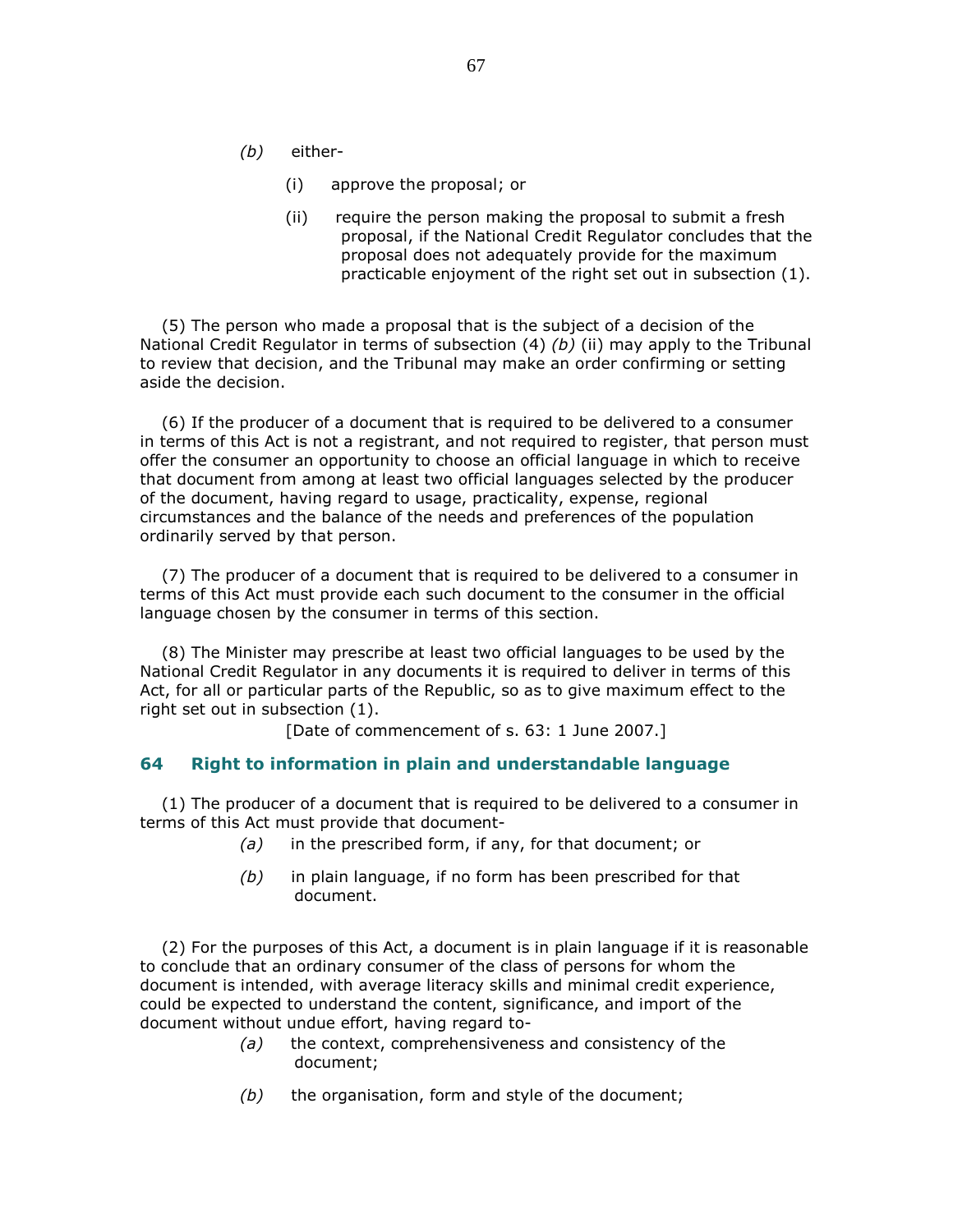- $(c)$  the vocabulary, usage and sentence structure of the text; and
- $(d)$  the use of any illustrations, examples, headings, or other aids to reading and understanding.

 (3) The National Credit Regulator may publish guidelines for methods of assessing whether a document satisfies the requirements of subsection  $(1)$   $(b)$ .

(4) This section does not apply to a developmental credit agreement if-

- (a) the National Credit Regulator has pre-approved the form of all documents to be used by the credit provider for such credit agreements in terms of this Act; and
- $(b)$  the credit provider has used only those pre-approved forms in dealing with the particular consumer.

 (5) When pre-approving any form of documents as contemplated in subsection (4), the National Credit Regulator must balance the need for efficiency of the credit provider with the principles of subsection  $(1)$   $(b)$ .

[Date of commencement of s. 64: 1 June 2007.]

### 65 Right to receive documents

 (1) Every document that is required to be delivered to a consumer in terms of this Act must be delivered in the prescribed manner, if any.

 (2) If no method has been prescribed for the delivery of a particular document to a consumer, the person required to deliver that document must-

- (a) make the document available to the consumer through one or more of the following mechanisms-
	- (i) in person at the business premises of the credit provider, or at any other location designated by the consumer but at the consumer's expense, or by ordinary mail;
	- (ii) by fax;
	- (iii) by email; or
	- (iv) by printable web-page; and
- $(b)$  deliver it to the consumer in the manner chosen by the consumer from the options made available in terms of paragraph  $(a)$ .

 (3) A credit provider must not charge a fee for the original copy of any document required to be delivered to a consumer in terms of this Act.

 (4) On written request from the consumer the credit provider must provide the consumer with-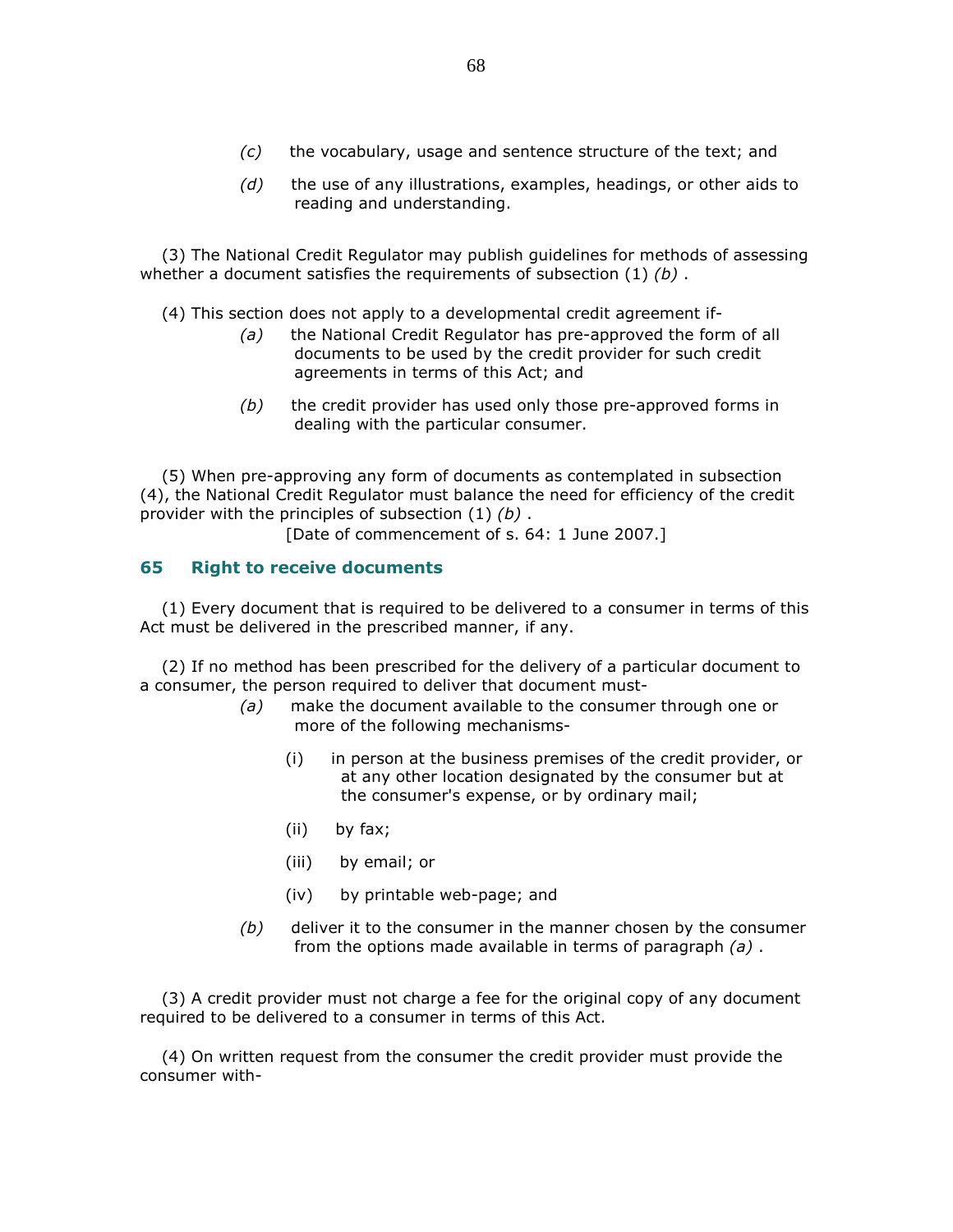- $(a)$  a single replacement copy of a document required in terms of this Act, without charge to the consumer, at any time within a year after the date for original delivery of that document; and
- (b) any other replacement copy, subject to any search and production fees permitted by regulation.

 (5) On application by a credit provider, the Tribunal may make an order limiting the credit provider's obligation in terms of subsection (4) if the Tribunal is satisfied that the consumer's requests for information are frivolous or vexatious.

 (6) Subsections (3), (4) and (5) do not apply to a developmental credit agreement if-

- (a) the National Credit Regulator has pre-approved procedures to be followed by the credit provider in the delivery of documents with respect to such credit agreements in terms of this Act; and
- $(b)$  the credit provider has complied with those pre-approved procedures in dealing with the particular consumer.

 (7) When pre-approving any procedure as contemplated in subsection (6), the National Credit Regulator must balance the need for efficiency of the credit provider with the principles of subsections (1) to (5).

[Date of commencement of s. 65: 1 June 2007.]

#### 66 Protection of consumer credit rights

 (1) A credit provider must not, in response to a consumer exercising, asserting or seeking to uphold any right set out in this Act or in a credit agreement-

- (a) discriminate directly or indirectly against the consumer, compared to the credit provider's treatment of any other consumer who has not exercised, asserted or sought to uphold such a right;
- (b) penalise the consumer;
- (c) alter, or propose to alter, the terms or conditions of a credit agreement with the consumer, to the detriment of the consumer; or
- $(d)$  take any action to accelerate, enforce, suspend or terminate a credit agreement with the consumer.

 (2) If a credit agreement, or any provision of such an agreement is, in terms of this Act, declared to be unlawful or is severed from the agreement, the credit provider who is a party to that agreement must not, in response to that decision-

> (a) directly or indirectly penalise another party to that agreement when taking any action contemplated in section 61 (1);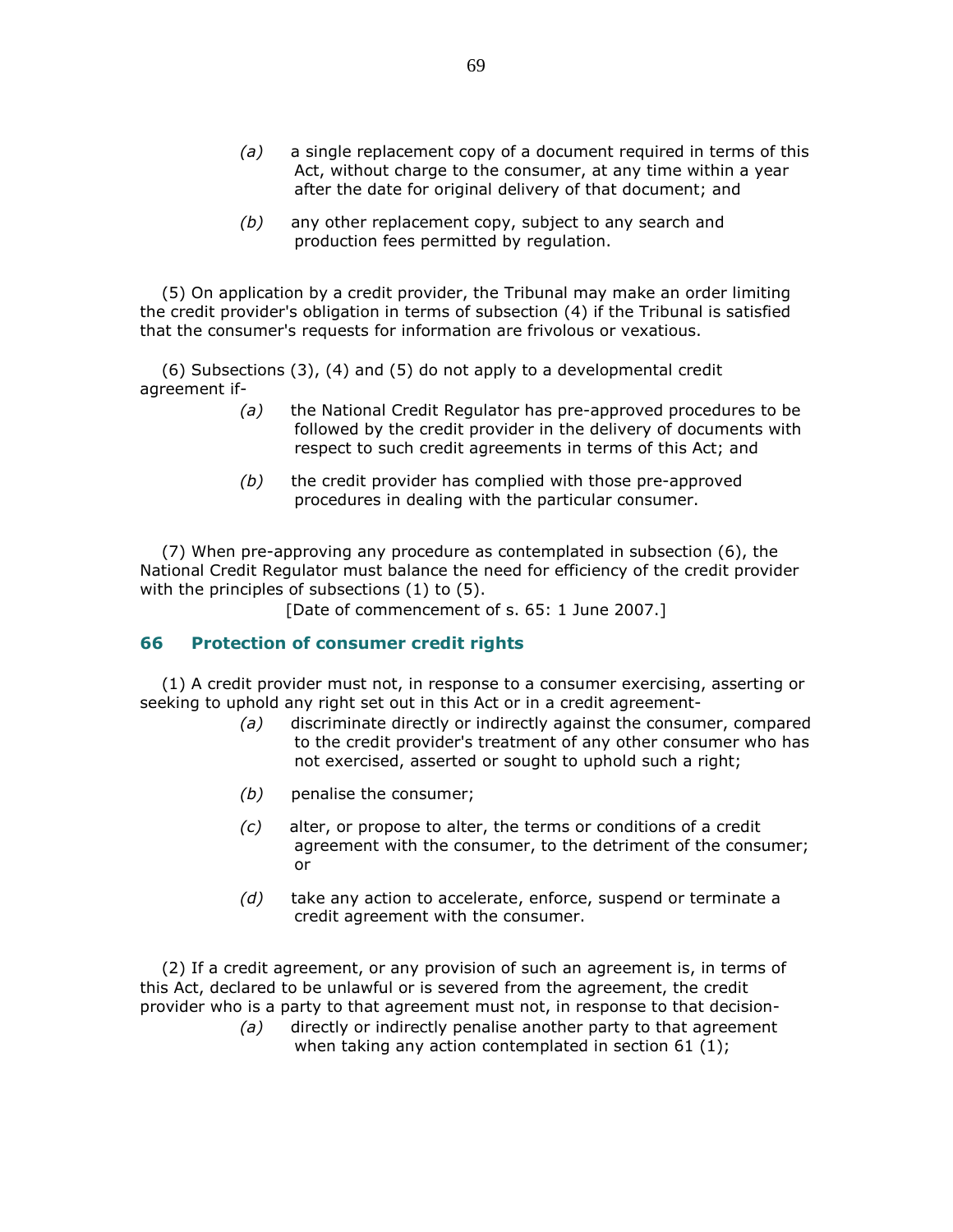- $(b)$  alter the terms or conditions of any other credit agreement with another party to the impugned agreement, except to the extent necessary to correct a similarly unlawful provision; or
- (c) take any action to accelerate, enforce, suspend or terminate another credit agreement with another party to the impugned agreement.

[Date of commencement of s. 66: 1 June 2007.]

# Part B Confidentiality, personal information and consumer credit records (ss 67-73)

#### 67 Conflicting legislation

 In the case of an inconsistency between a provision of this Part read with any relevant definition in section 1, and a provision of the Promotion of Access to Information Act, 2000 ( Act 2 of 2000 ), the provisions of this Part and that Act apply concurrently, to the extent that the provisions of this Part are not excluded in terms of section 5 of that Act.

[Date of commencement of s. 67: 1 September 2006.]

## 68 Right to confidential treatment

 (1) Any person who, in terms of this Act, receives, compiles, retains or reports any confidential information pertaining to a consumer or prospective consumer must protect the confidentiality of that information, and in particular, must-

- (a) use that information only for a purpose permitted or required in terms of this Act, other national legislation or applicable provincial legislation; and
- (b) report or release that information only to the consumer or prospective consumer, or to another person-
	- (i) to the extent permitted or required by this Act, other national legislation or applicable provincial legislation; or
	- (ii) as directed by-
		- (aa) the instructions of the consumer or prospective consumer; or
		- (bb) an order of a court or the Tribunal.

 (2) Failure by a credit bureau to comply with a notice issued in terms of section 55, in relation to this section, is an offence.

[Date of commencement of s. 68: 1 September 2006.]

## 69 National register of credit agreements

 (1) The Minister may require the National Credit Regulator to establish and maintain, in the prescribed manner and form, a single national register of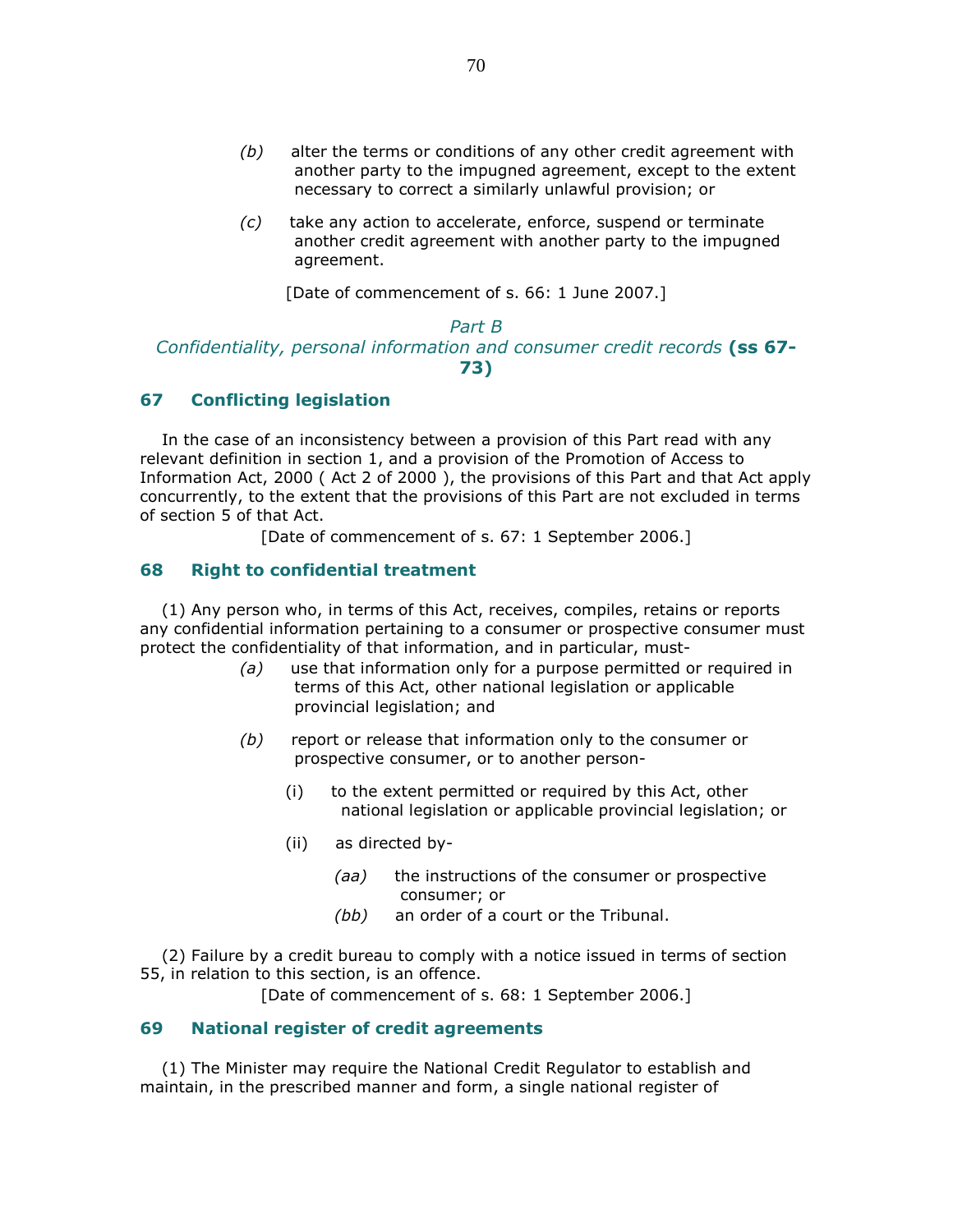outstanding credit agreements based on the information provided to it in terms of this section.

 (2) Upon entering into or amending a credit agreement, other than a pawn transaction or an incidental credit agreement, the credit provider must report either directly to the national register established in terms of this section, or to a credit bureau, in the prescribed manner and form, and within the prescribed time the following information, subject to subsection (6):

- (a) The credit provider's name, principal business address, and registration number, if any;
- $(b)$  the name and address of the consumer;
- (c) if the consumer is-
	- (i) a natural person, their identity number, or in the case of a person who is not a South African citizen and who does not have an identity number, their passport number; or
	- (ii) a juristic person, its registration number;
- $(d)$  if the agreement is a credit facility, the credit limit under that facility, and the expiry date of the agreement, if any; and
- $(e)$  if the agreement is a credit transaction or credit guarantee-
	- (i) the principal debt under the agreement;
	- (ii) the particulars of any previously existing credit agreement that was terminated or satisfied in connection with the making of the new agreement;
	- (iii) the amount and schedule of each payment due under the agreement; and
	- (iv) the date on which the consumer's obligations will be fully satisfied if the agreement is fully complied with.

 (3) A credit provider must report the particulars of the termination or satisfaction of any credit agreement reported in terms of subsection (2), in the prescribed manner and form, either directly to the national register established in terms of this section, or to a credit bureau.

 (4) If a person transfers to another person the rights of a credit provider under a credit agreement referred to in subsection (2)-

- $(a)$  the person who transfers those rights must report the particulars of that transfer, in the prescribed manner and form, to the national register established in terms of this section; and
- $(b)$  the person to whom those rights are transferred must satisfy any subsequent obligations of the credit provider under this section.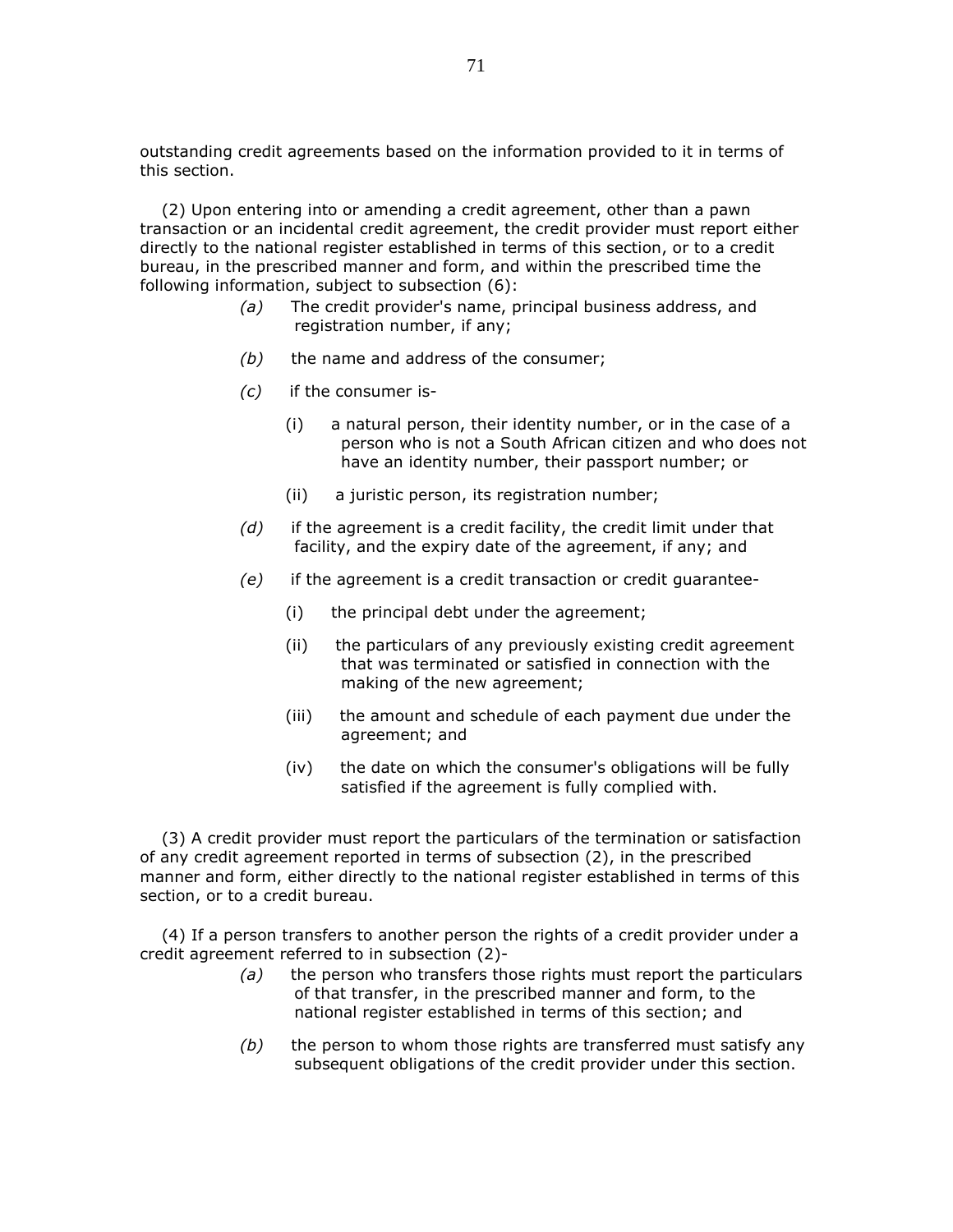(5) A credit bureau must transmit to the national register established in terms of this section, in the prescribed manner and form, any information reported to it by a credit provider in terms of this section.

 (6) The Minister may prescribe alternative requirements, in place of any of those set out in subsection (2), with respect to developmental credit agreements.

# 70 Credit bureau information

(1) In this section, 'consumer credit information' means information concerning-

- (a) a person's credit history, including applications for credit, credit agreements to which the person is or has been a party, pattern of payment or default under any such credit agreements, debt re-arrangement in terms of this Act, incidence of enforcement actions with respect to any such credit agreement, the circumstances of termination of any such credit agreement, and related matters;
- $(b)$  a person's financial history, including the person's past and current income, assets and debts, and other matters within the scope of that person's financial means, prospects and obligations, as defined in section 78 (3), and related matters;
- (c) a person's education, employment, career, professional or business history, including the circumstances of termination of any employment, career, professional or business relationship, and related matters; or
- $(d)$  a person's identity, including the person's name, date of birth, identity number, marital status and family relationships, past and current addresses and other contact details, and related matters.
- (2) A registered credit bureau must-
	- (a) accept the filing of consumer credit information from any credit provider on payment of the credit bureau's filing fee, if any;
	- (b) accept without charge the filing of consumer credit information from the consumer concerned for the purpose of correcting or challenging information otherwise held by that credit bureau concerning that consumer;
	- (c) take reasonable steps to verify the accuracy of any consumer credit information reported to it;
	- $(d)$  retain any consumer credit information reported to it for the prescribed period, irrespective of whether that information reflects positively or negatively on the consumer;
	- (e) maintain its records of consumer credit information in a manner that satisfies the prescribed standards;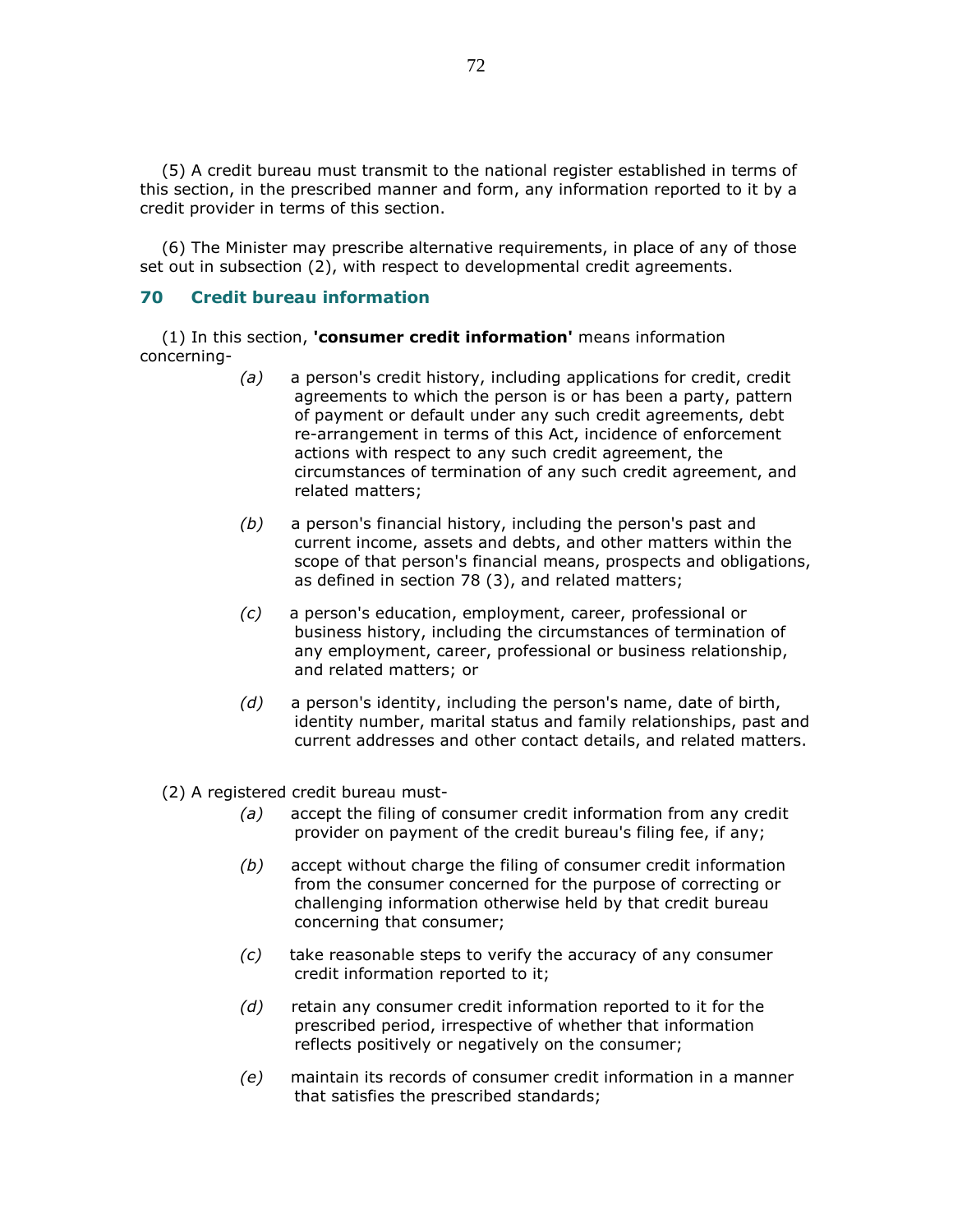- (f) promptly expunge from its records any prescribed consumer credit information that, in terms of the regulations, is not permitted to be entered in its records or is required to be removed from its records;
- $(g)$  issue a report to any person who requires it for a prescribed purpose or a purpose contemplated in this Act, upon payment of the credit bureau's fee except where the Act explicitly provides that no fee be charged;
- $(h)$  not draw a negative inference about, or issue a negative assessment of, a person's creditworthiness merely on the basis that the credit bureau has no consumer credit information concerning that person; and
- (i) not knowingly or negligently provide a report to any person containing inaccurate information.
- (3) In addition to-
	- (a) the consumer credit information contemplated in subsection  $(2)$ , a credit bureau may receive, compile and report only other prescribed information in respect of a consumer; and
	- $(b)$  the sources of consumer credit information contemplated in subsection (2), a credit bureau may receive consumer credit information in respect of a consumer only from other prescribed persons.
- (4) The Minister may prescribe-
	- (a) standards for the filing, retention and reporting of consumer credit information by credit bureaux, in addition to, or in furtherance of the requirements set out in this section; and
	- $(b)$  maximum fees that may be charged to a consumer for accessing consumer credit information concerning that person.

 (5) For the purpose of monitoring the consumer credit market to detect apparent patterns of reckless credit granting and over-indebtedness, researching the accessibility and use of credit by persons contemplated in section 13  $(a)$ , and otherwise exercising its mandate to research consumer credit issues and to investigate and enforce compliance with this Act, the National Credit Regulator may-

- (a) require any credit bureau to provide periodic synoptic reports of aggregate consumer credit information in the prescribed manner and form to the National Credit Regulator, but any such report must not identify any particular consumer or relate a particular consumer to any information so reported; and
- (b) make further reasonable requests for information from a credit bureau related to the information contemplated in paragraph (a) ; and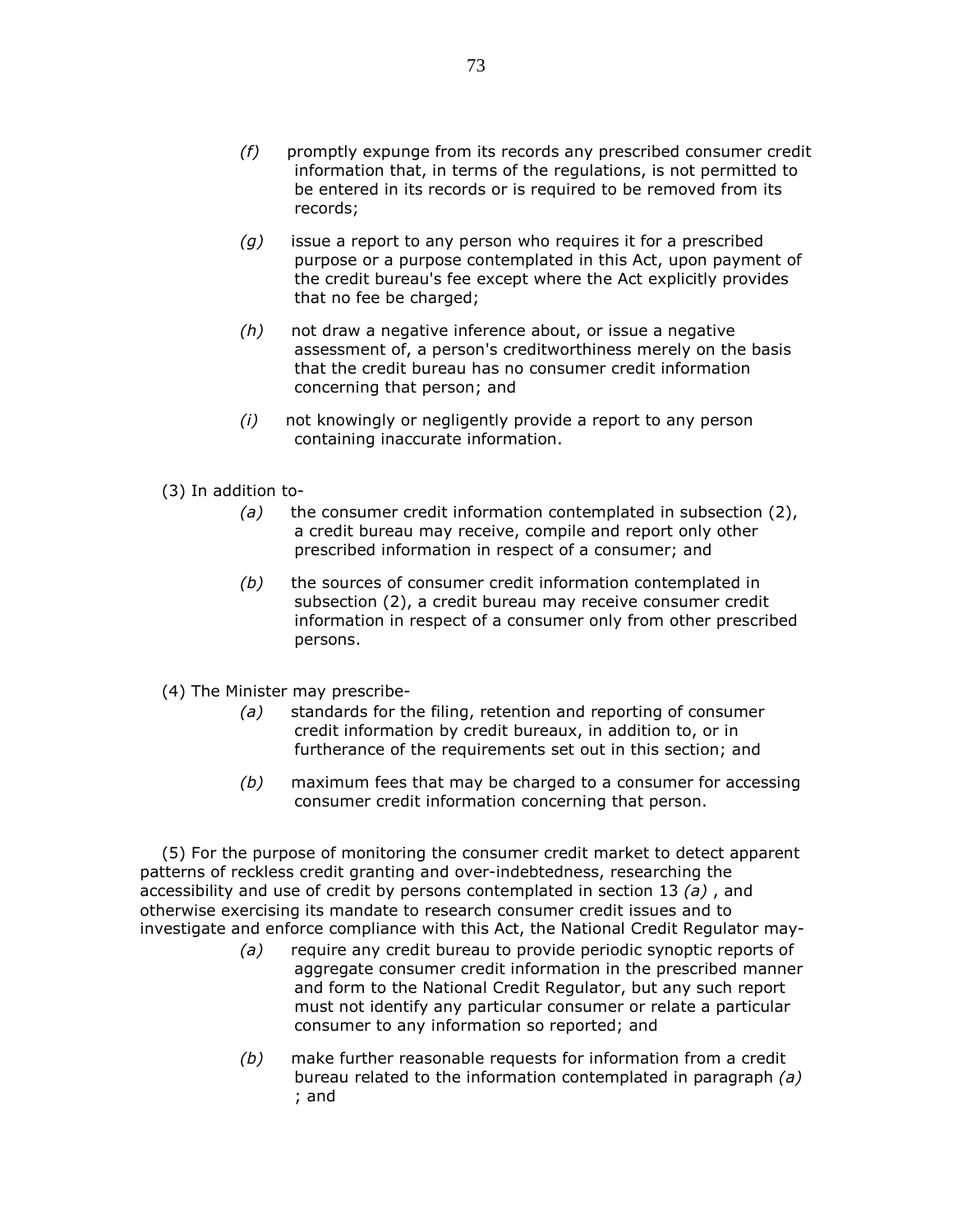(c) analyse information provided to it under this section or section 69.

 (6) Failure by a credit bureau to comply with a notice issued in terms of section 55, in relation to this section, is an offence.

[Date of commencement of s. 70: 1 September 2006.]

### 71 Removal of record of debt adjustment or judgment

 (1) A consumer whose debts have been re-arranged in terms of Part D of this Chapter, may apply to a debt counsellor at any time for a clearance certificate relating to that debt re-arrangement.

 (2) A debt counsellor who receives an application in terms of subsection (1), must-

- (a) investigate the circumstances of the debt re-arrangement; and
- (b) either-
	- (i) issue a clearance certificate in the prescribed form if the consumer has fully satisfied all the obligations under every credit agreement that was subject to the debt rearrangement order or agreement, in accordance with that order or agreement; or
	- (ii) refuse to issue a clearance certificate, in any other case.

 (3) If a debt counsellor refuses to issue a clearance certificate contemplated in subsection (2) (b) (i) the consumer may apply to the Tribunal to review that decision, and if the Tribunal is satisfied that the consumer is entitled to the certificate in terms of subsection (2) (b) (i), the Tribunal may order the debt counsellor to issue a clearance certificate to the consumer.

 (4) A consumer to whom a clearance certificate is issued in terms of this section may file a certified copy of that certificate with the national register established in terms of section 69 or any credit bureau.

 (5) Upon receiving a copy of a clearance certificate, a credit bureau, or the national credit register, must expunge from its records-

- $(a)$  the fact that the consumer was subject to the relevant debt rearrangement order or agreement;
- $(b)$  any information relating to any default by the consumer that may have-
	- (i) precipitated the debt re-arrangement; or
	- (ii) been considered in making the debt re-arrangement order or agreement; and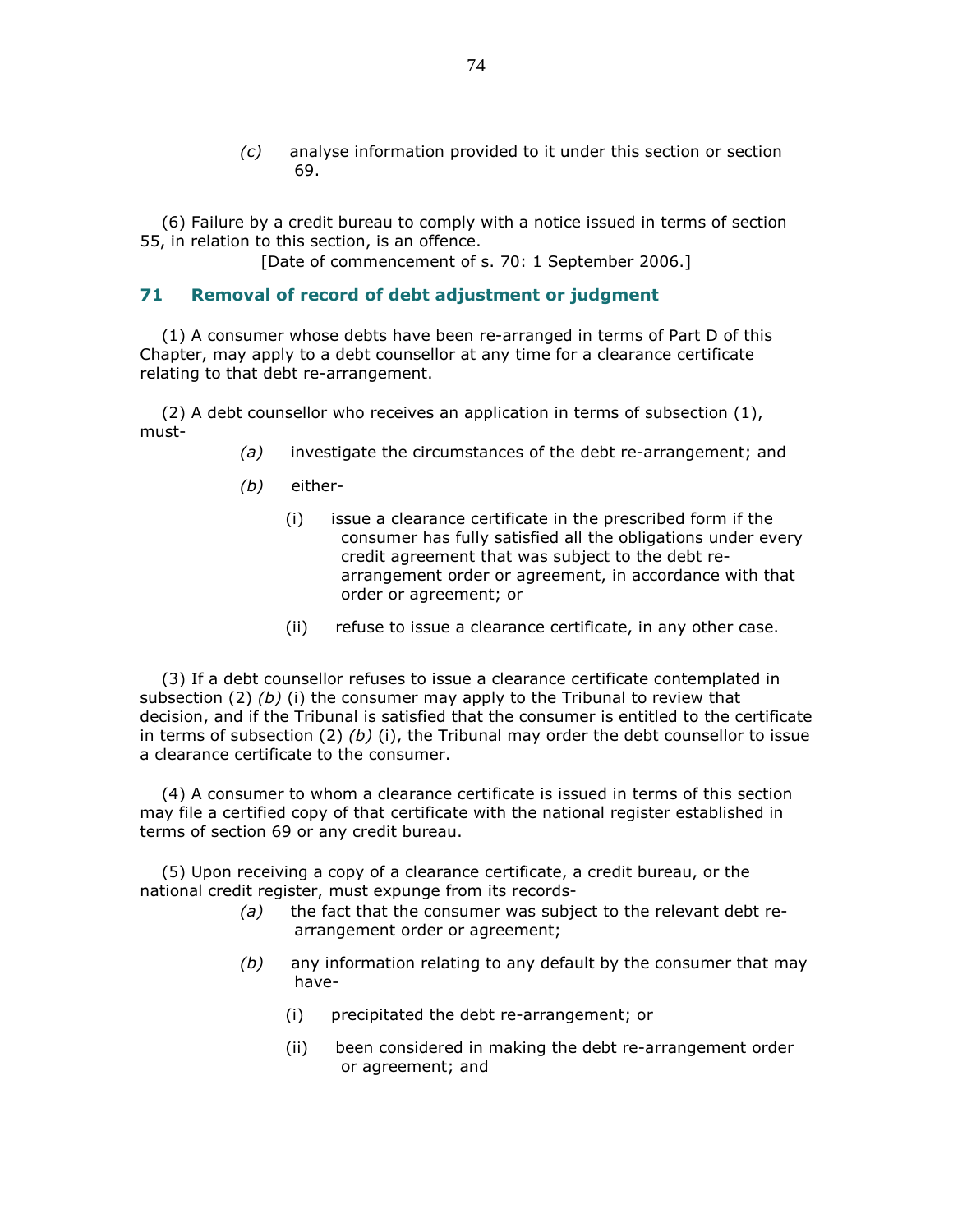(c) any record that a particular credit agreement was subject to the relevant debt re-arrangement order or agreement.

 (6) Upon receiving a copy of a court order rescinding any judgment, a credit bureau must expunge from its records all information relating to that judgment.

 (7) Failure by a credit bureau to comply with a notice issued in terms of section 55, in relation to this section, is an offence.

[Date of commencement of s. 71: 1 June 2007.]

## 72 Right to access and challenge credit records and information

(1) Every person has a right to-

- $(a)$  be advised by a credit provider within the prescribed time before any prescribed adverse information concerning the person is reported by it to a credit bureau, and to receive a copy of that information upon request;
- (b) inspect any credit bureau, or national credit register, file or information concerning that person-
	- (i) without charge-
		- (aa) as of right once within any period of twelve months;
		- (bb) if so ordered by a court or the Tribunal; and
		- (cc) once within a reasonable period after successfully challenging any information in terms of this section, for the purpose of verifying whether that information has been corrected; and
	- (ii) at any other time, upon payment of the inspection fee of the credit bureau or national credit register, if any;
- $(c)$  challenge the accuracy of any information concerning that person-
	- (i) that is the subject of a proposed report contemplated in paragraph  $(a)$ ; or
	- (ii) that is held by the credit bureau or national credit register, as the case may be,
	- and require the credit bureau or National Credit Regulator, as the case may be, to investigate the accuracy of any challenged information, without charge to the consumer; and
- $(d)$  be compensated by any person who reported incorrect information to a registered credit bureau or to the National Credit Register for the cost of correcting that information.

 (2) A credit provider must not require or induce a prospective consumer to obtain or request a report from a credit bureau in connection with an application for credit or an assessment under section 81.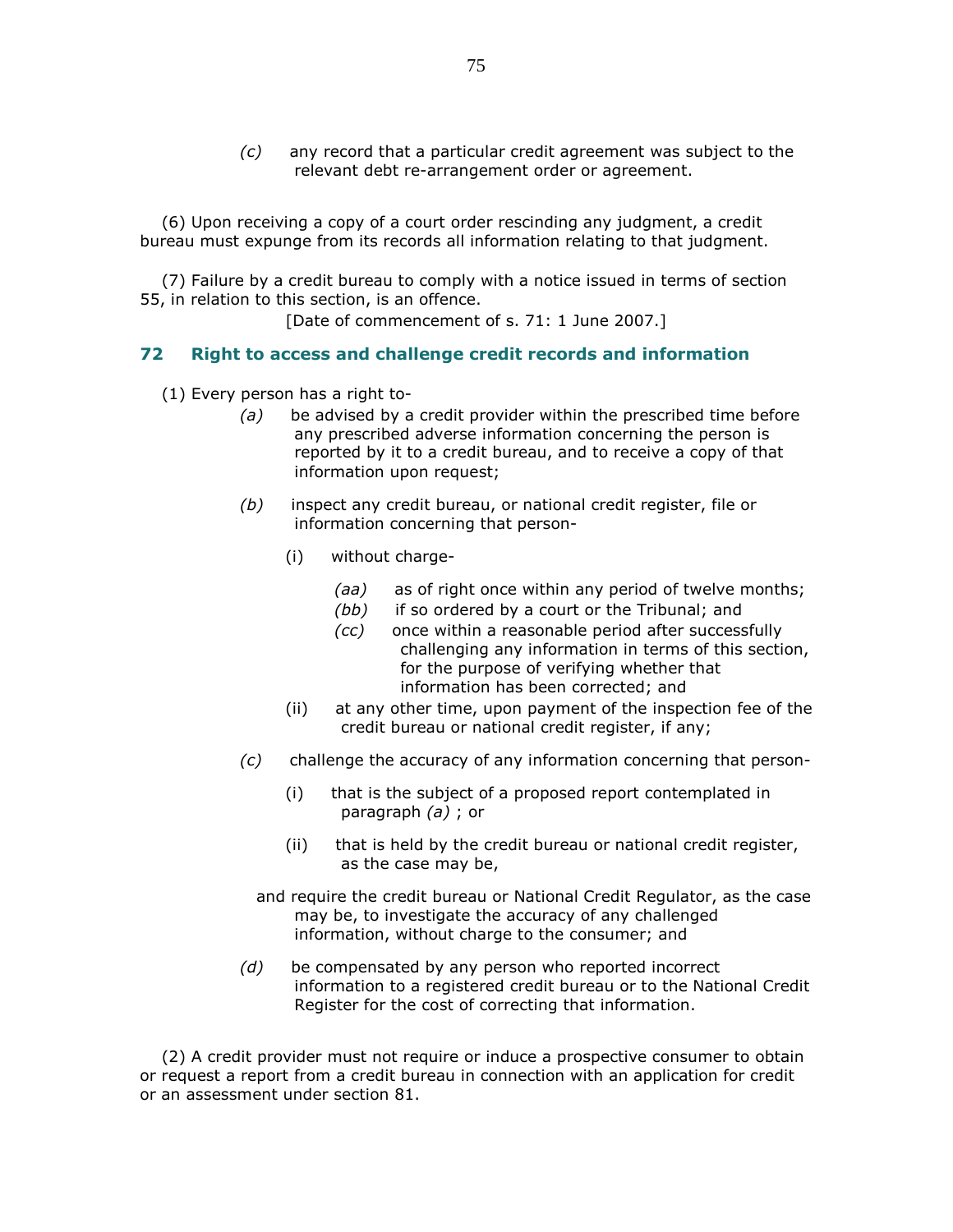(3) If a person has challenged the accuracy of information proposed to be reported to a credit bureau or to the national credit register, or held by a credit bureau or the national credit register, the credit provider, credit bureau or national credit register, as the case may be, must take reasonable steps to seek evidence in support of the challenged information, and within the prescribed time after the filing of the challenge must-

- $(a)$  provide a copy of any such credible evidence to the person who filed the challenge, or
- $(b)$  remove the information, and all record of it, from its files, if it is unable to find credible evidence in support of the information,

subject to subsection (6).

 (4) Within 20 business days after receiving a copy of evidence in terms of subsection  $(3)$   $(a)$ , the person who challenged the information held by a credit provider, credit bureau or national credit register may apply in the prescribed manner and form to the National Credit Regulator to investigate the disputed information as a complaint under section 136.

 (5) A credit bureau or the National Credit Register may not report information that is challenged until the challenge has been resolved in terms of subsection (3) (a) or  $(b)$ .

 (6) On application by a credit provider, credit bureau or the National Credit Regulator, as the case may be, the Tribunal may make an order limiting the applicant's obligations to a consumer in terms of this section if the Tribunal is satisfied that the consumer's-

- (a) particular request or requirement is frivolous, unfounded or wholly unreasonable; or
- $(b)$  history and pattern of such requests or requirements are frivolous or vexatious.

 (7) Failure by a credit bureau to comply with a notice issued in terms of section 55, in relation to this section, is an offence.

[Date of commencement of s. 72: 1 September 2006.]

### 73 Verification, review and removal of consumer credit information

 (1) The Minister must, within a period of six months after the effective date, prescribe-

- $(a)$  the nature of, time-frame, form and manner in which consumer credit information held by credit bureaux must be reviewed, verified, corrected or removed; and
- $(b)$  the time-frame and schedule for the exercise by consumers of their rights in terms of section 72 (1)

 $GG \overset{*}{\underline{\smile}}$ ,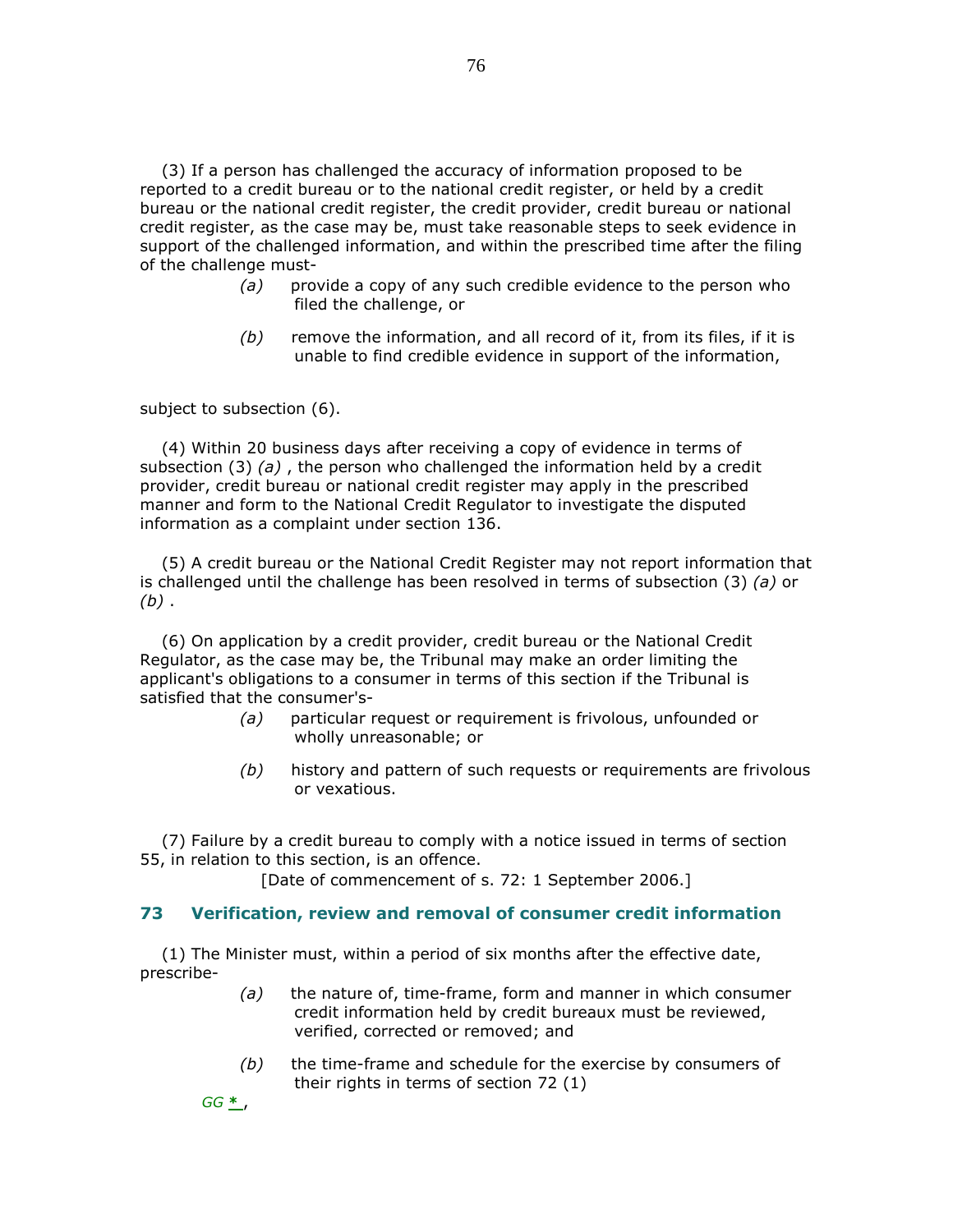within a period of one year after the regulations being promulgated.

- (2) When prescribing a matter contemplated in subsection (1), the Minister must-
	- (a) consider amongst other things-
		- (i) the predictive nature of such information; and
		- (ii) the socio-economic impact on consumers of the removal of such information; and
	- (b) engage in consultation with affected stakeholders.

 (3) Any regulations to be made in terms of this section must be submitted to the relevant Parliamentary Committee for the necessary consultation prior to their promulgation.

# Part C Credit marketing practices (ss 74-77)

# 74 Negative option marketing and opting out requirements

 (1) A credit provider must not make an offer to enter into a credit agreement, or induce a person to enter into a credit agreement, on the basis that the agreement will automatically come into existence unless the consumer declines the offer.

 (2) Subject to section 119 (4), a credit provider must not make an offer to increase the credit limit under a credit facility, or induce a person to accept such an increase, on the basis that the limit will automatically be increased unless the consumer declines the offer.

 (3) A credit provider must not make a proposal to alter or amend a credit agreement, or induce a person to accept such an alteration or amendment, on the basis that the alteration or amendment will automatically take effect unless the consumer rejects the proposal, except to the extent contemplated in section 104, 116 (a) , 118 (3) or 119 (4).

 (4) A credit agreement purportedly entered into as a result of an offer or proposal contemplated in subsection (1), is an unlawful agreement and void to the extent provided for in section 89.

 (5) A provision of a credit agreement purportedly entered into as a result of an offer or proposal contemplated in subsection (2) or (3) is an unlawful provision and void to the extent provided for in section 90.

 (6) When entering into a credit agreement, the credit provider must present to the consumer a statement of the following options and afford the consumer an opportunity to select any of those options:

> $(a)$  To decline the option of pre-approved annual credit limit increases as provided for in section 119 (4), if the agreement is a credit facility; and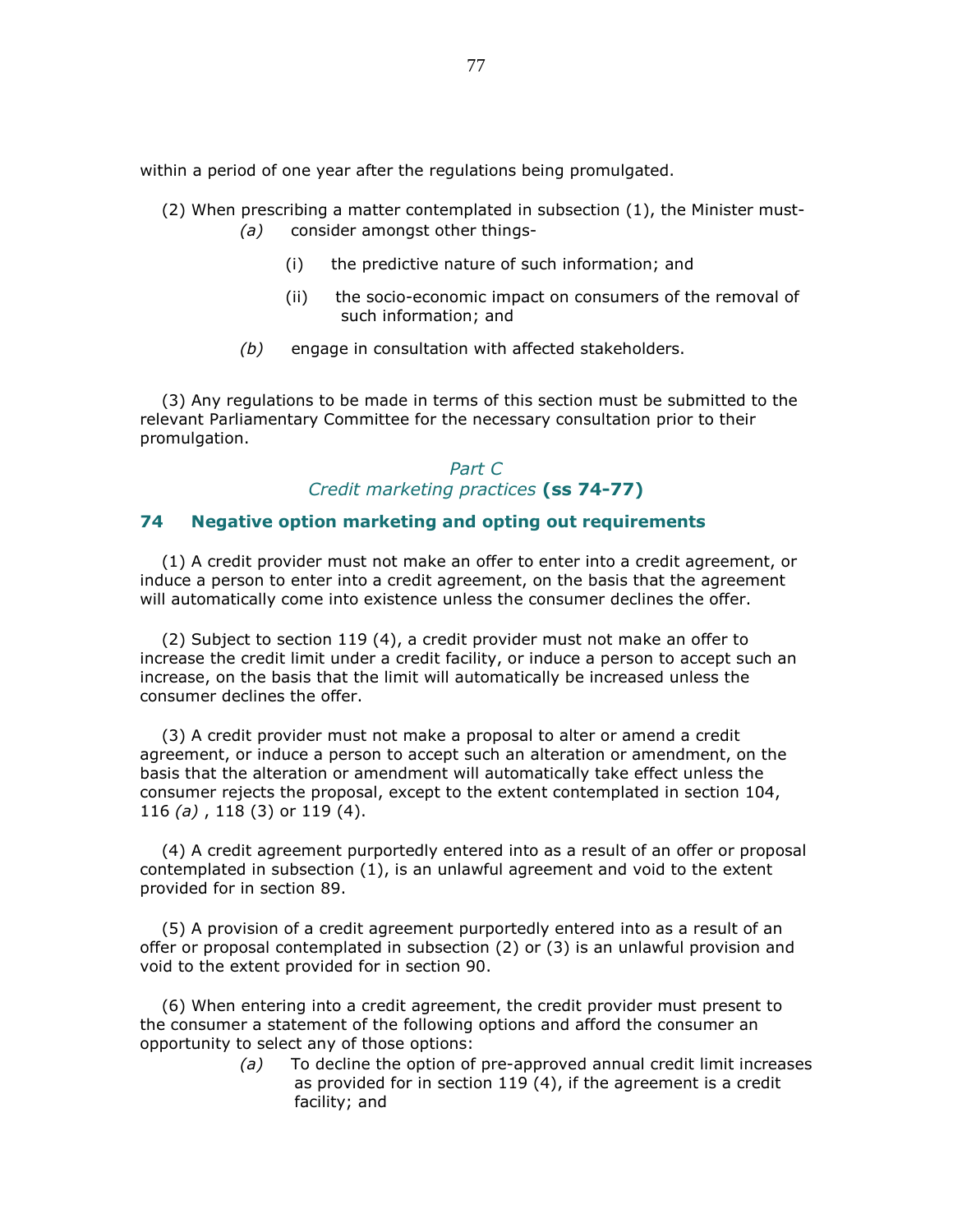- $(b)$  to be excluded from any-
	- (i) telemarketing campaign that may be conducted by or on behalf of the credit provider;
	- (ii) marketing or customer list that may be sold or distributed by the credit provider, other than as required by this Act; or
	- (iii) any mass distribution of email or sms messages.
- (7) A credit provider-
	- $(a)$  must maintain a register in the prescribed manner and form of all options selected by consumers in terms of subsection (6); and
	- $(b)$  must not act in a manner contrary to an option selected by a consumer in terms of subsection (6).

[Date of commencement of s. 74: 1 June 2007.]

#### 75 Marketing and sales of credit at home or work

 (1) A credit provider must not harass a person in attempting to persuade that person to apply for credit or to enter into a credit agreement or related transaction.

 (2) A credit provider must not enter into a credit agreement at a private dwelling except-

- (a) during a visit pre-arranged by the consumer for that purpose;
- $(b)$  if a credit provider visited the private dwelling for the purpose of offering goods or services for sale, and incidentally offered to provide or arrange credit to finance the purchase of those goods or services; or
- (c) if the credit agreement is of a prescribed category that is permitted to be entered into during a visit to a private dwelling.

 (3) A credit provider must not visit a person's place of employment for the purpose of inducing the person to apply for or obtain credit, or enter into a credit agreement at such a place, except-

- (a) to enter into a credit agreement with the employer; or
- $(b)$  if the visit results from-
	- (i) a formal arrangement between the credit provider, on the one hand, and the employer and any representative trade union or employee, on the other; or
	- (ii) a non-prompted invitation by the person being visited.

(4) An employer who, or representative trade union that, enters into an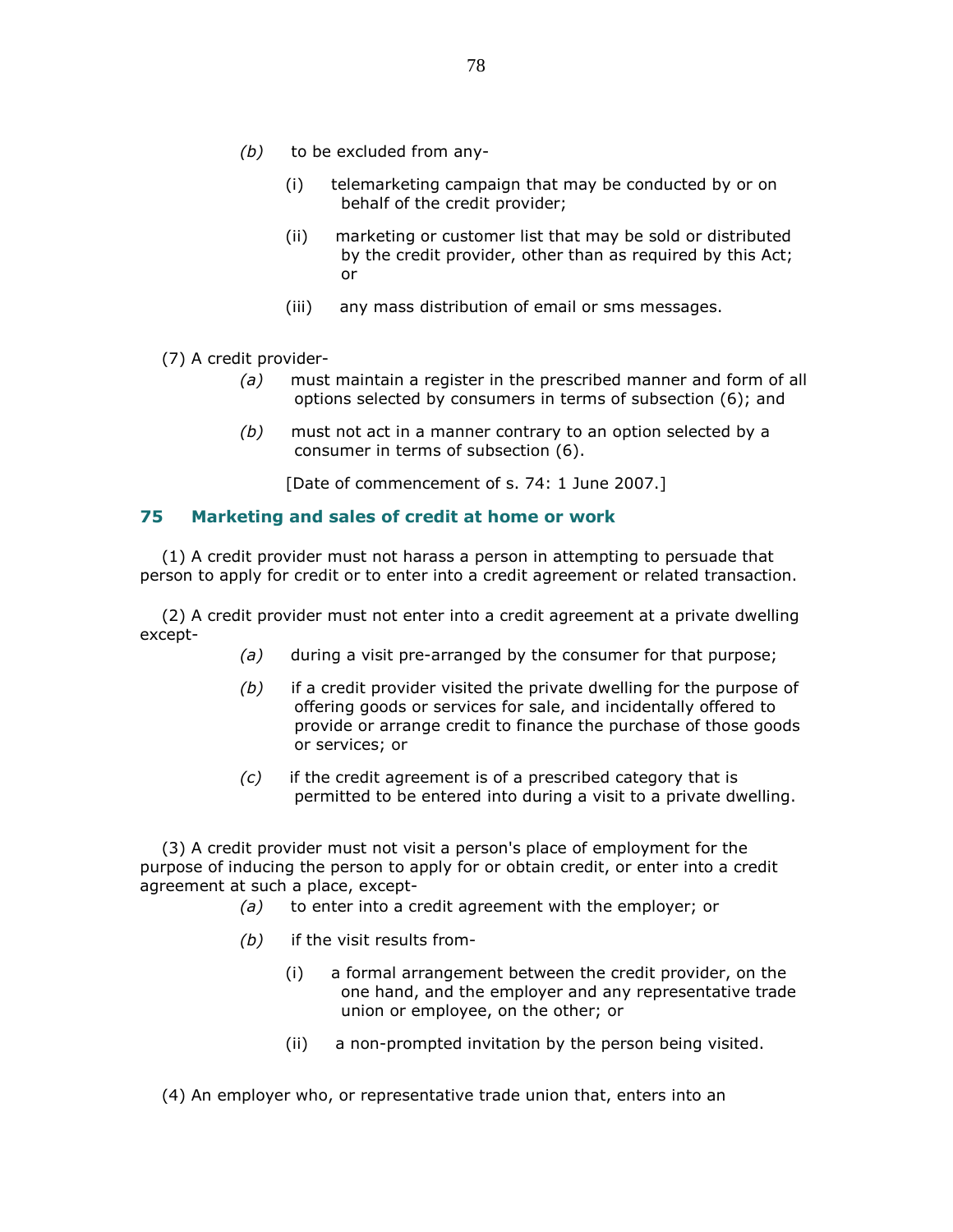arrangement with a credit provider as contemplated in subsection (3) (b) (i) must not receive any fee, commission, payment, consideration or other monetary benefit in exchange for making that arrangement, or as a consequence of a credit agreement entered into during or as a result of that arrangement.

 (5) Subsections (2) to (4) do not apply in respect of developmental credit agreements.

[Date of commencement of s. 75: 1 June 2007.]

# 76 Advertising practices

(1) This section does not apply to an advertisement-

- (a) that does not make reference to a specific credit product or credit provider, and of which the dominant purpose is to promote-
	- (i) responsible credit practices; or
	- (ii) the use of credit generally;
- $(b)$  that generally promotes a specific credit provider, brand or type of credit agreement, but does not make specific reference to product price, cost or availability of credit; or
- $(c)$  by the seller of goods or services, or on the premises of such a person, if that notice or advertisement indicates only that the person is prepared to accept payment through a credit facility in respect of which another person is the credit provider.

 (2) This section applies to the provider of credit that is being advertised, or the seller of any goods or services that are being advertised for purchase on credit.

 (3) A person who is required to be registered as a credit provider, but who is not so registered, must not advertise the availability of credit, or of goods or services to be purchased on credit.

 (4) An advertisement of the availability of credit, or of goods or services to be purchased on credit-

- (a) must comply with this section;
- $(b)$  must contain any statement required by regulation;
- (c) must not-
	- (i) advertise a form of credit that is unlawful;
	- (ii) be misleading, fraudulent or deceptive; or
	- (iii) contain any statement prohibited by regulation; and
- $(d)$  may contain a statement of comparative credit costs to the extent permitted by any applicable law or industry code of conduct, but any such statement must-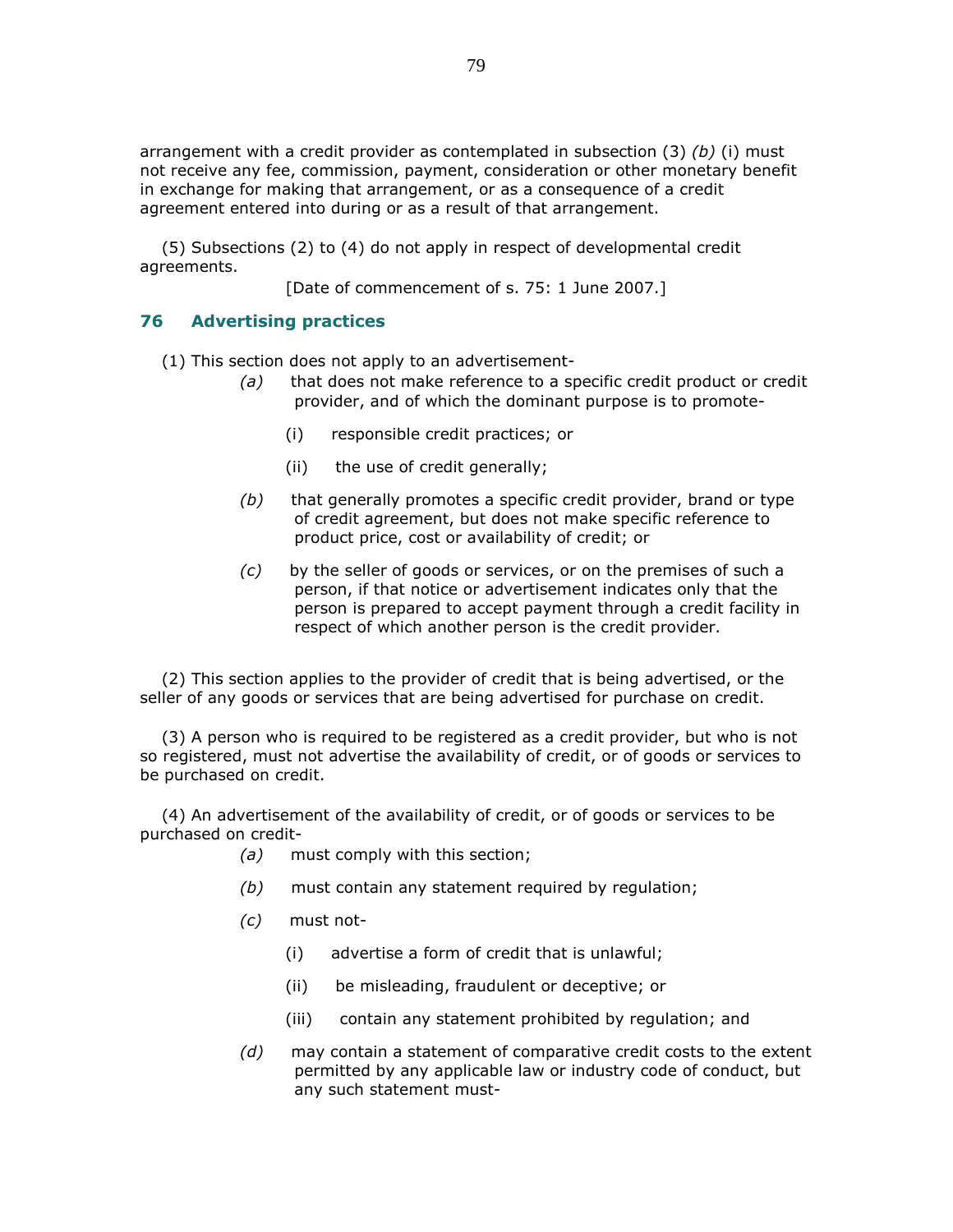- (i) show costs for each alternative being compared;
- (ii) show rates of interest and all other costs of credit for each alternative;
- (iii) be set out in the prescribed manner and form; and
- (iv) be accompanied by the prescribed cautions or warnings concerning the use of such comparative statements.

 (5) In any advertisement concerning the granting of credit, a credit provider must state or set out the interest rate and other credit costs in the prescribed manner and form.

(6) This section does not apply to developmental credit agreements if-

- (a) the National Credit Regulator has pre-approved a form of advertising to be used by the credit provider concerned; and
- $(b)$  the credit provider has used only that pre-approved form of advertising in advertising or promoting goods, services or credit to the particular consumer.

 (7) When pre-approving any form of advertising as contemplated in subsection (6), the National Credit Regulator must balance the need for efficiency of the credit provider with the principles of this section.

[Date of commencement of s. 76: 1 June 2007.]

### 77 Required marketing information

 Any solicitation by or on behalf of a credit provider for the purpose of inducing a person to apply for or obtain credit must include a statement with the prescribed information for the particular type of solicitation.

[Date of commencement of s. 77: 1 June 2007.]

Part D Over-indebtedness and reckless credit (ss 78-88)

### 78 Application and interpretation of this Part

 (1) This Part does not apply to a credit agreement in respect of which the consumer is a juristic person.

 (2) Sections 81 to 84, and any other provisions of this Part to the extent that they relate to reckless credit, do not apply to-

- (a) a school loan or a student loan;
- (b) an emergency loan;
- (c) a public interest credit agreement;
- (d) a pawn transaction;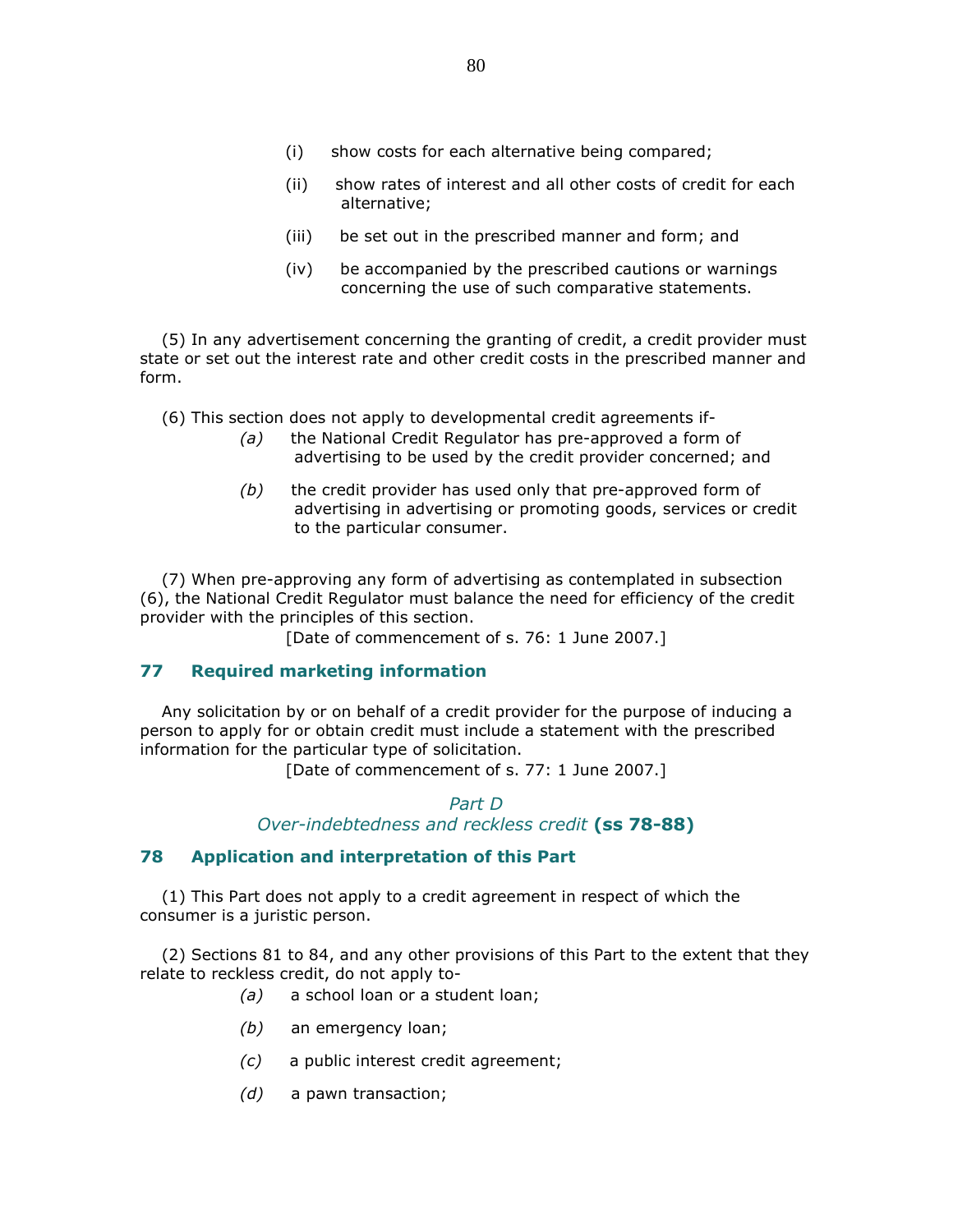- (e) an incidental credit agreement; or
- $(f)$  a temporary increase in the credit limit under a credit facility,

provided that any credit extended in terms of paragraph  $(a)$  to  $(c)$  is reported to the National Credit Register in the prescribed manner and form, and further provided that in respect of any credit extended in terms of paragraph  $(b)$ , reasonable proof of the existence of the emergency as defined in section 1 is obtained and retained by the credit provider.

 (3) In this Part, 'financial means, prospects and obligations', with respect to a consumer or prospective consumer, includes-

- $(a)$  income, or any right to receive income, regardless of the source, frequency or regularity of that income, other than income that the consumer or prospective consumer receives, has a right to receive, or holds in trust for another person;
- $(b)$  the financial means, prospects and obligations of any other adult person within the consumer's immediate family or household, to the extent that the consumer, or prospective consumer, and that other person customarily-
	- (i) share their respective financial means; and
	- (ii) mutually bear their respective financial obligations; and
- (c) if the consumer has or had a commercial purpose for applying for or entering into a particular credit agreement, the reasonably estimated future revenue flow from that business purpose.

[Date of commencement of s. 78: 1 June 2007.]

### 79 Over-indebtedness

 (1) A consumer is over-indebted if the preponderance of available information at the time a determination is made indicates that the particular consumer is or will be unable to satisfy in a timely manner all the obligations under all the credit agreements to which the consumer is a party, having regard to that consumer's-

- (a) financial means, prospects and obligations; and
- $(b)$  probable propensity to satisfy in a timely manner all the obligations under all the credit agreements to which the consumer is a party, as indicated by the consumer's history of debt repayment.

 (2) When a determination is to be made whether a consumer is over-indebted or not, the person making that determination must apply the criteria set out in subsection (1) as they exist at the time the determination is being made.

(3) When making a determination in terms of this section, the value of-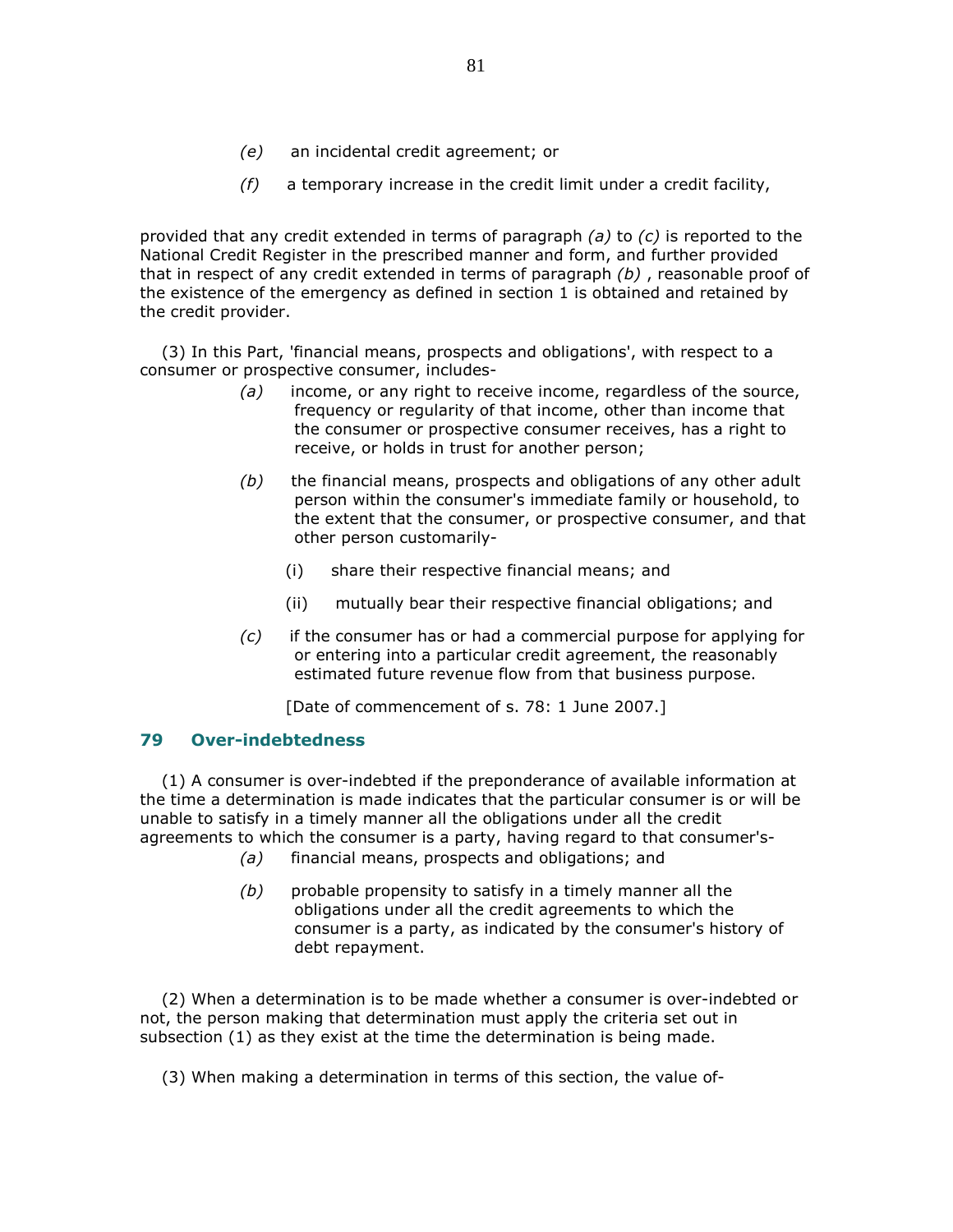- $(a)$  any credit facility is the settlement value at that time under that credit facility; and
- (b) any credit guarantee is-
	- (i) the settlement value of the credit agreement that it guarantees, if the guarantor has been called upon to honour that guarantee; or
	- (ii) the settlement value of the credit agreement that it guarantees, discounted by a prescribed factor.

[Date of commencement of s. 79: 1 June 2007.]

#### 80 Reckless credit

 (1) A credit agreement is reckless if, at the time that the agreement was made, or at the time when the amount approved in terms of the agreement is increased, other than an increase in terms of section 119 (4)-

- (a) the credit provider failed to conduct an assessment as required by section 81 (2), irrespective of what the outcome of such an assessment might have concluded at the time; or
- $(b)$  the credit provider, having conducted an assessment as required by section 81 (2), entered into the credit agreement with the consumer despite the fact that the preponderance of information available to the credit provider indicated that-
	- (i) the consumer did not generally understand or appreciate the consumer's risks, costs or obligations under the proposed credit agreement; or
	- (ii) entering into that credit agreement would make the consumer over-indebted.

 (2) When a determination is to be made whether a credit agreement is reckless or not, the person making that determination must apply the criteria set out in subsection (1) as they existed at the time the agreement was made, and without regard for the ability of the consumer to-

- (a) meet the obligations under that credit agreement; or
- (b) understand or appreciate the risks, costs and obligations under the proposed credit agreement,

at the time the determination is being made.

- (3) When making a determination in terms of this section, the value of-
	- $(a)$  any credit facility is the credit limit at that time under that credit facility;
	- $(b)$  any pre-existing credit guarantee is-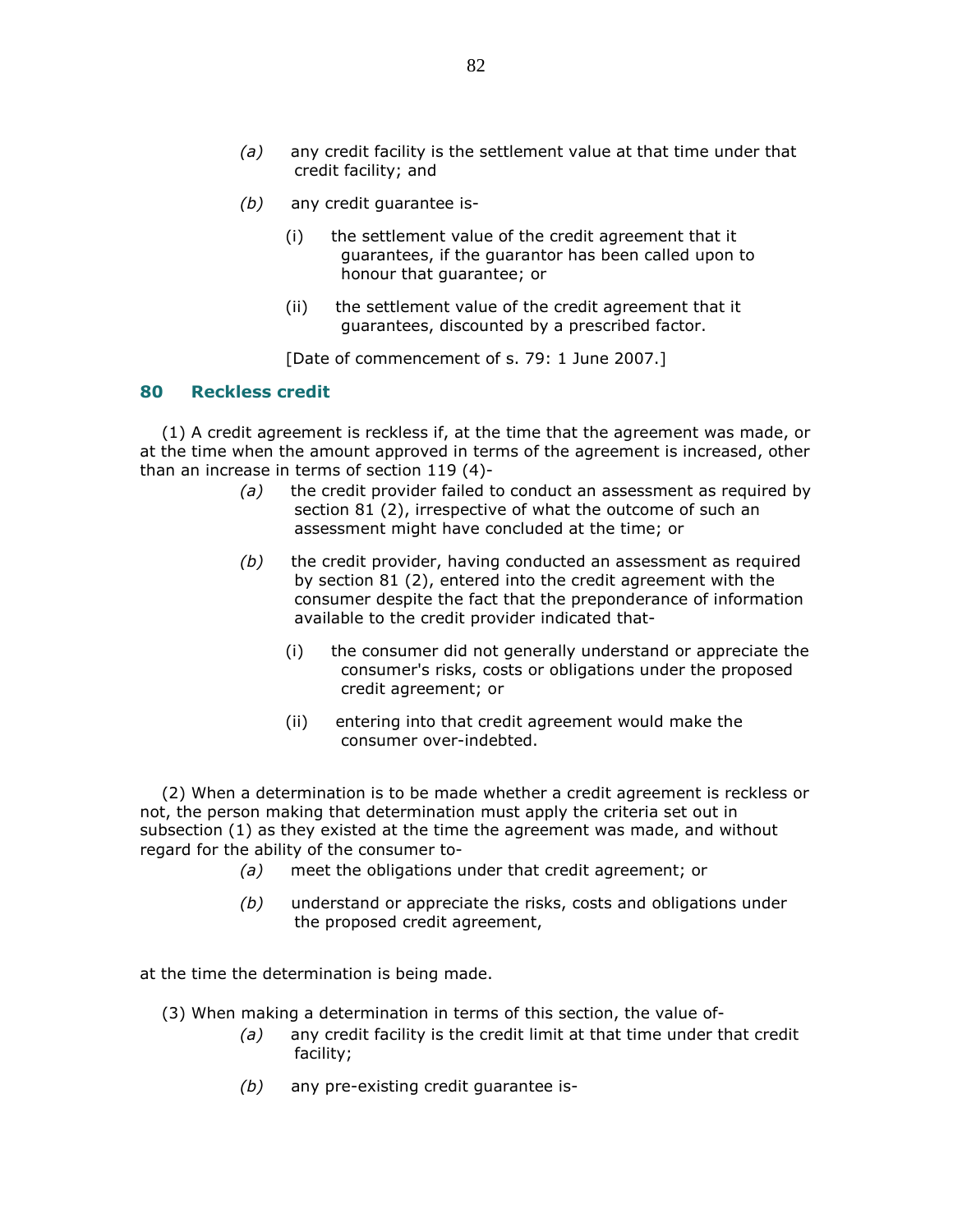- (i) the settlement value of the credit agreement that it guarantees, if the guarantor has been called upon to honour that guarantee; or
- (ii) the settlement value of the credit agreement that it guarantees, discounted by a prescribed factor; and
- (c) any new credit guarantee is the settlement value of the credit agreement that it guarantees, discounted by a prescribed factor.

[Date of commencement of s. 80: 1 June 2007.]

## 81 Prevention of reckless credit

 (1) When applying for a credit agreement, and while that application is being considered by the credit provider, the prospective consumer must fully and truthfully answer any requests for information made by the credit provider as part of the assessment required by this section.

 (2) A credit provider must not enter into a credit agreement without first taking reasonable steps to assess-

- (a) the proposed consumer's-
	- (i) general understanding and appreciation of the risks and costs of the proposed credit, and of the rights and obligations of a consumer under a credit agreement;
	- (ii) debt re-payment history as a consumer under credit agreements;
	- (iii) existing financial means, prospects and obligations; and
- $(b)$  whether there is a reasonable basis to conclude that any commercial purpose may prove to be successful, if the consumer has such a purpose for applying for that credit agreement.

 (3) A credit provider must not enter into a reckless credit agreement with a prospective consumer.

 (4) For all purposes of this Act, it is a complete defence to an allegation that a credit agreement is reckless if-

- $(a)$  the credit provider establishes that the consumer failed to fully and truthfully answer any requests for information made by the credit provider as part of the assessment required by this section; and
- (b) a court or the Tribunal determines that the consumer's failure to do so materially affected the ability of the credit provider to make a proper assessment.

[Date of commencement of s. 81: 1 June 2007.]

# 82 Assessment mechanisms and procedures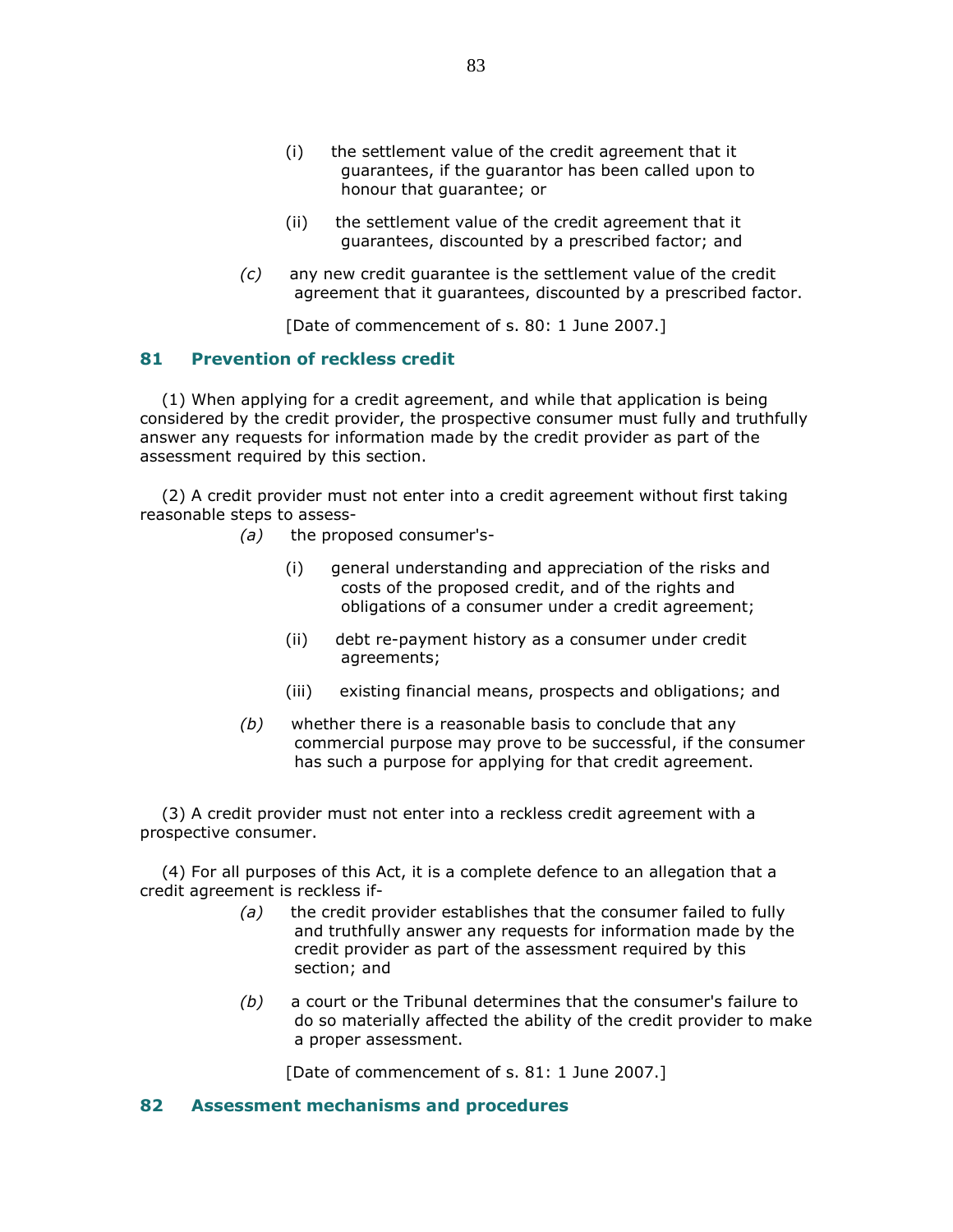(1) Subject to subsections (2) (a) and (3), a credit provider may determine for itself the evaluative mechanisms or models and procedures to be used in meeting its assessment obligations under section 81, provided that any such mechanism, model or procedure results in a fair and objective assessment.

(2) The National Credit Regulator may-

- $(a)$  pre-approve the evaluative mechanisms, models and procedures to be used in terms of section 81 in respect of proposed developmental credit agreements; and
- (b) publish guidelines proposing evaluative mechanisms, models and procedures to be used in terms of section 81, applicable to other credit agreements.

(3) Subject to subsections (2) (a) and (4), a guideline published by the National Credit Regulator is not binding on a credit provider.

 (4) If the Tribunal finds that a credit provider has repeatedly failed to meet its obligations under section 81, or customarily uses evaluative mechanisms, models or procedures that do not result in a fair and objective assessment, the Tribunal, on application by the National Credit Regulator, may require that credit provider to-

- (a) apply any guidelines published by the National Credit Regulator in terms of subsection  $(2)$   $(b)$ ; or
- $(b)$  apply any alternative quidelines consistent with prevailing industry practice, as determined by the Tribunal.

[Date of commencement of s. 82: 1 June 2007.]

### 83 Court may suspend reckless credit agreement

 (1) Despite any provision of law or agreement to the contrary, in any court proceedings in which a credit agreement is being considered, the court may declare that the credit agreement is reckless, as determined in accordance with this Part.

 (2) If a court declares that a credit agreement is reckless in terms of section 80 (1) (a) or 80 (1) (b) (i), the court may make an order-

- (a) setting aside all or part of the consumer's rights and obligations under that agreement, as the court determines just and reasonable in the circumstances; or
- (b) suspending the force and effect of that credit agreement in accordance with subsection  $(3)$   $(b)$   $(i)$ .

 (3) If a court declares that a credit agreement is reckless in terms of section 80  $(1)$   $(b)$  (ii), the court-

> (a) must further consider whether the consumer is over-indebted at the time of those court proceedings; and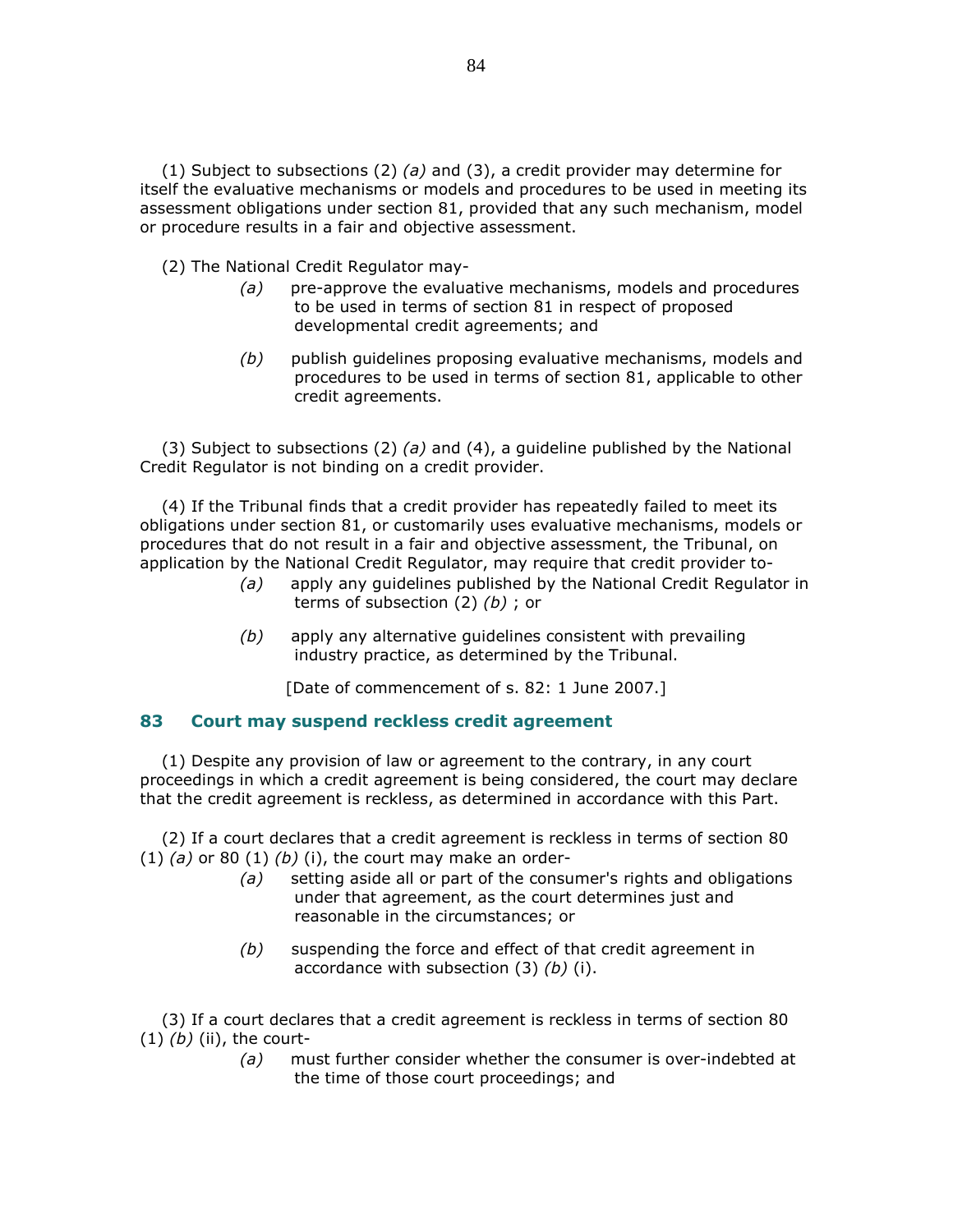- $(b)$  if the court concludes that the consumer is over-indebted, the court may make an order-
	- (i) suspending the force and effect of that credit agreement until a date determined by the Court when making the order of suspension; and
	- (ii) restructuring the consumer's obligations under any other credit agreements, in accordance with section 87.
- (4) Before making an order in terms of subsection (3), the court must consider-
	- $(a)$  the consumer's current means and ability to pay the consumer's current financial obligations that existed at the time the agreement was made; and
	- $(b)$  the expected date when any such obligation under a credit agreement will be fully satisfied, assuming the consumer makes all required payments in accordance with any proposed order.

[Date of commencement of s. 83: 1 June 2007.]

## 84 Effect of suspension of credit agreement

 (1) During the period that the force and effect of a credit agreement is suspended in terms of this Act-

- $(a)$  the consumer is not required to make any payment required under the agreement;
- $(b)$  no interest, fee or other charge under the agreement may be charged to the consumer; and
- $(c)$  the credit provider's rights under the agreement, or under any law in respect of that agreement, are unenforceable, despite any law to the contrary.
- (2) After a suspension of the force and effect of a credit agreement ends-
	- (a) all the respective rights and obligations of the credit provider and the consumer under that agreement-
		- (i) are revived; and
		- (ii) are fully enforceable except to the extent that a court may order otherwise; and
	- $(b)$  for greater certainty, no amount may be charged to the consumer by the credit provider with respect to any interest, fee or other charge that were unable to be charged during the suspension in terms of subsection  $(1)$   $(b)$ .

[Date of commencement of s. 84: 1 June 2007.]

### 85 Court may declare and relieve over-indebtedness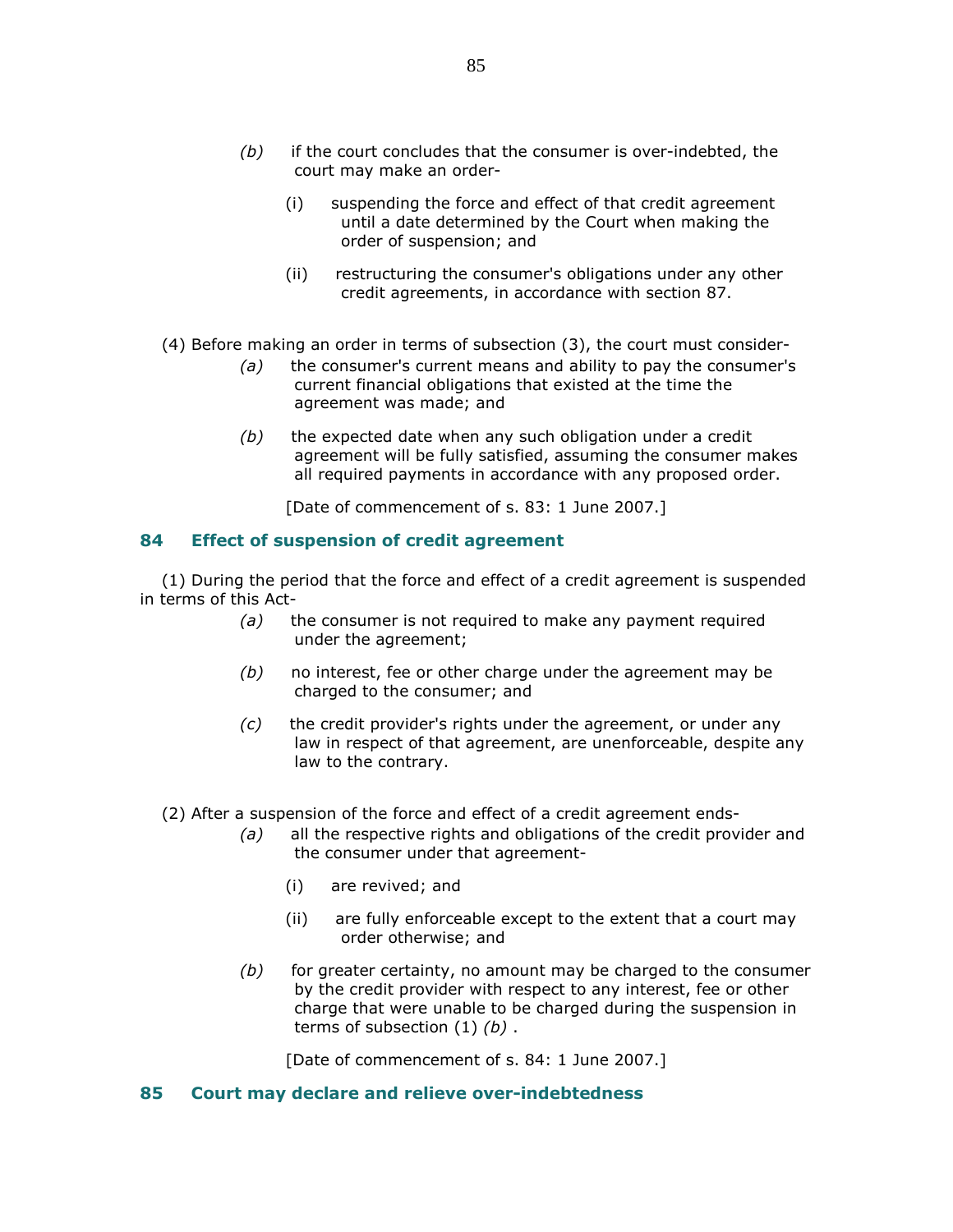Despite any provision of law or agreement to the contrary, in any court proceedings in which a credit agreement is being considered, if it is alleged that the consumer under a credit agreement is over-indebted, the court may-

- $(a)$  refer the matter directly to a debt counsellor with a request that the debt counsellor evaluate the consumer's circumstances and make a recommendation to the court in terms of section 86 (7); or
- $(b)$  declare that the consumer is over-indebted, as determined in accordance with this Part, and make any order contemplated in section 87 to relieve the consumer's over-indebtedness.

[Date of commencement of s. 85: 1 June 2007.]

## 86 Application for debt review

 (1) A consumer may apply to a debt counsellor in the prescribed manner and form to have the consumer declared over-indebted.

 (2) An application in terms of this section may not be made in respect of, and does not apply to, a particular credit agreement if, at the time of that application, the credit provider under that credit agreement has proceeded to take the steps contemplated in section 129 to enforce that agreement.

(3) A debt counsellor-

- (a) may require the consumer to pay an application fee, not exceeding the prescribed amount, before accepting an application in terms of subsection (1); and
- $(b)$  may not require or accept a fee from a credit provider in respect of an application in terms of this section.

 (4) On receipt of an application in terms of subsection (1), a debt counsellor must-

- (a) provide the consumer with proof of receipt of the application;
- $(b)$  notify, in the prescribed manner and form-
	- (i) all credit providers that are listed in the application; and
	- (ii) every registered credit bureau.

 (5) A consumer who applies to a debt counsellor, and each credit provider contemplated in subsection  $(4)$   $(b)$ , must-

- (a) comply with any reasonable requests by the debt counsellor to facilitate the evaluation of the consumer's state of indebtedness and the prospects for responsible debt re-arrangement; and
- $(b)$  participate in good faith in the review and in any negotiations designed to result in responsible debt re-arrangement.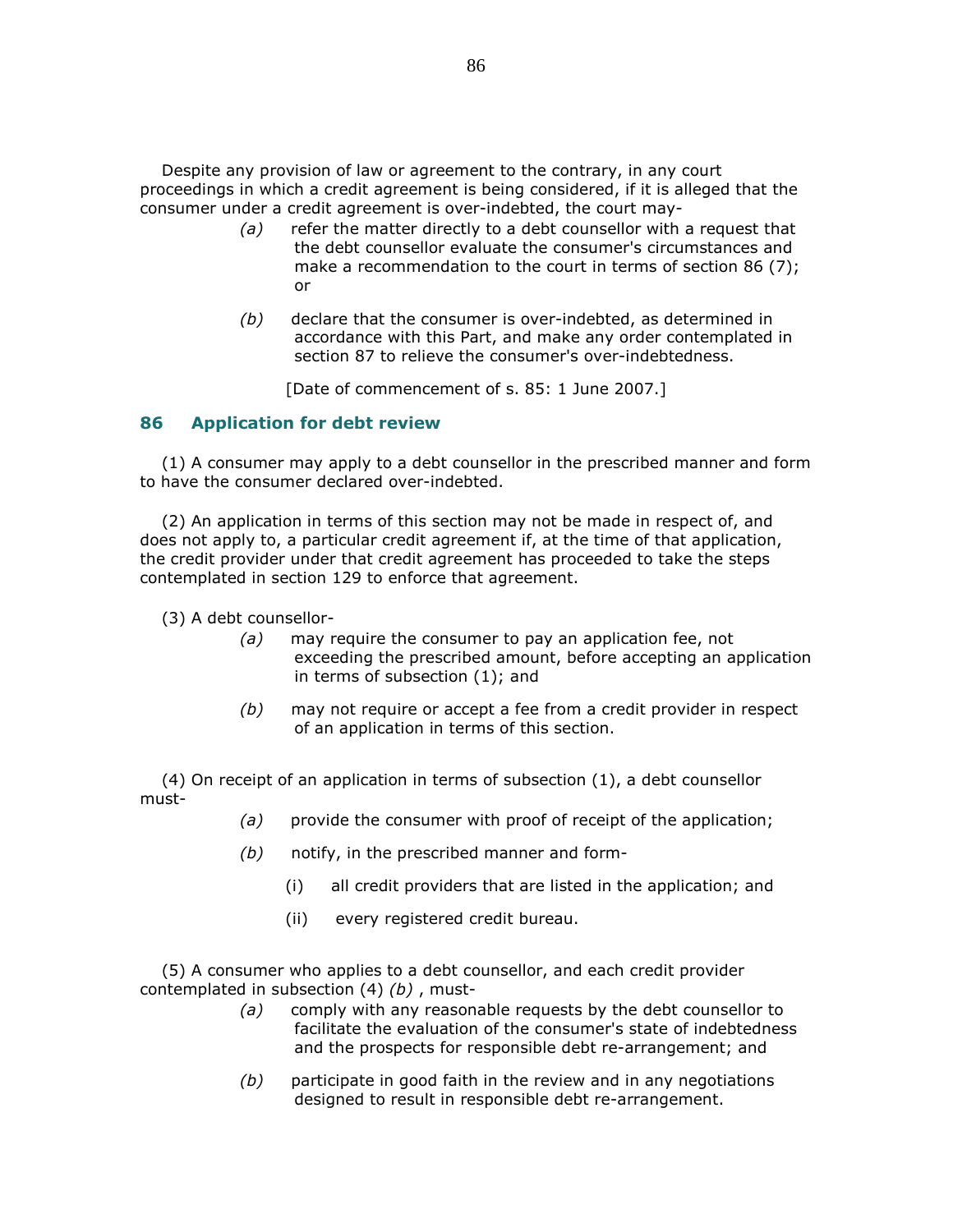(6) A debt counsellor who has accepted an application in terms of this section must determine, in the prescribed manner and within the prescribed time-

- (a) whether the consumer appears to be over-indebted; and
- $(b)$  if the consumer seeks a declaration of reckless credit, whether any of the consumer's credit agreements appear to be reckless.

 (7) If, as a result of an assessment conducted in terms of subsection (6), a debt counsellor reasonably concludes that-

- $(a)$  the consumer is not over-indebted, the debt counsellor must reject the application, even if the debt counsellor has concluded that a particular credit agreement was reckless at the time it was entered into;
- $(b)$  the consumer is not over-indebted, but is nevertheless experiencing, or likely to experience, difficulty satisfying all the consumer's obligations under credit agreements in a timely manner, the debt counsellor may recommend that the consumer and the respective credit providers voluntarily consider and agree on a plan of debt re-arrangement; or
- $(c)$  the consumer is over-indebted, the debt counsellor may issue a proposal recommending that the Magistrate's Court make either or both of the following orders-
	- (i) that one or more of the consumer's credit agreements be declared to be reckless credit, if the debt counsellor has concluded that those agreements appear to be reckless; and
	- (ii) that one or more of the consumer's obligations be rearranged by-
		- (aa) extending the period of the agreement and reducing the amount of each payment due accordingly;
		- (bb) postponing during a specified period the dates on which payments are due under the agreement;
		- (cc) extending the period of the agreement and postponing during a specified period the dates on which payments are due under the agreement; or
		- (dd) recalculating the consumer's obligations because of contraventions of Part A or B of Chapter 5, or Part A of Chapter 6.

(8) If a debt counsellor makes a recommendation in terms of subsection (7) (b) and-

> $(a)$  the consumer and each credit provider concerned accept that proposal, the debt counsellor must record the proposal in the form of an order, and if it is consented to by the consumer and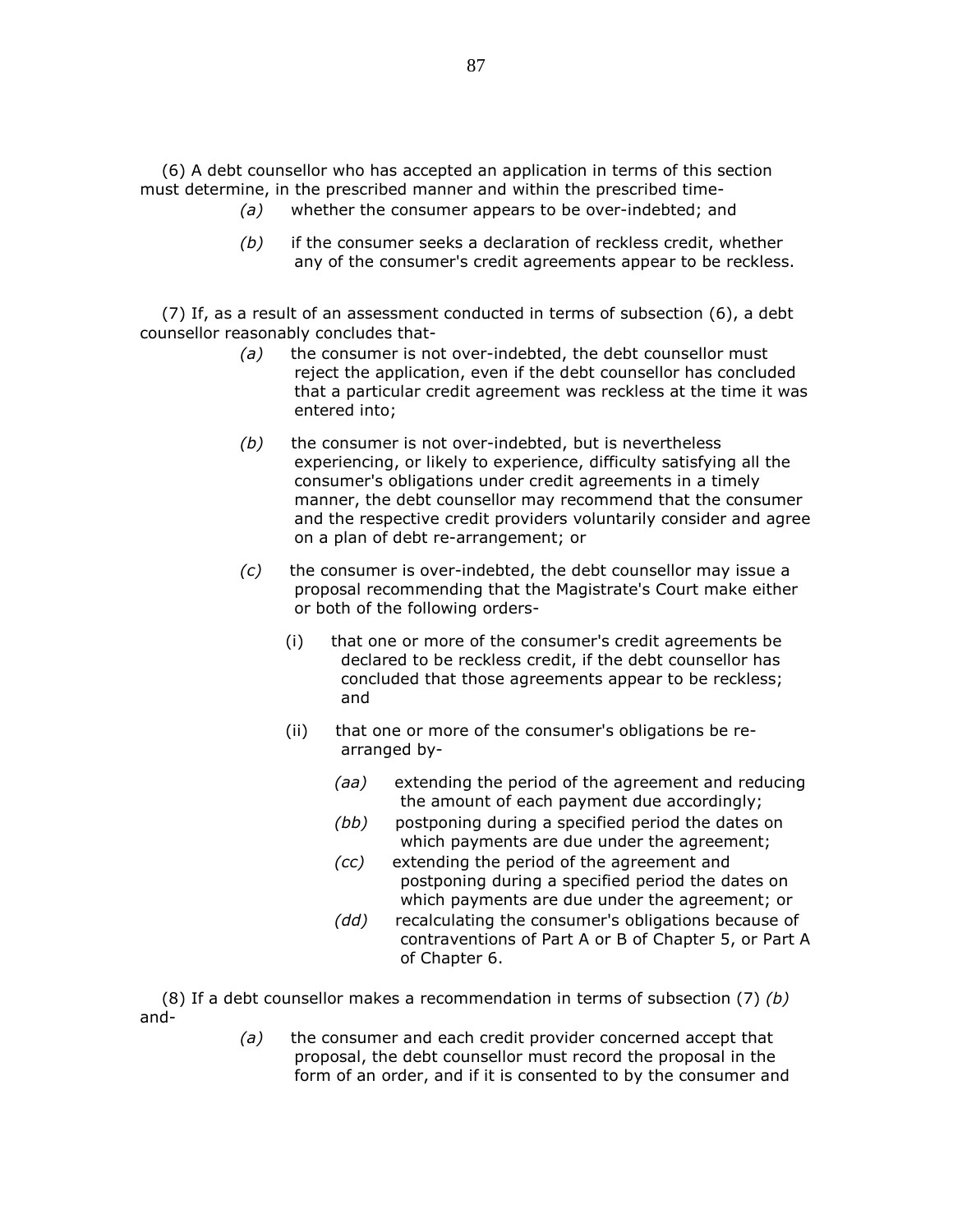each credit provider concerned, file it as a consent order in terms of section 138; or

 $(b)$  if paragraph (a) does not apply, the debt counsellor must refer the matter to the Magistrate's Court with the recommendation.

 (9) If a debt counsellor rejects an application as contemplated in subsection (7)  $(a)$ , the consumer, with leave of the Magistrate's Court, may apply directly to the Magistrate's Court, in the prescribed manner and form, for an order contemplated in subsection  $(7)$   $(c)$ .

 (10) If a consumer is in default under a credit agreement that is being reviewed in terms of this section, the credit provider in respect of that credit agreement may give notice to terminate the review in the prescribed manner to-

- (a) the consumer;
- (b) the debt counsellor; and
- (c) the National Credit Regulator,

at any time at least 60 business days after the date on which the consumer applied for the debt review.

 (11) If a credit provider who has given notice to terminate a review as contemplated in subsection (10) proceeds to enforce that agreement in terms of Part C of Chapter 6, the Magistrate's Court hearing the matter may order that the debt review resume on any conditions the court considers to be just in the circumstances. [Date of commencement of s. 86: 1 June 2007.]

#### 87 Magistrate's Court may re-arrange consumer's obligations

 (1) If a debt counsellor makes a proposal to the Magistrate's Court in terms of section 86 (8)  $(b)$ , or a consumer applies to the Magistrate's Court in terms of section 86 (9), the Magistrate's Court must conduct a hearing and, having regard to the proposal and information before it and the consumer's financial means, prospects and obligations, may-

- $(a)$  reject the recommendation or application as the case may be; or
- (b) make-
	- (i) an order declaring any credit agreement to be reckless, and an order contemplated in section 83 (2) or (3), if the Magistrate's Court concludes that the agreement is reckless;
	- (ii) an order re-arranging the consumer's obligations in any manner contemplated in section 86 (7) (c) (ii); or
	- (iii) both orders contemplated in subparagraph (i) and (ii).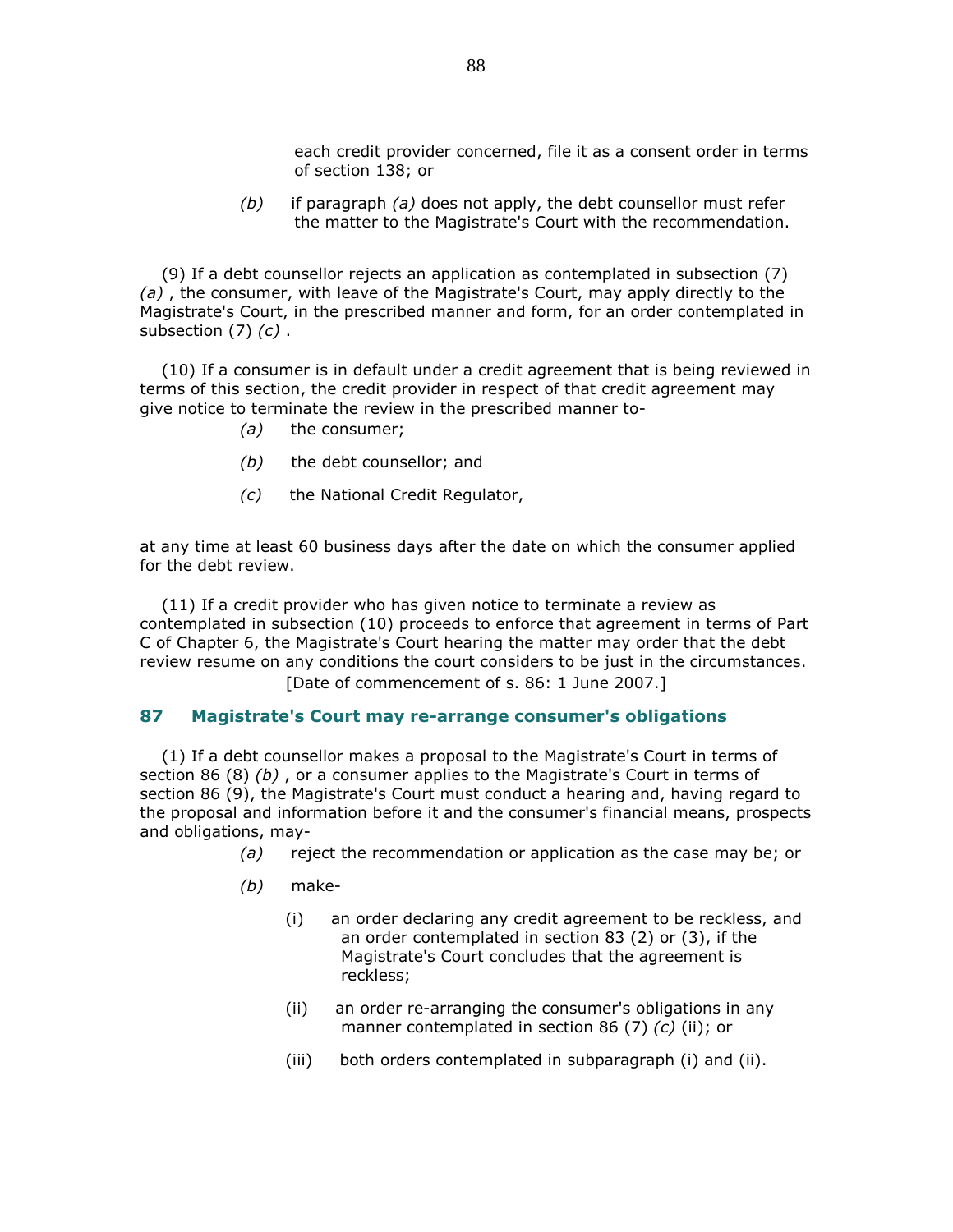(2) The National Credit Regulator may not intervene before the Magistrate's Court in a matter referred to it in terms of this section.

[Date of commencement of s. 87: 1 June 2007.]

#### 88 Effect of debt review or re-arrangement order or agreement

 (1) A consumer who has filed an application in terms of section 86 (1), or who has alleged in court that the consumer is over-indebted, must not incur any further charges under a credit facility or enter into any further credit agreement, other than a consolidation agreement, with any credit provider until one of the following events has occurred:

- (a) The debt counsellor rejects the application and the prescribed time period for direct filing in terms of section 86 (9) has expired without the consumer having so applied;
- $(b)$  the court has determined that the consumer is not over-indebted, or has rejected a debt counsellor's proposal or the consumer's application; or
- (c) a court having made an order or the consumer and credit providers having made an agreement re-arranging the consumer's obligations, all the consumer's obligations under the credit agreements as re-arranged are fulfilled, unless the consumer fulfilled the obligations by way of a consolidation agreement.

 (2) If a consumer fulfils obligations by way of a consolidation agreement as contemplated in subsection (1)  $(c)$ , or this subsection, the effect of subsection (1) continues until the consumer fulfils all the obligations under the consolidation agreement, unless the consumer again fulfilled the obligations by way of a consolidation agreement.

 (3) Subject to section 86 (9) and (10), a credit provider who receives notice of court proceedings contemplated in section 83 or 85, or notice in terms of section 86 (4)  $(b)$  (i), may not exercise or enforce by litigation or other judicial process any right or security under that credit agreement until-

- (a) the consumer is in default under the credit agreement; and
- $(b)$  one of the following has occurred:
	- (i) An event contemplated in subsection  $(1)$   $(a)$  through  $(c)$ ; or
	- (ii) the consumer defaults on any obligation in terms of a rearrangement agreed between the consumer and credit providers, or ordered by a court or the Tribunal.

 (4) If a credit provider enters into a credit agreement, other than a consolidation agreement contemplated in this section, with a consumer who has applied for a debt re-arrangement and that re-arrangement still subsists, all or part of that new credit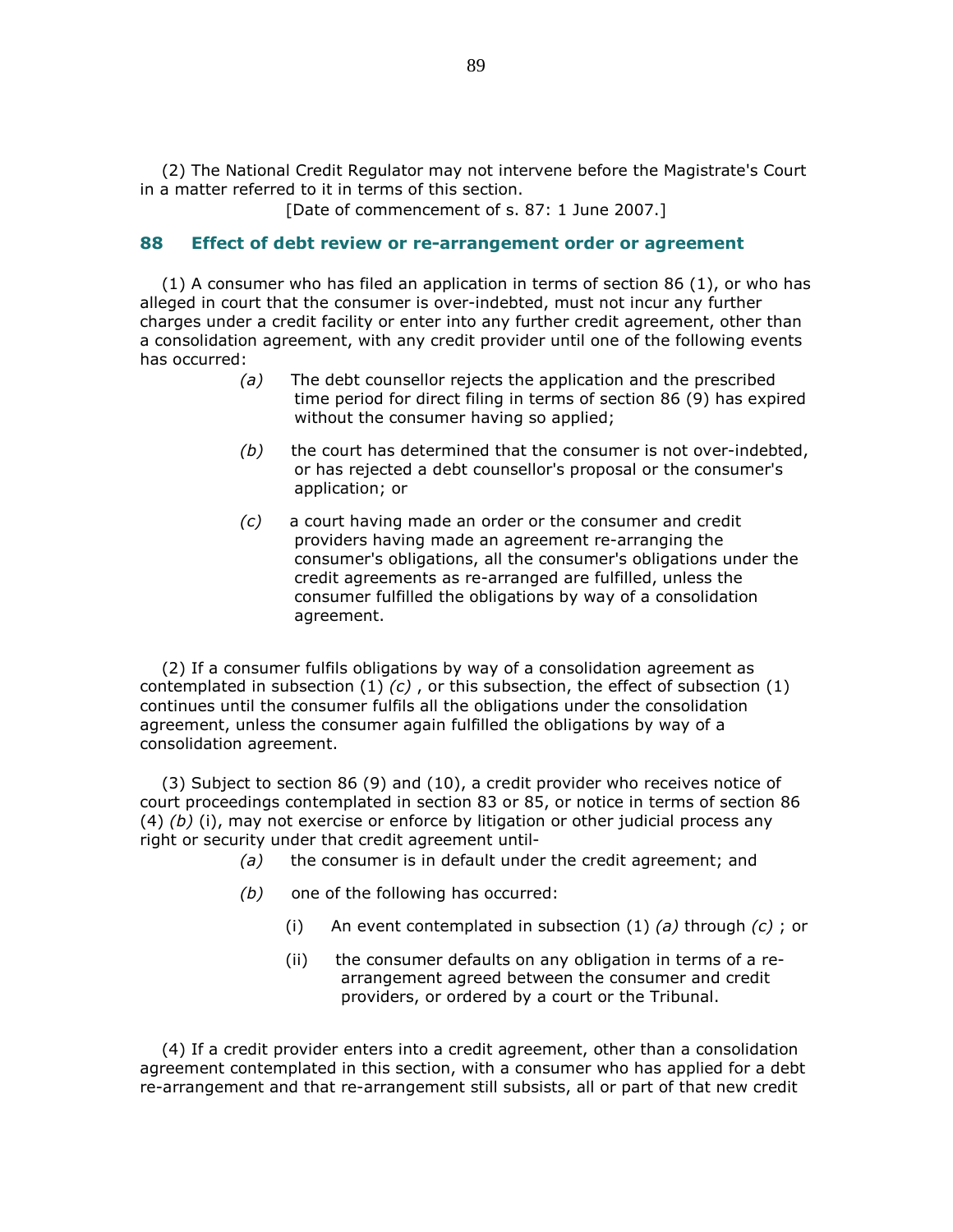agreement may be declared to be reckless credit, whether or not the circumstances set out in section 80 apply.

 (5) If a consumer applies for or enters into a credit agreement contrary to this section, the provisions of this Part will never apply to that agreement. [Date of commencement of s. 88: 1 June 2007.]

# CHAPTER 5 CONSUMER CREDIT AGREEMENTS (ss 89-123)

#### Part A Unlawful agreements and provisions (ss 89-91)

#### 89 Unlawful credit agreements

- (1) This section does not apply to a pawn transaction.
- (2) Subject to subsections (3) and (4), a credit agreement is unlawful if-
	- (a) at the time the agreement was made the consumer was an unemancipated minor unassisted by a guardian, or was subject to-
		- (i) an order of a competent court holding that person to be mentally unfit; or
		- (ii) an administration order referred to in section 74 (1) of the Magistrates' Courts Act, and the administrator concerned did not consent to the agreement,
		- and the credit provider knew, or could reasonably have determined, that the consumer was the subject of such an order;
	- $(b)$  the agreement results from an offer prohibited in terms of section 74 (1);
	- (c) it is a supplementary agreement or document prohibited by section 91  $(a)$ ;
	- $(d)$  at the time the agreement was made, the credit provider was unregistered and this Act requires that credit provider to be registered; or
	- (e) the credit provider was subject to a notice by the National Credit Regulator or a provincial credit regulator requiring the credit provider-
		- (i) to stop offering, making available or extending credit under any credit agreement, or agreeing to do any of those things; or
		- (ii) to stop offering, making available or extending credit under the particular form of credit agreement used by the credit provider,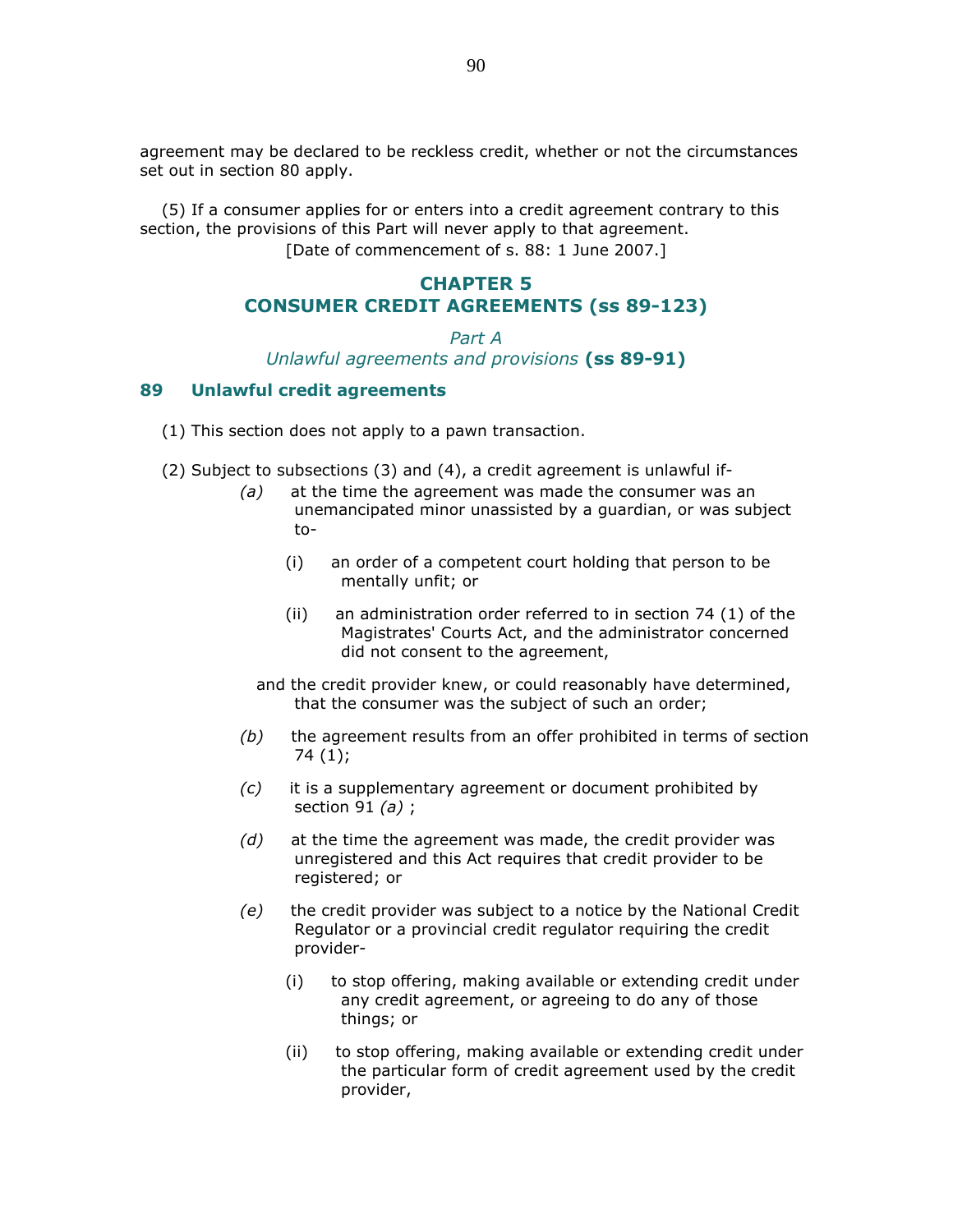whether or not this Act requires that credit provider to be registered, and no further appeal or review is available in respect of that notice.

(3) Subsection (2) (a) does not apply to a credit agreement if the consumer, or any person acting on behalf of the consumer, directly or indirectly, by an act or omission-

- (a) induced the credit provider to believe that the consumer had the legal capacity to contract; or
- $(b)$  attempted to obscure or suppress the fact that the consumer was subject to an order contemplated in that paragraph.

(4) Subsection (2)  $(d)$  does not apply to a credit provider if-

- $(a)$  at the time the credit agreement was made, or within 30 days after that time, the credit provider had applied for registration in terms of section 40, and was awaiting a determination of that application; or
- $(b)$  at the time the credit agreement was made, the credit provider held a valid clearance certificate issued by the National Credit Regulator in terms of section 42  $(3)$   $(b)$ .

 (5) If a credit agreement is unlawful in terms of this section, despite any provision of common law, any other legislation or any provision of an agreement to the contrary, a court must order that-

- $(a)$  the credit agreement is void as from the date the agreement was entered into;
- $(b)$  the credit provider must refund to the consumer any money paid by the consumer under that agreement to the credit provider, with interest calculated-
	- (i) at the rate set out in that agreement; and
	- (ii) for the period from the date on which the consumer paid the money to the credit provider, until the date the money is refunded to the consumer; and
- (c) all the purported rights of the credit provider under that credit agreement to recover any money paid or goods delivered to, or on behalf of, the consumer in terms of that agreement are either-
	- (i) cancelled, unless the court concludes that doing so in the circumstances would unjustly enrich the consumer; or
	- (ii) forfeit to the State, if the court concludes that cancelling those rights in the circumstances would unjustly enrich the consumer.

[Date of commencement of s. 89: 1 June 2007.]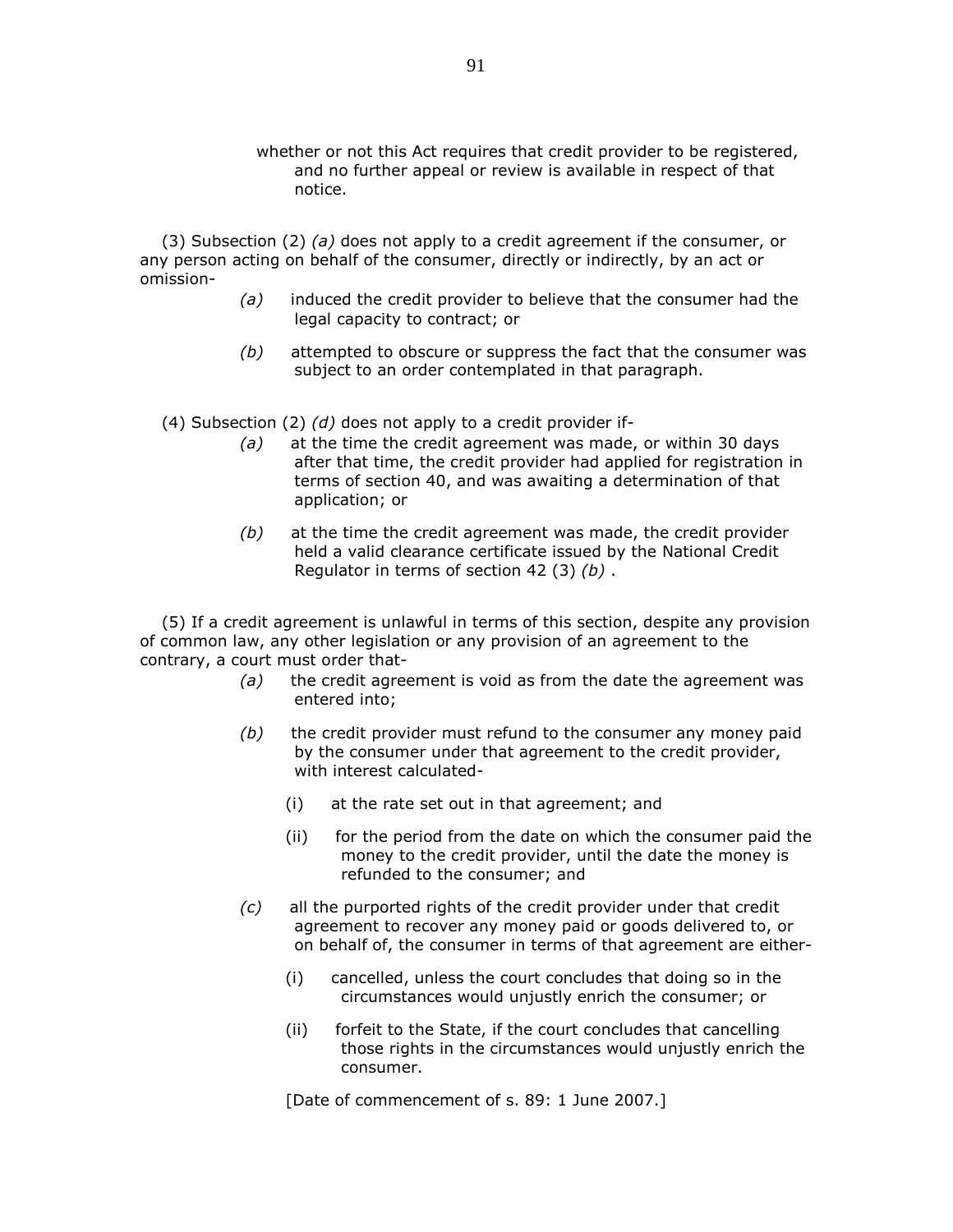#### 90 Unlawful provisions of credit agreement

- (1) A credit agreement must not contain an unlawful provision.
- (2) A provision of a credit agreement is unlawful if-
	- (a) its general purpose or effect is to-
		- (i) defeat the purposes or policies of this Act;
		- (ii) deceive the consumer; or
		- (iii) subject the consumer to fraudulent conduct;
	- (b) it directly or indirectly purports to-
		- (i) waive or deprive a consumer of a right set out in this Act;
		- (ii) avoid a credit provider's obligation or duty in terms of this Act;
		- (iii) set aside or override the effect of any provision of this Act;
		- (iv) authorise the credit provider to-
			- (aa) do anything that is unlawful in terms of this Act; or
			- (bb) fail to do anything that is required in terms of this Act;
	- (c) it purports to waive any common law rights that-
		- (i) may be applicable to the credit agreement; and
		- (ii) have been prescribed in terms of subsection (5);
	- $(d)$  the provision results from an offer prohibited in terms of section 74 (2) or (3);
	- (e) it purports to make the agreement subject to a supplementary agreement prohibited by section 91  $(a)$ ;
	- $(f)$  it requires the consumer to enter into a supplementary agreement, or sign a document, prohibited by section 91 (a) ; or
	- $(q)$  it purports to exempt the credit provider from liability, or limit such liability, for-
		- (i) any act, omission or representation by a person acting on behalf of the credit provider; or
		- (ii) any guarantee or warranty that would, in the absence of such a provision, be implied in a credit agreement;
	- $(h)$  it expresses an acknowledgement by the consumer that-
		- (i) before the agreement was made, no representations or warranties were made in connection with the agreement by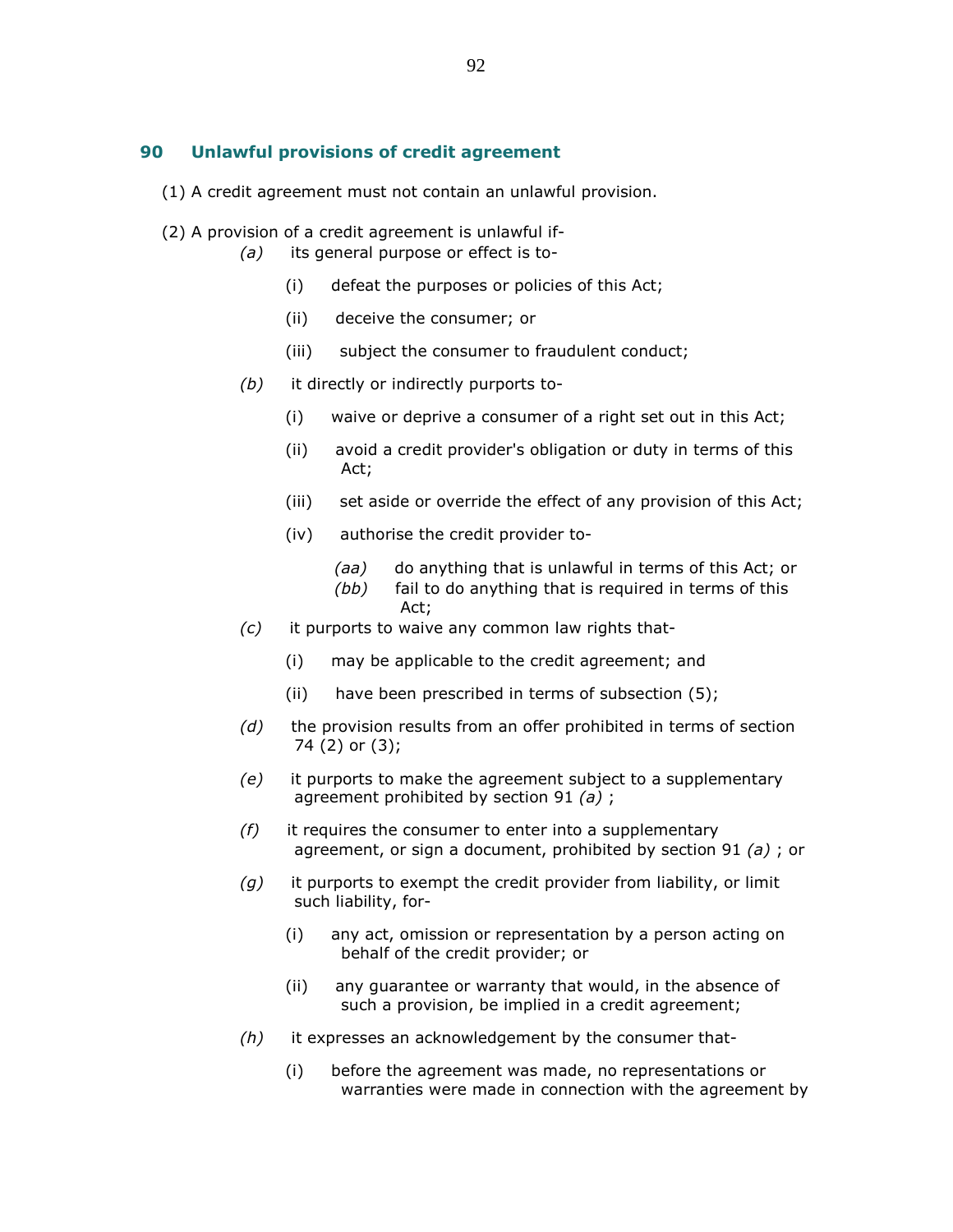the credit provider or a person on behalf of the credit provider; or

- (ii) the consumer has received goods or services, or a document that is required by this Act to be delivered to the consumer, which have or has not in fact been delivered or rendered to the consumer;
- $(i)$  it expresses an agreement by the consumer to forfeit any money to the credit provider if the consumer-
	- (i) exercises the right of rescission in terms of section 121, except to the extent contemplated in section 121 (3)  $(b)$ ; or
	- (ii) fails to comply with a provision of the agreement before the consumer receives any goods or services in terms of the agreement;
- $(j)$  it purports to appoint the credit provider, or any employee or agent of the credit provider, as an agent of the consumer for any purpose other than those contemplated in section 102 or deems such an appointment to have been made;
- $(k)$  it expresses, on behalf of the consumer-
	- (i) an authorisation for any person acting on behalf of the credit provider to enter any premises for the purposes of taking possession of goods to which the credit agreement relates; or
	- (ii) a grant of a power of attorney in advance to the credit provider in respect of any matter related to the granting of credit in terms of this Act;
	- (iii) an undertaking to sign in advance any documentation relating to enforcement of the agreement, irrespective of whether such documentation is complete or incomplete at the time it is signed;
	- (iv) a consent to a pre-determined value of costs relating to enforcement of the agreement except to the extent that is consistent with Chapter 6;
	- (v) a limitation of the credit provider's liability for an action contemplated in subparagraph (iv); or
	- (vi) a consent to the jurisdiction of-
		- (aa) the High Court, if the magistrate's court has concurrent jurisdiction; or
		- (bb) any court seated outside the area of jurisdiction of a court having concurrent jurisdiction and in which the consumer resides or works or where the goods in question (if any) are ordinarily kept;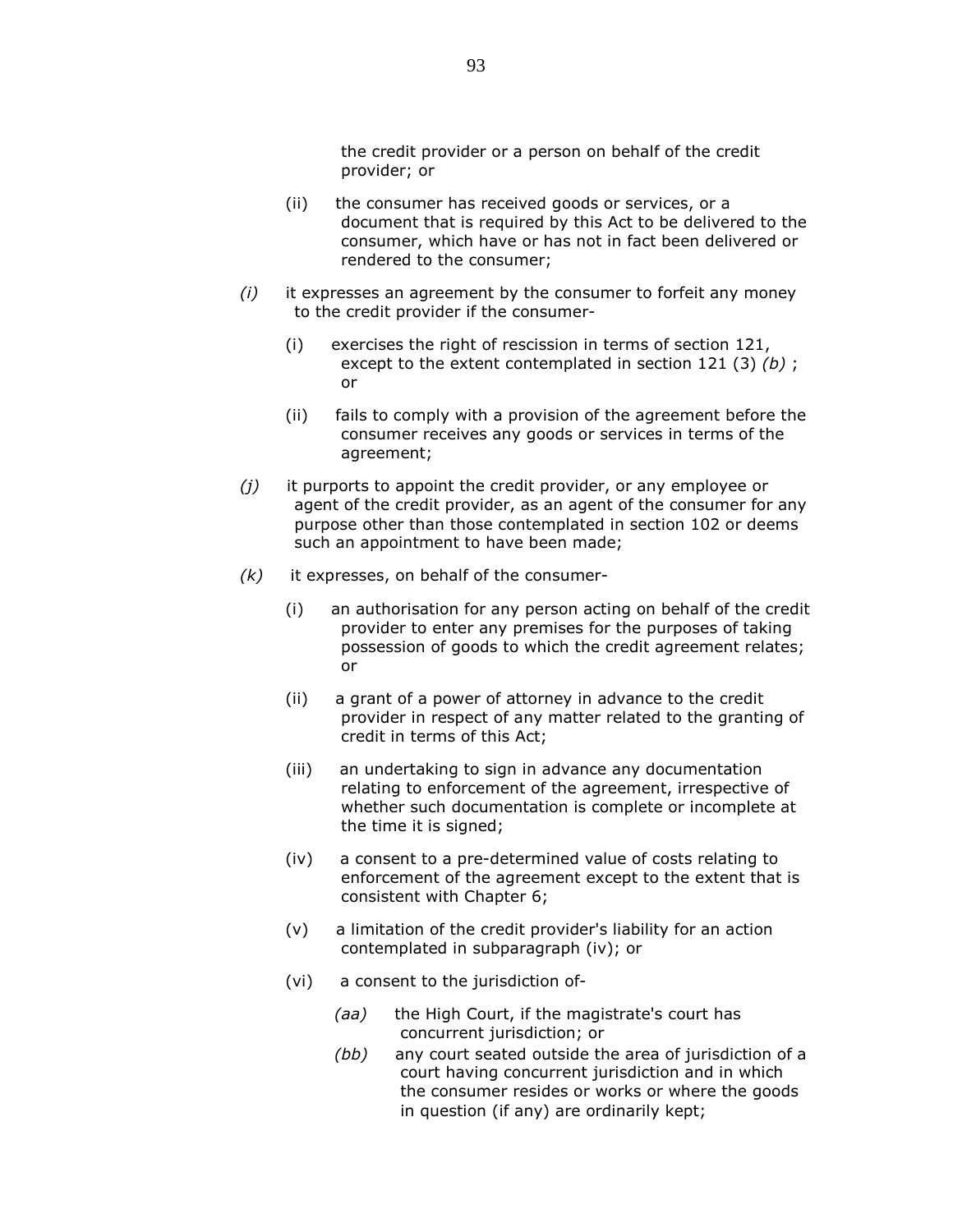- (l) it expresses an agreement by the consumer to-
	- (i) deposit with the credit provider, or with any other person at the direction of the credit provider, an identity document, credit or debit card, bank account or automatic teller machine access card, or any similar identifying document or device; or
	- (ii) provide a personal identification code or number to be used to access an account;
- $(m)$  it purports to direct or authorise any person engaged in processing payments to give priority to payments for the credit provider over any other credit provider;
- $(n)$  it purports to authorise or permit the credit provider to satisfy an obligation of the consumer by making a charge against an asset, account, or amount deposited by or for the benefit of the consumer and held by the credit provider or a third party, except by way of a standing debt arrangement, or to the extent permitted by section 124; or
- (o) it states or implies that the rate of interest is variable, except to the extent permitted by section 103 (4).

 (3) In any credit agreement, a provision that is unlawful in terms of this section is void as from the date that the provision purported to take effect.

 (4) In any matter before it respecting a credit agreement that contains a provision contemplated in subsection (2), the court must-

- (a) sever that unlawful provision from the agreement, or alter it to the extent required to render it lawful, if it is reasonable to do so having regard to the agreement as a whole; or
- $(b)$  declare the entire agreement unlawful as from the date that the agreement, or amended agreement, took effect,

and make any further order that is just and reasonable in the circumstances to give effect to the principles of section 89 (5) with respect to that unlawful provision, or entire agreement, as the case may be.

 (5) The Minister may prescribe particular common law rights that may not be waived in a credit agreement on the grounds that the waiver of those rights would be inconsistent with the purposes of this Act as set out in section 3.

[Date of commencement of s. 90: 1 June 2007.]

# 91 Supplementary requirements and documents

A credit provider must not-

 $(a)$  directly or indirectly require or induce a consumer to enter into a supplementary agreement, or sign any document, that contains a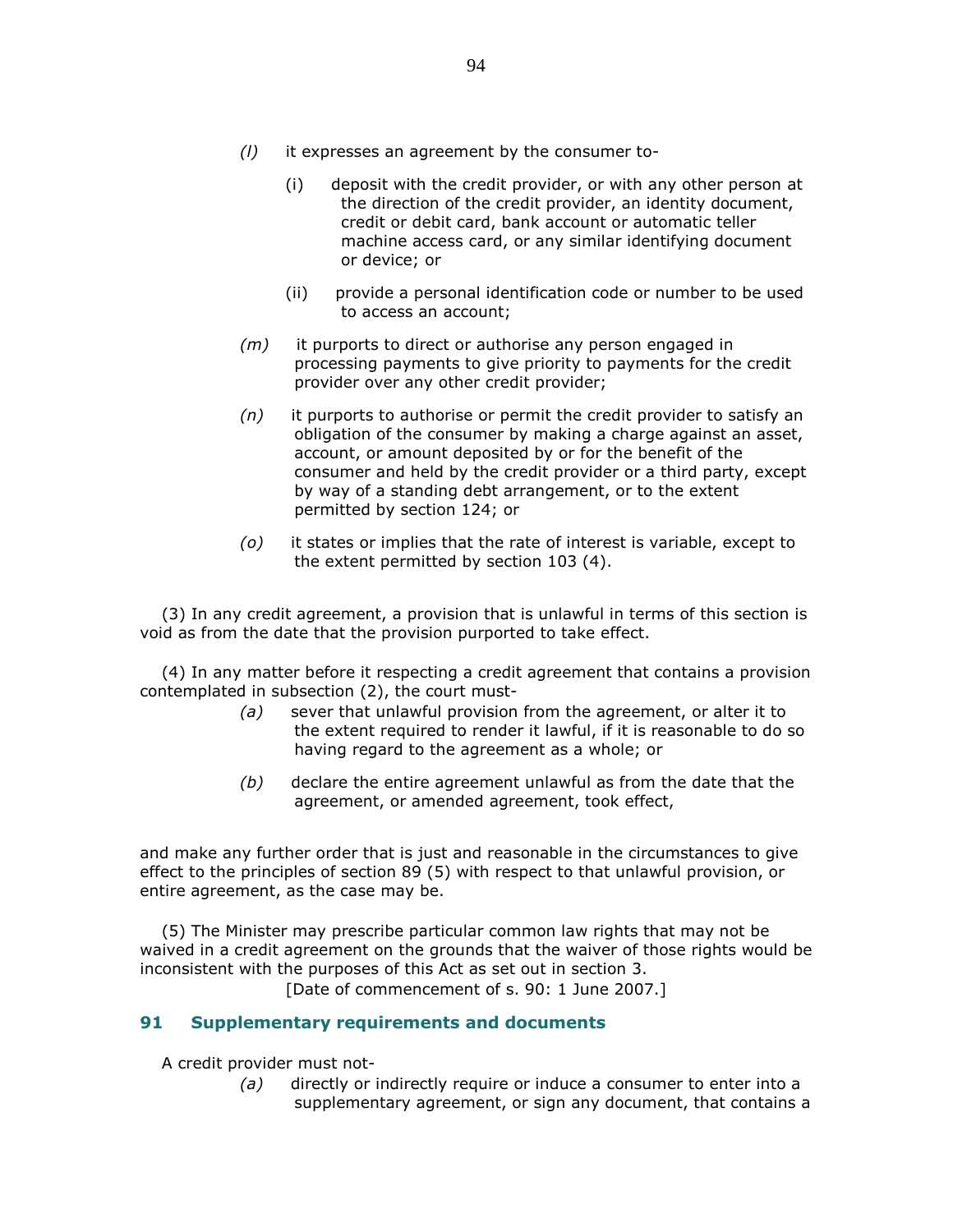provision that would be unlawful if it were included in a credit agreement;

- $(b)$  request or demand a consumer to-
	- (i) give the credit provider temporary or permanent possession of an instrument referred to in section 90 (2) (l) (i) other than for the purpose of identification, or to make a copy of the instrument;
	- (ii) reveal any personal identification code or number contemplated in section 90 (2) (*l*) (ii); or
- $(c)$  direct, or knowingly permit, any other person to do anything referred to in this section on behalf or for the benefit of the credit provider.

[Date of commencement of s. 91: 1 June 2007.]

# Part B Disclosure, form and effect of credit agreements (ss 92-99)

#### 92 Pre-agreement disclosure

 (1) A credit provider must not enter into a small credit agreement unless the credit provider has given the consumer a pre-agreement statement and quotation in the prescribed form.

 (2) A credit provider must not enter into an intermediate or large credit agreement unless the credit provider has given the consumer-

- (a) a pre-agreement statement-
	- (i) in the form of the proposed agreement; or
	- (ii) in another form addressing all matters required in terms of section 93; and
- $(b)$  a quotation in the prescribed form, setting out the principal debt, the proposed distribution of that amount, the interest rate and other credit costs, the total cost of the proposed agreement, and the basis of any costs that may be assessed under section 121 (3) if the consumer rescinds the contract.

(3) Subject only to subsection (4), sections 81 and 101 (1) (d) (ii), for a period of five business days after the date on which a quotation is presented in terms of subsection  $(2)$   $(b)$  -

- $(a)$  with respect to a small agreement, the credit provider must, at the request of the consumer, enter into the contemplated credit agreement at or below the interest rate or credit cost quoted, subject only to sections 81 and 101 (1)  $(d)$  (ii);
- $(b)$  with respect to an intermediate or large agreement, the credit provider must, at the request of the consumer, enter into the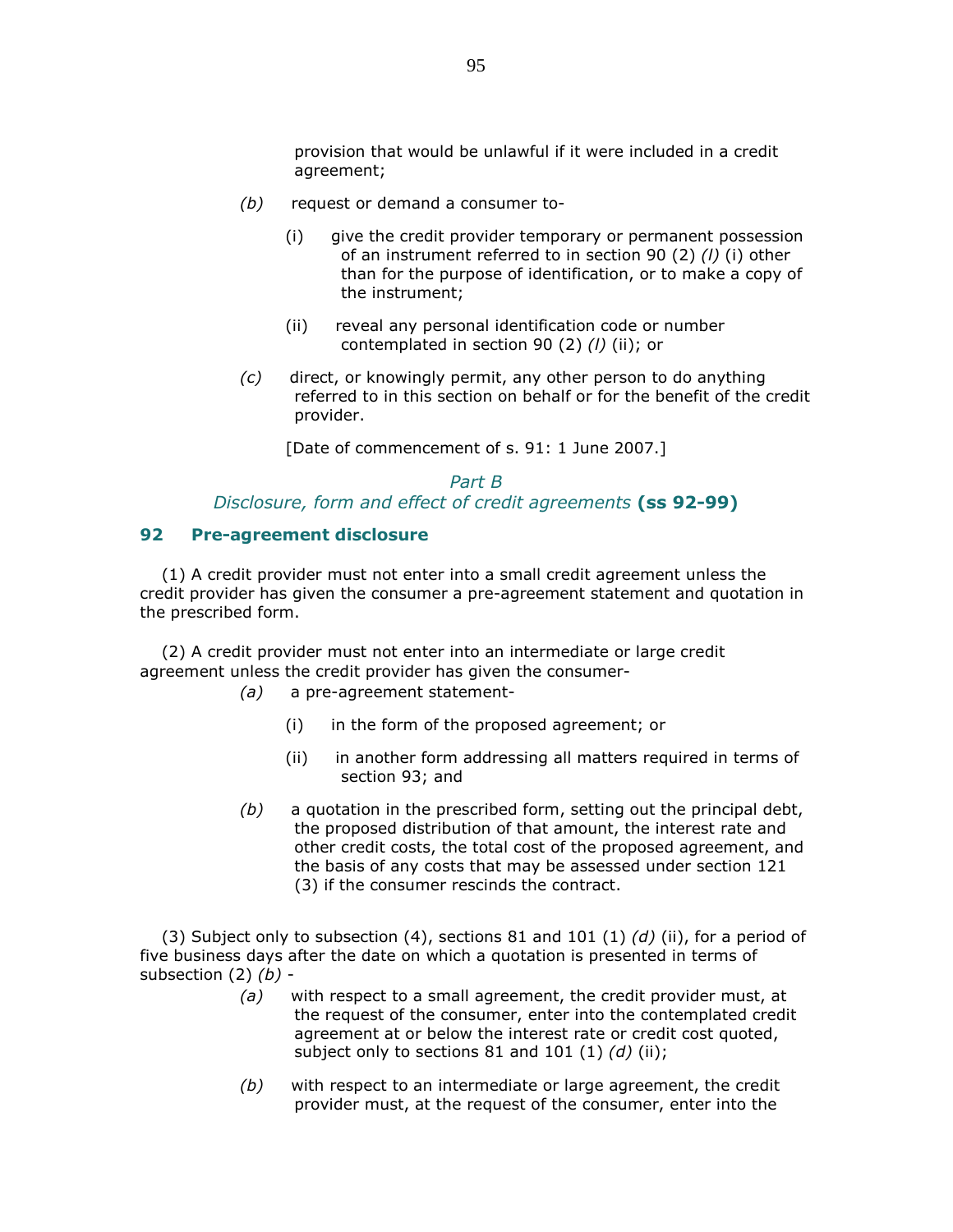contemplated credit agreement at an interest rate or credit cost that-

- (i) is at or below the interest rate or credit cost quoted; or
- (ii) is higher than the interest rate or credit cost quoted by a margin no greater than the difference between the respective prevailing bank rates on the date of the quote, and the date the agreement is made.

 (4) If credit is extended for the purchase of an item with limited availability, the credit provider may state that the quotation provided in terms of this section is subject to the continued availability of the item during the period contemplated in subsection (3).

 (5) The Minister may prescribe different forms to be used in terms of this section in respect of-

- (a) developmental credit agreements; and
- (b) other credit agreements.

 (6) A statement that is required by this section to be delivered to a consumer may be transmitted to the consumer in a paper form, or in a printable electronic form.

 (7) This section does not apply to any offer, proposal, pre-approval statement or similar arrangement in terms of which a credit provider merely indicates to a prospective consumer a willingness to consider an application to enter into a hypothetical future credit agreement generally or up to a specified maximum value. [Date of commencement of s. 92: 1 June 2007.]

### 93 Form of credit agreements

 (1) The credit provider must deliver to the consumer, without charge, a copy of a document that records their credit agreement, transmitted to the consumer in a paper form, or in a printable electronic form.

 (2) A document that records a small credit agreement must be in the prescribed form.

(3) A document that records an intermediate or large agreement-

- (a) must be in the prescribed form, if any, for the category or type of credit agreement concerned; or
- $(b)$  if there is no applicable prescribed form, may be in any form that-
	- (i) is determined by the credit provider; and
	- (ii) complies with any prescribed requirements for the category or type of credit agreement concerned.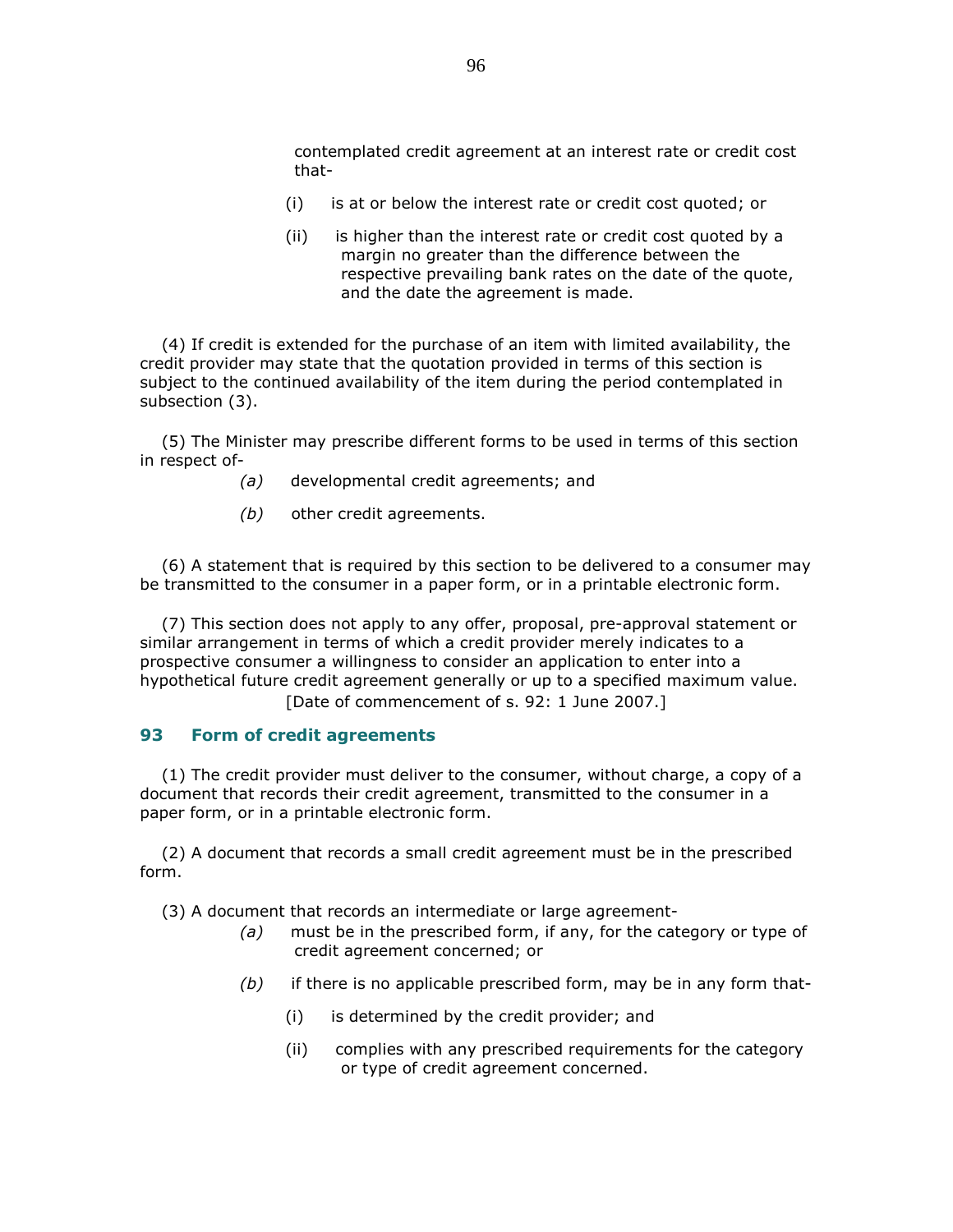(4) The National Credit Regulator may publish guidelines for methods of assessing whether a statement satisfies any prescribed requirements contemplated in subsection (3).

 (5) The Minister may prescribe different forms to be used in terms of subsection (2) in respect of-

- (a) developmental credit agreements; and
- (b) other credit agreements.

[Date of commencement of s. 93: 1 June 2007.]

#### 94 Liability for lost or stolen cards or other identification devices

 (1) If a credit facility provides for access to that facility by use of a card, personal identification code or number or similar identification device, the document that records that credit agreement must set out a contact telephone number at which the consumer may report the loss or theft of that card, personal identification code or number or other device.

 (2) A credit provider must not impose a liability on a consumer for any use of a credit facility after the time that the consumer has reported the loss or theft of the associated card, personal identification code or number or similar device, unless-

- $(a)$  the consumer's signature appears on the voucher, sales slip, or similar record evidencing that particular use of the credit facility; or
- $(b)$  the credit provider has other evidence sufficient to establish that the consumer authorised or was responsible for that particular use of the credit facility.

[Date of commencement of s. 94: 1 June 2007.]

### 95 Changes, deferrals and waivers

 The provision of credit as a result of a change to an existing credit agreement, or a deferral or waiver of an amount under an existing credit agreement, is not to be treated as creating a new credit agreement for the purposes of this Act if the change, deferral or waiver is made in accordance with this Act or the agreement. [Date of commencement of s. 95: 1 June 2007.]

#### 96 Address for notice

 (1) Whenever a party to a credit agreement is required or wishes to give legal notice to the other party for any purpose contemplated in the agreement, this Act or any other law, the party giving notice must deliver that notice to the other party at-

- $(a)$  the address of that other party as set out in the agreement, unless paragraph (b) applies; or
- $(b)$  the address most recently provided by the recipient in accordance with subsection (2).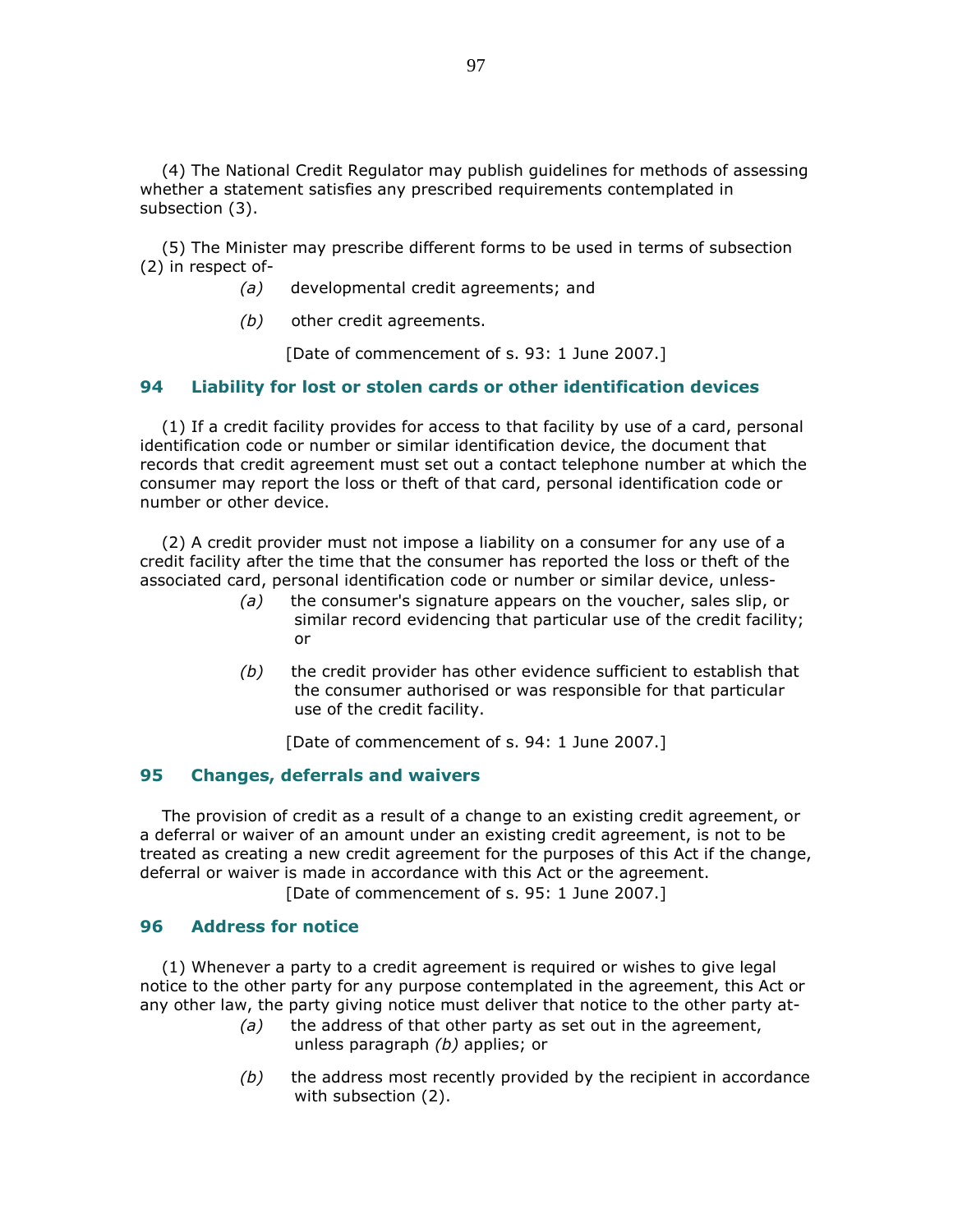(2) A party to a credit agreement may change their address by delivering to the other party a written notice of the new address by hand, registered mail, or electronic mail, if that other party has provided an email address.

[Date of commencement of s. 96: 1 June 2007.]

## 97 Consumer must disclose location of goods

(1) This section applies to a credit agreement if-

- $(a)$  it concerns any goods, and the consumer at any time during the agreement has or had possession of those goods; and
- (b) in terms of that agreement-
	- (i) the title to those goods has not passed to the consumer; or
	- (ii) the credit provider has a right to take possession of the goods irrespective of whether they are owned by the consumer or another person.

 (2) Until the termination of an agreement to which this section applies, the consumer must inform the credit provider, in the prescribed time, manner and form, of any change concerning-

- $(a)$  the consumer's residential or business address;
- $(b)$  the address of the premises in which any goods that are subject to the agreement are ordinarily kept; and
- (c) the name and address of any other person to whom possession of the goods has been transferred.

 (3) On request by the credit provider, a deputy sheriff or messenger of the court, the consumer must inform that person, in the prescribed manner and form, of the address of the premises where the goods are ordinarily kept and the name and address of the landlord, if any, of those premises.

 (4) If at the time of a request under subsection (3) the consumer is no longer in possession of the goods that are subject to the agreement, the consumer must provide the name and address of the person to whom possession of those goods has been transferred.

(5) A consumer who knowingly-

- (a) provides false or misleading information to a credit provider, deputy sheriff or messenger of the court under this section; or
- $(b)$  acts in a manner contrary to this section with intent to frustrate or impede a credit provider exercising rights under this Act or a credit agreement,

is guilty of an offence.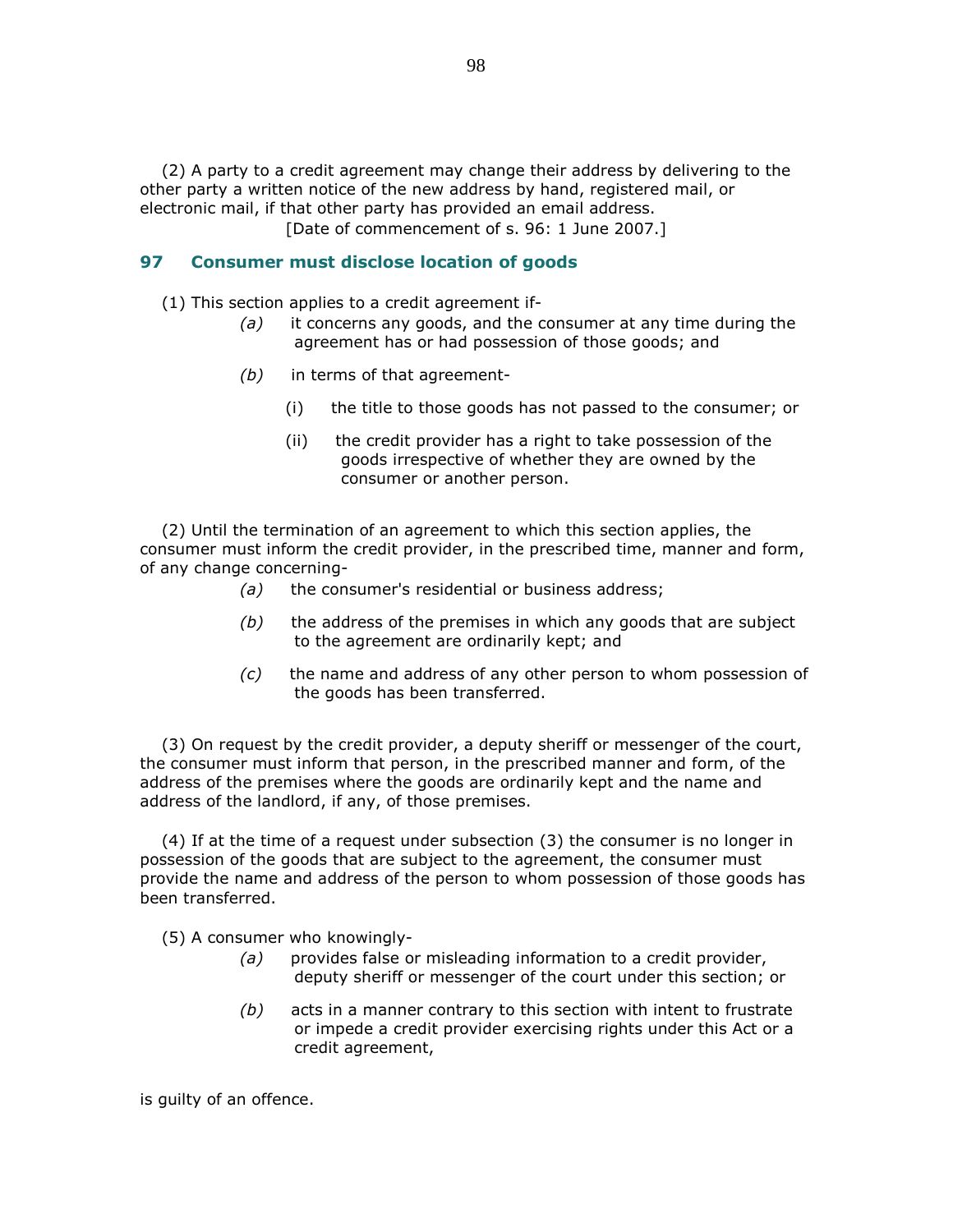[Date of commencement of s. 97: 1 June 2007.]

## 98 Agreement attaches to substituted goods

 If, after delivery to the consumer of goods that are subject to a credit agreement, the consumer and the credit provider agree to substitute other goods for all or part of the goods so described-

- $(a)$  from the date of delivery of the substituted goods, the credit agreement applies to the substituted goods rather than the goods originally described; and
- $(b)$  the credit provider must prepare and deliver to the consumer an amended credit agreement describing the substituted goods, but without making any other changes to the original agreement.

[Date of commencement of s. 98: 1 June 2007.]

### 99 Obligations of pawn brokers

(1) A credit provider who enters into a pawn transaction with a consumer-

- (a) must specify in the credit agreement a date on which the agreement ends;
- $(b)$  must retain until the end of the credit agreement, and at the risk of the credit provider, any property of the consumer that is delivered to the credit provider as security under the credit agreement; and
- $(c)$  must deliver any property referred to in paragraph  $(b)$  to the consumer if the consumer pays, or tenders the money required to pay, the settlement value under the agreement at any time up to and including the date on which the agreement ends.

 (2) If a credit provider contemplated in this section fails to deliver any property to the consumer as required in subsection  $(1)$  (c) the Tribunal, on application by the consumer, may order the credit provider to pay to the consumer an amount equal to-

- $(a)$  the fair market value of the property, less the settlement value at the time of failure to deliver that property, as determined by the Tribunal, if the reason for the failure to return the property is that it has been damaged or destroyed by an intervening cause outside the control of the credit provider; or
- $(b)$  double the fair market value of the property, less the settlement value at the time of failure to deliver that property, as determined by the Tribunal, if the reason for the failure to return the property is other than as contemplated in paragraph  $(a)$ .

 (3) If property contemplated in subsection (2) has been sold by the credit provider, evidence of the price at which that property was sold may be considered by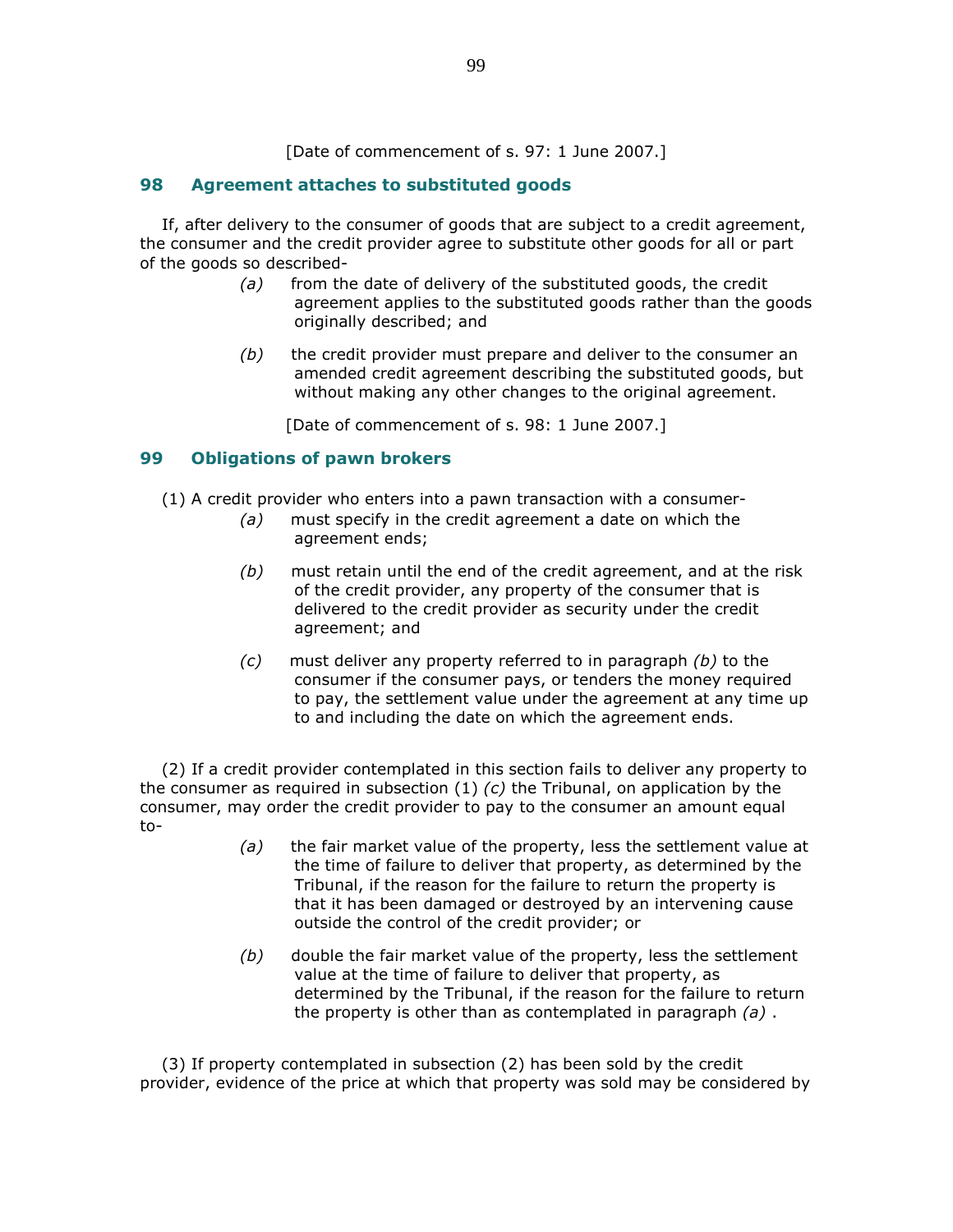the Tribunal, but is not conclusive, in determining the fair market value of that property.

[Date of commencement of s. 99: 1 June 2007.]

## Part C

# Consumer's liability, interest, charges and fees (ss 100-106)

### 100 Prohibited charges

 (1) A credit provider must not charge an amount to, or impose a monetary liability on, the consumer in respect of-

- (a) a credit fee or charge prohibited by this Act;
- $(b)$  an amount of a fee or charge exceeding the amount that may be charged consistent with this Act;
- (c) an interest charge under a credit agreement exceeding the amount that may be charged consistent with this Act; or
- $(d)$  any fee, charge, commission, expense or other amount payable by the credit provider to any third party in respect of a credit agreement, except as contemplated in section 102 or elsewhere in this Act.

 (2) A credit provider must not charge a consumer a higher price for any goods or services than the price charged by that credit provider for the same or substantially similar goods or services in the ordinary course of business on the basis of a cash transaction.

[Date of commencement of s. 100: 1 June 2007.]

### 101 Cost of credit

 (1) A credit agreement must not require payment by the consumer of any money or other consideration, except-

- $(a)$  the principal debt, being the amount deferred in terms of the agreement, plus the value of any item contemplated in section 102;
- $(b)$  an initiation fee, which-
	- (i) may not exceed the prescribed amount relative to the principal debt; and
	- (ii) must not be applied unless the application results in the establishment of a credit agreement with that consumer;
- (c) a service fee, which-
	- (i) in the case of a credit facility, may be payable monthly, annually, on a per transaction basis or on a combination of periodic and transaction basis; or
	- (ii) in any other case, may be payable monthly or annually; and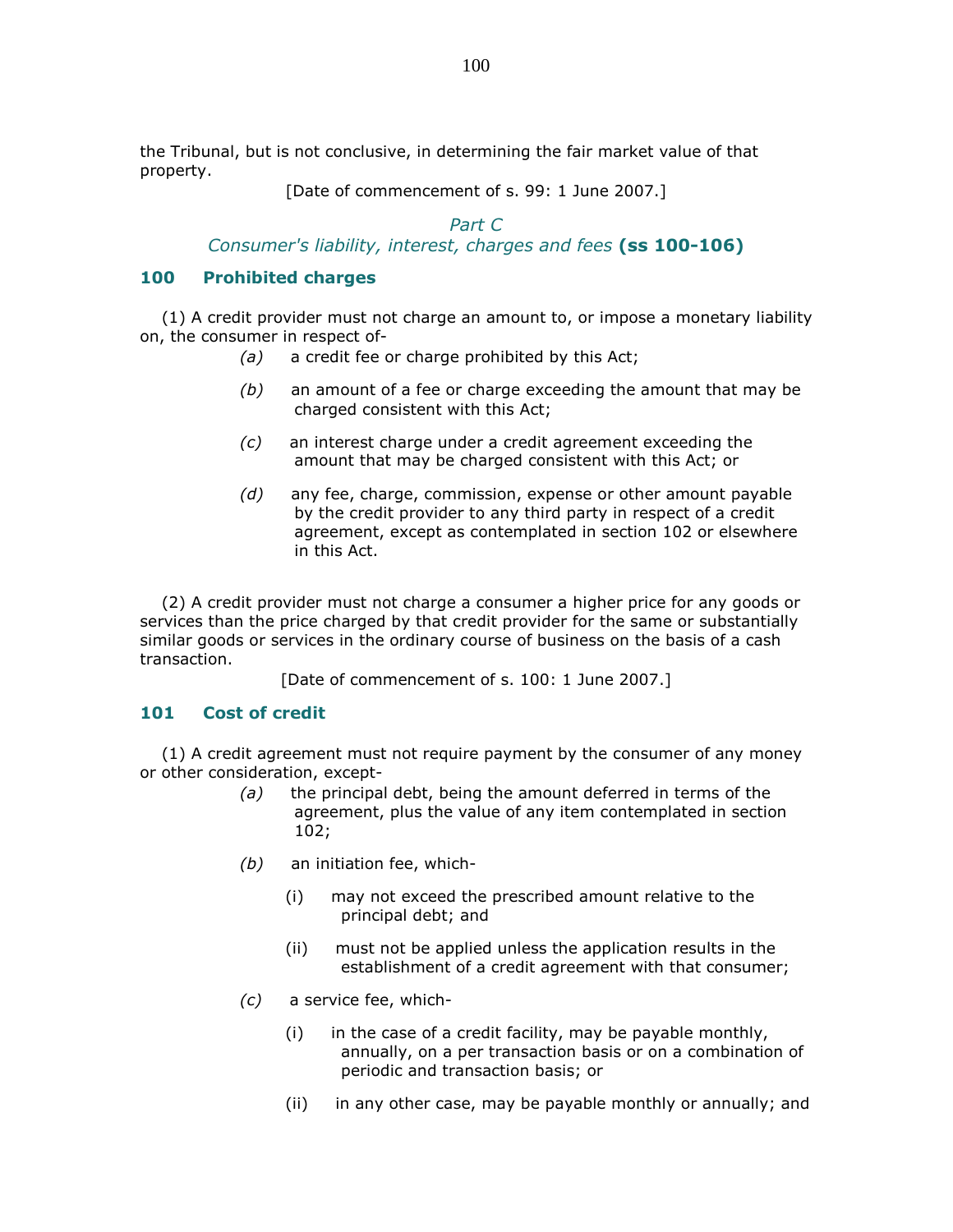- (iii) must not exceed the prescribed amount relative to the principal debt;
- (d) interest, which-
	- (i) must be expressed in percentage terms as an annual rate calculated in the prescribed manner; and
	- (ii) must not exceed the applicable maximum prescribed rate determined in terms of section 105;
- (e) cost of any credit insurance provided in accordance with section 106;
- (f) default administration charges, which-
	- (i) may not exceed the prescribed maximum for the category of credit agreement concerned; and
	- (ii) may be imposed only if the consumer has defaulted on a payment obligation under the credit agreement, and only to the extent permitted by Part C of Chapter 6; and
- $(g)$  collection costs, which may not exceed the prescribed maximum for the category of credit agreement concerned and may be imposed only to the extent permitted by Part C of Chapter 6.

 (2) A credit provider who is a party to a credit agreement with a consumer and enters into a new credit agreement with the same consumer that replaces the earlier agreement in whole or in part may charge that consumer an initiation fee contemplated in subsection  $(1)$  (b) in respect of that second credit agreement, only to the extent permitted by regulation, having regard to the nature of the transaction and the character of the relationship between the credit provider and consumer.

 (3) If a credit facility is attached to a financial services account, or is maintained in association with such an account, any service charge in terms of that account-

- $(a)$  if that charge would not have been levied if there were no credit facility attached to the account, is subject to the prescribed maximum contemplated in subsection  $(1)$   $(c)$ ; and
- (b) otherwise, is exempt from the prescribed maximum contemplated in subsection  $(1)$   $(c)$ .

[Date of commencement of s. 101: 1 June 2007.]

#### 102 Fees or charges

 (1) If a credit agreement is an instalment agreement, a mortgage agreement, a secured loan or a lease, the credit provider may include in the principal debt deferred under the agreement any of the following items to the extent that they are applicable in respect of any goods that are the subject of the agreement-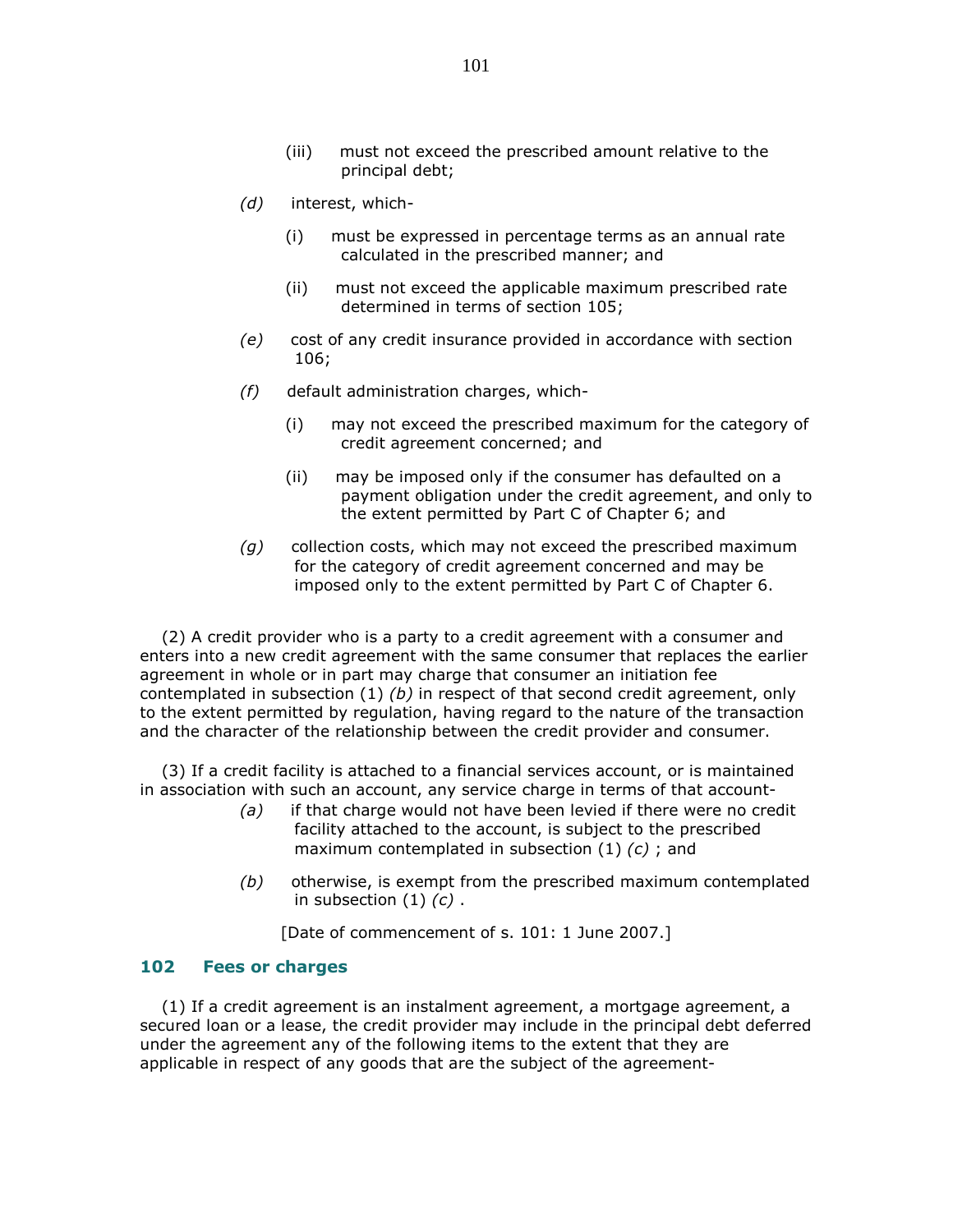- (a) an initiation fee as contemplated in section 101 (1)  $(b)$ , if the consumer has been offered and declined the option of paying that fee separately;
- $(b)$  the cost of an extended warranty agreement;
- (c) delivery, installation and initial fuelling charges;
- (d) connection fees, levies or charges;
- (e) taxes, licence or registration fees; or
- $(f)$  subject to section 106, the premiums of any credit insurance payable in respect of that credit agreement.

(2) A credit provider must not-

- (a) charge an amount in terms of subsection  $(1)$  unless the consumer chooses to have the credit provider act as the consumer's agent in arranging for the service concerned;
- $(b)$  require the consumer to appoint the credit provider as the consumer's agent for the purpose of arranging any service mentioned in subsection (1); or
- $(c)$  charge the consumer an amount under subsection  $(1)$  in excess of-
	- (i) the actual amount payable by the credit provider for the service, as determined after taking into account any discount or other rebate or other applicable allowance received or receivable by the credit provider; or
	- (ii) the fair market value of a service contemplated in subsection (1), if the credit provider delivers that service directly without paying a charge to a third party.

 (3) If the actual amount paid by a credit provider to another person is not ascertainable when the consumer pays an amount to the credit provider for a fee or charge contemplated in subsection (1) and if, when it is ascertained, it is less than the amount paid by the consumer, the credit provider must refund or credit the difference to the consumer.

[Date of commencement of s. 102: 1 June 2007.]

#### 103 Interest

 (1) Subject to subsection (5), the interest rate applicable to an amount in default or an overdue payment under a credit agreement may not exceed the highest interest rate applicable to any part of the principal debt under that agreement.

 (2) A credit agreement may provide for an interest charge to become payable or be debited at any time after the day to which it applies.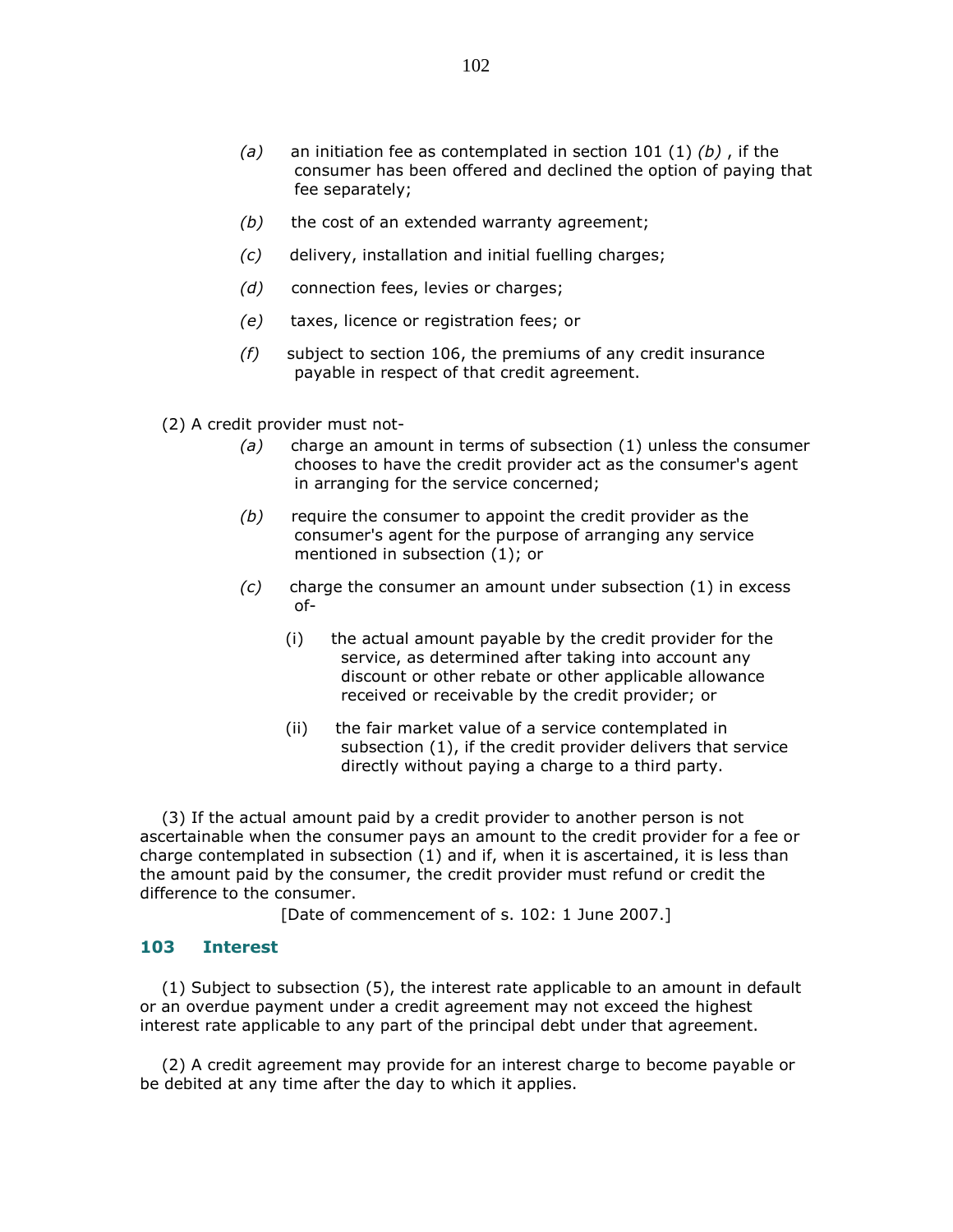(3) A credit provider must not, at any time before the end of a day to which an interest charge applies, require payment of or debit the interest charge.

 (4) A credit agreement may provide for the interest rate to vary during the term of the agreement only if the variation is by fixed relationship to a reference rate stipulated in the agreement, which reference rate must be the same as that used by that credit provider in respect of any similar credit agreements currently being issued by it.

 (5) Despite any provision of the common law or a credit agreement to the contrary, the amounts contemplated in section 101 (1) (b) to (q) that accrue during the time that a consumer is in default under the credit agreement may not, in aggregate, exceed the unpaid balance of the principal debt under that credit agreement as at the time that the default occurs.

 (6) The Minister may make regulations prescribing the manner in which interest is to be calculated and disclosed for the purposes of this Act.

 (7) Subject to the review and approval of the National Credit Regulator, subsection (4) does not apply in respect of developmental credit agreements. [Date of commencement of s. 103: 1 June 2007.]

#### 104 Changes to interest, credit fees or charges

(1) A credit provider must not unilaterally increase-

- $(a)$  the periodic or incidental service fees, or the method of calculating such fees, that may be charged under the credit agreement; or
- $(b)$  the rate of interest applicable to a credit agreement, except with respect to a credit agreement with a variable interest rate.

 (2) Except as otherwise provided for in this section, a credit provider must give written notice of at least five business days to the consumer setting out particulars of a change concerning-

- (a) the rate of interest;
- $(b)$  the amount of a credit fee or charge; or
- $(c)$  a change in the frequency or time for payment of a credit fee or charge.

 (3) In respect of a credit agreement that has a variable interest rate, the credit provider must give written notice to the consumer, no later than 30 business days after the day on which a change in the variable interest rate takes effect, setting out-

- (a) the new rate and any further prescribed information; or
- $(b)$  if a rate is determined by referring to a reference rate as contemplated in section 103 (4), the new reference rate.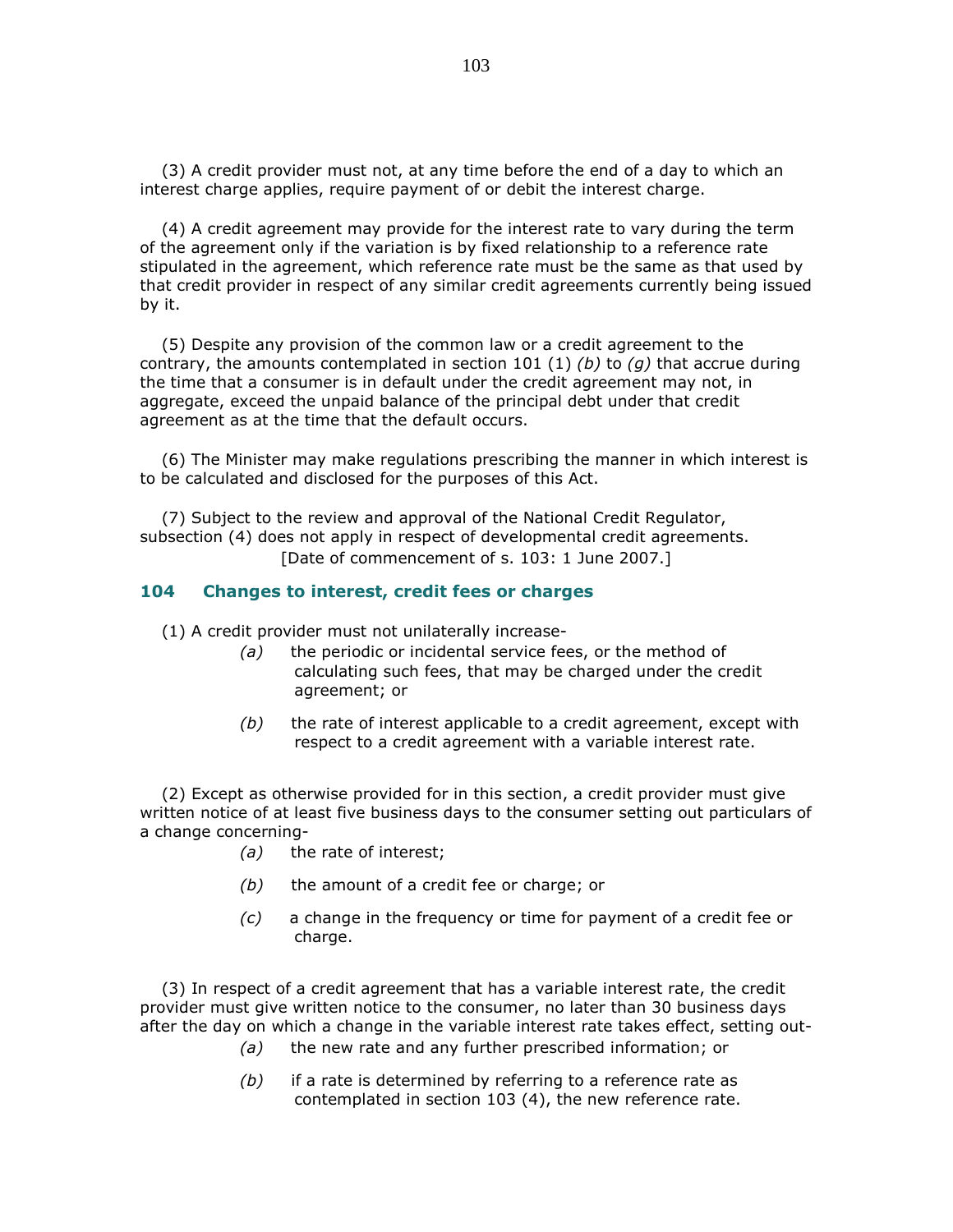[Date of commencement of s. 104: 1 June 2007.]

## 105 Maximum rates of interest, fees and charges

 (1) The Minister, after consulting the National Credit Regulator, may prescribe a method for calculating-

(a) a maximum rate of interest;

- (a) (b) (c) (a) (b) (a) (b)  $GG * and$ 
	- $(b)$  the maximum fees contemplated in this Part,

applicable to each subsector of the consumer credit market, as determined by the Minister.

 (2) When prescribing a matter contemplated in subsection (1), the Minister must consider, among other things-

- $(a)$  the need to make credit available to persons contemplated in section 13  $(a)$ ;
- $(b)$  conditions prevailing in the credit market, including the cost of credit and the optimal functioning of the consumer credit market; and
- (c) the social impact on low income consumers.

(3) When establishing regulations contemplated in this section, the Minister-

- (a) must establish different maximums for credit agreements within each subsector of the consumer credit market; and
- $(b)$  may prescribe the method, consistent with section 101 (3), for allocating service fees between the provision of credit and the provision of related financial services, in circumstances in which a credit provider offers multiple financial services under a single agreement.

[Date of commencement of s. 105: 1 June 2007.]

### 106 Credit insurance

 (1) A credit provider may require a consumer to maintain during the term of their credit agreement-

- $(a)$  credit life insurance not exceeding, at any time during the life of the credit agreement, the total of the consumer's outstanding obligations to the credit provider in terms of their agreement; and
- (b) either-
	- (i) in the case of a mortgage agreement, insurance cover in respect of the immovable property that is subject to the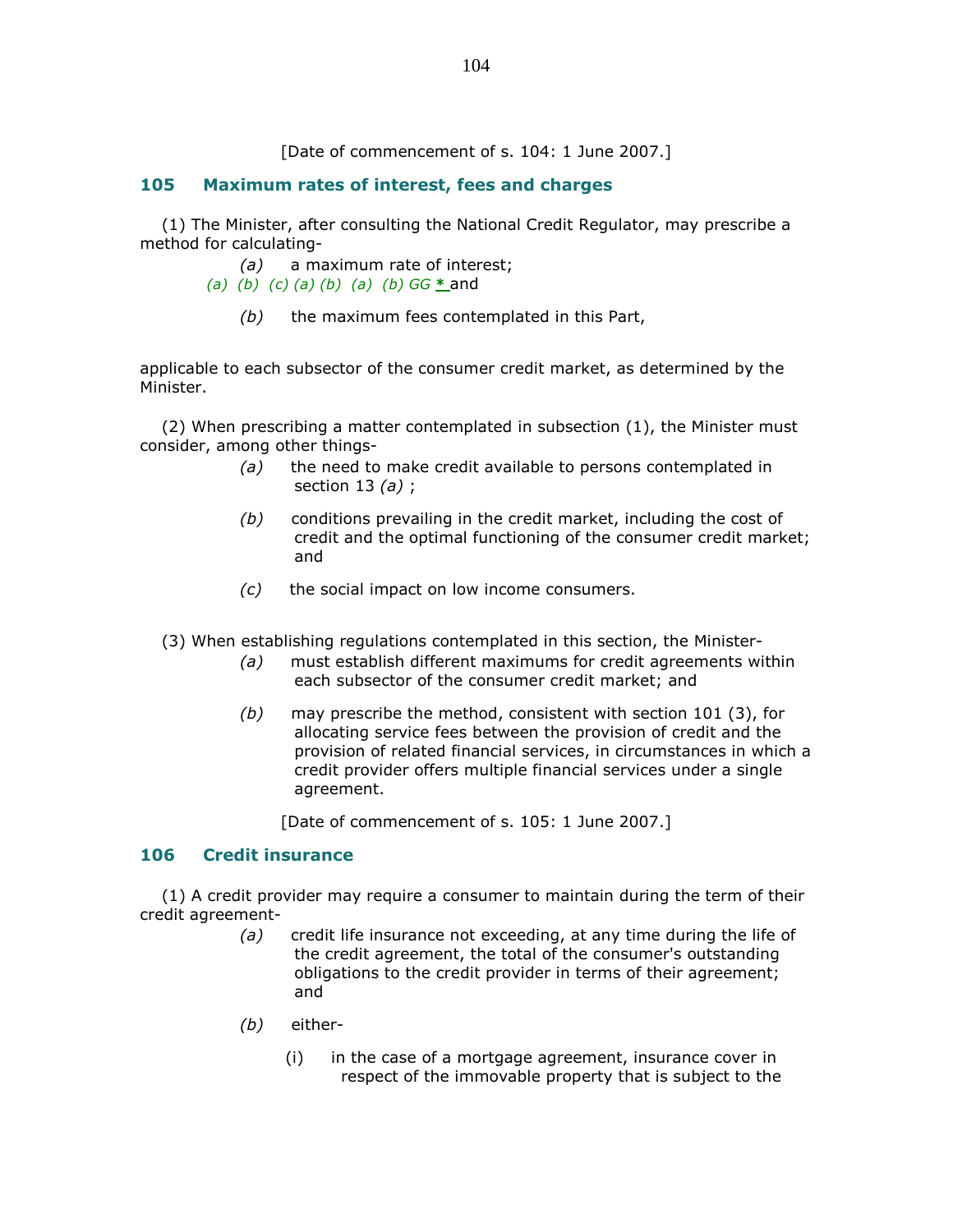mortgage, not exceeding the full asset value of that property; or

 (ii) in any other case, insurance cover against damage or loss of any property other than property referred to in subparagraph (i), not exceeding, at any time during the life of the credit agreement, the total of the consumer's outstanding obligations to the credit provider in terms of their agreement.

 (2) Despite subsection (1), a credit provider must not offer or demand that the consumer purchase or maintain insurance that is-

- (a) unreasonable; or
- $(b)$  at an unreasonable cost to the consumer,

having regard to the actual risk and liabilities involved in the credit agreement.

 (3) In addition to insurance that may be required in terms of subsection (1), a credit provider may offer a consumer optional insurance in relation to the obligations of the consumer under the credit agreement or relating to the possession, use, ownership or benefits of the goods or services supplied in terms of the credit agreement.

 (4) If the credit provider proposes to the consumer the purchase of a particular policy of credit insurance as contemplated in subsection (1) or (3)-

- $(a)$  the consumer must be given, and be informed of, the right to waive that proposed policy and substitute a policy of the consumer's own choice, subject to subsection (6);
- $(b)$  such policy must provide for payment of premiums by the consumer-
	- (i) on a monthly basis in the case of small and intermediate agreements; or
	- (ii) on a monthly or annual basis in the case of large agreements,

for the duration of the credit agreement; and

 $(c)$  in the case of an annual premium the premium must be recovered from the consumer within the applicable year.

 (5) With respect to any policy of insurance arranged by a credit provider as contemplated in subsection (4), the credit provider must-

- $(a)$  not add any surcharge, fee or additional premium above the actual cost of insurance arranged by that credit provider;
- $(b)$  disclose to the consumer in the prescribed manner and form-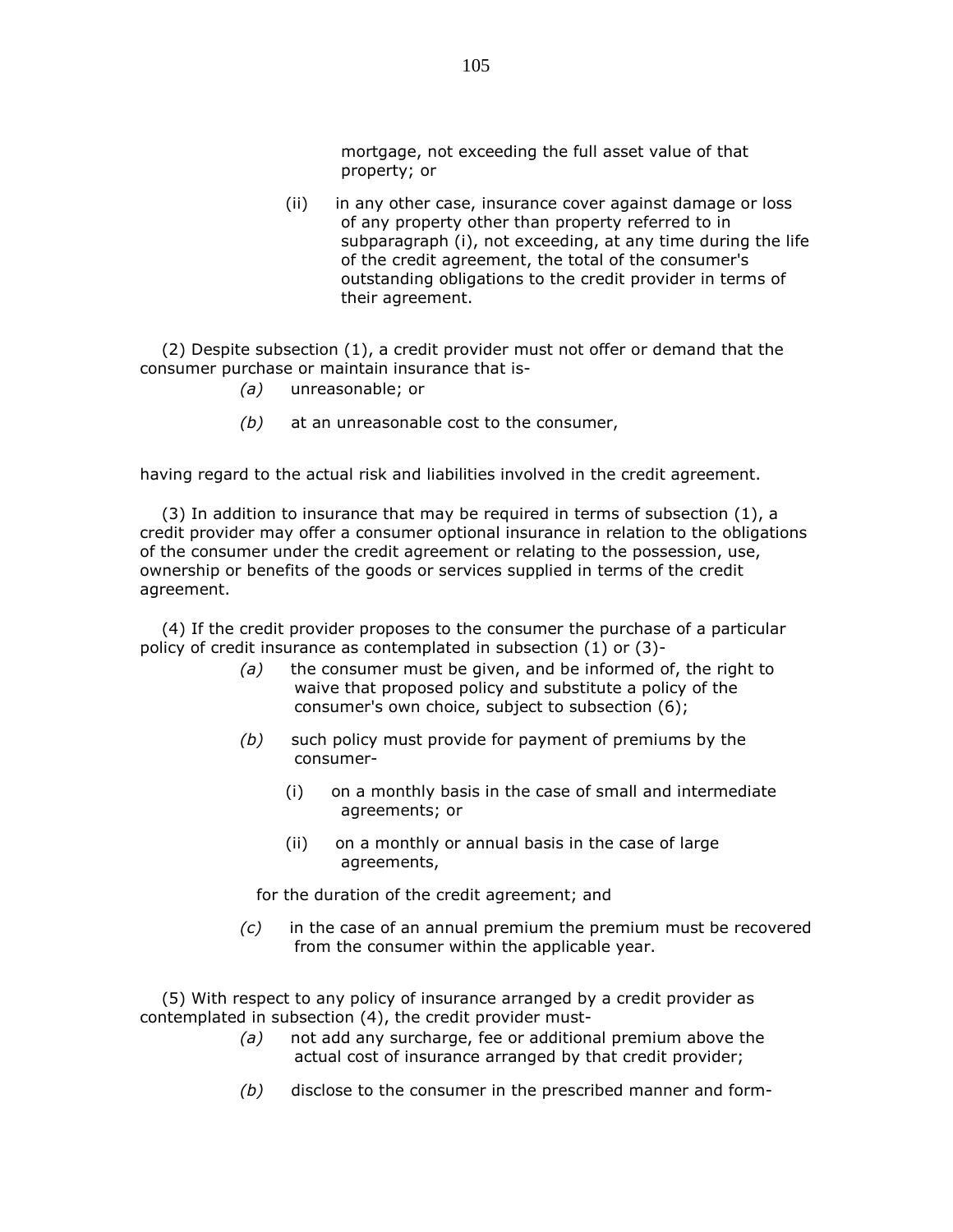- (ii) the amount of any fee, commission, remuneration or benefit receivable by the credit provider, in relation to that insurance;
- (c) explain the terms and conditions of the insurance policy to the consumer and provide the consumer with a copy of that policy; and
- $(d)$  be a loss payee under the policy up to the settlement value at the occurrence of an insured contingency only and any remaining proceeds of the policy must be paid to the consumer.

(6) If the consumer exercises the right under subsection (4) (a) to substitute an insurance policy of the consumer's own choice, the credit provider may require the consumer to provide the credit provider with the following written directions-

- $(a)$  a valid direction in the prescribed manner and form requiring and permitting the credit provider to pay any premiums due under that policy during the term of the credit agreement on behalf of the consumer as they fall due, and to bill the consumer for the amount of such premiums;
	- (i) on a monthly basis for small and intermediate agreements; and
	- (ii) on a monthly or annual basis for large agreements; and
- $(b)$  a valid direction to the insurer in the prescribed manner and form, naming the credit provider as a loss payee under the policy up to the settlement value at the happening of an insured contingency, and requiring the insurer, if an insured event occurs, to settle the consumer's obligation under the credit agreement as a first charge against the proceeds of that policy at any time during the term of the credit agreement.

 (7) If the premiums under an insurance policy contemplated in this section are paid annually, the consumer is entitled, upon settlement of the credit agreement, to a refund of the unused portion of the final year's premium.

[Date of commencement of s. 106: 1 June 2007.]

# Part D Statements of account (ss 107-115)

### 107 Limited application of this Part

 (1) This Part does not apply in respect of a credit guarantee, until the time that the credit provider first calls on the guarantor to satisfy an obligation in respect of that guarantee.

(2) Sections 108, 109 and 110 do not apply in respect of-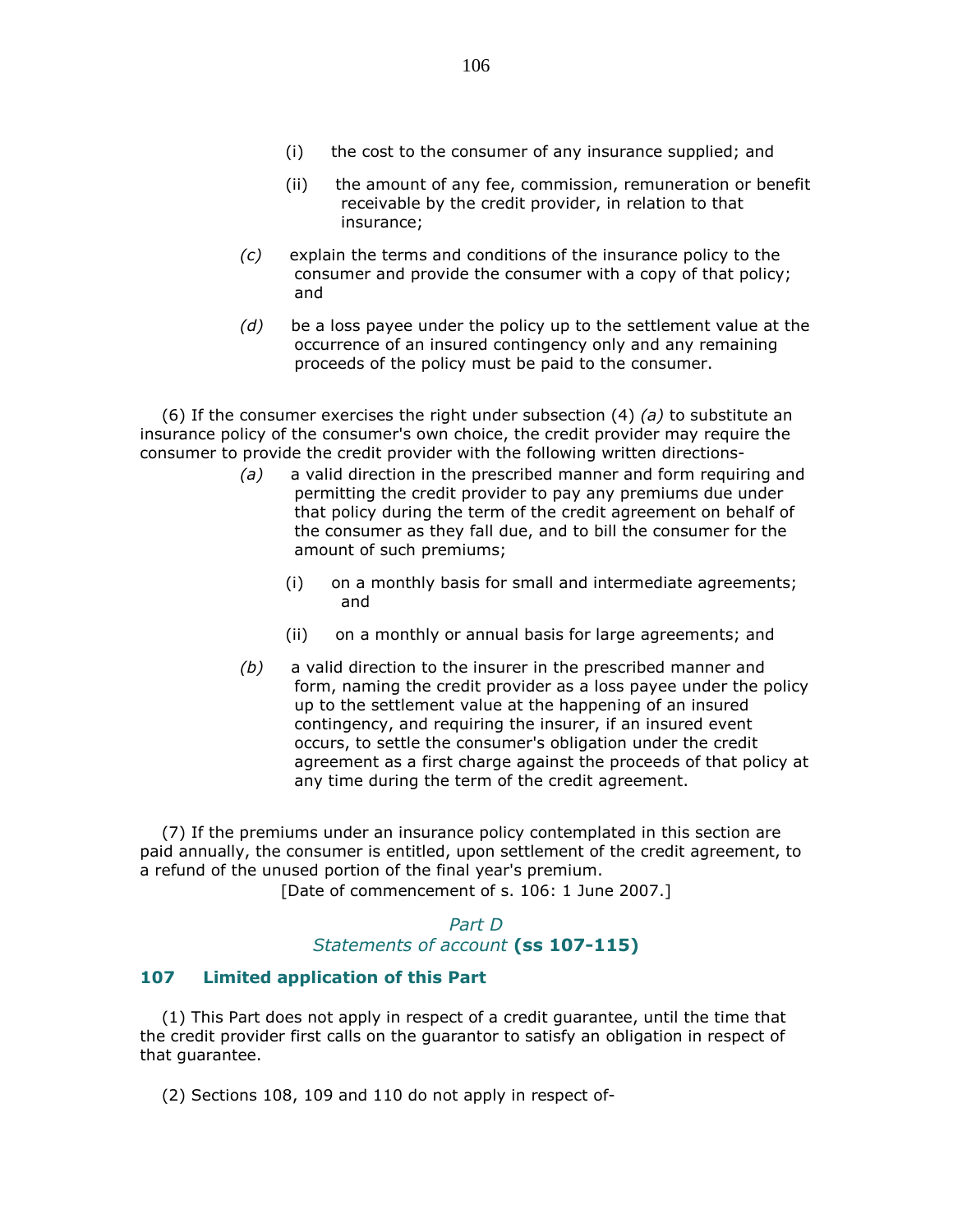- (a) a pawn transaction; or
- (b) a discounted transaction or an incidental credit agreement, until the time that interest is first charged on the principal debt owed to the credit provider.

 (3) In the case of joint consumers or guarantors, a statement required under this section need only be given to one of them, but a joint consumer or guarantor who does not receive such statement may require the credit provider to deliver a duplicate of that statement without charge.

 (4) Sections 108 to 114 do not apply to a developmental credit agreement to the extent that-

- (a) the National Credit Regulator has pre-approved the form of all documents and the procedures to be used by the credit provider for such credit agreements in terms of this Part; and
- $(b)$  the credit provider has used only those pre-approved forms and followed those pre-approved procedures in dealing with the particular consumer.

 (5) When pre-approving any form of documents or procedures as contemplated in subsection (4), the National Credit Regulator must balance the need for efficiency of the credit provider with the principles of this Part.

[Date of commencement of s. 107: 1 June 2007.]

#### 108 Statement of account

 (1) A credit provider must offer to deliver to each consumer periodic statements of account in accordance with this section.

(2) The maximum period between issuing statements of account is-

- $(a)$  one month, except as otherwise provided for in this subsection;
- $(b)$  two months, in respect of an instalment agreement, lease or secured loan; or
- (c) six months in respect of a mortgage agreement.

(3) Despite subsection (2)-

- (a) a consumer and credit provider may agree to reduce the frequency of statements of account referred to in subsection (2) (a) or  $(b)$ , but no such agreement may provide for more than three months between delivery of successive statements of account; and
- (b) a statement of account need not be delivered in respect of a credit facility if no amount has been debited or credited to the account during the statement period.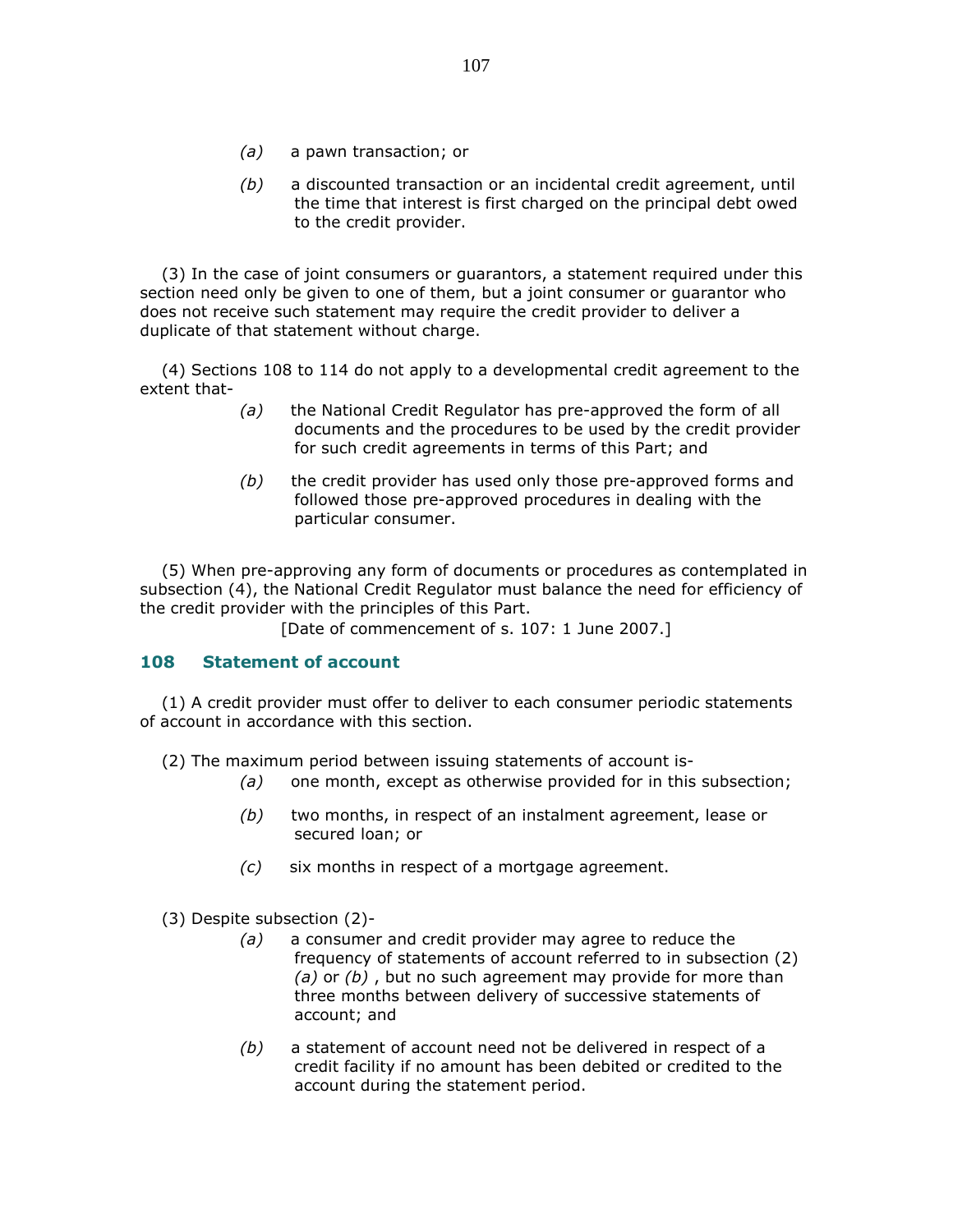[Date of commencement of s. 108: 1 June 2007.]

## 109 Form and content of statement of account

 (1) The opening balance shown in each successive statement of account must be the same as the closing balance shown in the immediately preceding statement of account.

 (2) A statement of account in respect of a small credit agreement must be in the prescribed form.

 (3) A statement of account in respect of an intermediate or large agreement may be in-

- $(a)$  the prescribed form, if any, for the category or type of credit agreement concerned; or
- $(b)$  a form determined by the credit provider, and which complies with any prescribed requirements for the category or type of credit agreement concerned.

 (4) The National Credit Regulator may publish guidelines for methods of assessing whether a statement satisfies any prescribed requirements contemplated in subsection (3).

[Date of commencement of s. 109: 1 June 2007.]

### 110 Statement of amount owing and related matters

 (1) At the request of a consumer, a credit provider must deliver without charge to the consumer a statement of all or any of the following-

- (a) the current balance of the consumer's account:
- $(b)$  any amounts credited or debited during a period specified in the request;
- (c) any amounts currently overdue and when each such amount became due; and
- $(d)$  any amount currently payable and the date it became due.

(2) A statement requested in terms of subsection (1) must be delivered-

- (a) within 10 business days, if all the requested information relates to a period of one year or less before the request was made; or
- (b) within 20 business days, if any of the requested information relates to a period of more than one year before the request was made.
- (3) A statement under this section may be delivered-
	- (a) orally, in person or by telephone; or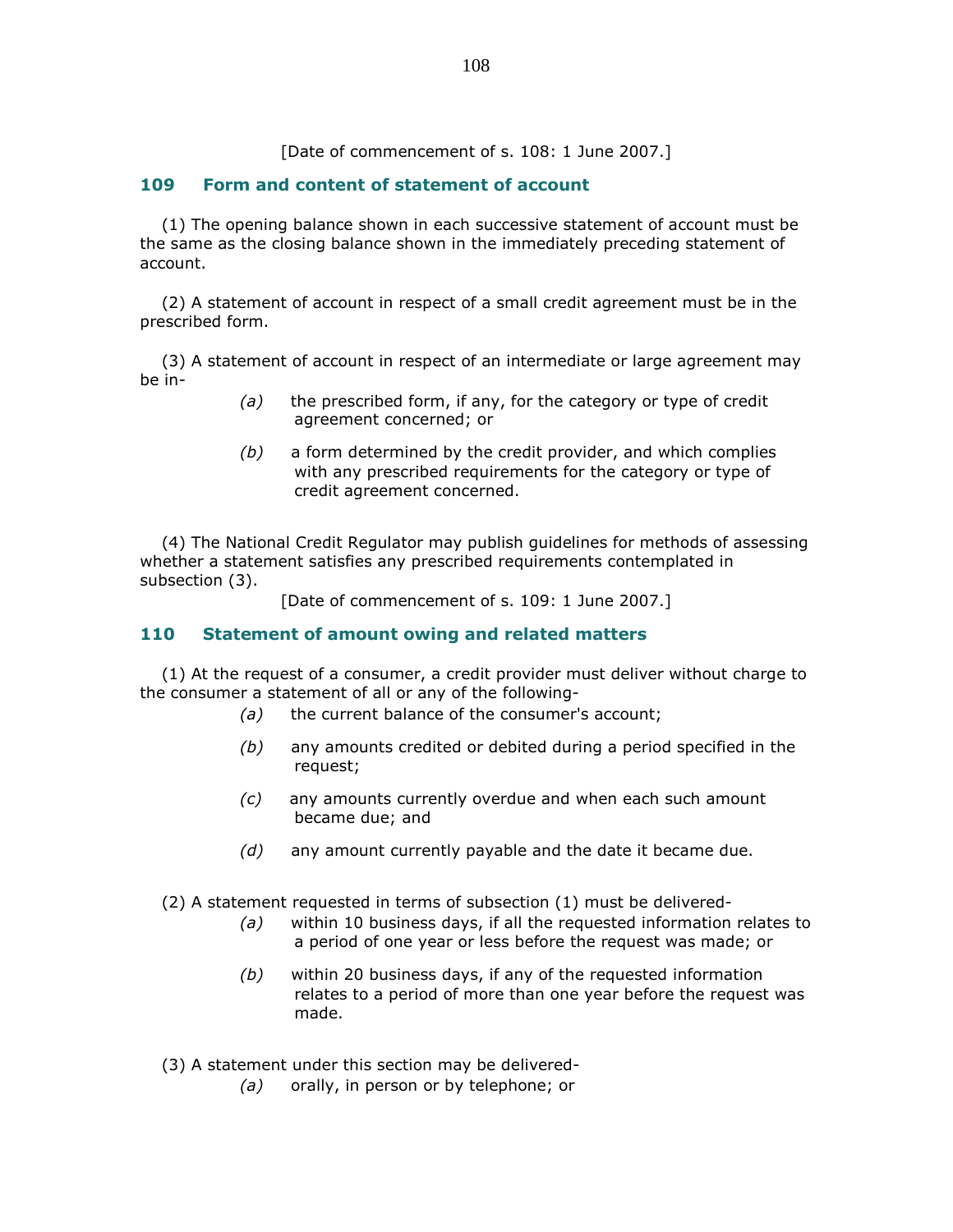$(b)$  in writing, either to the consumer in person or by sms, mail, fax, email or other electronic form of communication, to the extent that the credit provider is equipped to offer such facilities,

as directed by the consumer when making the request.

- (4) A credit provider is not required to provide-
	- $(a)$  a further written statement under this section if it has, within the three months before the request is given, given such a statement to the person requesting it; or
	- $(b)$  information in a statement under this section more than three years after the account was closed.

 (5) On application by a credit provider, the Tribunal may make an order limiting the credit provider's obligations to a consumer in terms of this section if the Tribunal is satisfied that the consumer's requests are frivolous or vexatious.

[Date of commencement of s. 110: 1 June 2007.]

### 111 Disputed entries in accounts

 (1) A consumer may dispute all or part of any particular credit or debit entered under a credit agreement, by delivering a written notice to the credit provider.

(2) A credit provider who receives a notice of dispute in terms of subsection (1)-

- (a) must give the consumer a written notice either-
	- (i) explaining the entry in reasonable detail; or
	- (ii) confirming that the statement was in error either in whole or in part, and setting out the revised entry; and
- $(b)$  must not begin enforcement proceedings on the basis of a default arising from the disputed entry-
	- (i) until the credit provider has complied with paragraph  $(a)$ ; or
	- (ii) at any time that the matter is under alternative dispute resolution procedures, or before the Tribunal in terms of section 115.

[Date of commencement of s. 111: 1 June 2007.]

#### 112 Dating and adjustment of debits and credits in accounts

 (1) A debit to a consumer's account takes effect as of the date on which the consumer incurred that debit.

 (2) A credit to a consumer's account takes effect on the date the consumer makes a payment to the credit provider, or otherwise earns the right to have the account credited.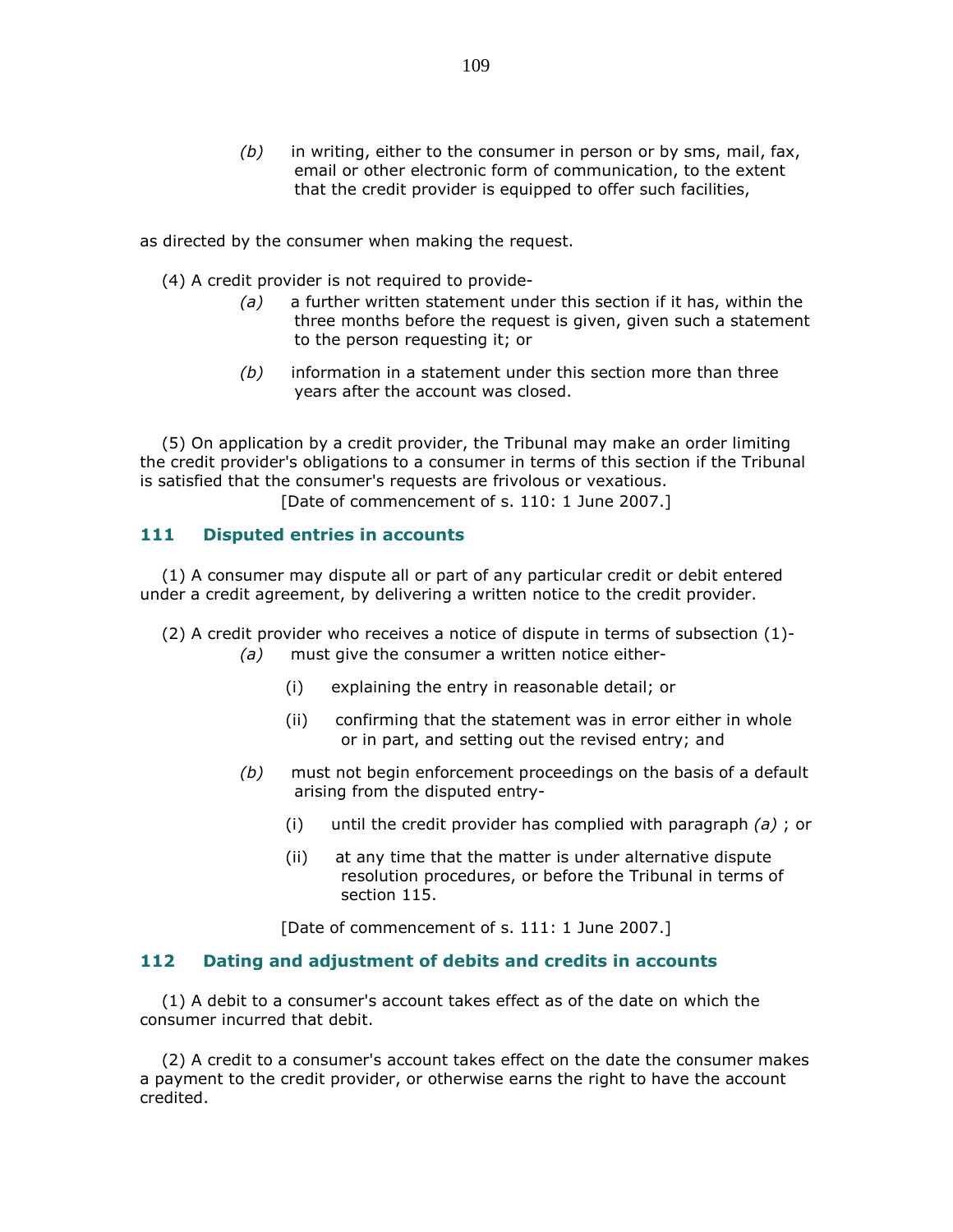(3) A credit provider may subsequently adjust debits or credits to a consumer's account, and the account balances, so as to accurately reflect the legal obligations of the consumer and the credit provider.

[Date of commencement of s. 112: 1 June 2007.]

#### 113 Statement of settlement amount

 (1) At the request of a consumer or guarantor, a credit provider must deliver without charge to the consumer a statement of the amount required to settle a credit agreement, as calculated in accordance with section 125, as of a date specified in the request.

(2) A statement requested in terms of subsection (1)-

- $(a)$  must be delivered within five business days;
- (b) may be delivered-
	- (i) orally, in person or by telephone; or
	- (ii) in writing, either to the consumer in person or by sms, mail, fax or email or other electronic form of communication, to the extent that the credit provider is equipped to offer such facilities,

as directed by the consumer when making the request; and

 (c) is binding for a period of five business days after delivery, subject to subsection (3).

 (3) A statement delivered in respect of a credit facility is not binding to the extent of any credits to that account, or charges made to that account by or on behalf of the consumer, after the date on which the statement was prepared.

 (4) On application by a credit provider, the Tribunal may make an order limiting the credit provider's obligations to a consumer in terms of this section if the Tribunal is satisfied that the consumer's requests are frivolous or vexatious.

[Date of commencement of s. 113: 1 June 2007.]

#### 114 Tribunal may order statement to be provided

 If a statement is not offered or delivered within the time required by this Part, the Tribunal, on application by the consumer, may-

- (a) order the credit provider to provide the statement; or
- $(b)$  determine the amounts in relation to which the statement was sought.

[Date of commencement of s. 114: 1 June 2007.]

#### 115 Disputes concerning statements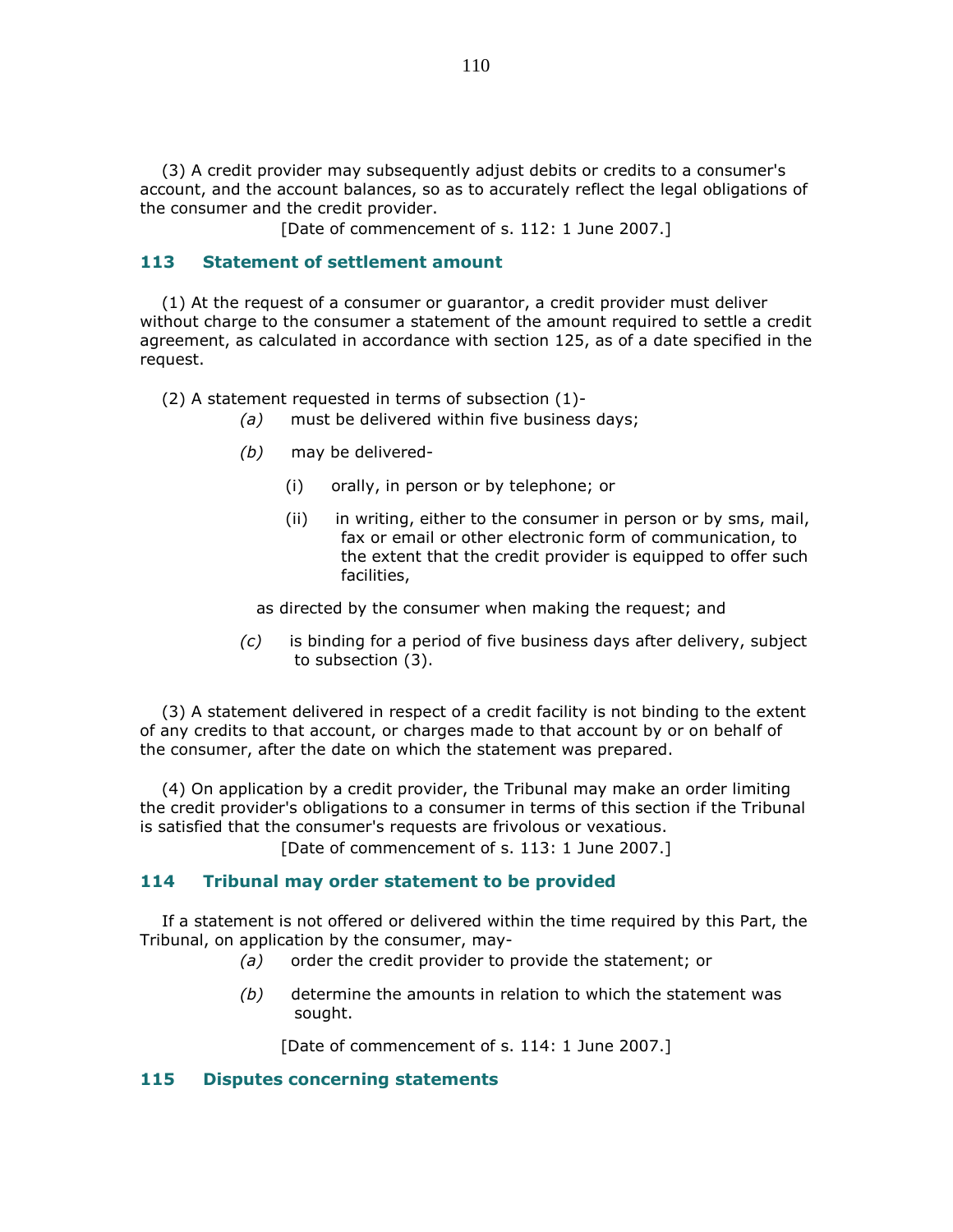(1) A consumer who has unsuccessfully attempted to resolve a disputed entry directly with the credit provider in terms of section 111, and through alternative dispute resolution under Part A of Chapter 7, may apply to the Tribunal to resolve-

- (a) a disputed entry shown on a statement of account; or
- $(b)$  a dispute concerning a statement of the settlement amount.

 (2) If the Tribunal is satisfied that an entry, or the settlement amount, as shown on a statement is in error, the Tribunal may determine the matters in dispute and may make any appropriate order to correct the statement that gave rise to the dispute.

[Date of commencement of s. 115: 1 June 2007.]

## Part E Alteration of credit agreement (ss 116-120)

#### 116 Alteration of original or amended agreement document

 Any change to a document recording a credit agreement or an amended credit agreement, after it is signed by the consumer, if applicable, or delivered to the consumer, is void unless-

- (a) the change reduces the consumer's liabilities under the agreement;
- $(b)$  after the change is made, unless the change is effected in terms of section 119 (1)  $(c)$ , the consumer signs or initials in the margin opposite the change;
- $(c)$  the change is recorded in writing and signed by the parties; or
- (d) any oral change is recorded electromagnetically and subsequently reduced to writing.

[Date of commencement of s. 116: 1 June 2007.]

### 117 Changes by agreement

 (1) If the parties to a credit agreement agree to change its terms, the credit provider must, not later than 20 business days after the date of the agreement, deliver to the consumer a document that-

- (a) reflects their amended agreement; and
- (b) complies with the requirements set out in section 93.

 (2) This section does not apply in respect of an increase or decrease to the credit limit under a credit facility, subject to section 119 (6).

[Date of commencement of s. 117: 1 June 2007.]

#### 118 Reductions to credit limit under credit facility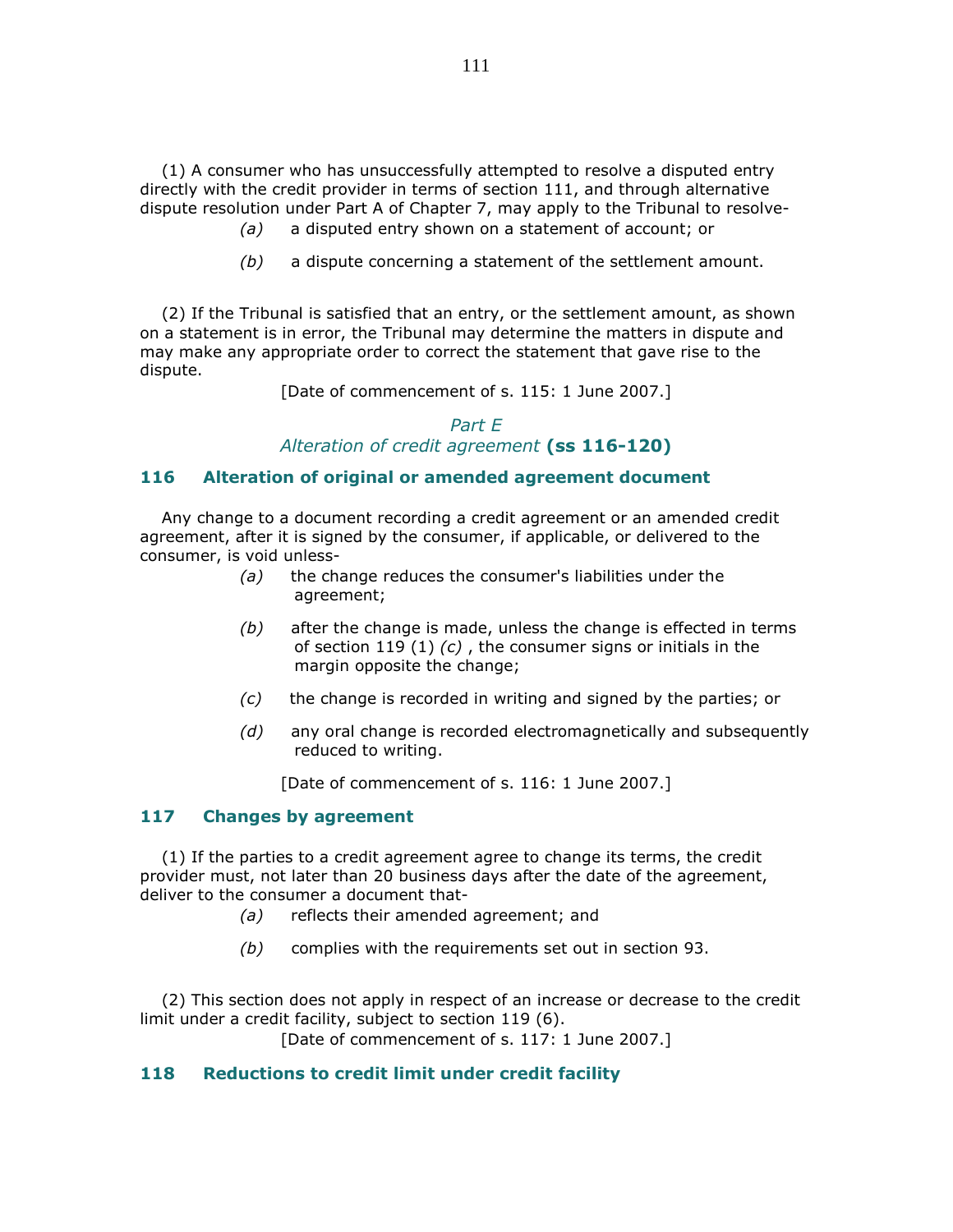(1) At any time the consumer under a credit facility, by written notice to the credit provider, may-

- $(a)$  require the credit provider to reduce the credit limit under that credit facility; and
- $(b)$  stipulate a maximum credit limit that the consumer is prepared to accept.

 (2) After receiving a notice in terms of subsection (1), the credit provider must give the consumer written confirmation of-

- $(a)$  the new credit limit, which must not exceed the maximum limit stipulated by the consumer, if any; and
- $(b)$  the date on which the new credit limit is to take effect, which may not be more than 30 business days after the date of the notice from the consumer.

 (3) Subject to sections 61 and 66, the credit provider under a credit facility, by written notice to the consumer, may reduce the credit limit under that credit facility to take effect on delivery of the notice.

 (4) If, at the time a new credit limit takes effect in terms of this section, the settlement value under that credit facility is higher than the newly established credit limit, the credit provider must not treat that excess as an over-extension of credit for the purpose of calculating the minimum payment due at any time.

 (5) A credit provider must not charge the consumer a fee for reducing a credit limit.

[Date of commencement of s. 118: 1 June 2007.]

#### 119 Increases in credit limit under credit facility

- (1) A credit provider may increase the credit limit under a credit facility only-
	- (a) temporarily, as contemplated in subsection  $(2)$ ;
	- $(b)$  by agreement with the consumer, subject to subsection  $(3)$ -
		- (i) in response to a written or oral request initiated by the consumer at any time; or
		- (ii) with the written consent of the consumer in response to a written proposal by the credit provider, which may be delivered to the consumer at any time; or
	- (c) unilaterally, in accordance with, and subject to the limitations set out in, subsection (4).

(2) An increase in the credit limit under a credit facility is temporary if-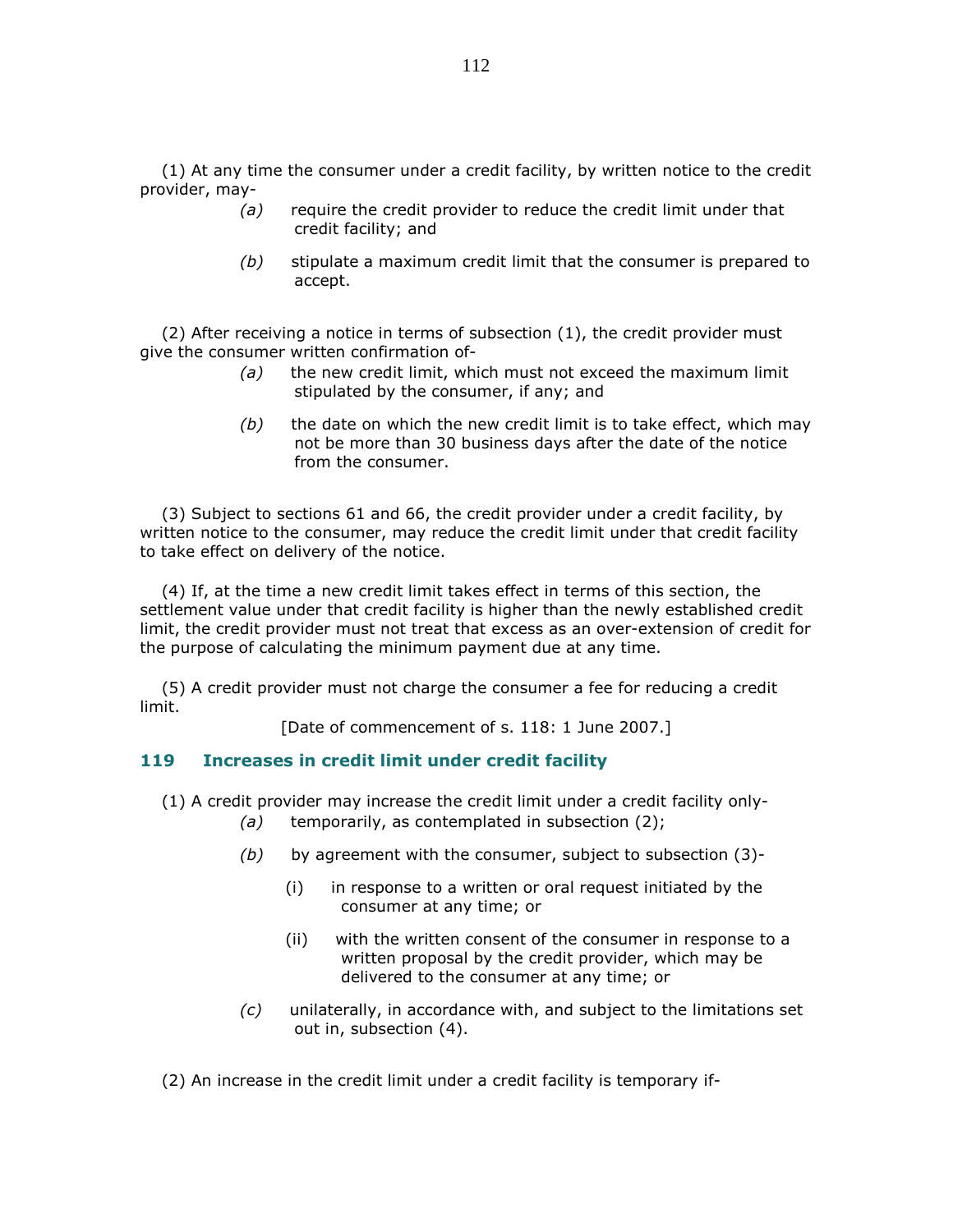- $(a)$  the credit provider honours an instrument issued by the consumer, despite the fact that it results in a debt that exceeds the established credit limit; or
- $(b)$  the credit provider agrees to raise the credit limit in response to a request from the consumer in order to accommodate a particular transaction, on condition that the preceding credit limit will again apply within a specified period, or after a specified occurrence has taken place.

(3) Before increasing a credit limit in terms of subsection (1)  $(b)$ , the credit provider must complete a fresh assessment of the consumer's ability to meet the obligations that could arise under that credit facility, as required by section 81.

 (4) If the consumer, at the time of applying for the credit facility or at any later time, in writing has specifically requested the option of having the credit limit automatically increased from time to time, a credit provider may unilaterally increase the credit limit under that credit facility-

- (a) once during each year, as measured from the later of-
	- (i) the date that the credit facility was established; or
	- (ii) the date on which the credit limit was most recently altered in accordance with subsection  $(1)$   $(b)$ ; and
- $(b)$  by an amount not exceeding the lesser of-
	- (i) the average monthly purchases or cash advances charged to the credit facility by the consumer; or
	- (ii) the average monthly payments made by the consumer,

 during the 12 months immediately preceding the date on which the credit limit is increased.

- (5) For the purposes of subsection (4), a specific request-
	- (a) does not include-
		- (i) an oral request or assent by the consumer; or
		- (ii) a standard provision of an agreement, the whole of which is accepted by the consumer; but
	- (b) does include-
		- (i) a written request in any form authored and signed by the consumer and delivered to the credit provider at any time; or
		- (ii) a standard form option-
			- (aa) authored by the credit provider and presented for consideration by the consumer alongside the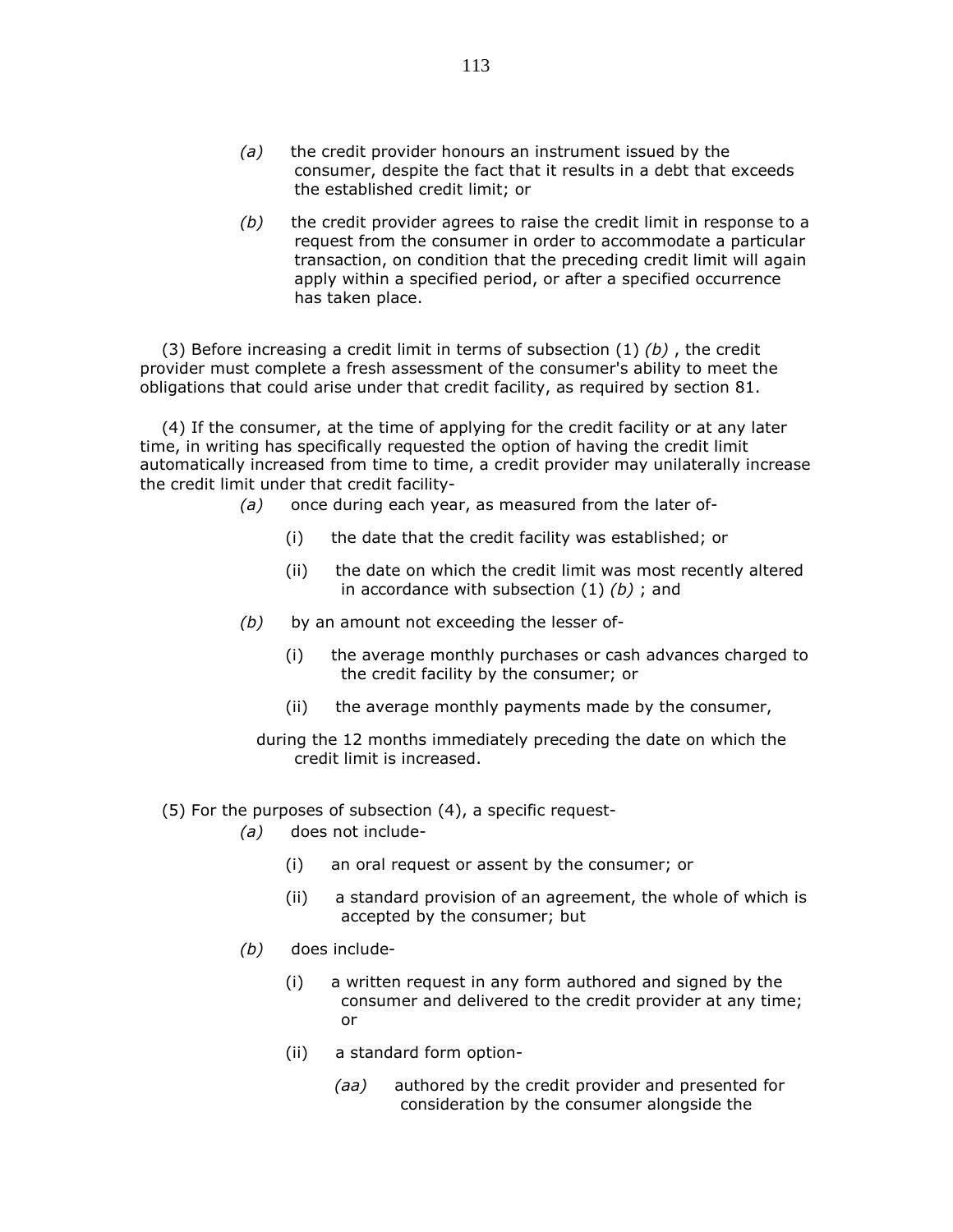| alternative of having credit limits increased only as |
|-------------------------------------------------------|
| contemplated in subsection $(1)$ $(b)$ ; and          |
| assented to by being initialled or signed by the      |

(bb) assented to by being initialled or signed by the consumer.

 (6) If, when increasing the credit limit under a credit facility, the credit provider alters any other term of the credit agreement, the credit provider must comply with the requirements set out in sections 93 and 117.

 (7) An increase in a credit limit in terms of subsection (4) is not unlawful in terms of section 74 (2).

[Date of commencement of s. 119: 1 June 2007.]

#### 120 Unilateral changes by credit provider

 (1) Despite any provision to the contrary in a credit agreement, a credit provider may not unilaterally change-

- $(a)$  the period for repayment of the principal debt, except to lengthen it; or
- $(b)$  the manner of calculating the minimum payment due periodically under a credit facility, subject to section 118 (4).

 (2) Except as otherwise provided for in section 104, a credit provider must give the consumer written notice of at least five business days of a unilateral change to a credit agreement and in that notice must set out the particulars of the change. [Date of commencement of s. 120: 1 June 2007.]

### Part F Rescission and termination of credit agreements (ss 121-123)

### 121 Consumer's right to rescind credit agreement

 (1) This section applies only in respect of a lease or an instalment agreement entered into at any location other than the registered business premises of the credit provider.

 (2) A consumer may terminate a credit agreement within five business days after the date on which the agreement was signed by the consumer, by-

- (a) delivering a notice in the prescribed manner to the credit provider; and
- $(b)$  tendering the return of any money or goods, or paying in full for any services, received by the consumer in respect of the agreement.

 (3) When a credit agreement is terminated in terms of this section, the credit provider-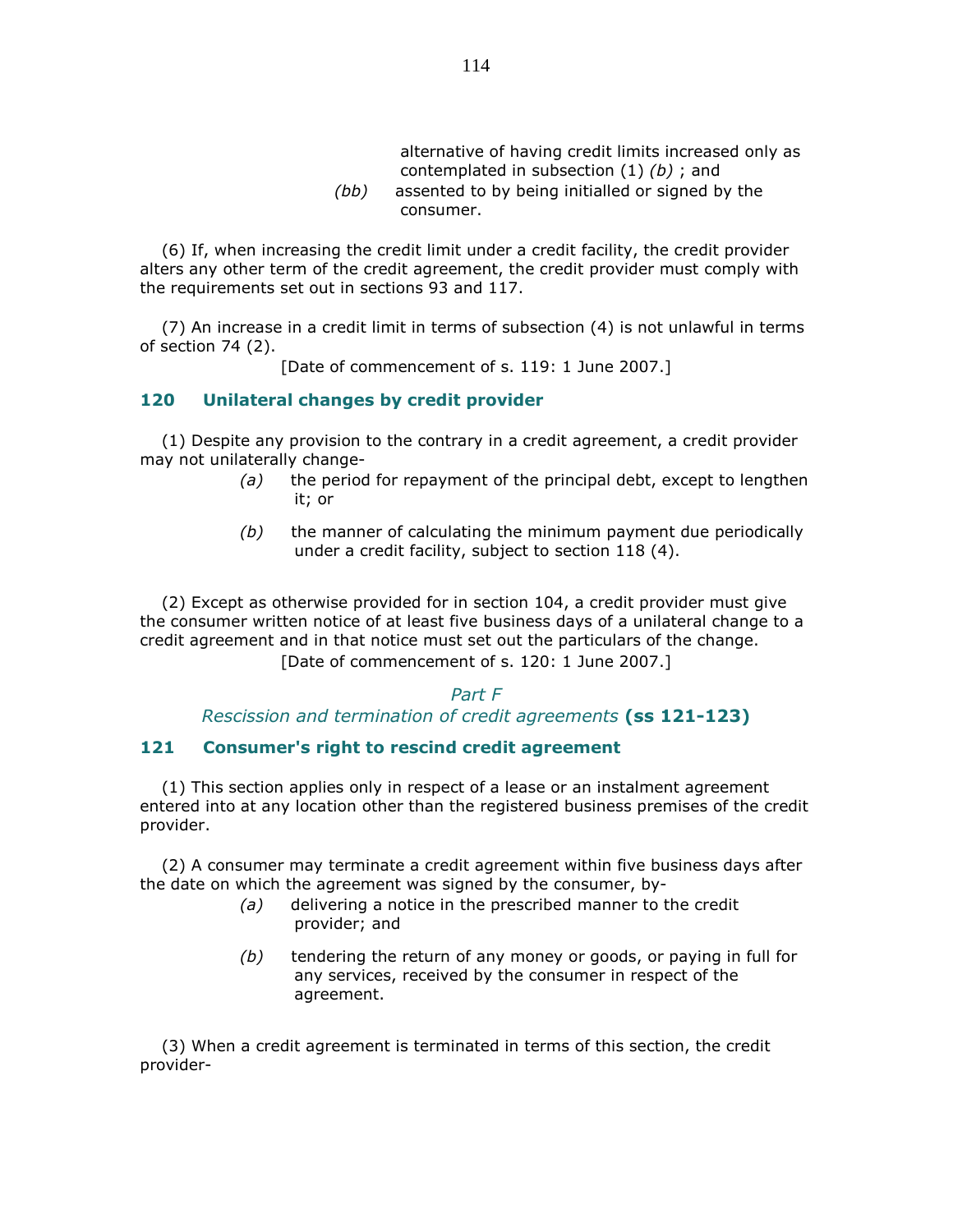- (a) must refund any money the consumer has paid under the agreement within seven business days after the delivery of the notice to terminate; and
- (b) may require payment from the consumer for-
	- (i) the reasonable cost of having any goods returned to the credit provider and restored to saleable condition; and
	- (ii) a reasonable rent for the use of those goods for the time that the goods were in the consumer's possession, unless those goods are in their original packaging and it is apparent that they have remained unused.

 (4) A credit provider to whom property has been returned in terms of this section, and who has unsuccessfully attempted to resolve any dispute over depreciation of that property directly with the consumer and through alternative dispute resolution under Part A of Chapter 7, may apply to a court for an order in terms of subsection (5).

 (5) If, on an application in terms of subsection (4), a court concludes that the actual fair market value of the goods depreciated during the time that they were in the consumer's possession, a court may order the consumer to pay to the credit provider a further amount not greater than the difference between-

- $(a)$  the depreciation in actual fair market value, as determined by the court; and
- $(b)$  the amount that the credit provider is entitled to charge the consumer in terms of subsection (3) (b) .

[Date of commencement of s. 121: 1 June 2007.]

#### 122 When consumer may terminate agreement

 (1) A consumer may terminate a credit agreement at any time by paying the settlement amount to the credit provider, in accordance with section 125.

 (2) In addition to subsection (1), a consumer may terminate an instalment agreement, secured loan or lease of movable property, by-

- $(a)$  surrendering to the credit provider the goods that are the subject of that agreement in accordance with section 127; and
- (b) paying to the credit provider any remaining amount demanded in accordance with section 127 (7).

[Date of commencement of s. 122: 1 June 2007.]

### 123 Termination of agreement by credit provider

 (1) A credit provider may terminate a credit agreement before the time provided in that agreement only in accordance with this section.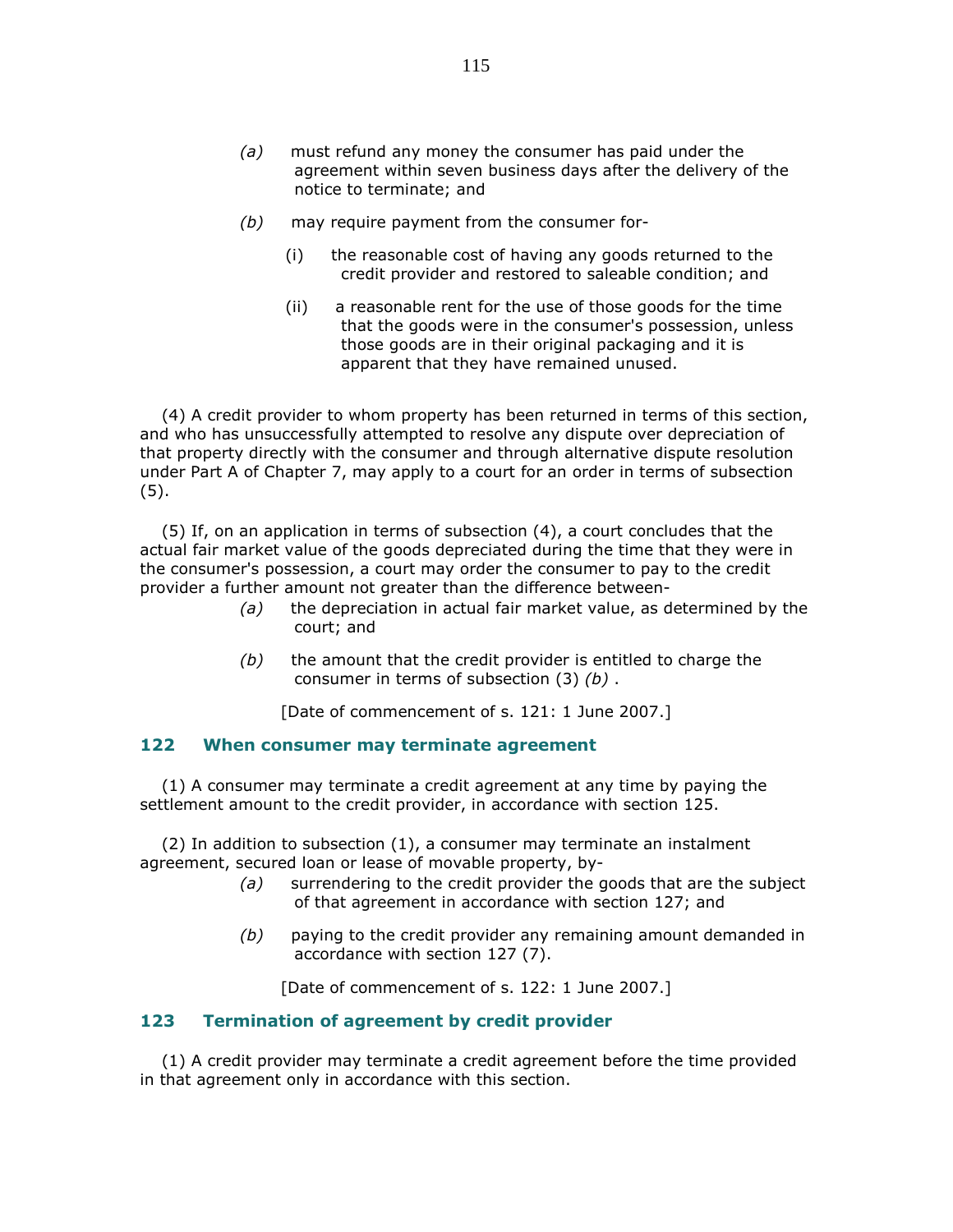(2) If a consumer is in default under a credit agreement, the credit provider may take the steps set out in Part C of Chapter 6 to enforce and terminate that agreement.

(3) A credit provider in respect of a credit facility may-

- $(a)$  suspend that credit facility at any time the consumer is in default under the agreement; or
- (b) close that credit facility by giving written notice to the consumer at least ten business days before the credit facility will be closed.

 (4) A credit agreement referred to in subsection (3) remains in effect to the extent necessary until the consumer has paid all amounts lawfully charged to that account.

 (5) A credit provider may not close or terminate a credit facility solely on the grounds that-

- $(a)$  the credit provider has declined a consumer's request to increase the credit limit;
- $(b)$  the consumer has declined the credit provider's offer to increase the credit limit;
- $(c)$  the consumer has requested a reduction in the credit limit, unless that reduction would reduce the credit limit to a level at which the credit provider does not customarily offer or establish credit facilities; or
- $(d)$  the card, personal identification code or number or other identification device used to access that facility has expired.

 (6) The unilateral termination of a credit agreement by a credit provider as contemplated in this section does not suspend or terminate any residual obligations of the credit provider to the consumer under that agreement or this Act. [Date of commencement of s. 123: 1 June 2007.]

### CHAPTER 6 COLLECTION, REPAYMENT, SURRENDER AND DEBT ENFORCEMENT (ss 124-133)

Part A

Collection and repayment practices (ss 124-126)

#### 124 Charges to other accounts

 (1) It is lawful for a consumer to provide, a credit provider to request or a credit agreement to include an authorisation to the credit provider to make a charge or series of charges contemplated in section 90 (2)  $(n)$ , if such authorisation meets all the following conditions-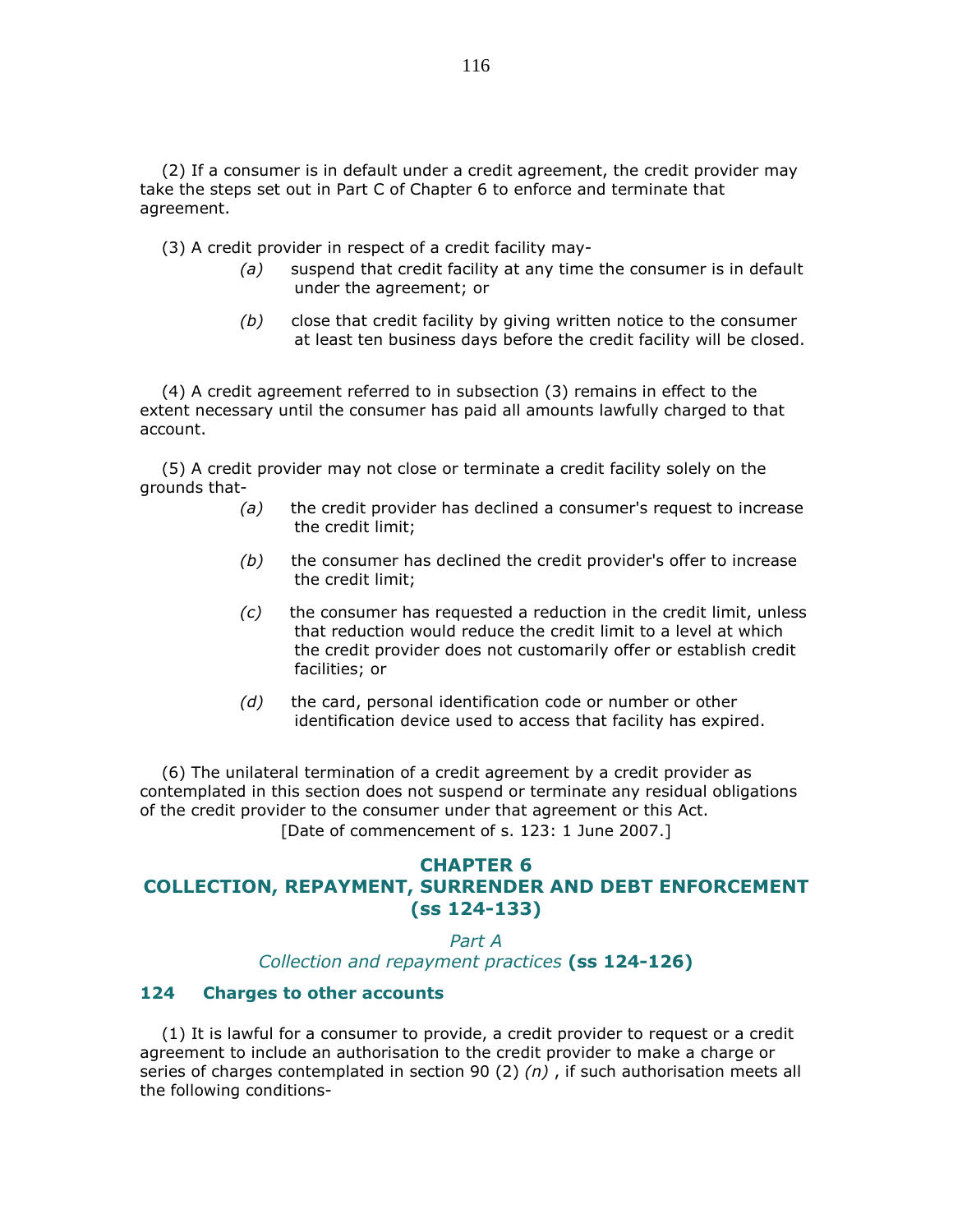- (a) the charge or series of charges may be made only against an asset, account, or amount that has been-
	- (i) deposited by or for the benefit of the consumer and held by that credit provider or that third party; and
	- (ii) specifically named by the consumer in the authorisation;
- $(b)$  the charge or series of charges may be made only to satisfy-
	- (i) a single obligation under the credit agreement; or
	- (ii) a series of recurring obligations under the credit agreement,

specifically set out in the authorisation;

- $(c)$  the charge or series of charges may be made only for an amount that is-
	- (i) calculated by reference to the obligation it is intended to satisfy under the credit agreement, and
	- (ii) specifically set out in the authorisation;
- $(d)$  the charge or series of charges may be made only on or after a specified date, or series of specified dates-
	- (i) corresponding to the date on which an obligation arises, or the dates on which a series of recurring obligations arise, under the credit agreement; and
	- (ii) specifically set out in the authorisation; and
- (e) any authorisation not given in writing, must be recorded electromagnetically and subsequently reduced to writing.

 (2) Before making a single charge, or the initial charge of a series of charges, to be made under a particular authorisation, the credit provider must give the consumer notice in the prescribed manner and form, setting out the particulars as required by this subsection, of the charge or charges to be made under that authorisation.

 (3) If there is a conflict between a provision of this section and a provision of the National Payment Systems Act, 1998 ( Act 78 of 1998 ), the provisions of that Act prevail.

[Date of commencement of s. 124: 1 June 2007.]

#### 125 Consumer's or guarantor's right to settle agreement

 (1) A consumer or guarantor is entitled to settle the credit agreement at any time, with or without advance notice to the credit provider.

 (2) The amount required to settle a credit agreement is the total of the following amounts: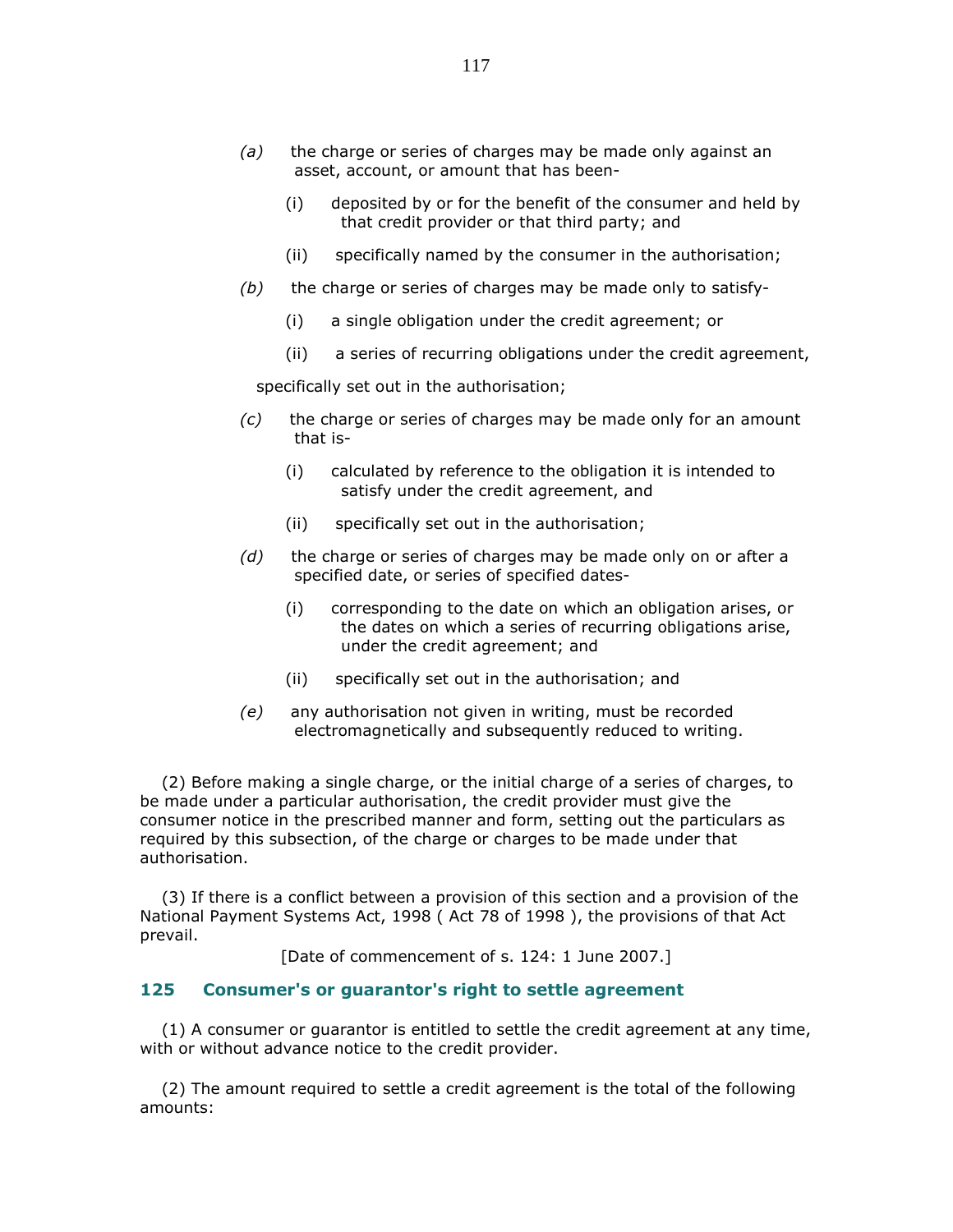- $(a)$  The unpaid balance of the principal debt at that time;
- $(b)$  the unpaid interest charges and all other fees and charges payable by the consumer to the credit provider up to the settlement date; and
- $(c)$  in the case of a large agreement-
	- (i) at a fixed rate of interest, an early termination charge no more than a prescribed charge or, if no charge has been prescribed, a charge calculated in accordance with subparagraph (ii); or
	- (ii) other than at a fixed rate of interest, an early termination charge equal to no more than the interest that would have been payable under the agreement for a period equal to the difference between-
		- (aa) three months; and
		- (bb) the period of notice of settlement if any, given by the consumer.

[Date of commencement of s. 125: 1 June 2007.]

### 126 Early payments and crediting of payments

 (1) At any time, without notice or penalty, a consumer may prepay any amount owed to a credit provider under a credit agreement.

 (2) A credit provider must accept any payment under a credit agreement when it is tendered, even if that is before the date on which the payment is due.

 (3) A credit provider must credit each payment made under a credit agreement to the consumer as of the date of receipt of the payment, as follows:

- (a) Firstly, to satisfy any due or unpaid interest charges;
- $(b)$  secondly, to satisfy any due or unpaid fees or charges; and
- (c) thirdly, to reduce the amount of the principal debt.

[Date of commencement of s. 126: 1 June 2007.]

[NB: A s. 126A has been inserted by s. 121 (1) of the Consumer Protection Act 68 of 2008, a provision which will come into operation on 24 October 2010. See PENDLEX . ]

## Part B Surrender of goods (ss 127-128)

### 127 Surrender of goods

(1) A consumer under an instalment agreement, secured loan or lease-

 $(a)$  may give written notice to the credit provider to terminate the agreement; and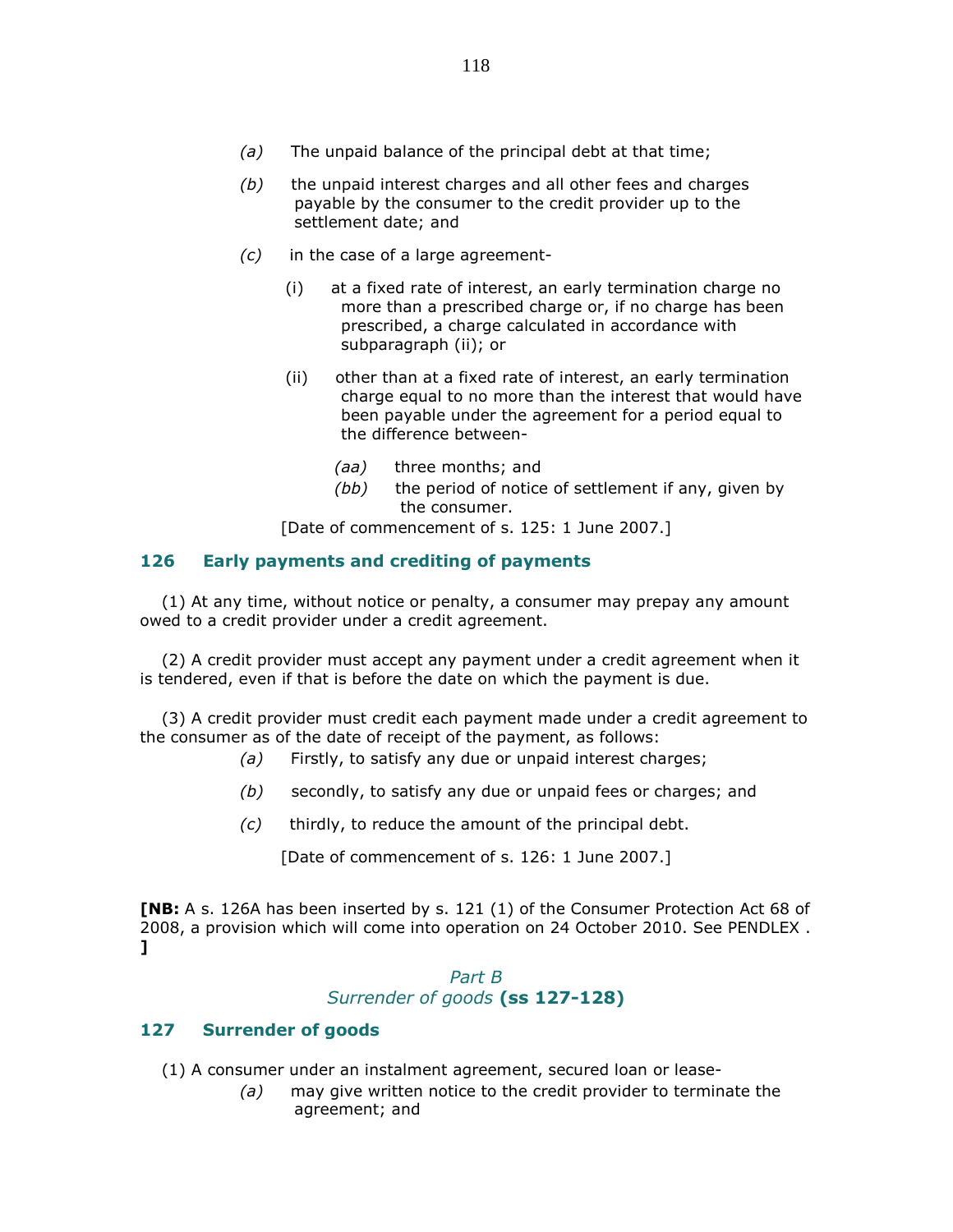- $(b)$  if-
	- (i) the goods are in the credit provider's possession, require the credit provider to sell the goods; or
	- (ii) otherwise, return the goods that are the subject of that agreement to the credit provider's place of business during ordinary business hours within five business days after the date of the notice or within such other period or at such other time or place as may be agreed with the credit provider.

(2) Within 10 business days after the later of-

- (a) receiving a notice in terms of subsection  $(1)$   $(b)$   $(i)$ ; or
- (b) receiving goods tendered in terms of subsection  $(1)$   $(b)$   $(ii)$ ,

a credit provider must give the consumer written notice setting out the estimated value of the goods and any other prescribed information.

 (3) Within 10 business days after receiving a notice under subsection (2), the consumer may unconditionally withdraw the notice to terminate the agreement in terms of subsection (1) (a), and resume possession of any goods that are in the credit provider's possession, unless the consumer is in default under the credit agreement.

(4) If the consumer-

- $(a)$  responds to a notice as contemplated in subsection (3), the credit provider must return the goods to the consumer unless the consumer is in default under the credit agreement; or
- $(b)$  does not respond to a notice as contemplated in subsection (3), the credit provider must sell the goods as soon as practicable for the best price reasonably obtainable.

(5) After selling any goods in terms of this section, a credit provider must-

- $(a)$  credit or debit the consumer with a payment or charge equivalent to the proceeds of the sale less any expenses reasonably incurred by the credit provider in connection with the sale of the goods; and
- $(b)$  give the consumer a written notice stating the following:
	- (i) The settlement value of the agreement immediately before the sale;
	- (ii) the gross amount realised on the sale;
	- (iii) the net proceeds of the sale after deducting the credit provider's permitted default charges, if applicable, and reasonable costs allowed under paragraph (a) ; and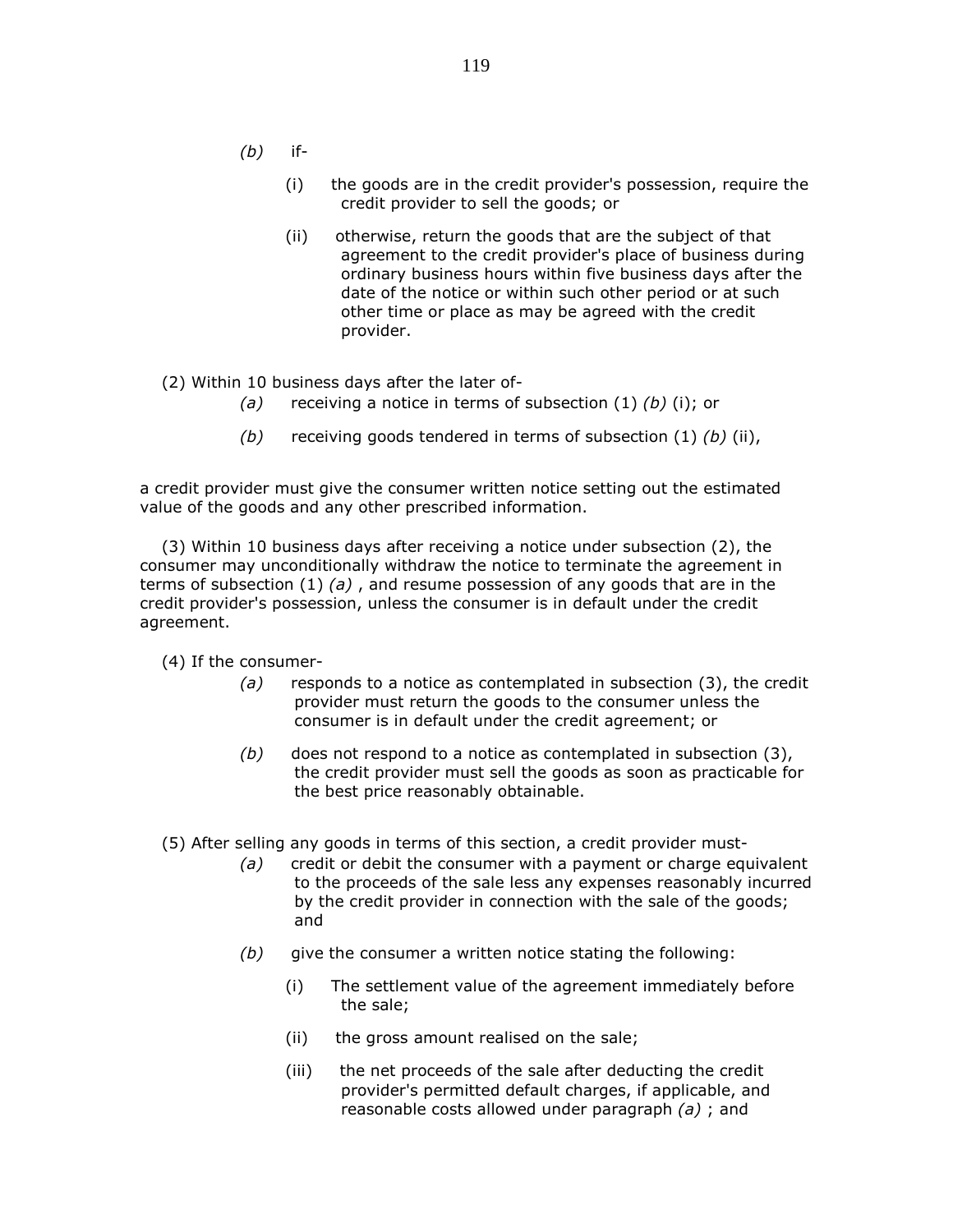(iv) the amount credited or debited to the consumer's account.

 (6) If an amount is credited to the consumer's account and it exceeds the settlement value immediately before the sale, and-

- $(a)$  another credit provider has a registered credit agreement with the same consumer in respect of the same goods, the credit provider must remit that amount to the Tribunal, which may make an order for the distribution of the amount in a manner that is just and reasonable; or
- $(b)$  no other credit provider has a registered credit agreement with the same consumer in respect of the same goods, the credit provider must remit that amount to the consumer with the notice required by subsection  $(5)$  (b), and the agreement is terminated upon remittance of that amount.

 (7) If an amount is credited to the consumer's account and it is less than the settlement value immediately before the sale, or an amount is debited to the consumer's account, the credit provider may demand payment from the consumer of the remaining settlement value, when issuing the notice required by subsection (5)  $(b)$ .

(8) If a consumer-

- (a) fails to pay an amount demanded in terms of subsection (7) within 10 business days after receiving a demand notice, the credit provider may commence proceedings in terms of the Magistrates' Courts Act for judgment enforcing the credit agreement; or
- $(b)$  pays the amount demanded after receiving a demand notice at any time before judgment is obtained under paragraph  $(a)$ , the agreement is terminated upon remittance of that amount.

 (9) In either event contemplated in subsection (8), interest is payable by the consumer at the rate applicable to the credit agreement on any outstanding amount demanded by the credit provider in terms of subsection (7) from the date of the demand until the date that the outstanding amount is paid.

 (10) A credit provider who acts in a manner contrary to this section is guilty of an offence.

[Date of commencement of s. 127: 1 June 2007.]

#### 128 Compensation for consumer

 (1) A consumer who has unsuccessfully attempted to resolve a disputed sale of goods in terms of section 127 directly with the credit provider, or through alternative dispute resolution under Part A of Chapter 7, may apply to the Tribunal to review the sale.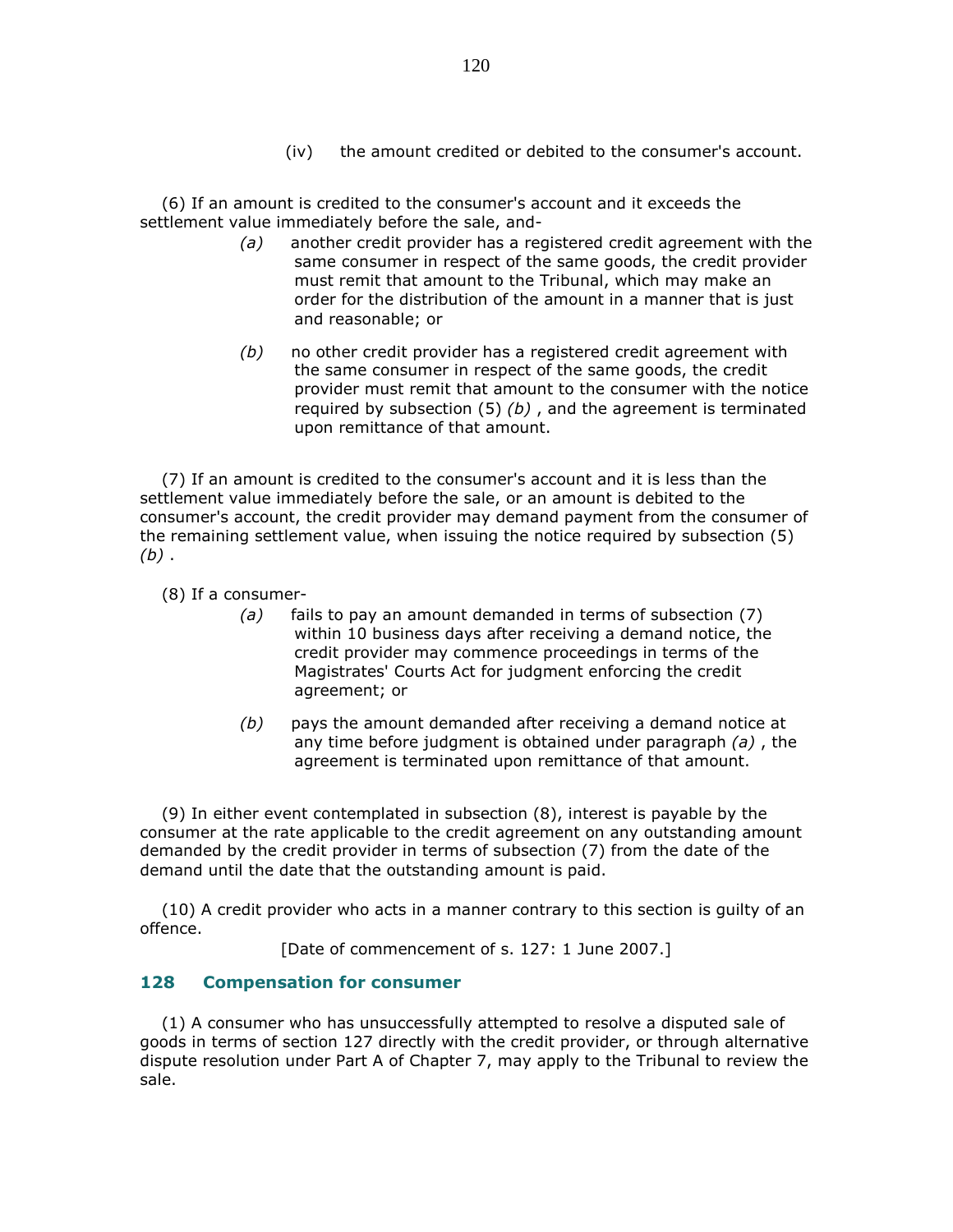(2) If the Tribunal considering an application in terms of this section is not satisfied that the credit provider sold the goods as soon as reasonably practicable, or for the best price reasonably obtainable, the Tribunal may order the credit provider to credit and pay to the consumer an additional amount exceeding the net proceeds of sale.

 (3) A decision by the Tribunal in terms of this section is subject to appeal to, or review by, the High Court to the extent permitted by section 148.

[Date of commencement of s. 128: 1 June 2007.]

# Part C Debt enforcement by repossession or judgment (ss 129-133)

#### 129 Required procedures before debt enforcement

- (1) If the consumer is in default under a credit agreement, the credit provider-
	- $(a)$  may draw the default to the notice of the consumer in writing and propose that the consumer refer the credit agreement to a debt counsellor, alternative dispute resolution agent, consumer court or ombud with jurisdiction, with the intent that the parties resolve any dispute under the agreement or develop and agree on a plan to bring the payments under the agreement up to date; and
	- $(b)$  subject to section 130 (2), may not commence any legal proceedings to enforce the agreement before-
		- (i) first providing notice to the consumer, as contemplated in paragraph  $(a)$ , or in section 86 (10), as the case may be; and
		- (ii) meeting any further requirements set out in section 130.

 (2) Subsection (1) does not apply to a credit agreement that is subject to a debt restructuring order, or to proceedings in a court that could result in such an order.

- (3) Subject to subsection (4), a consumer may-
	- (a) at any time before the credit provider has cancelled the agreement re-instate a credit agreement that is in default by paying to the credit provider all amounts that are overdue, together with the credit provider's permitted default charges and reasonable costs of enforcing the agreement up to the time of reinstatement; and-
	- (b) after complying with paragraph  $(a)$ , may resume possession of any property that had been repossessed by the credit provider pursuant to an attachment order.
- (4) A consumer may not re-instate a credit agreement after-
	- $(a)$  the sale of any property pursuant to-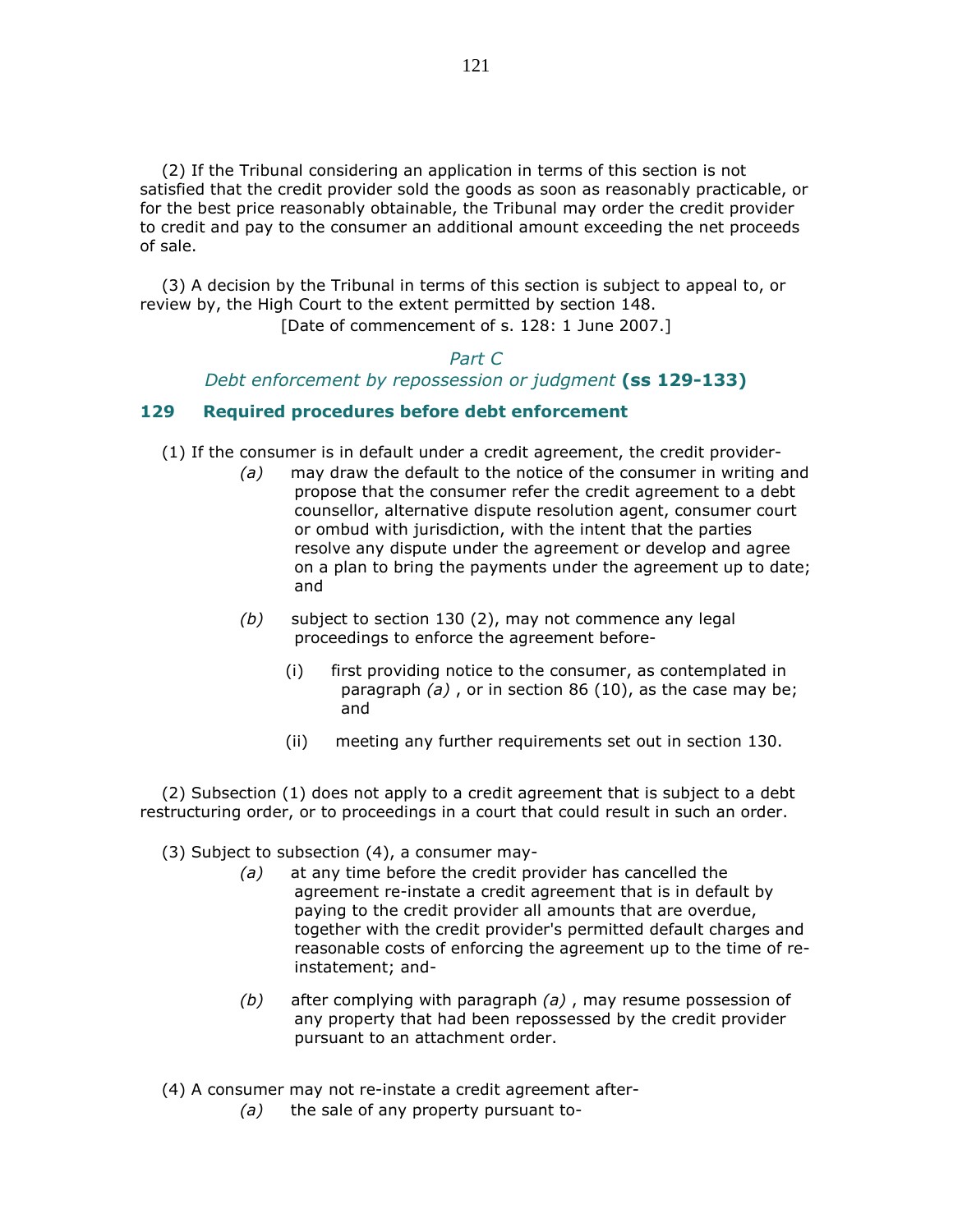- (i) an attachment order; or
- (ii) surrender of property in terms of section 127;
- $(b)$  the execution of any other court order enforcing that agreement; or
- (c) the termination thereof in accordance with section 123.

[Date of commencement of s. 129: 1 June 2007.]

#### 130 Debt procedures in a Court

 (1) Subject to subsection (2), a credit provider may approach the court for an order to enforce a credit agreement only if, at that time, the consumer is in default and has been in default under that credit agreement for at least 20 business days and-

- (a) at least 10 business days have elapsed since the credit provider delivered a notice to the consumer as contemplated in section 86 (9), or section 129 (1), as the case may be;
- $(b)$  in the case of a notice contemplated in section 129 (1), the consumer has-
	- (i) not responded to that notice; or
	- (ii) responded to the notice by rejecting the credit provider's proposals; and
- $(c)$  in the case of an instalment agreement, secured loan, or lease, the consumer has not surrendered the relevant property to the credit provider as contemplated in section 127.

 (2) In addition to the circumstances contemplated in subsection (1), in the case of an instalment agreement, secured loan, or lease, a credit provider may approach the court for an order enforcing the remaining obligations of a consumer under a credit agreement at any time if-

- (a) all relevant property has been sold pursuant to-
	- (i) an attachment order; or
	- (ii) surrender of property in terms of section 127; and
- $(b)$  the net proceeds of sale were insufficient to discharge all the consumer's financial obligations under the agreement.

 (3) Despite any provision of law or contract to the contrary, in any proceedings commenced in a court in respect of a credit agreement to which this Act applies, the court may determine the matter only if the court is satisfied that-

> (a) in the case of proceedings to which sections 127, 129 or 131 apply, the procedures required by those sections have been complied with;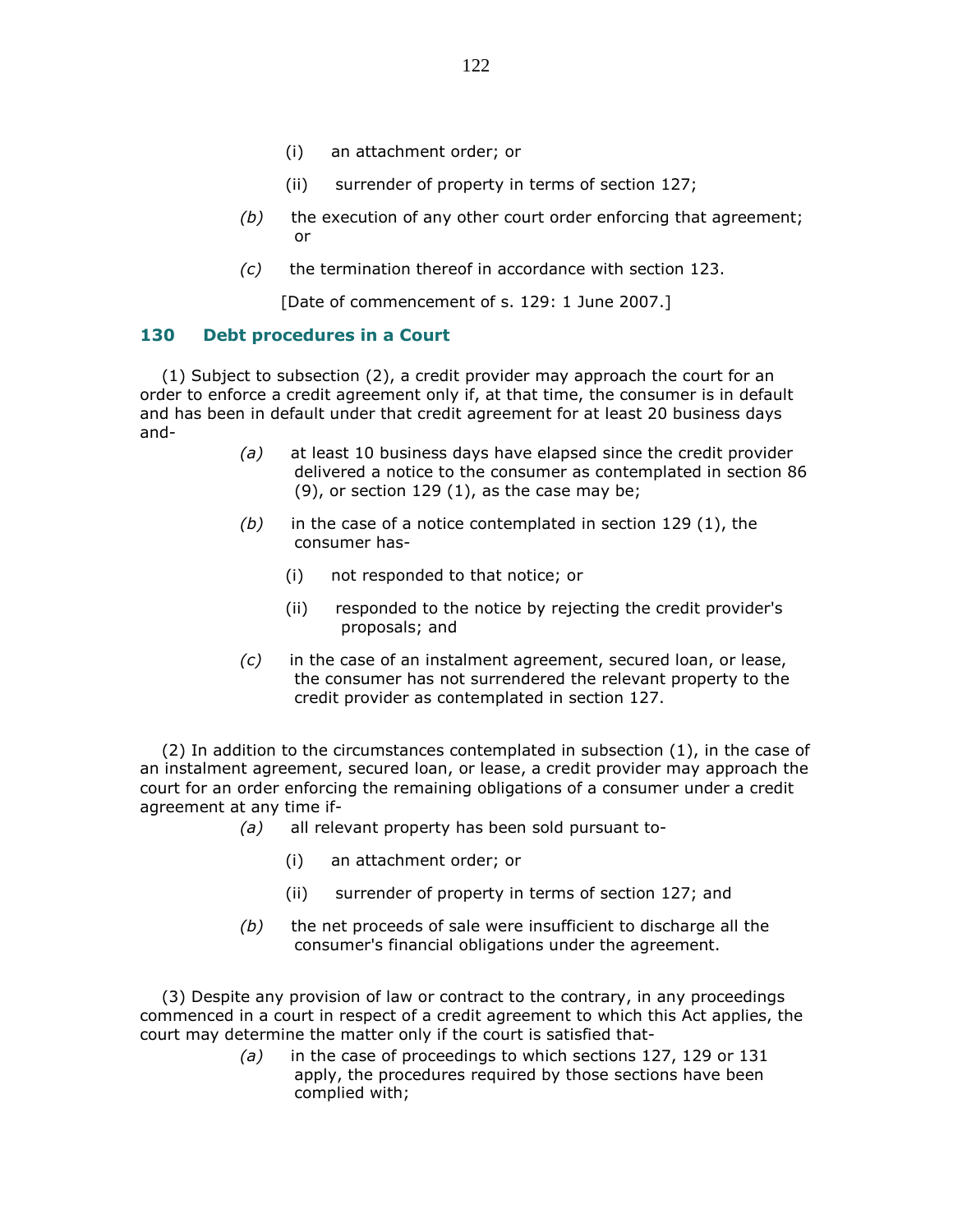- $(b)$  there is no matter arising under that credit agreement, and pending before the Tribunal, that could result in an order affecting the issues to be determined by the court; and
- (c) that the credit provider has not approached the court-
	- (i) during the time that the matter was before a debt counsellor, alternative dispute resolution agent, consumer court or the ombud with jurisdiction; or
	- (ii) despite the consumer having-
		- (aa) surrendered property to the credit provider, and before that property has been sold;
		- (bb) agreed to a proposal made in terms of section 129  $(1)$  (a) and acted in good faith in fulfilment of that agreement;
		- (cc) complied with an agreed plan as contemplated in section 129  $(1)$   $(a)$ ; or
		- (dd) brought the payments under the credit agreement up to date, as contemplated in section 129 (1)  $(a)$ .
- (4) In any proceedings contemplated in this section, if the court determines that-
	- $(a)$  the credit agreement was reckless as described in section 80, the court must make an order contemplated in section 83;
	- $(b)$  the credit provider has not complied with the relevant provisions of this Act, as contemplated in subsection  $(3)$   $(a)$ , or has approached the court in circumstances contemplated in subsection  $(3)$   $(c)$  the court must-
		- (i) adjourn the matter before it; and
		- (ii) make an appropriate order setting out the steps the credit provider must complete before the matter may be resumed;
	- $(c)$  the credit agreement is subject to a pending debt review in terms of Part D of Chapter 4, the court may-
		- (i) adjourn the matter, pending a final determination of the debt review proceedings;
		- (ii) order the debt counsellor to report directly to the court, and thereafter make an order contemplated in section 85 (b) ; or
		- (iii) if the credit agreement is the only credit agreement to which the consumer is a party, order the debt counsellor to discontinue the debt review proceedings, and make an order contemplated in section 85 (b) ;
	- $(d)$  there is a matter pending before the Tribunal, as contemplated in subsection  $(3)$   $(b)$ , the court may-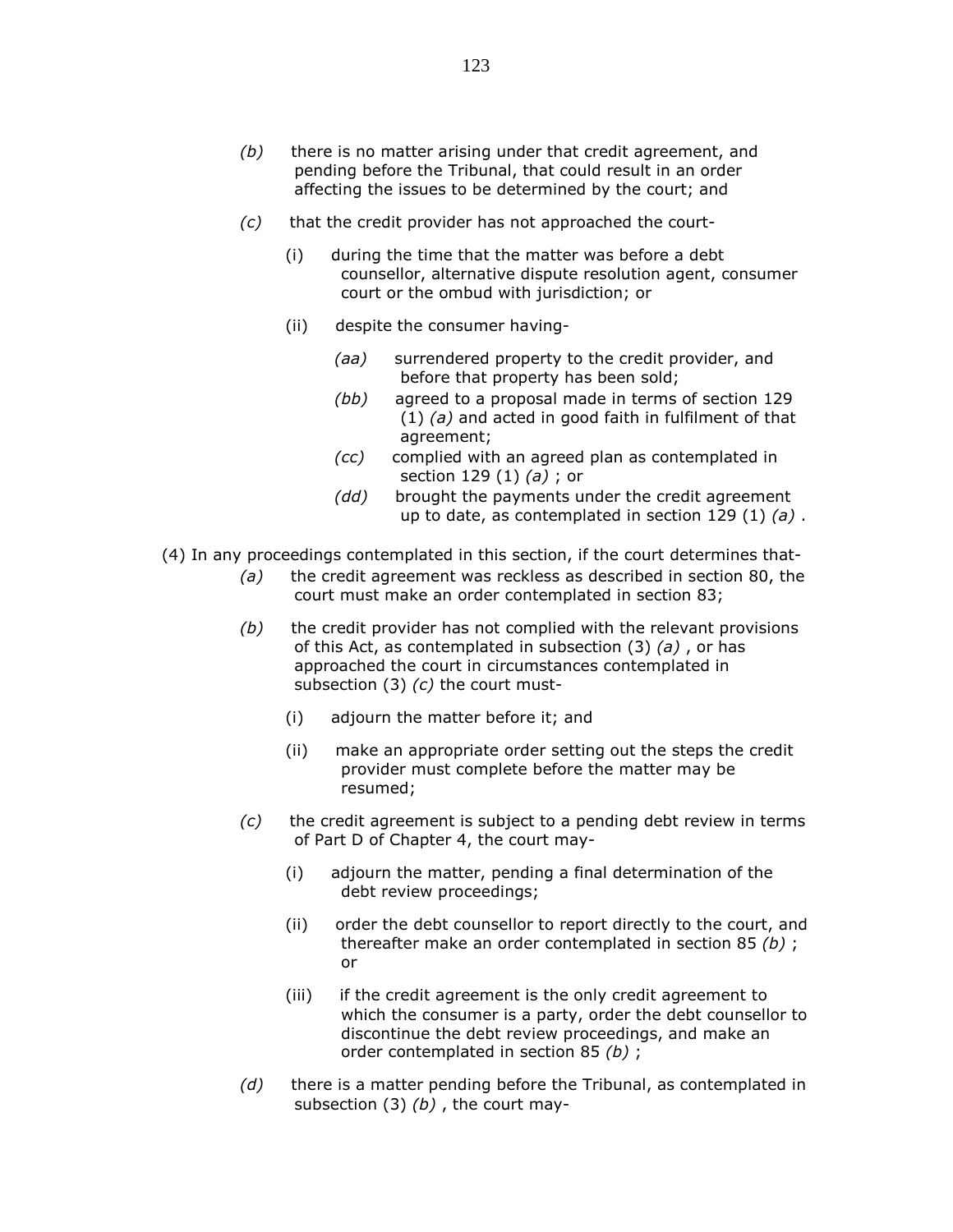- (i) adjourn the matter before it, pending a determination of the proceedings before the Tribunal; or
- (ii) order the Tribunal to adjourn the proceedings before it, and refer the matter to the court for determination; or
- (e) the credit agreement is either suspended or subject to a debt rearrangement order or agreement, and the consumer has complied with that order or agreement, the court must dismiss the matter.

[Date of commencement of s. 130: 1 June 2007.]

### 131 Repossession of goods

 If a court makes an attachment order with respect to property that is the subject of a credit agreement, section 127 (2) to (9) and section 128, read with the changes required by the context, apply with respect to any goods attached in terms of that order.

[Date of commencement of s. 131: 1 June 2007.]

### 132 Compensation for credit provider

 (1) A credit provider who has unsuccessfully attempted to resolve a dispute over the costs of attachment of property in terms of section 129 to 131 directly with the consumer, and through alternative dispute resolution under Part A of Chapter 7, may apply to the court for compensation from the consumer in respect of any costs of repossession of property in excess of those permitted under section 131.

 (2) The court may grant an order contemplated in subsection (1) if it is satisfied that-

- (a) the consumer knowingly-
	- (i) provided false or misleading information to the credit provider in terms of section 97; or
	- (ii) engaged in a pattern of behaviour that was reasonably likely to frustrate or impede the exercise of the credit provider's right to repossess property under section 129 to 131; and
- $(b)$  as a result, the credit provider experienced unreasonable delay or incurred exceptional costs in the exercise of those rights.

[Date of commencement of s. 132: 1 June 2007.]

#### 133 Prohibited collection and enforcement practices

(1) A credit provider must not-

 (a) make use of any document, number or instrument referred to in section 90 (2) (*l*) when collecting on or enforcing a credit agreement; or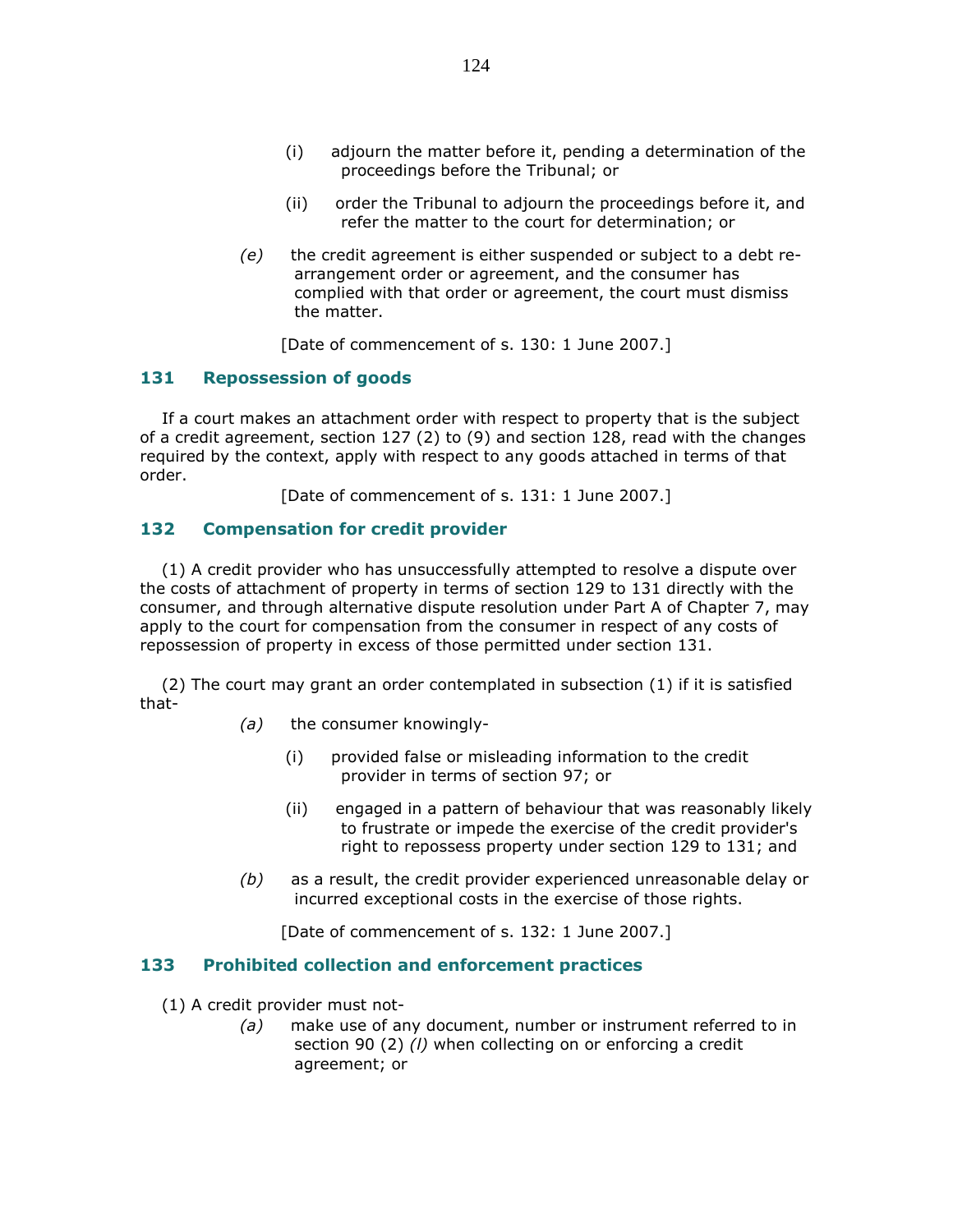(b) direct or permit any other person to do anything contemplated in this subsection on behalf, or as an agent, of the credit provider.

 (2) When collecting money owed by a consumer under a credit agreement or when seeking to enforce a credit agreement, a credit provider must not use or rely on, or permit any person to use or rely on, any document, instrument or contract provision referred to in section 90 (2) (l) .

 (3) A person who contravenes this section is guilty of an offence. [Date of commencement of s. 133: 1 June 2007.]

## CHAPTER 7 DISPUTE SETTLEMENT OTHER THAN DEBT ENFORCEMENT (ss 134- 152)

#### Part A

Alternative dispute resolution (ss 134-135)

#### 134 Alternative dispute resolution

 (1) As an alternative to filing a complaint with the National Credit Regulator in terms of section 136, a person may refer a matter that could be the subject of such a complaint as follows:

- (a) If the credit provider concerned is a financial institution as defined in the Financial Services Ombud Schemes Act, 2004 ( Act 37 of 2004 ), the matter-
	- (i) may be referred only to the ombud with jurisdiction to resolve a complaint or settle a matter involving that credit provider, as determined in accordance with sections 13 and 14 of that Act; and
	- (ii) must be procedurally resolved as if it were a complaint in terms of that Act; or
- $(b)$  if the credit provider is not a financial institution, as defined in the Financial Services Ombud Schemes Act, 2004 ( Act 37 of 2004 ), the matter may be referred to either-
	- (i) a consumer court, for resolution in accordance with this Act and the provincial legislation establishing that consumer court; or
	- (ii) an alternative dispute resolution agent, for resolution by conciliation, mediation or arbitration.

 (2) The respondent in a matter referred to an alternative dispute resolution agent under subsection  $(1)$   $(b)$  (ii) may object to that referral in writing within 10 business days, in which case-

> $(a)$  the matter may not be resolved by an alternative dispute resolution agent;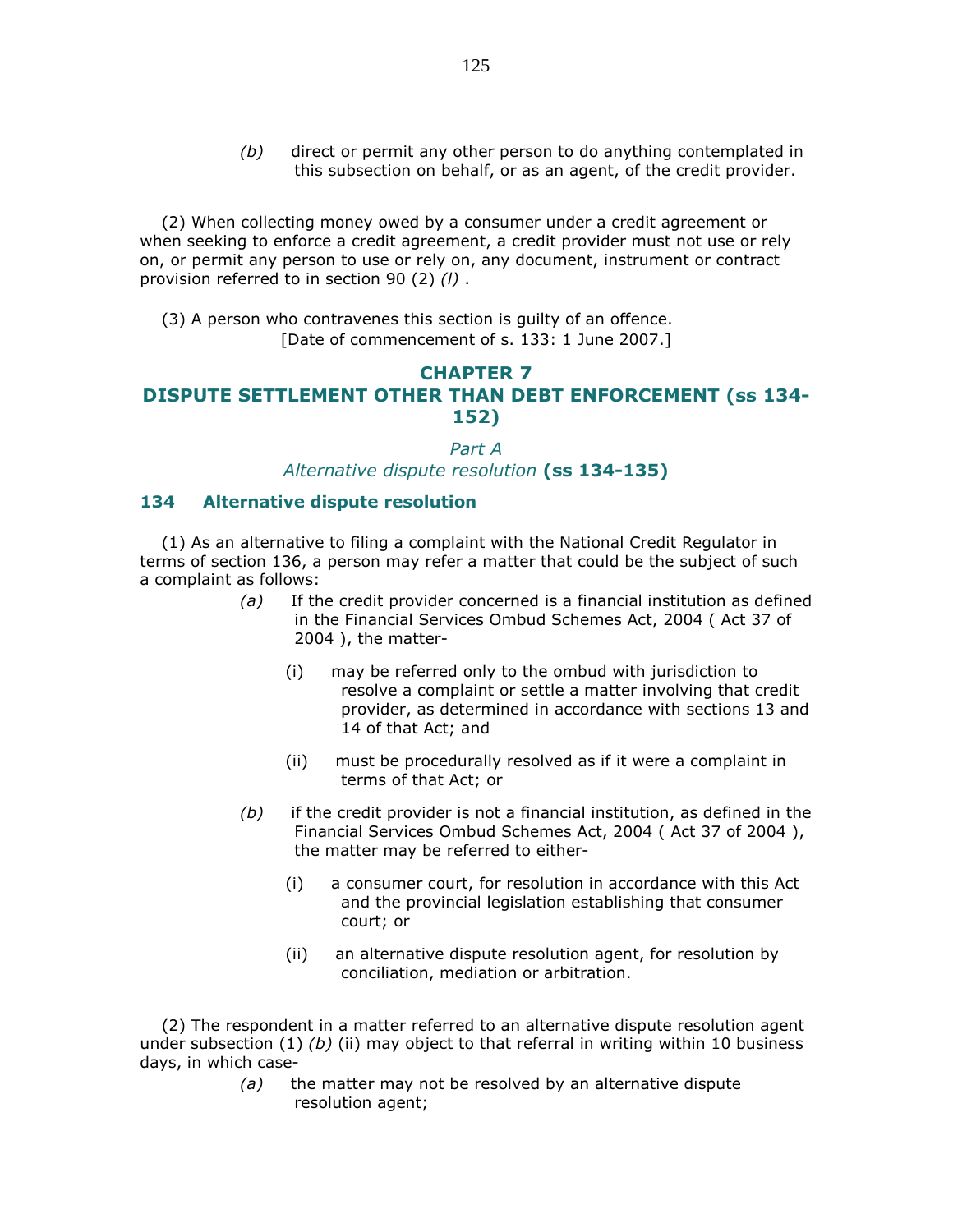- $(b)$  if the matter is the proper subject of a complaint to the National Credit Regulator, the matter is deemed to have been filed as a complaint in terms of section 136; or
- $(c)$  if the matter is the proper subject of an application to the Tribunal, the matter is deemed to have been an application directly to the Tribunal in terms of section 137.

 (3) The Tribunal, after considering a matter in terms of a deemed application under subsection  $(2)$   $(c)$ , may make an exceptional order of costs against the respondent if the Tribunal considers that the matter could have been properly resolved by conciliation, mediation or arbitration carried out in good faith.

 (4) In respect of any dispute between a credit provider and a consumer that could be the subject of an application to the Tribunal in terms of this Act, other than Part C of this Chapter, the consumer or credit provider, before either may apply directly to the Tribunal-

- (a) must attempt to resolve that matter directly between themselves; and
- $(b)$  if unable to do so, must refer the matter-
	- (i) to the ombud with jurisdiction, for resolution in accordance with this Act and in terms of the Financial Services Ombud Schemes Act, 2004 ( Act 37 of 2004 ), if the credit provider concerned is a financial institution and a participant in a recognised scheme as defined in that Act; or
	- (ii) in any other case, to either-
		- (aa) a consumer court, for resolution in accordance with this Act and the provincial legislation establishing that consumer court; or
		- (bb) an alternative dispute resolution agent, for resolution by conciliation, mediation or arbitration.

 (5) If an alternative dispute resolution agent concludes that either party to conciliation, mediation or arbitration in terms of subsection (4) (b) (ii) (bb) is not participating in that process in good faith, or that there is no reasonable probability of the parties resolving their dispute through that process, the alternative dispute resolution agent must issue a certificate in the prescribed form stating that the process has failed.

#### 135 Dispute resolution may result in consent order

 (1) The ombud with jurisdiction, consumer court or alternative dispute resolution agent that has resolved, or assisted parties in resolving, a dispute in terms of this Part may-

- (a) record the resolution of that dispute in the form of an order, and
- $(b)$  if the parties to the dispute consent to that order, submit it to-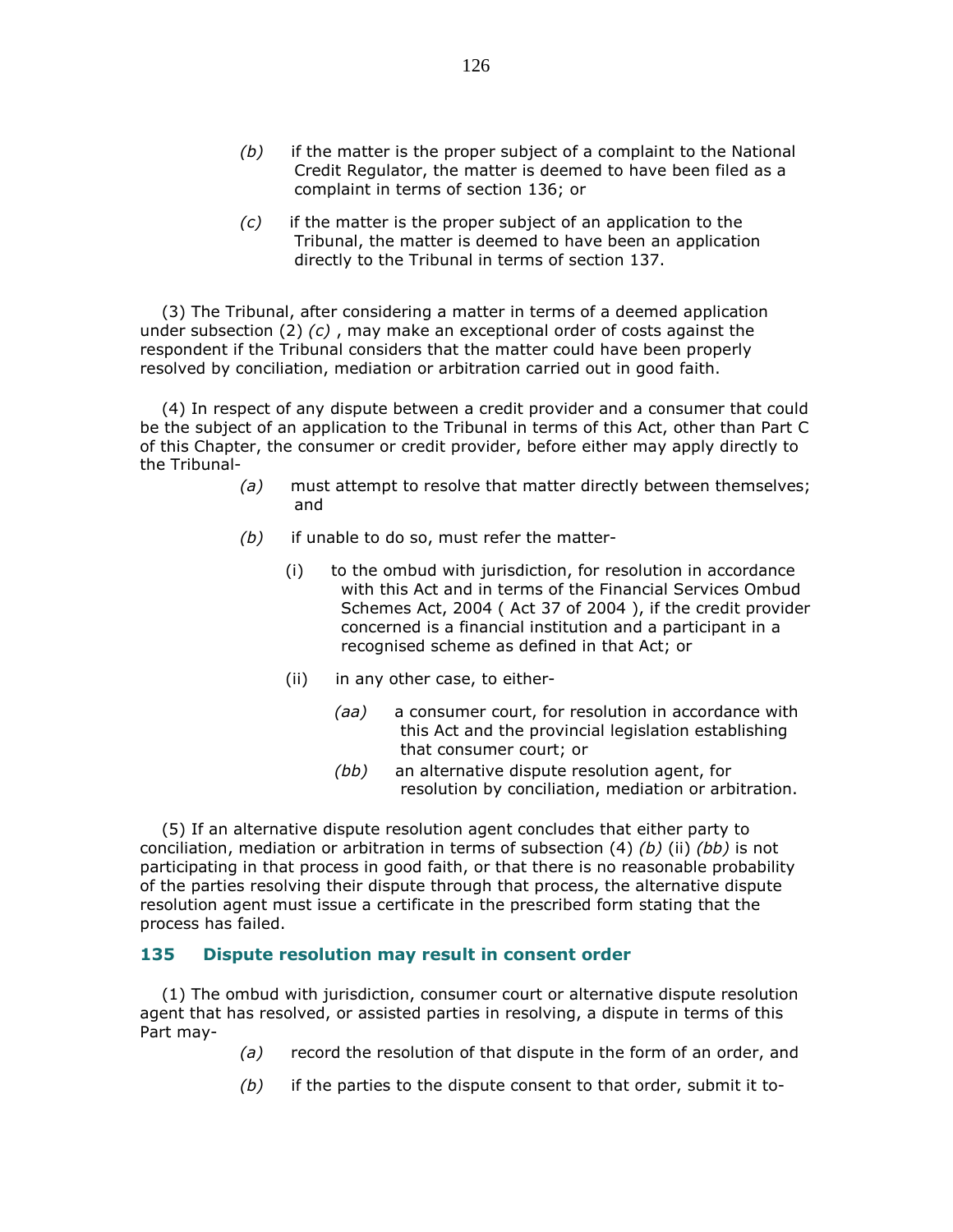- (i) a court to be made a consent order, in terms of its rules; or
- (ii) the Tribunal to be made a consent order in terms of section 138.

 (2) The National Credit Regulator may not intervene before the Tribunal in respect of a consent order submitted in terms of this section.

> Part B Initiating complaints or applications (ss 136-138)

#### 136 Initiating a complaint to National Credit Regulator

 (1) Any person may submit a complaint concerning an alleged contravention of this Act to the National Credit Regulator in the prescribed manner and form.

(2) The National Credit Regulator may initiate a complaint in its own name.

### 137 Initiating applications to Tribunal

 (1) The National Credit Regulator may apply to the Tribunal in the prescribed manner and form-

- $(a)$  for an order resolving a dispute over information held by a credit bureau, in terms of Part B of Chapter 4;
- (b) for an order compelling the delivery of a statement of account or a review of a statement in terms of Part D of Chapter 5;
- $(c)$  to review the conduct of a sale of goods in terms of section 127 or the distribution of proceeds from such a sale;
- $(d)$  for leave to bring a complaint directly before the Tribunal; or
- $(e)$  for an order condoning late filing.

 (2) A registrant, or applicant for registration, may file an application in terms of section 59 at any time within-

- (a) 20 business days after the National Credit Regulator makes the decision that is the subject of the application; or
- $(b)$  such longer time as the Tribunal may allow on good cause shown.

 (3) A consumer or credit provider who has unsuccessfully attempted to resolve a dispute directly with the other party and through alternative dispute resolution in terms of section 134 (4) may file an application contemplated in this Act at any time within-

- $(a)$  20 business days after the failure of the attempted alternative dispute resolution; or
- (b) such longer time as the Tribunal may allow on good cause shown.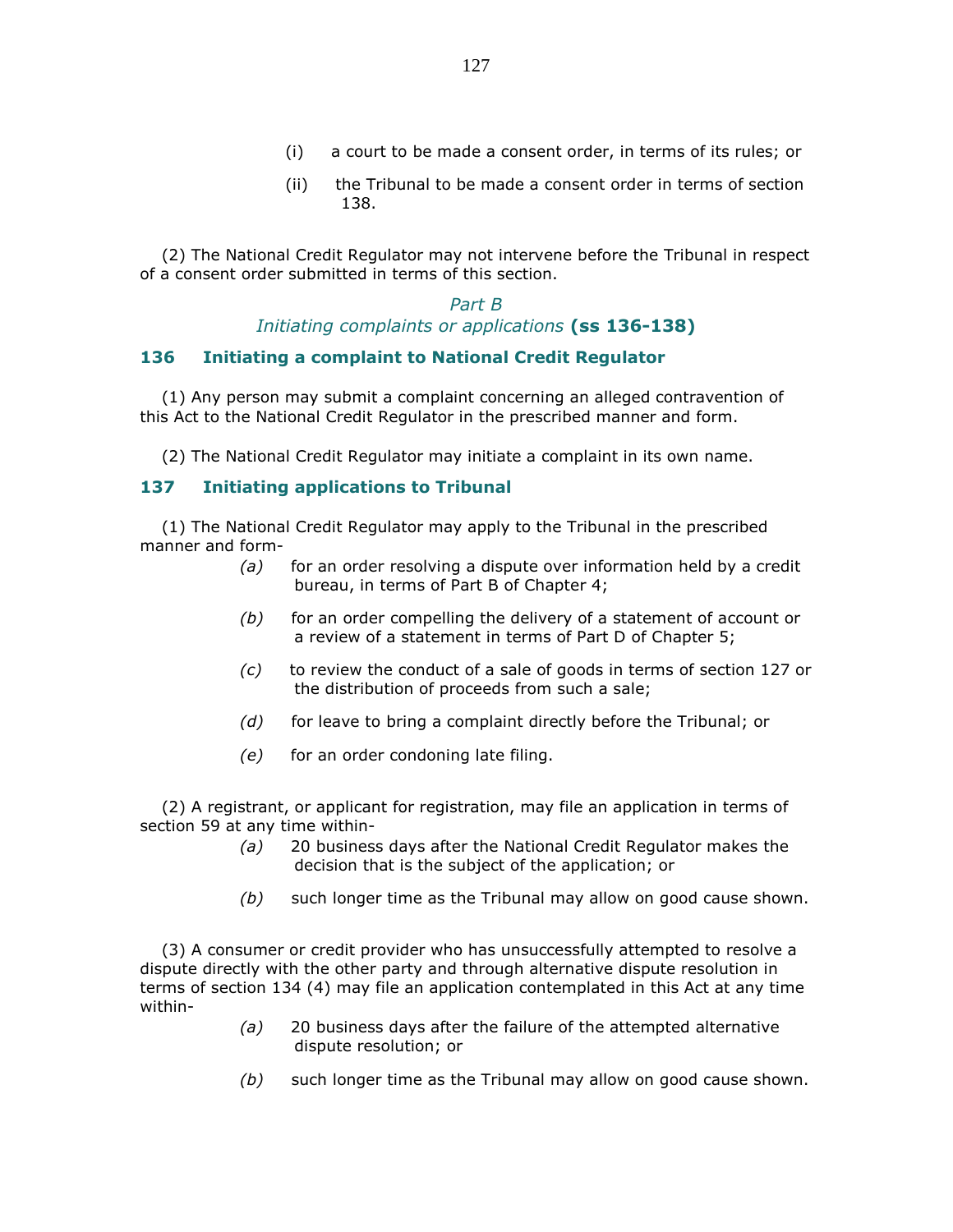(4) The National Credit Regulator may intervene before the Tribunal in respect of any application contemplated in this section in which the National Credit Regulator is not already a party.

### 138 Consent orders

(1) If a matter has been-

- (a) resolved through the ombud with jurisdiction, consumer court or alternative dispute resolution agent; or
- (b) investigated by the National Credit Regulator, and the National Credit Regulator and the respondent agree to the proposed terms of an appropriate order,

the Tribunal or a court, without hearing any evidence, may confirm that resolution or agreement as a consent order.

 (2) With the consent of a complainant, a consent order confirmed in terms of subsection  $(1)$  (b) may include an award of damages to the complainant.

### Part C Informal resolution or investigation of complaints (ss 139-141)

### 139 Investigation by National Credit Regulator

 (1) Upon initiating or accepting a complaint in terms of section 136, the National Credit Regulator may-

- $(a)$  issue a notice of non-referral to the complainant in the prescribed form, if the complaint appears to be frivolous or vexatious, or does not allege any facts which, if true, would constitute grounds for a remedy under this Act;
- (b) refer the complaint to-
	- (i) a debt counsellor, if the matter appears to concern either reckless credit or possible over-indebtedness of the consumer; or
	- (ii) the ombud with jurisdiction, consumer court or an alternative dispute resolution agent for the purposes of assisting the parties to resolve the dispute in terms of section 134; or
- (c) direct an inspector to investigate the complaint as quickly as practicable, in any other case.

 (2) At any time during an investigation, the National Credit Regulator may designate one or more persons to assist the inspector conducting the investigation contemplated in subsection (1).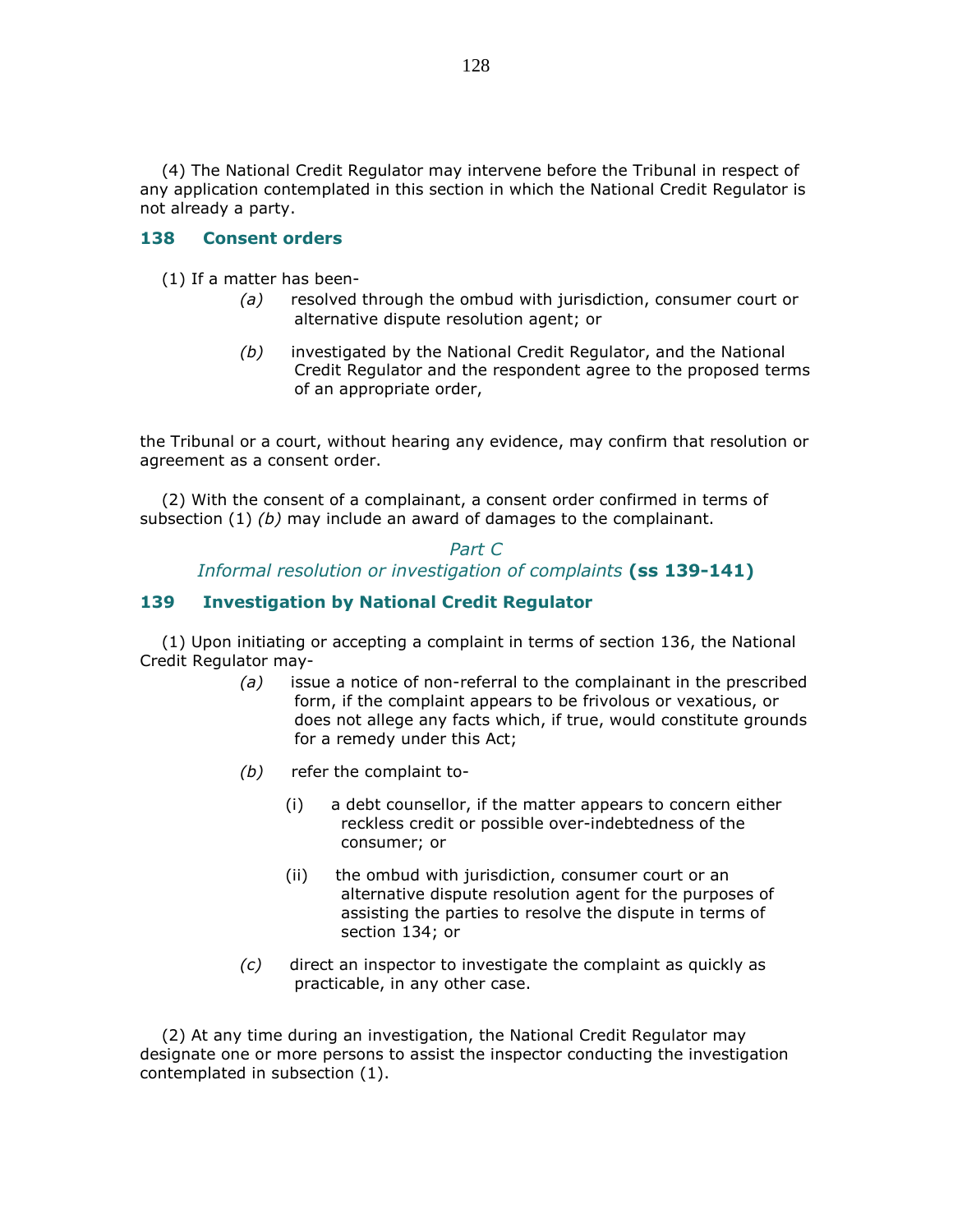(3) At any time during an investigation, the National Credit Regulator may summon any person who is believed to be able to furnish any information on the subject of the investigation, or to have possession or control of any book, document or other object that has a bearing on that subject-

- (a) to appear before the National Credit Regulator to be interrogated; or
- $(b)$  to deliver or produce to the National Credit Regulator such book, document or other object,

at a time and place specified in the summons.

 (4) A person questioned by an inspector conducting an investigation must answer each question truthfully and to the best of that person's ability, but-

- $(a)$  the person is not obliged to answer any question if the answer is self-incriminating; and
- $(b)$  the inspector questioning such a person must inform that person of the right set out in paragraph  $(a)$ .

 (5) No self-incriminating answer given or statement made by any person to an inspector exercising any power in terms of this section is admissible as evidence against the person who gave the answer or made the statement in criminal proceedings in any court, except in criminal proceedings for perjury or in which that person is tried for an offence contemplated in section 159, and then only to the extent that the answer or statement is relevant to prove the offence charged.

#### 140 Outcome of complaint

 (1) After completing an investigation into a complaint, the National Credit Regulator may-

- (a) issue a notice of non-referral to the complainant in the prescribed form;
- $(b)$  make a referral in accordance with subsection (2), if the National Credit Regulator believes that a person has engaged in prohibited conduct;
- (c) make an application to the Tribunal if the complaint concerns a matter that the Tribunal may consider on application in terms of any provision of this Act; or
- (d) refer the matter to the National Prosecuting Authority, if the complaint concerns an offence in terms of this Act.

(2) In the circumstances contemplated in subsection  $(1)$  (b), the National Credit Regulator may refer the matter-

> $(a)$  to the consumer court of the province in which the consumer resides, or the consumer court of the province in which the credit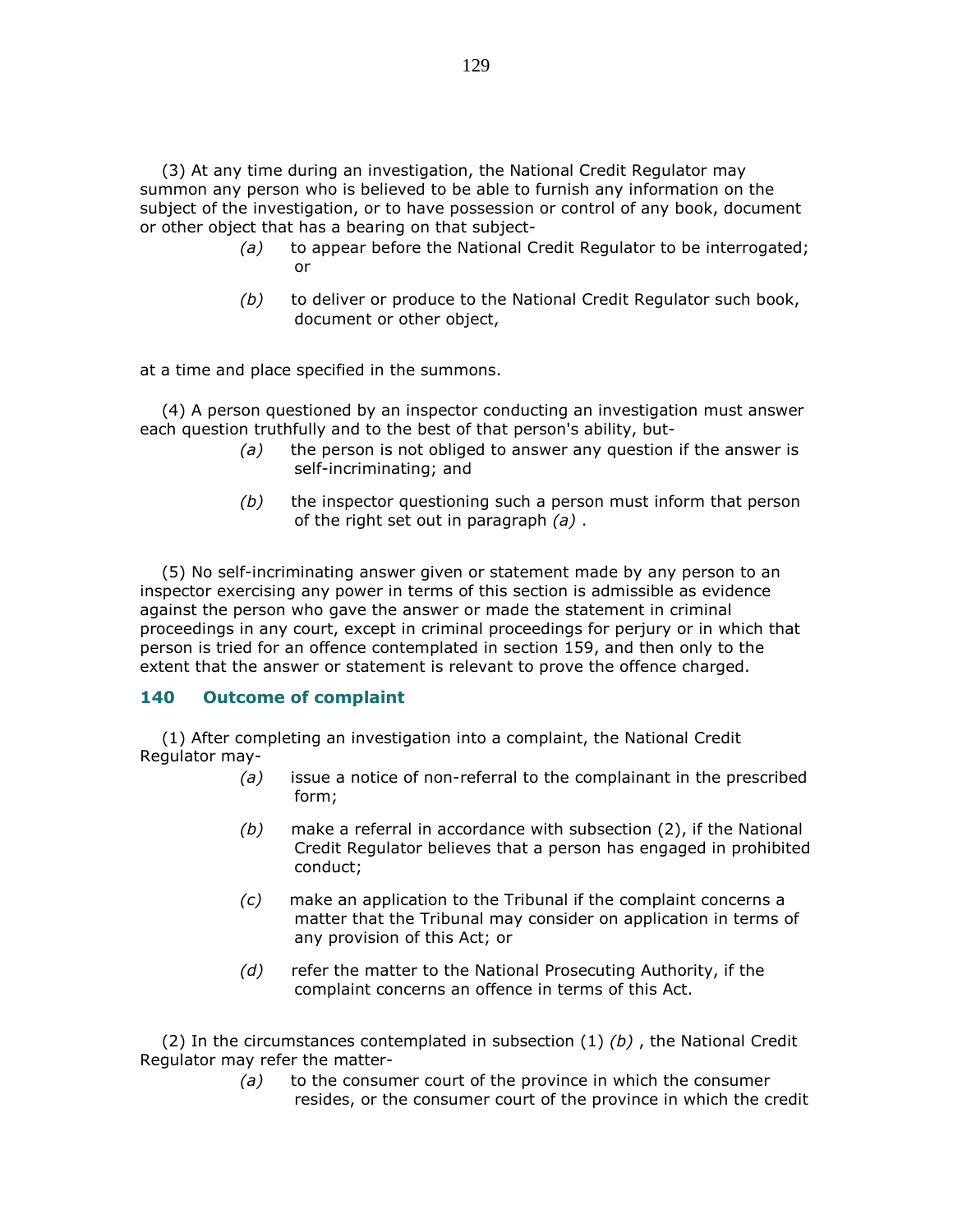provider has its principal place of business in the Republic, if there is a consumer court in such a province and if the National Credit Regulator believes that the issues raised by the complaint can be dealt with expeditiously and fully by such a referral; or

(b) to the Tribunal.

 (3) If, in respect of a matter contemplated in subsection (2), there is no consumer court within either applicable province, the National Credit Regulator may refer the matter to either-

- (a) a consumer court in another province, if the balance of convenience or interests of justice so permit; or
- $(b)$  the Tribunal.

 (4) If the National Credit Regulator refers a matter to a consumer court in terms of subsection (2) or (3) (a), any party to that referral may apply to the Tribunal, in the prescribed manner and form and within the prescribed time, for an order that the matter be referred to-

- (a) a different consumer court, or
- $(b)$  the Tribunal.

(5) If an application has been made to the Tribunal-

- (a) in terms of subsection (4) (a), the Tribunal may order that the matter be referred to a different consumer court, if the balance of convenience or interests of justice so require;
- (b) in terms of subsection (4) (b), the Tribunal may order that the matter be referred to it instead of the consumer court if the balance of convenience or interests of justice so require.

(6) A consumer court hearing a matter referred to in this section-

- (a) must conduct its proceedings in a manner consistent with the requirements of Part D of this Chapter; and
- $(b)$  may make any order that the Tribunal could have made in terms of this Act after hearing that matter.

 (7) An order of a consumer court made after hearing a matter referred to in terms of this section has the same force and effect as if it had been made by the Tribunal.

### 141 Referral to Tribunal

 (1) If the National Credit Regulator issues a notice of non-referral in response to a complaint other than a complaint concerning section 61 or an offence in terms of this Act, the complainant concerned may refer the matter directly to-

> $(a)$  the consumer court of the province within which the complainant resides, or in which the respondent has its principal place of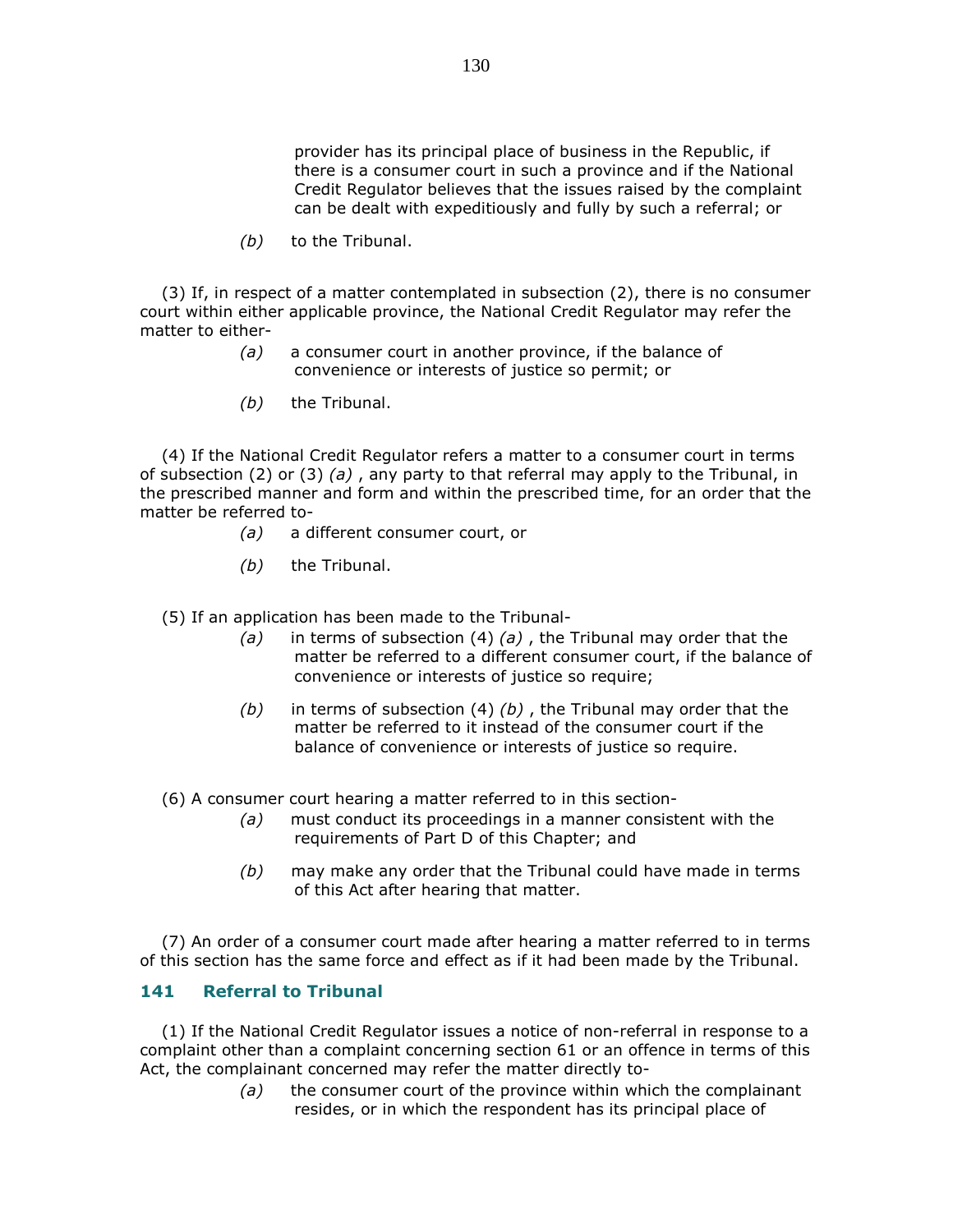business in the Republic, subject to the provincial legislation governing the operation of that consumer court; or

- $(b)$  the Tribunal, with the leave of the Tribunal.
- (2) If a matter is referred directly to a consumer court in terms of subsection (1)-
	- $(a)$  the respondent may apply to the Tribunal, in the prescribed manner and form and within the prescribed time, for an order that the matter be referred to-
		- (i) a different consumer court; or
		- (ii) the Tribunal;
	- (b) the provisions of section 140 (6) and (7), read with the changes required by the context, apply to an application made in terms of paragraph  $(a)$ ; and
	- $(c)$  if the matters remains referred to a consumer court, the provisions of Parts D and E of this Chapter, each read with the changes required by the context, apply to the hearing of the matter by the consumer court.

 (3) A referral to the Tribunal, whether by the National Credit Regulator in terms of section 140 (1) or by a complainant in terms of subsection (1), must be in the prescribed form.

 (4) The Tribunal must conduct a hearing into any matter referred to it under this Chapter, in accordance with the requirements of this Act.

[NB: A s. 141A has been inserted by s. 121 (1) of the Consumer Protection Act 68 of 2008, a provision which will come into operation on 24 October 2010. See PENDLEX . ]

### Part D

## Tribunal consideration of complaints, applications and referrals (ss 142-148)

#### 142 Hearings before Tribunal

- (1) The Tribunal must conduct its hearings in public-
	- (a) in an inquisitorial manner;
	- (b) as expeditiously as possible;
	- (c) as informally as possible; and
	- $(d)$  in accordance with the principles of natural justice.

(2) Despite subsection (1), the Tribunal member presiding at a hearing may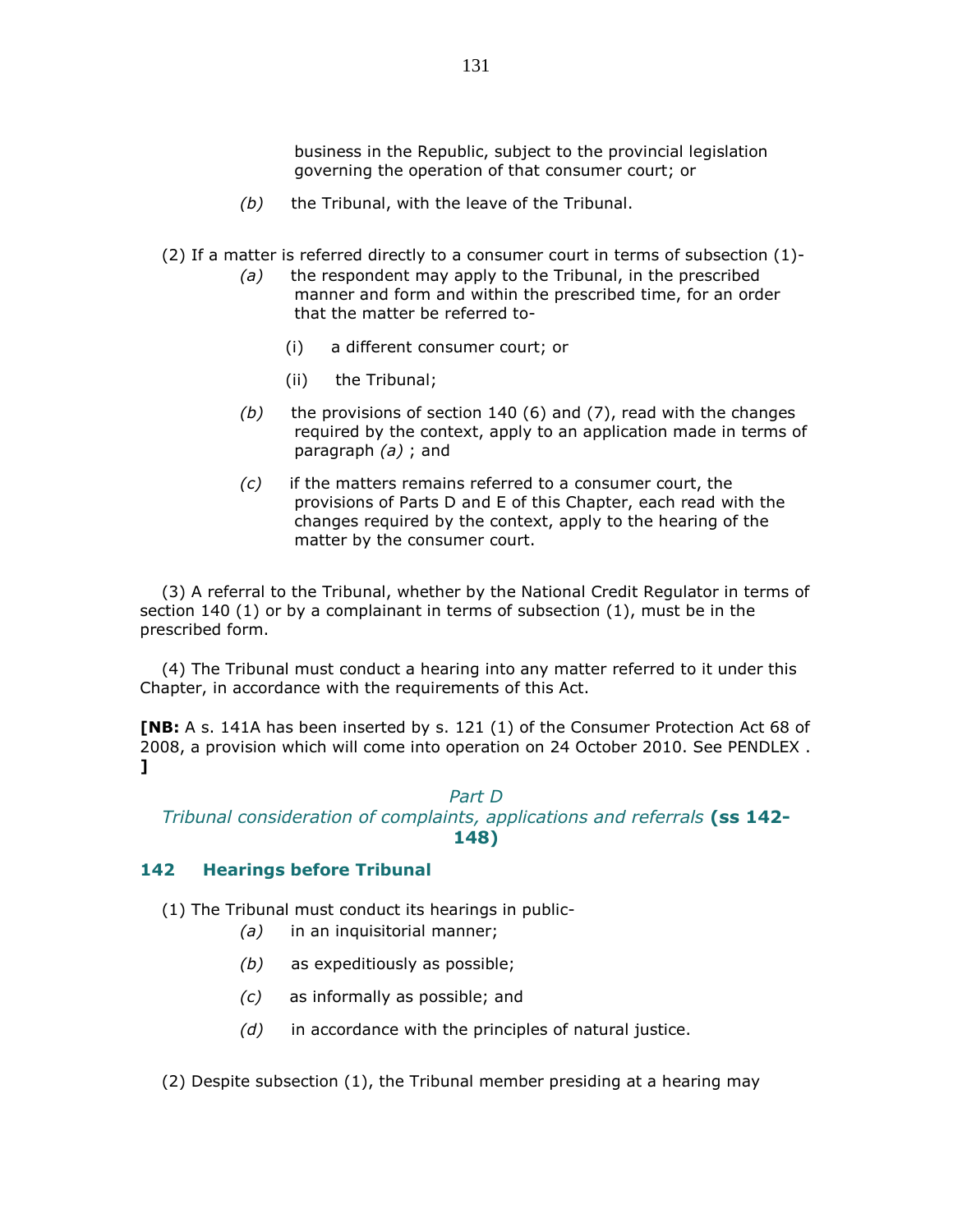exclude members of the public, or specific persons or categories of persons, from attending the proceedings-

- $(a)$  if evidence to be presented is confidential information, but only to the extent that the information cannot otherwise be protected;
- $(b)$  if the proper conduct of the hearing requires it; or
- $(c)$  for any other reason that would be justifiable in civil proceedings in a High Court.

 (3) The Chairperson of the Tribunal must assign any of the following matters to be heard by a single member of the Tribunal, sitting alone:

- (a) Any application by a consumer or credit provider in terms of section 137 (3);
- (b) consent orders in terms of this Act;

**[NB:** Para. (b) has been substituted by s. 121 (1) of the Consumer Protection Act 68 of 2008, a provision which will come into operation on 24 October 2010. See PENDLEX . 1

- (c) applications to permit late filing;
- (d) review of requests for additional information, in terms of section 45 (2);
- (e) review of an order to cease engaging in an activity, in terms of section 54;
- (f) applications for an order limiting consumer requests in terms of section 62, 65, 72, 110 or 113; or
- $(q)$  applications for an order concerning the remittance of proceeds of sale, in terms of section 127 or 131.

 (4) At the conclusion of a hearing, the Tribunal must make any order permitted in the circumstances in terms of this Act and must issue written reasons for its decision.

[NB: Sub-s. (4) has been substituted by s. 121 (1) of the Consumer Protection Act 68 of 2008, a provision which will come into operation on 24 October 2010. See PENDLEX . **]** 

 (5) The Tribunal must provide the participants and members of the public reasonable access to the record of each hearing, subject to any ruling to protect confidential information made in terms of subsection  $(2)$   $(a)$ .

#### 143 Right to participate in hearing

 The following persons may participate in a hearing contemplated in this Part, in person or through a representative, and may put questions to witnesses and inspect any books, documents or items presented at the hearing: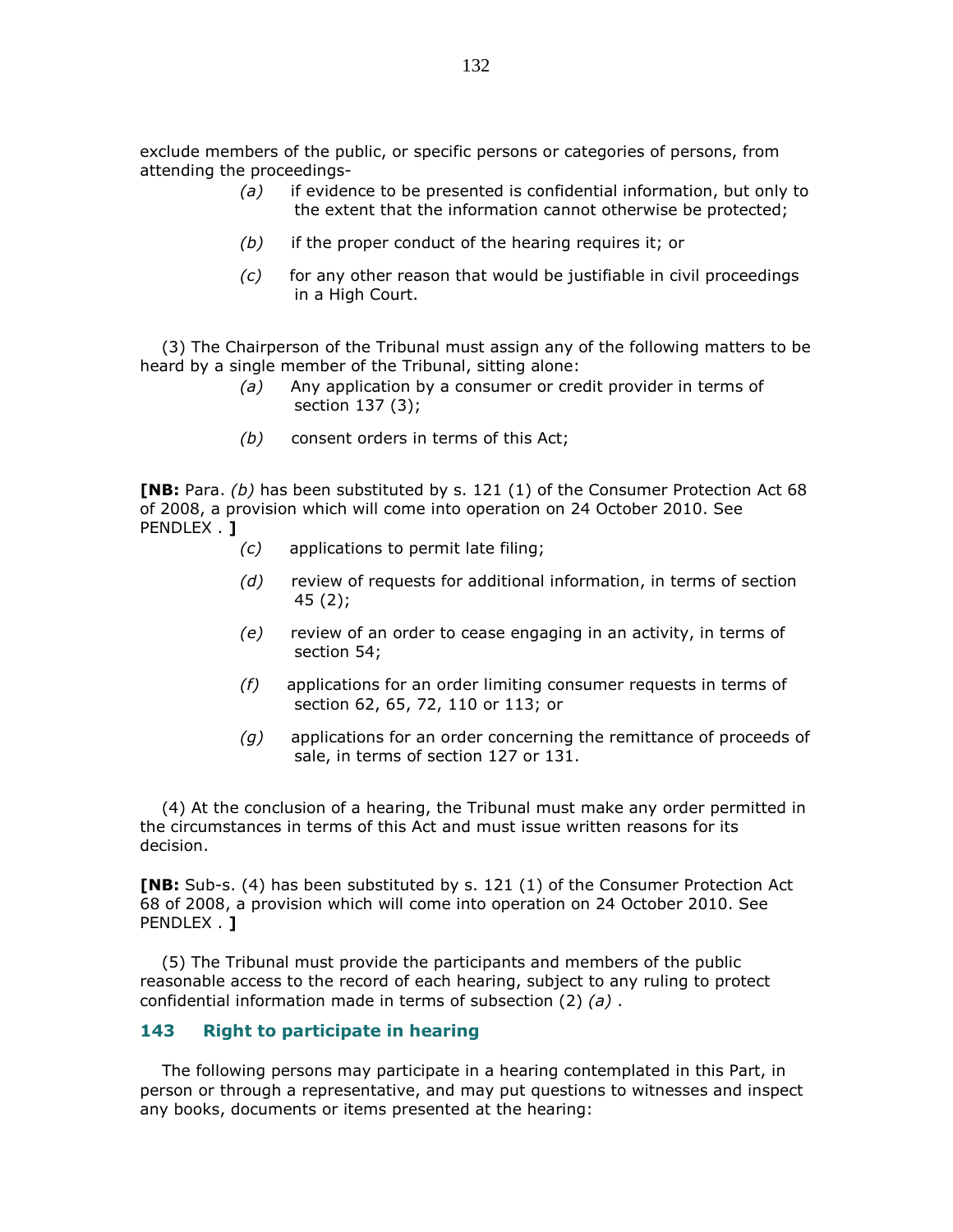(a) The National Credit Regulator;

**[NB:** Para. (a) has been substituted by s. 121 (1) of the Consumer Protection Act 68 of 2008, a provision which will come into operation on 24 October 2010. See PENDLEX . 1

- $(b)$  the applicant or complainant, and in the case of a complaint concerning an alleged contravention of section 61, the consumer or prospective consumer, if that person is not the complainant;
- (c) the respondent; and
- $(d)$  any other person who has a material interest in the hearing, unless, in the opinion of the presiding member of the Tribunal, that interest is adequately represented by another participant.

#### 144 Powers of member presiding at hearing

The member of the Tribunal presiding at a hearing may-

- (a) direct or summon any person to appear at any specified time and place;
- $(b)$  question any person under oath or affirmation;
- (c) summon or order any person-
	- (i) to produce any book, document or item necessary for the purposes of the hearing; or
	- (ii) to perform any other act in relation to this Act; and
- $(d)$  give directions prohibiting or restricting the publication of any evidence given to the Tribunal.

#### 145 Rules of procedure

 Subject to the rules of procedure of the Tribunal, the member of the Tribunal presiding at a hearing may determine any matter of procedure for that hearing, with due regard to the circumstances of the case and the requirements of the applicable sections of this Act.

#### 146 Witnesses

 (1) Every person giving evidence at a hearing of the Tribunal must answer any relevant question.

 (2) The law regarding a witness's privilege in a criminal case in a court of law applies equally to a person who provides information during a hearing.

 (3) The Tribunal may order a person to answer any question or to produce any article or document, even if it is self-incriminating to do so.

(4) Section 139 (5) applies to evidence given by a witness in terms of this section.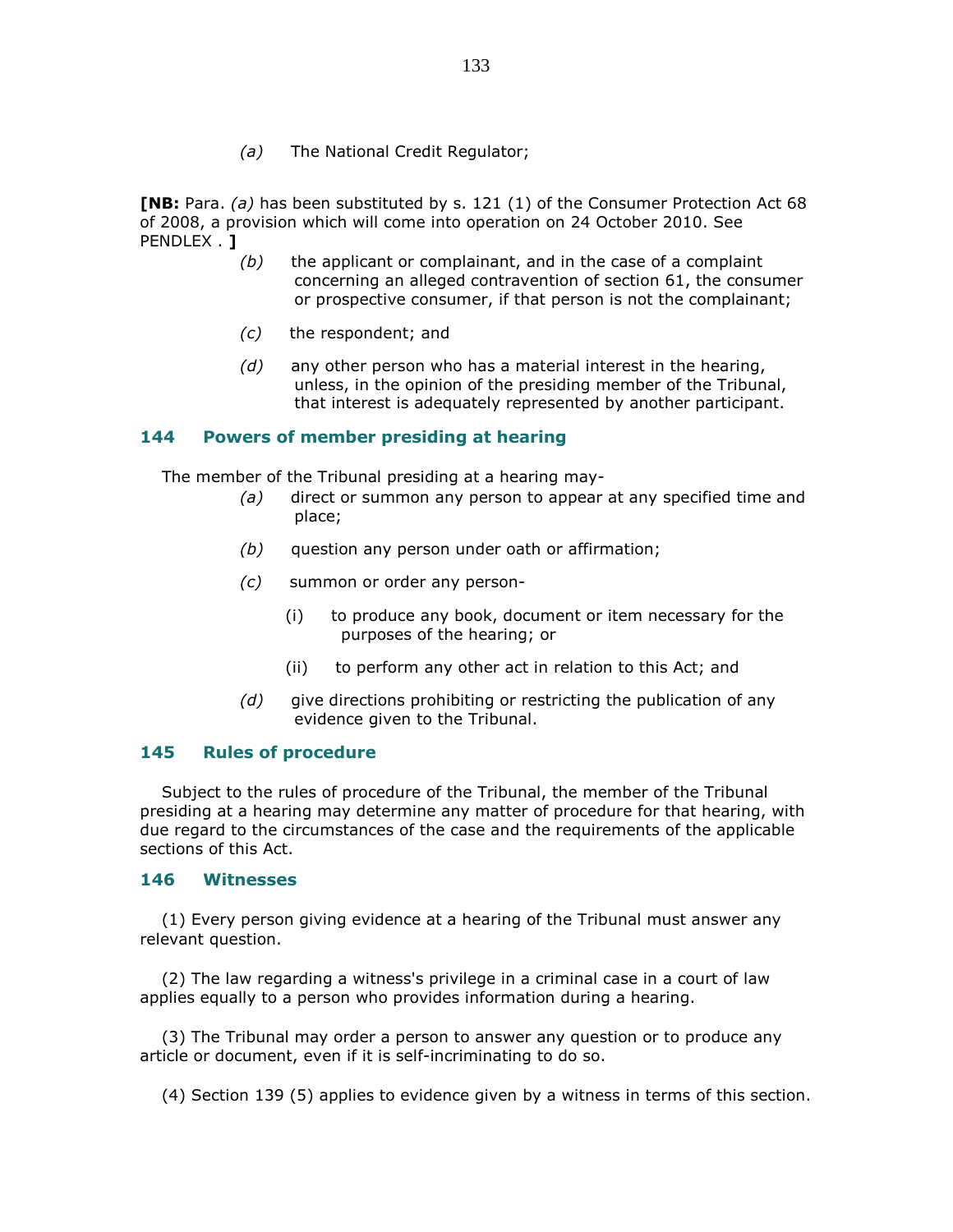### 147 Costs

 (1) Subject to subsection (2), each party participating in a hearing must bear its own costs.

(2) If the Tribunal-

 $(a)$  has not made a finding against a respondent, the member of the Tribunal presiding at a hearing may award costs to the respondent and against a complainant who referred the complaint in terms of section 141 (1); or

**[NB:** Para. (a) has been amended by s. 121 (1) of the Consumer Protection Act 68 of 2008, a provision which will come into operation on 24 October 2010. See PENDLEX . **]** 

> $(b)$  has made a finding against a respondent, the member of the Tribunal presiding at a hearing may award costs against the respondent and to a complainant who referred the complaint in terms of section 141 (1).

**[NB:** Para. (b) has been amended by s. 121 (1) of the Consumer Protection Act 68 of 2008, a provision which will come into operation on 24 October 2010. See PENDLEX . **]** 

### 148 Appeals and reviews

 (1) A participant in a hearing before a single member of the Tribunal may appeal a decision by that member to a full panel of the Tribunal.

 (2) Subject to the rules of the High Court, a participant in a hearing before a full panel of the Tribunal may-

- (a) apply to the High Court to review the decision of the Tribunal in that matter; or
- $(b)$  appeal to the High Court against the decision of the Tribunal in that matter, other than a decision in terms of section 138.

**[NB:** Para. (b) has been amended by s. 121 (1) of the Consumer Protection Act 68 of 2008, a provision which will come into operation on 24 October 2010. See PENDLEX . 1

## Part E Tribunal orders (ss 149-152)

#### 149 Interim relief

 (1) At any time, whether or not a hearing has commenced into a complaint, a complainant may apply to the Tribunal for an interim order in respect of that complaint, and the Tribunal may grant such an order if-

 $(a)$  there is evidence that the allegations may be true; and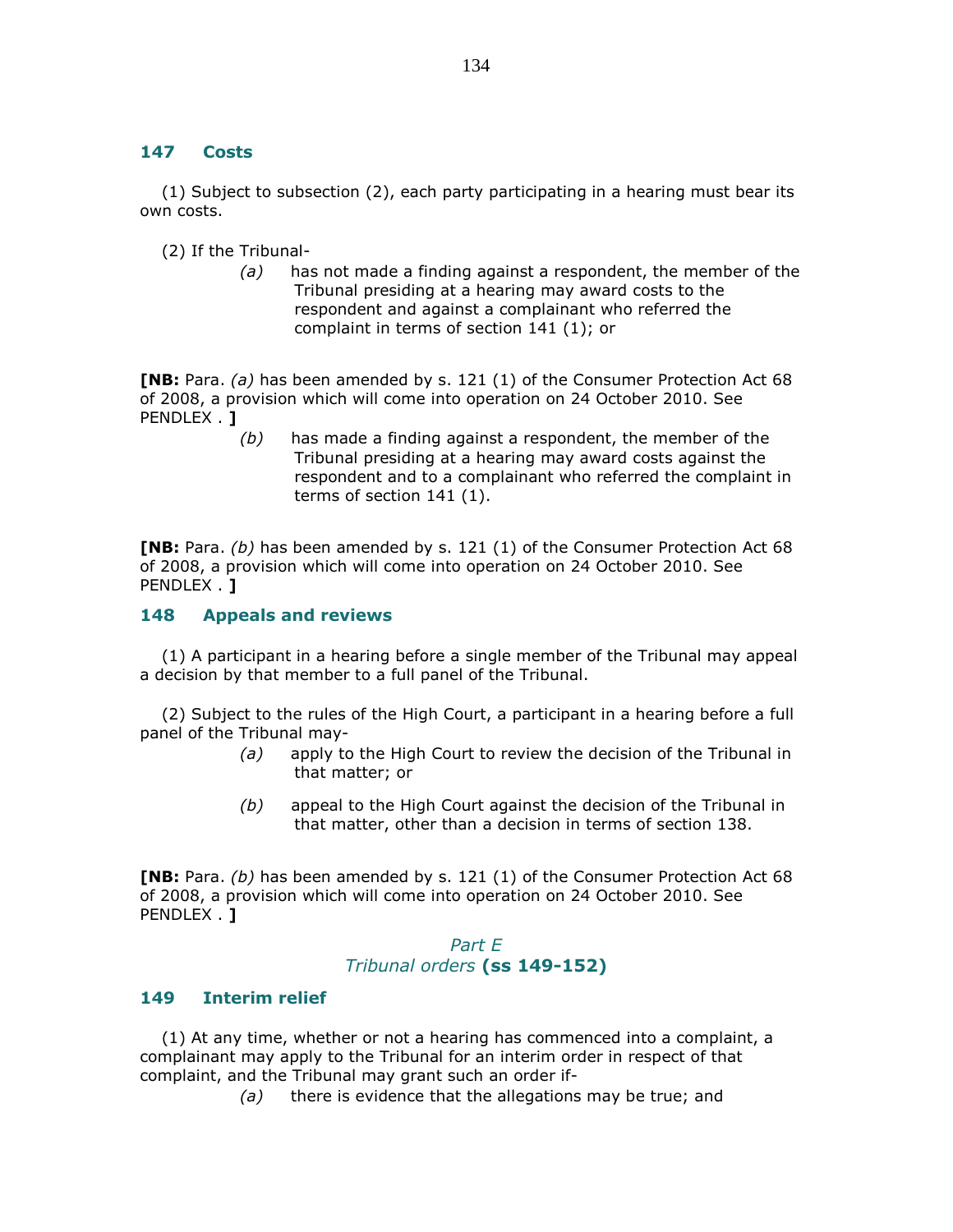- (b) an interim order is reasonably necessary to-
	- (i) prevent serious, irreparable damage to that person; or
	- (ii) prevent the purposes of this Act from being frustrated;
- $(c)$  the respondent has been given a reasonable opportunity to be heard, having regard to the urgency of the proceedings; and
- $(d)$  the balance of convenience favours the granting of the order.

 (2) An interim order in terms of this section must not extend beyond the earlier of-

- $(a)$  the conclusion of a hearing into the complaint; or
- $(b)$  the date that is six months after the date of issue of the interim order.

 (3) If an interim order has been granted, and a hearing into that matter has not been concluded within six months after the date of that order, the Tribunal, on good cause shown, may extend the interim order for a further period not exceeding six months.

#### 150 Orders of Tribunal

 In addition to its other powers in terms of this Act, the Tribunal may make an appropriate order in relation to prohibited conduct or required conduct in terms of this Act, including-

(a) declaring conduct to be prohibited in terms of this Act;

- (b) interdicting any prohibited conduct;
- (c) imposing an administrative fine in terms of section 151, with or without the addition of any other order in terms of this section;
- (d) confirming a consent agreement in terms of this Act as an order of the Tribunal;

**[NB:** Para.  $(d)$  has been amended by s. 121 (1) of the Consumer Protection Act 68 of 2008, a provision which will come into operation on 24 October 2010. See PENDLEX . 1

- (e) condoning any non-compliance of its rules and procedures on good cause shown;
- (f) confirming an order against an unregistered person to cease engaging in any activity that is required to be registered in terms of this Act;
- $(g)$  suspending or cancelling the registrant's registration, subject to section 57 (2) and (3);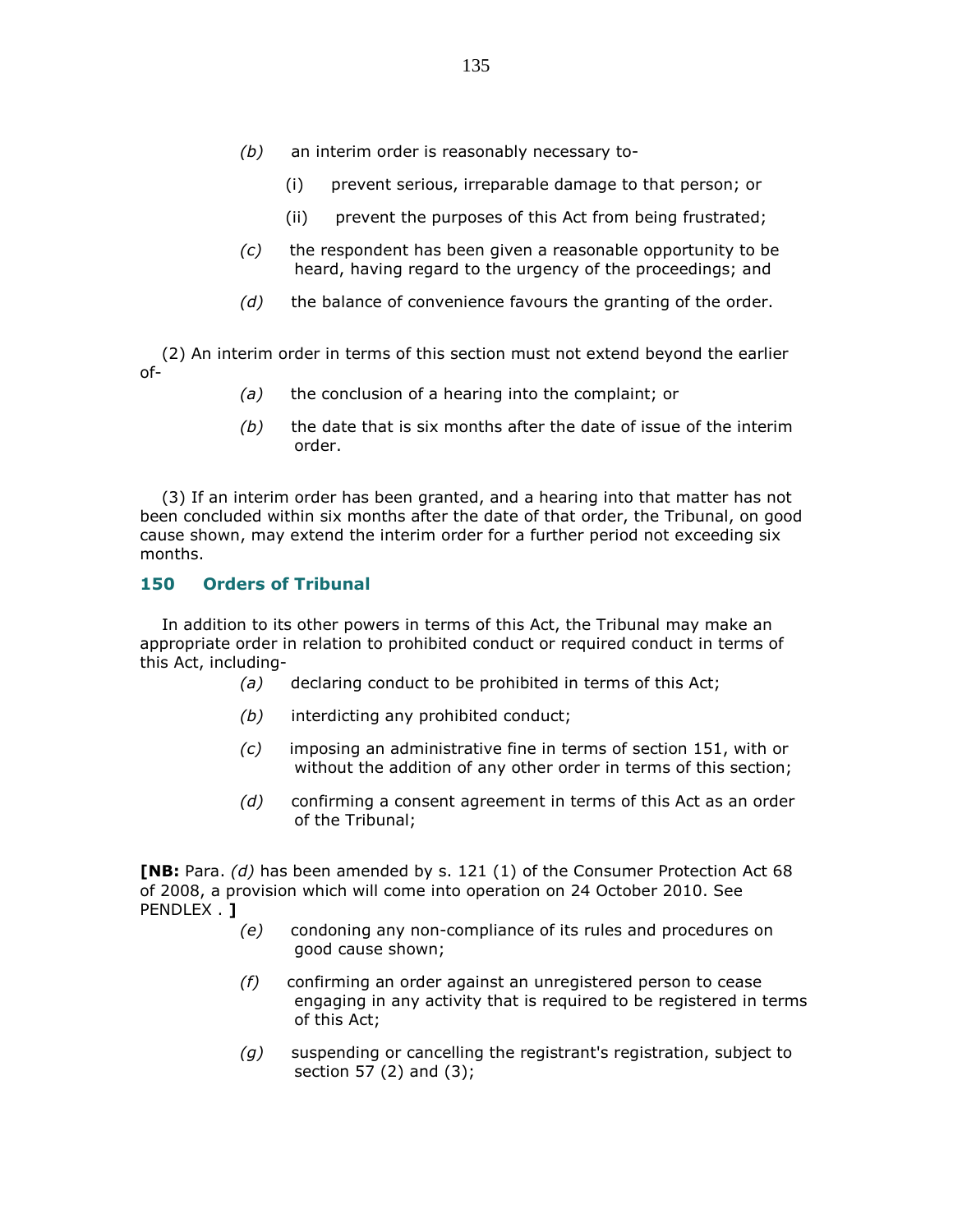- (h) requiring repayment to the consumer of any excess amount charged, together with interest at the rate set out in the agreement; or
- $(i)$  any other appropriate order required to give effect to a right, as contemplated in this Act.

**[NB:** Para.  $(i)$  and s. 150 have been amended by s. 121  $(1)$  of the Consumer Protection Act 68 of 2008, a provision which will come into operation on 24 October 2010. See PENDLEX . ]

#### 151 Administrative fines

 (1) The Tribunal may impose an administrative fine only in the circumstances expressly provided for in this Act.

[NB: Sub-s. (1) has been substituted by s. 121 (1) of the Consumer Protection Act 68 of 2008, a provision which will come into operation on 24 October 2010. See PENDLEX . **J** 

 (2) An administrative fine imposed in terms of this Act may not exceed the greater of-

- $(a)$  10 per cent of the respondent's annual turnover during the preceding financial year; or
- $(b)$  R1 000 000.

**[NB:** Sub-s. (2) has been amended by s. 121 (1) of the Consumer Protection Act 68 of 2008, a provision which will come into operation on 24 October 2010. See PENDLEX . **]** 

 (3) When determining an appropriate fine, the Tribunal must consider the following factors:

- $(a)$  The nature, duration, gravity and extent of the contravention;
- $(b)$  any loss or damage suffered as a result of the contravention;
- (c) the behaviour of the respondent;
- $(d)$  the market circumstances in which the contravention took place;
- (e) the level of profit derived from the contravention;
- $(f)$  the degree to which the respondent has co-operated with the National Credit Regulator and the Tribunal; and

**[NB:** Para. (f) has been amended by s. 121 (1) of the Consumer Protection Act 68 of 2008, a provision which will come into operation on 24 October 2010. See PENDLEX . ]

> $(q)$  whether the respondent has previously been found in contravention of this Act.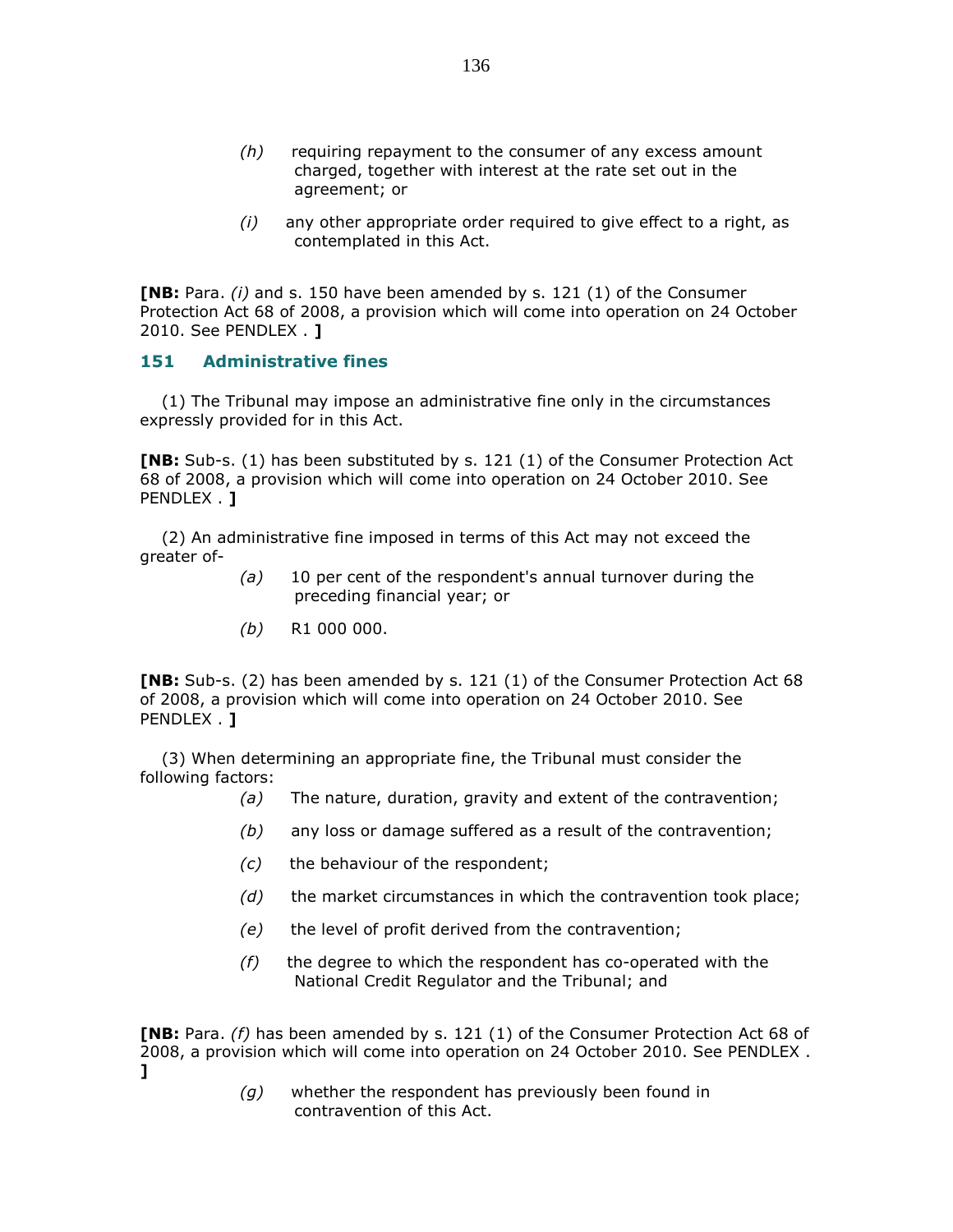**[NB:** Para. (g) has been amended by s. 121 (1) of the Consumer Protection Act 68 of 2008, a provision which will come into operation on 24 October 2010. See PENDLEX . 1

(4) For the purpose of this section, the annual turnover of-

- $(a)$  a credit provider at the time an administrative fine is assessed, is the total income of that credit provider during the immediately preceding year under all credit agreements to which this Act applies, less the amount of that income that represents the repayment of principal debt under those credit agreements; or
- $(b)$  any other person, is the amount determined in the prescribed manner.

 (5) A fine payable in terms of this section must be paid into the National Revenue Fund referred to in section 213 of the Constitution.

### 152 Status and enforcement of orders

 (1) Any decision, judgment or order of the Tribunal may be served, executed and enforced as if it were an order of the High Court, and is binding on-

(a) the National Credit Regulator;

**[NB:** Para. (a) has been amended by s. 121 (1) of the Consumer Protection Act 68 of 2008, a provision which will come into operation on 24 October 2010. See PENDLEX . 1

(b) provincial credit regulators;

**[NB:** Para. (b) has been amended by s. 121 (1) of the Consumer Protection Act 68 of 2008, a provision which will come into operation on 24 October 2010. See PENDLEX . **]** 

- (c) a consumer court;
- $(d)$  an alternative dispute resolution agent or the ombud with iurisdiction:

**[NB:** Para. (d) has been amended by s. 121 (1) of the Consumer Protection Act 68 of 2008, a provision which will come into operation on 24 October 2010. See PENDLEX . **]** 

- (e) a debt counsellor; and
- (f) a Magistrate's Court.

 (2) The National Credit Regulator may institute proceedings in the High Court on its own behalf for recovery of an administrative fine imposed by the Tribunal.

**[NB:** Sub-s. (2) has been amended by s. 121 (1) of the Consumer Protection Act 68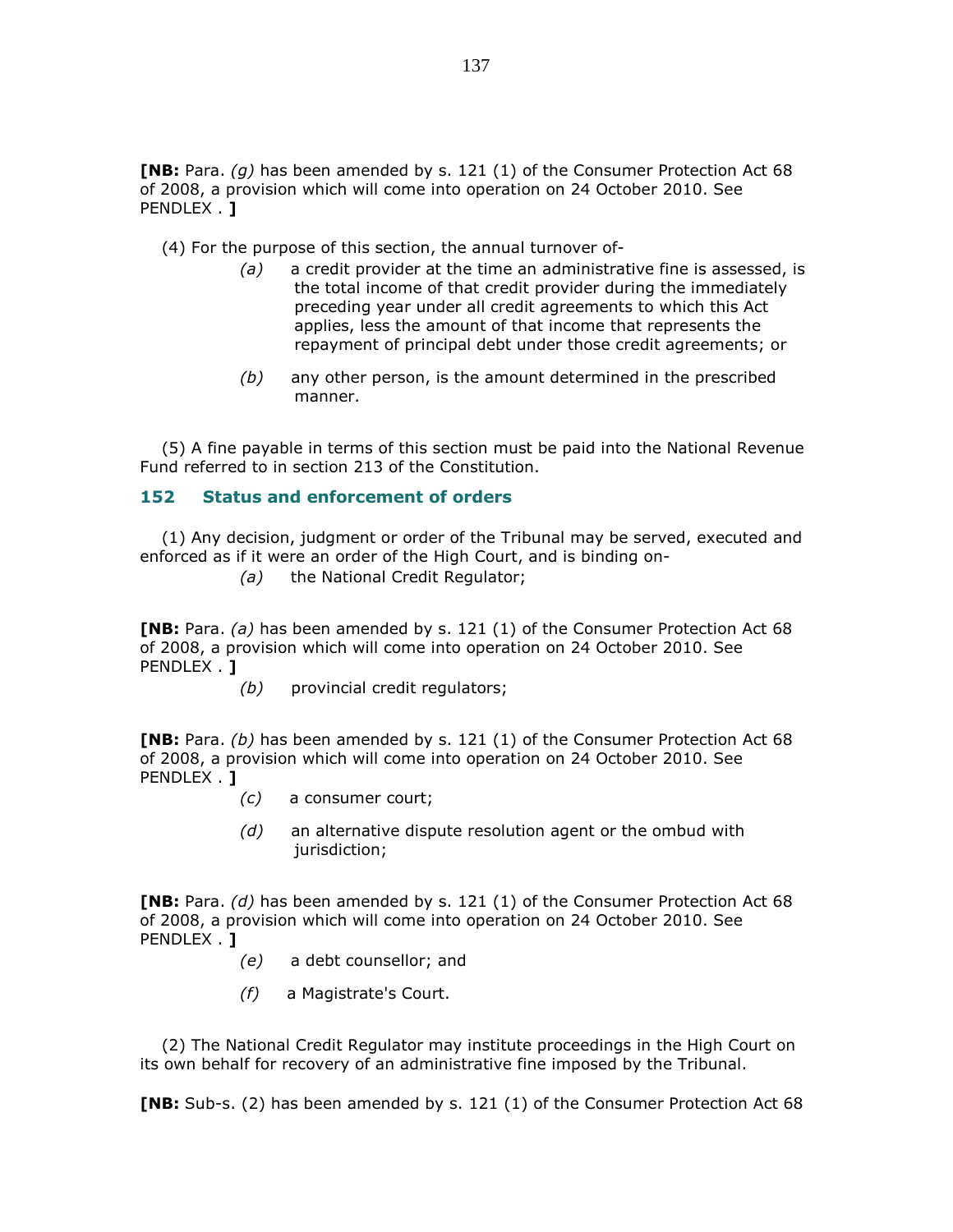of 2008, a provision which will come into operation on 24 October 2010. See PENDLEX . **]** 

 (3) A proceeding under subsection (2) may not be initiated more than three years after the imposition of the administrative fine.

## CHAPTER 8 ENFORCEMENT OF ACT (ss 153-170)

## Part A Searches (ss 153-162)

#### 153 Authority to enter and search under warrant

 (1) A judge of the High Court, a regional magistrate or a magistrate may issue a warrant to enter and search any premises that are within the jurisdiction of that judge or magistrate if, from information on oath or affirmation, there are reasonable grounds to believe that-

- $(a)$  prohibited conduct has taken place, is taking place or is likely to take place on or in those premises; or
- (b) anything connected with an investigation into possible prohibited conduct is in the possession of, or under the control of, a person who is on or in those premises.

 (2) A warrant to enter and search may be issued at any time and must specifically-

- $(a)$  identify the premises that may be entered and searched; and
- $(b)$  authorise an inspector or a police officer to enter and search the premises and to do anything listed in section 154.

(3) A warrant to enter and search is valid until one of the following events occurs:

- (a) The warrant is executed;
- $(b)$  the warrant is cancelled by the person who issued it or, in that person's absence, by a person with similar authority;
- $(c)$  the purpose for which it was issued has lapsed; or
- $(d)$  one month has expired after the date it was issued.

 (4) A warrant to enter and search may be executed only during the day, unless the judge, regional magistrate or magistrate who issued it authorises that it may be executed at night at a time that is reasonable in the circumstances.

 (5) A person authorised by a warrant issued in terms of subsection (2) may enter and search premises named in that warrant.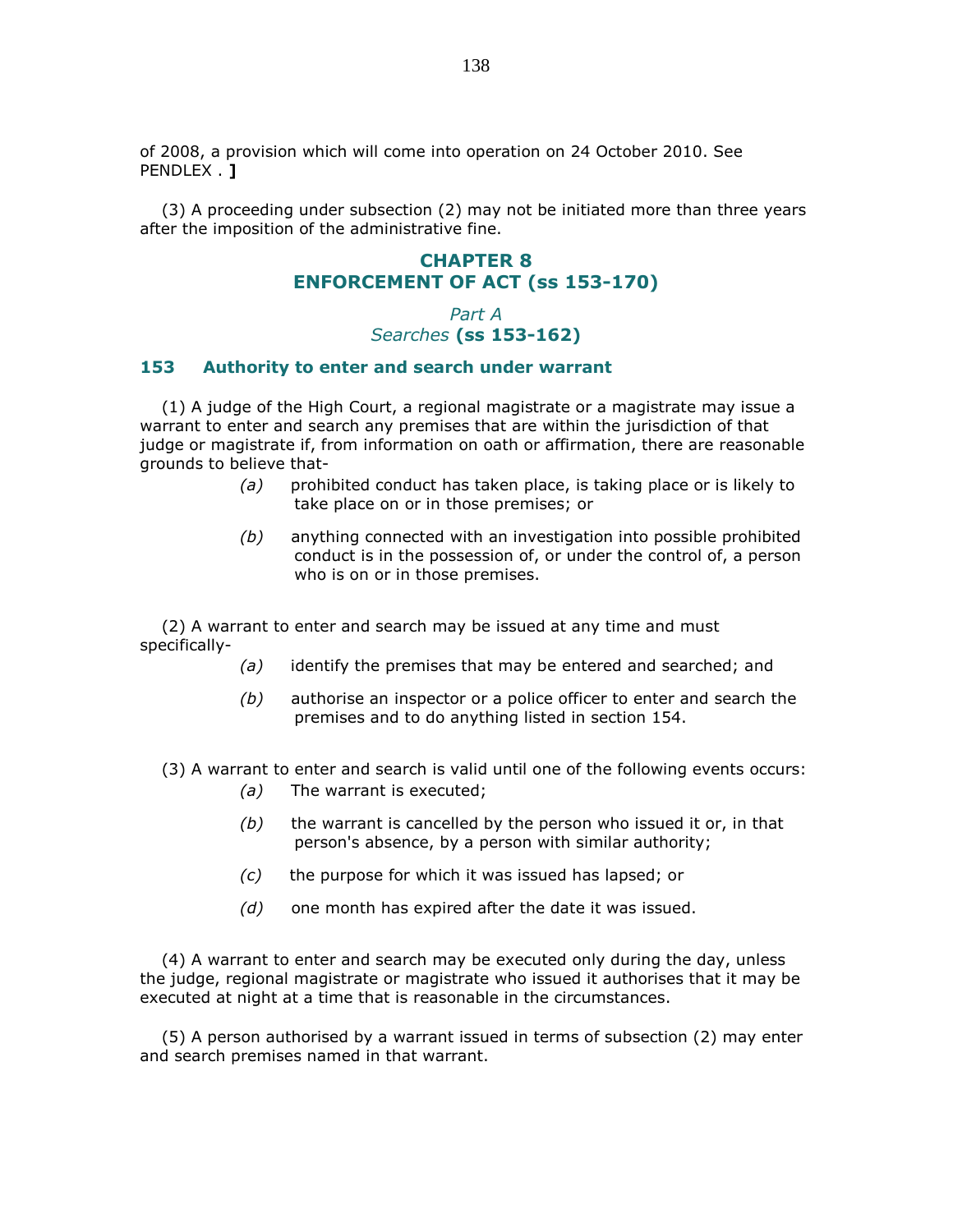(6) Immediately before commencing with the execution of a warrant, a person executing that warrant must either-

- $(a)$  if the owner, or person in control, of the premises to be searched is present-
	- (i) provide identification to that person and explain to that person the authority by which the warrant is being executed; and
	- (ii) hand a copy of the warrant to that person or to the person named in the warrant; or
- $(b)$  if none of those persons is present, affix a copy of the warrant to the premises in a prominent and visible place.

#### 154 Powers to enter and search

 (1) A person who is authorised under section 153 to enter and search premises may-

- $(a)$  enter upon or into those premises;
- (b) search those premises;
- (c) search any person on those premises if there are reasonable grounds to believe that the person has personal possession of an article or document that has a bearing on the investigation;
- $(d)$  examine any article or document on or in those premises that has a bearing on the investigation;
- (e) request information about any article or document from the owner of, or person in control of, the premises or from any person who has control of the article or document, or from any other person who may have the information;
- $(f)$  take extracts from, or make copies of, any book or document on or in the premises that has a bearing on the investigation;
- $(g)$  use any computer system on the premises, or require assistance of any person on the premises to use that computer system, to-
	- (i) search any data contained in or available to that computer system; and
	- (ii) reproduce any record from that data;
- (h) seize any output from that computer for examination and copying; and
- $(i)$  attach and, if necessary, remove from the premises for examination and safekeeping anything that has a bearing on the investigation.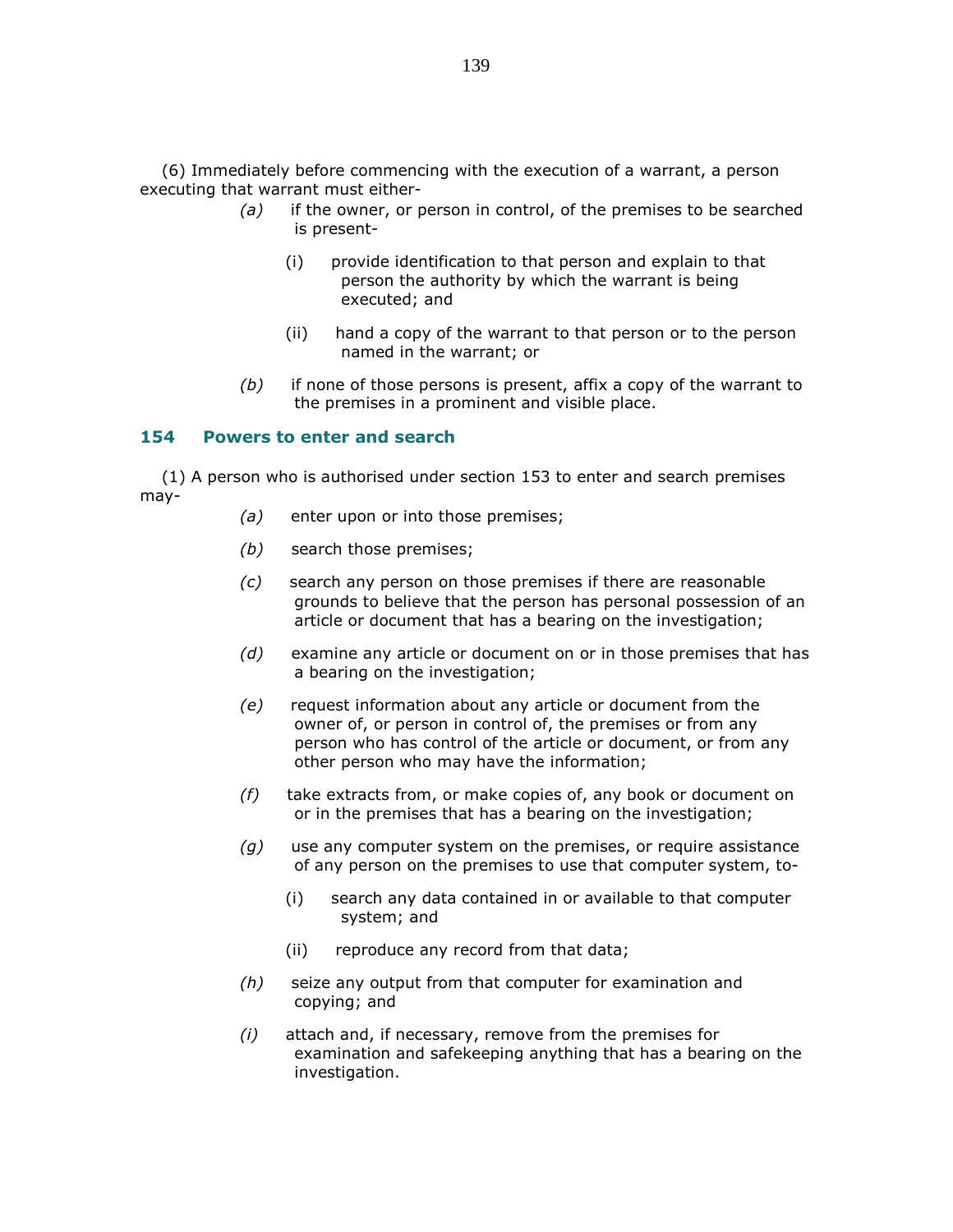(2) Section 139 (5) applies to an answer given or statement made to an inspector in terms of this section.

 (3) An inspector authorised to conduct an entry and search in terms of section 153 may be accompanied and assisted by a police officer.

#### 155 Conduct of entry and search

 (1) A person who enters and searches any premises under section 154 must conduct the entry and search with strict regard for decency and order, and with regard for each person's right to dignity, freedom, security and privacy.

(2) During any search under section 154 (1)  $(c)$ , only a female inspector or police officer may search a female person, and only a male inspector or police officer may search a male person.

 (3) A person who enters and searches premises under section 154, before questioning any person-

- $(a)$  must advise that person of the right to be assisted at the time by an advocate or attorney; and
- $(b)$  allow that person to exercise that right.

(4) A person who removes anything from premises being searched must-

- $(a)$  issue a receipt for it to the owner of, or person in control of, the premises; and
- $(b)$  return it as soon as practicable after achieving the purpose for which it was removed.

 (5) During a search, a person may refuse to permit the inspection or removal of an article or document on the grounds that it contains privileged information.

 (6) If the owner or person in control of an article or document refuses in terms of subsection (5) to give that article or document to the person conducting the search, the person conducting the search may request the registrar or sheriff of the High Court that has jurisdiction to attach and remove the article or document for safe custody until that court determines whether or not the information is privileged.

 (7) A police officer who is authorised to enter and search premises under section 154, or who is assisting an inspector who is authorised to enter and search premises under section 154, may overcome resistance to the entry and search by using as much force as is reasonably required, including breaking a door or window of the premises.

 (8) Before using force in terms of subsection (7), a police officer must audibly demand admission and must announce the purpose of the entry, unless it is reasonable to believe that doing so may induce someone to destroy or dispose of an article or document that is the object of the search.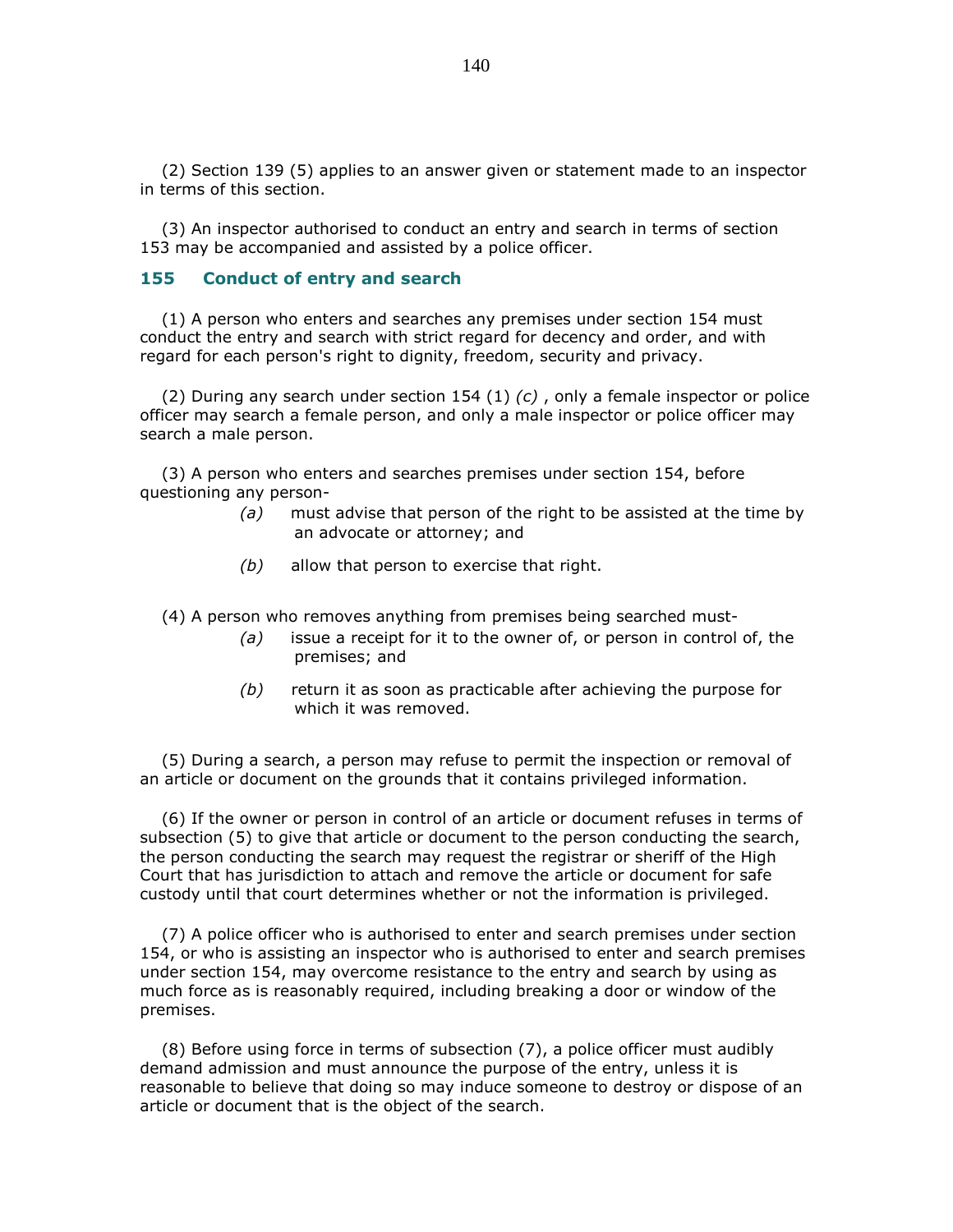(9) The National Credit Regulator may compensate anyone who suffers damage because of a forced entry during a search when no-one responsible for the premises was present.

### Part B Offences (ss 156-162)

### 156 Breach of confidence

 (1) It is an offence to disclose any confidential information concerning the affairs of any person or juristic person obtained-

- (a) in carrying out any function in terms of this Act; or
- $(b)$  as a result of initiating a complaint or participating in any proceedings in terms of this Act.

(2) Subsection (1) does not apply to information disclosed-

- $(a)$  for the purpose of the proper administration or enforcement of this Act;
- $(b)$  for the purpose of the administration of justice; or
- (c) at the request of an inspector, regulator or member of the Tribunal entitled to receive the information.

#### 157 Hindering administration of Act

 It is an offence to hinder, oppose, obstruct or unduly influence any person who is exercising a power or performing a duty delegated, conferred or imposed on that person by this Act.

#### 158 Failure to attend when summoned

 A person commits an offence who, having been directed or summoned to attend a hearing-

- (a) fails without sufficient cause to appear at the time and place specified or to remain in attendance until excused; or
- (b) attends as required, but-
	- (i) refuses to be sworn in or to make an affirmation; or
	- (ii) fails to produce a book, document or other item as ordered, if it is in the possession of, or under the control of, that person.

#### 159 Failure to answer fully or truthfully

 A person commits an offence who, having been sworn in or having made an affirmation-

> (a) subject to section 139 (5), fails to answer any question fully and to the best of that person's ability; or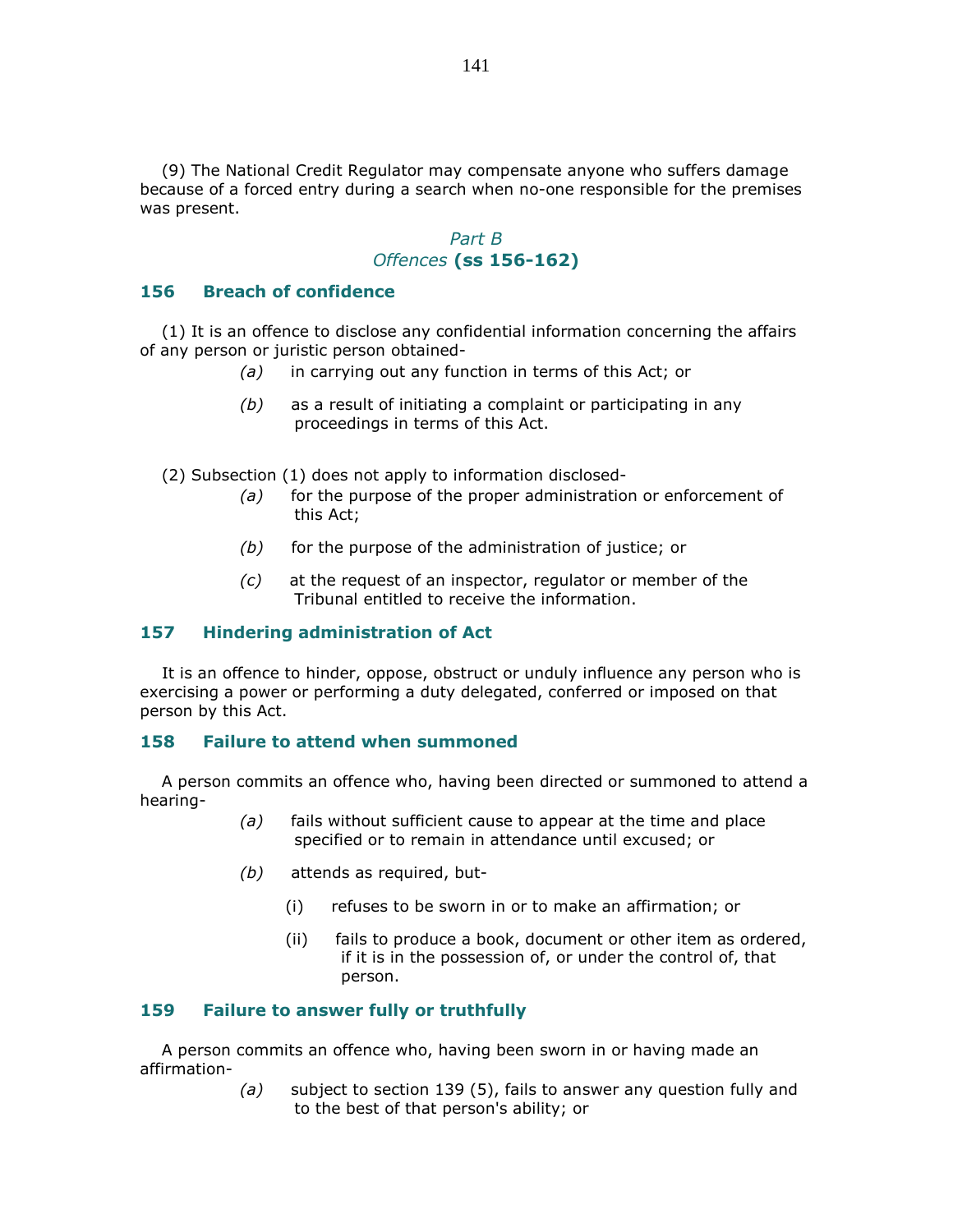$(b)$  gives false evidence, knowing or believing it to be false.

## 160 Offences relating to regulator and Tribunal

 (1) A person commits an offence who contravenes or fails to comply with an order of the Tribunal.

(2) A person commits an offence who-

- (a) does anything calculated to improperly influence the Tribunal or a regulator concerning any matter connected with an investigation;
- $(b)$  anticipates any findings of the Tribunal or a regulator concerning an investigation in a way that is calculated to influence the proceedings or findings;
- $(c)$  does anything in connection with an investigation that would have been contempt of court if the proceedings had occurred in a court of law;
- (d) knowingly provides false information to a regulator;
- (e) defames the Tribunal or a member of the Tribunal, in their respective official capacities;
- (f) wilfully interrupts the proceedings of a hearing or misbehaves in the place where a hearing is being conducted;
- $(g)$  acts contrary to a warrant to enter and search; or
- $(h)$  without authority, but claiming to have authority in terms of section 153-
	- (i) enters or searches premises; or
	- (ii) attaches or removes an article or document.

#### 161 Penalties

Any person convicted of an offence in terms of this Act, is liable-

- $(a)$  in the case of a contravention of section 160 (1), to a fine or to imprisonment for a period not exceeding 10 years, or to both a fine and imprisonment; or
- $(b)$  in any other case, to a fine or to imprisonment for a period not exceeding 12 months, or to both a fine and imprisonment.

### 162 Magistrate's Court jurisdiction to impose penalties

 Despite anything to the contrary contained in any other law, a Magistrate's Court has jurisdiction to impose any penalty provided for in section 161.

> Part C Miscellaneous matters (ss 163-170)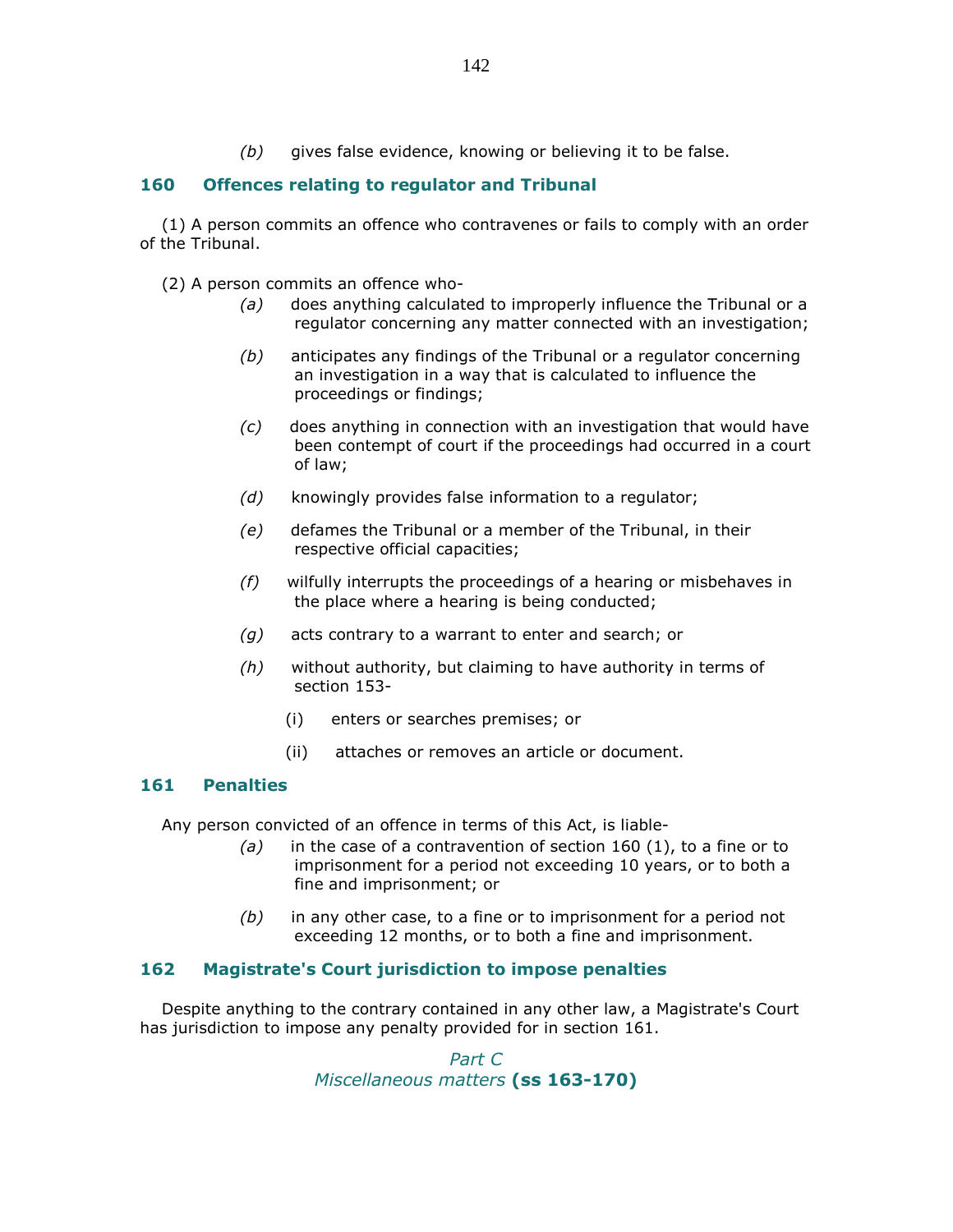#### 163 Agents

 (1) A credit provider must ensure that its employees or agents are trained in respect of the matters to which this Act applies.

 (2) If a credit provider makes use of agents for solicitation, completion or conclusion of credit agreements-

- (a) the agents must show an identification card in the prescribed manner and form to any person with whom the agent interacts in the solicitation, completion or conclusion of credit agreements; and
- $(b)$  the credit provider must maintain a register in the prescribed manner and form of all agents.

 (3) If a person who is not an employee or agent of a credit provider, solicits, completes or concludes a credit agreement for or on behalf of a credit provider or a consumer-

- $(a)$  that person must be identified by name and identity number in the credit agreement;
- $(b)$  that person must disclose to the consumer the amount of any fee or commission that will be paid if the agreement is concluded; and
- (c) any fee or commission to be charged to the consumer-
	- (i) must not exceed the prescribed amount; and
	- (ii) may be paid to that person only if the agreement is concluded.

[Date of commencement of s. 163: 1 June 2007.]

### 164 Civil actions and jurisdiction

 (1) Nothing in this Act renders void a credit agreement or a provision of a credit agreement that, in terms of this Act, is prohibited or may be declared unlawful unless a court declares that agreement or provision to be unlawful.

 (2) In any action in a civil court, other than a High Court, if a person raises an issue concerning this Act or a credit agreement which the Tribunal-

(a) has previously considered and determined that court-

- (i) must not consider the merits of that issue; and
- (ii) must apply the determination of the Tribunal with respect to the issue; or
- $(b)$  has not previously determined, that court may-
	- (i) consider the merits of that issue, or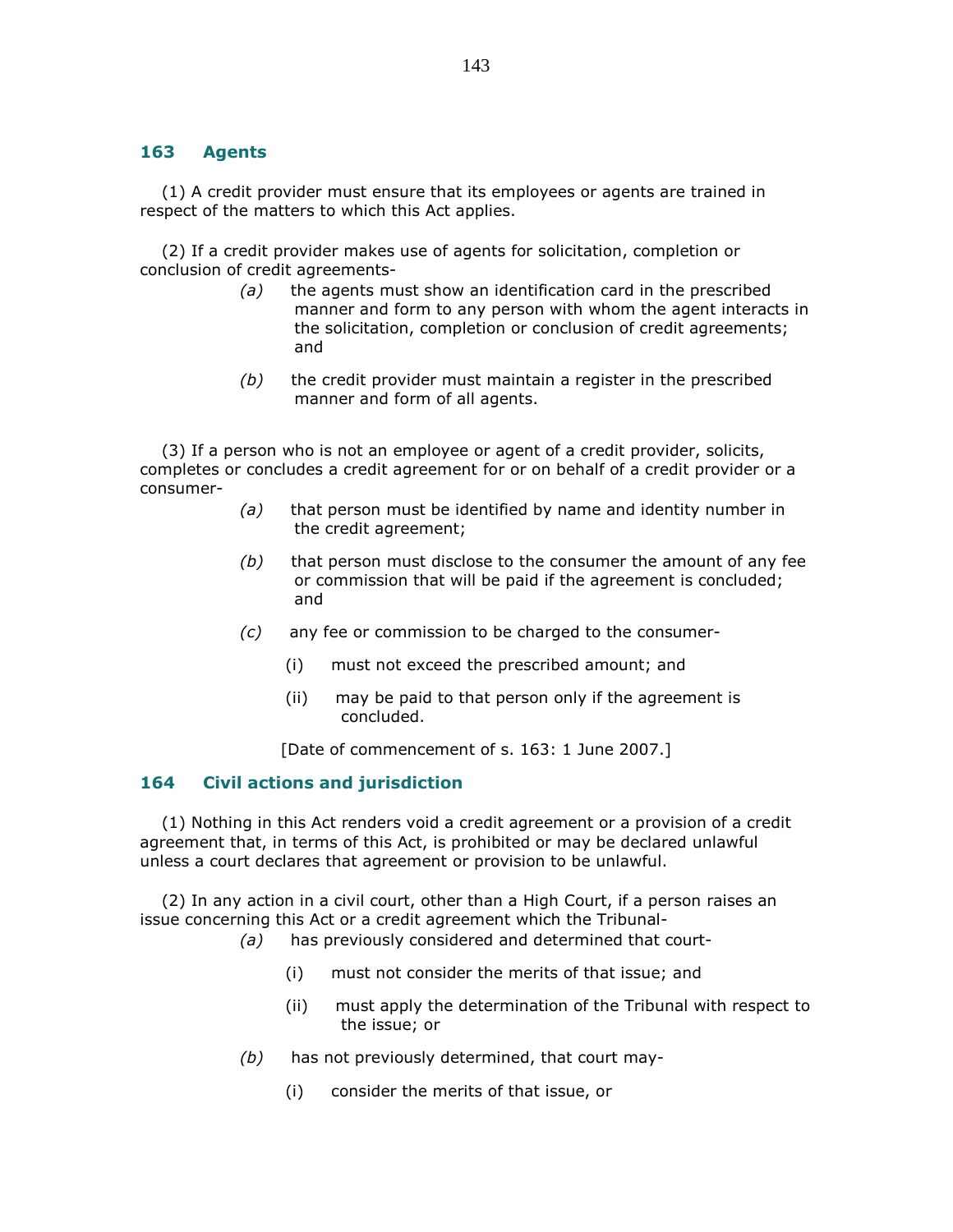(ii) refer the matter to the Tribunal for consideration and determination.

 (3) A person who has suffered loss or damage as a result of prohibited conduct or dereliction of required conduct-

- $(a)$  may not commence an action in a civil court for the assessment of the amount or awarding of damages if that person has consented to an award of damages in a consent order; or
- (b) if entitled to commence an action referred to in paragraph  $(a)$ , when instituting proceedings, must file with the registrar or clerk of the court a notice from the Chairperson of the Tribunal in the prescribed form-
	- (i) certifying that the conduct constituting the basis for the action has been found to be a prohibited or required conduct in terms of this Act;
	- (ii) stating the date of the Tribunal's finding; and
	- (iii) setting out the relevant section of this Act in terms of which the Tribunal made its finding.

(4) A certificate referred to in subsection (3)  $(b)$  is conclusive proof of its contents, and is binding on a civil court.

 (5) An appeal or application for review against an order made by the Tribunal in terms of section 148 suspends any right to commence an action in a civil court with respect to the same matter.

 (6) A person's right to damages arising out of any prohibited or required conduct comes into existence-

- (a) on the date that the Tribunal makes a determination in respect of a matter that affects that person; or
- $(b)$  in the case of an appeal, on the date that the appeal process in respect of that matter is concluded.

(7) For the purposes of section 2A (2) (a) of the Prescribed Rate of Interest Act, 1975 ( Act 55 of 1975 ), interest on a debt in relation to a claim for damages in terms of this Act will commence on the date of issue of the certificate referred to in subsection  $(3)$   $(b)$ .

#### 165 Variation of order

 The Tribunal, acting of its own accord or on application by a person affected by a decision or order, may vary or rescind its decision or order-

> (a) erroneously sought or granted in the absence of a party affected by it;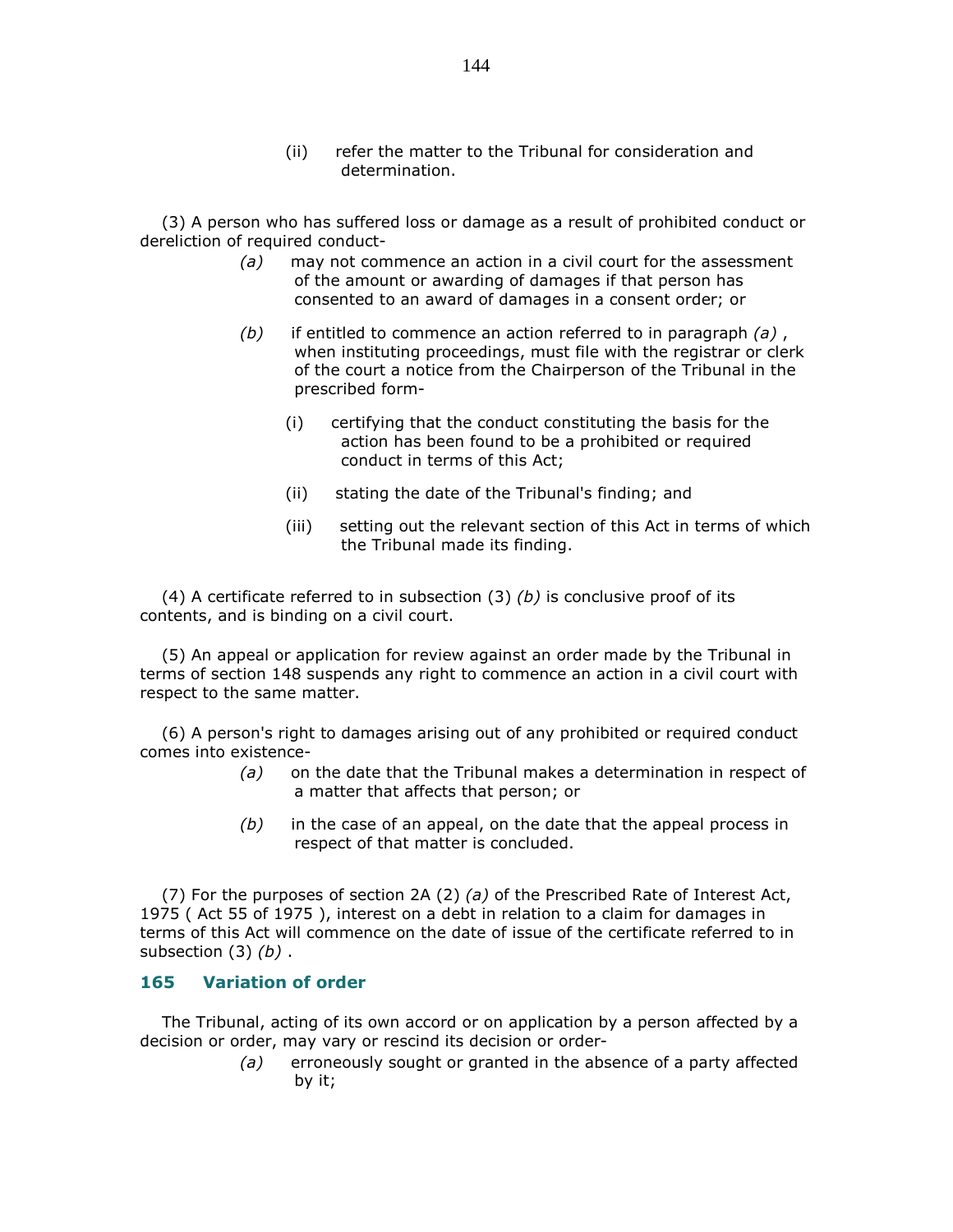- $(b)$  in which there is ambiguity, or an obvious error or omission, but only to the extent of correcting that ambiguity, error or omission; or
- (c) made or granted as a result of a mistake common to all the parties to the proceedings.

# 166 Limitations of bringing action

 (1) A complaint in terms of this Act may not be referred or made to the Tribunal or to a consumer court more than three years after-

- $(a)$  the act or omission that is the cause of the complaint; or
- $(b)$  in the case of a course of conduct or continuing practice, the date that the conduct or practice ceased.

 (2) A complaint in terms of this Act may not be referred to the Tribunal or to a consumer court in terms of this Act against any person that is, or has been, a respondent in proceedings under another section of this Act relating substantially to the same conduct.

## 167 Standard of proof

 In any proceedings before the Tribunal, or before a consumer court, in terms of this Act the standard of proof is on a balance of probabilities.

## 168 Serving documents

 Unless otherwise provided in this Act, a notice, order or other document that, in terms of this Act, must be served on a person will have been properly served when it has been either-

- (a) delivered to that person; or
- $(b)$  sent by registered mail to that person's last known address.

# 169 Proof of facts

 (1) In any proceedings in any court for the recovery of debt in terms of a credit agreement, if the consumer-

- $(a)$  alleges that the cost of credit claimed by, or made to, the credit provider exceeds the maximum permitted in terms of this Act; and
- $(b)$  requests that the credit provider be called as a witness to prove the amount of debt claimed to be owing,

the court must not give judgment until it has afforded an opportunity for the consumer to examine the credit provider in relation to the debt claimed to be owing, unless it appears to the court that the consumer's allegation is *prima facie* without foundation, or that examination of the credit provider is impracticable.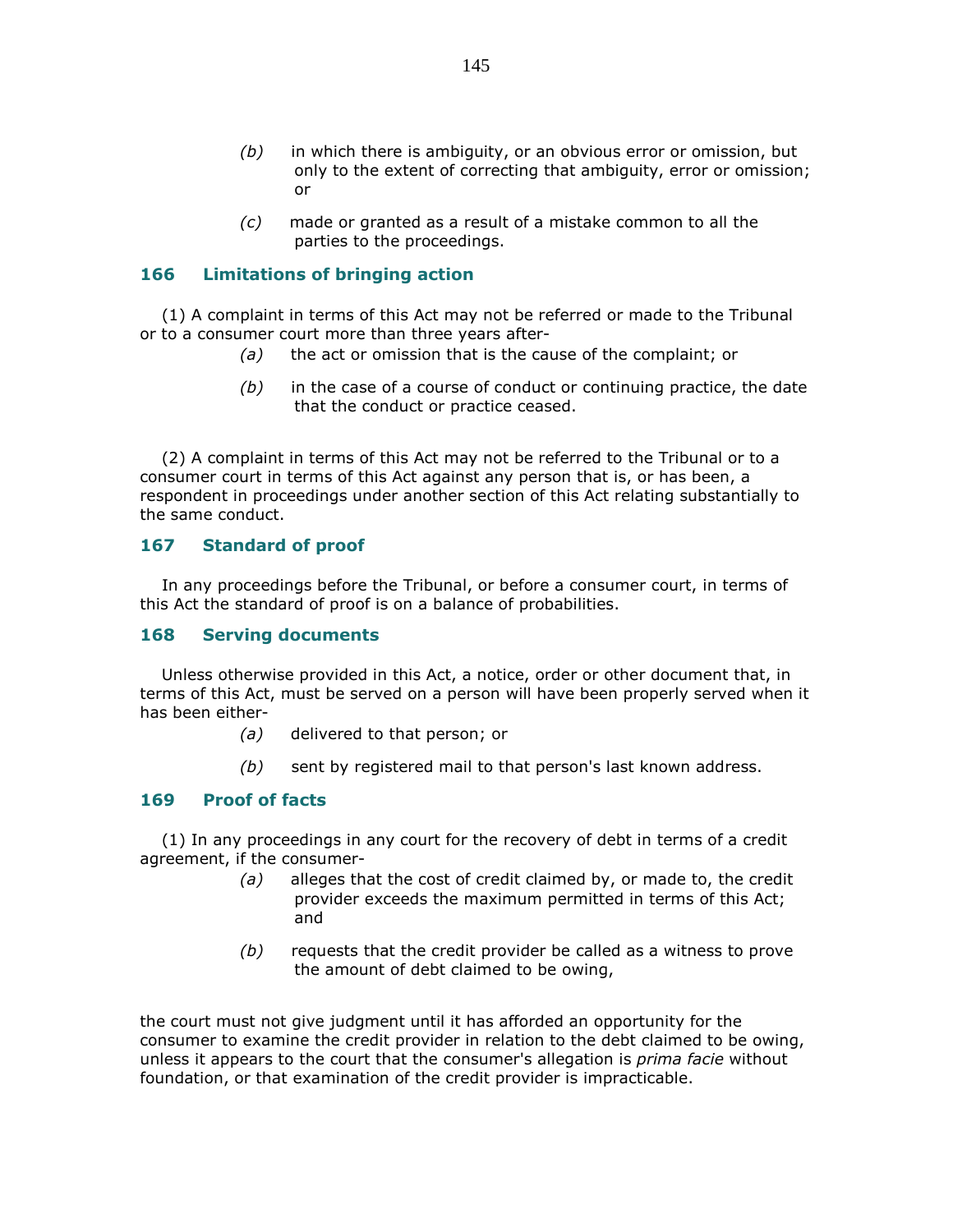(2) In any criminal proceedings in terms of this Act-

- $(a)$  if it is proved that a false statement, entry or record or false information appears in or on a book, document, plan, drawing or computer storage medium, the person who kept that item must be presumed to have made the statement, entry, record or information unless the contrary is proved; and
- (b) an order certified by the Chairperson of the Tribunal is conclusive proof of the contents of the order of the Tribunal.

 (3) A statement, entry or record, or information, in or on any book, document, plan, drawing or computer storage medium is admissible in evidence as an admission of the facts in or on it by the person who appears to have made, entered, recorded or stored it unless it is proved that that person did not make, enter, record or store it.

## 170 Credit provider to keep records

 A credit provider must maintain records of all applications for credit, credit agreements and credit accounts in the prescribed manner and form and for the prescribed time.

# CHAPTER 9 GENERAL PROVISIONS (ss 171-173)

## 171 Regulations

(1) The Minister-

- (a) may make any regulations expressly authorised or contemplated elsewhere in this Act, in accordance with subsection (2);
- $(b)$  in consultation with the National Credit Regulator, may make regulations for matters relating to the functions of the National Credit Regulator, including-
	- (i) forms;
	- (ii) time periods;
	- (iii) information required;
	- (iv) additional definitions applicable to those regulations;
	- (v) filing fees;
	- (vi) access to confidential information; and
	- (vii) manner and form of participation in National Credit Regulator procedures;
- $(c)$  in consultation with the Chairperson of the Tribunal, and by notice in the Gazette , may make regulations for matters relating to the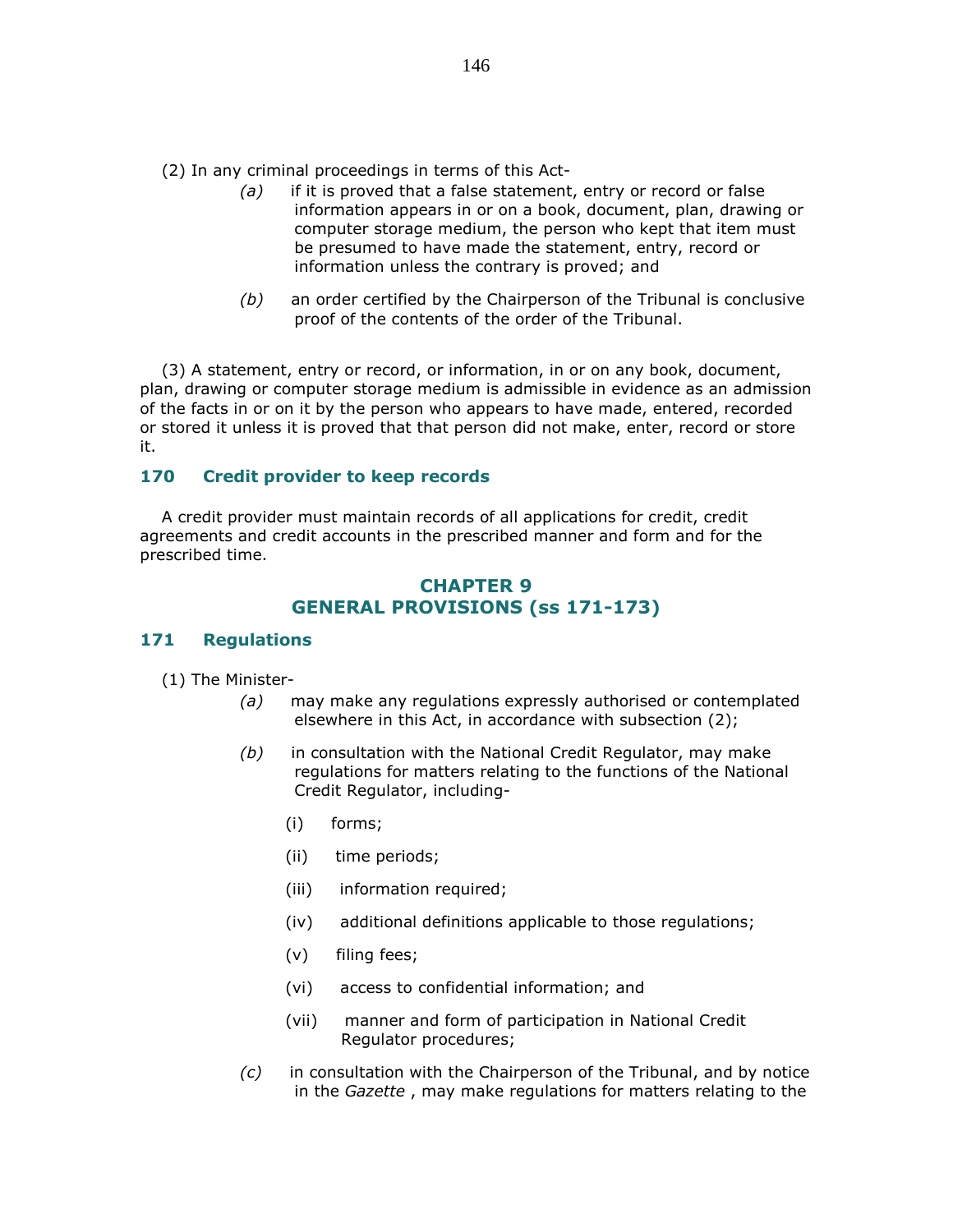functions of the Tribunal and rules for the conduct of matters before the Tribunal; and

- (d) may make regulations regarding-
	- (i) any forms required to be used for the purposes of this Act; and
	- (ii) in general, any ancillary or incidental matter that is necessary to prescribe for the proper implementation or administration of this Act.
- (2) Before making any regulations in terms of subsection  $(1)$  (a), the Minister-
	- (a) must publish the proposed regulations for public comment; and
	- (b) may consult the National Credit Regulator and provincial regulatory authorities.

(3) A regulation in terms of this Act must be made by notice in the Gazette.

## 172 Conflicting legislation, consequential amendments, repeal of laws and transitional arrangements

 (1) If there is a conflict between a provision of this Act mentioned in the first column of the table set out in Schedule 1, and a provision of another Act set out in the second column of that table, the conflict must be resolved in accordance with the rule set out in the third column of that table.

 (2) The laws referred to in Schedule 2 are hereby amended in the manner set out in that Schedule.

 (3) The repeal of the laws specified in this section does not affect the transitional arrangements, which are set out in Schedule 3.

 (4) Subject to subsection (3) and the provisions of Schedule 3, the following Acts are hereby repealed:

- (a) The Usury Act, 1968 (Act 73 of 1968);
- $(b)$  the Credit Agreements Act, 1980 (Act 75 of 1980); and
- (c) the Integration of Usury Laws Act, 1996 (Act 57 of 1996).

## 173 Short title and commencement

 This Act is called the National Credit Act, 2005, ( Act 34 of 2005 ) and comes into operation on a date fixed by the President by proclamation in the Gazette.

# Schedule 1 RULES CONCERNING CONFLICTING LEGISLATION

(Section 172 (1))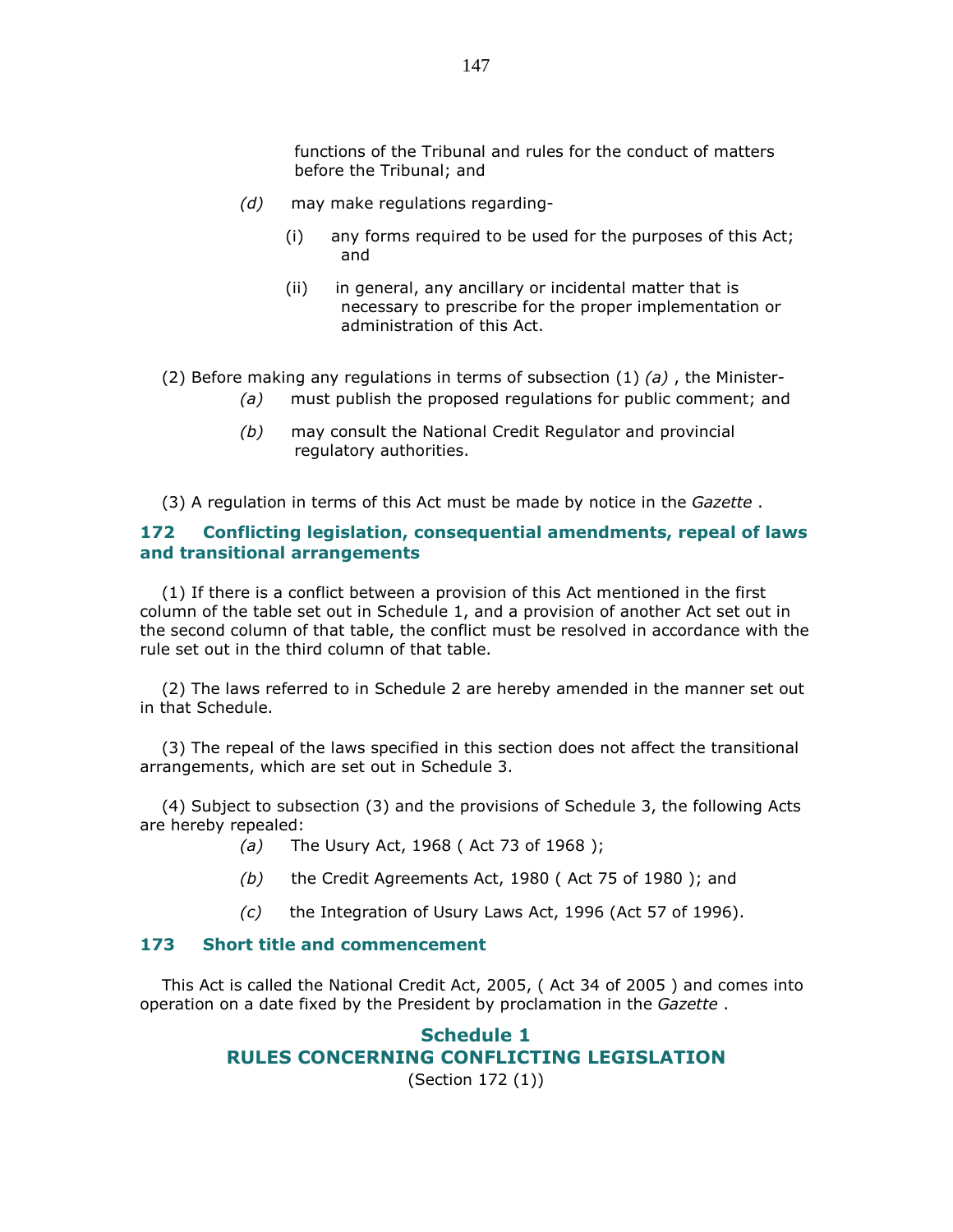| <b>Provisions of this Act</b>                                                                                | <b>Conflicting Legislation</b>                                                                                | <b>Conflict Resolution Rule</b>                                      |
|--------------------------------------------------------------------------------------------------------------|---------------------------------------------------------------------------------------------------------------|----------------------------------------------------------------------|
|                                                                                                              |                                                                                                               |                                                                      |
| The whole                                                                                                    | Chapter II of the Alienation of Land Act, 1981 (Act The provisions of this Act prevail<br>68 of 1981)         | to the extent of the conflict.                                       |
| The whole, in so far as it<br>applies to a credit agreement 1962)                                            | The Conventional Penalties Act, 1962 (Act 15 of                                                               | The provisions of this Act prevail<br>to the extent of the conflict. |
| The whole, in so far as it<br>applies to a credit bureau                                                     | A notice issued in terms of the Consumer Affairs<br>(Unfair Business Practices) Act, 1988 (Act 71 of<br>1988) | The provisions of this Act prevail<br>to the extent of the conflict. |
| Chapter 2                                                                                                    | The Public Finance Management Act, 1999 (Act 1 of The provisions of that Act prevail<br>1999)                 | to the extent of the conflict.                                       |
| Chapter 2                                                                                                    | The Public Service Act, 1994 (Proclamation 103 of<br>1994)                                                    | The provisions of that Act prevail<br>to the extent of the conflict. |
| Part D of Chapter 4,<br>Section 127<br>Section 129<br>Section 131<br>Section 132<br>Chapter 7<br>Section 164 | Section 57 or 58 of the Magistrates' Courts Act,<br>1944 (Act 32 of 1944)                                     | The provisions of this Act prevail<br>to the extent of the conflict. |
| Part D of Chapter 4,<br>Section 127<br>Section 129<br>Section 131<br>Section 132<br>Chapter 7<br>Section 164 | Chapter IX of the Magistrates' Courts Act, 1944 (<br>Act 32 of 1944)                                          | The provisions of this Act prevail<br>to the extent of the conflict. |

# Schedule 2 AMENDMENT OF LAWS

(Section 172 (2))

| <b>No</b><br>and<br>year<br>of Act | <b>Short Title</b>     | <b>Extent of amendment</b>      |
|------------------------------------|------------------------|---------------------------------|
|                                    | Act 24 Insolvency Act, | The amendment of section 84 by- |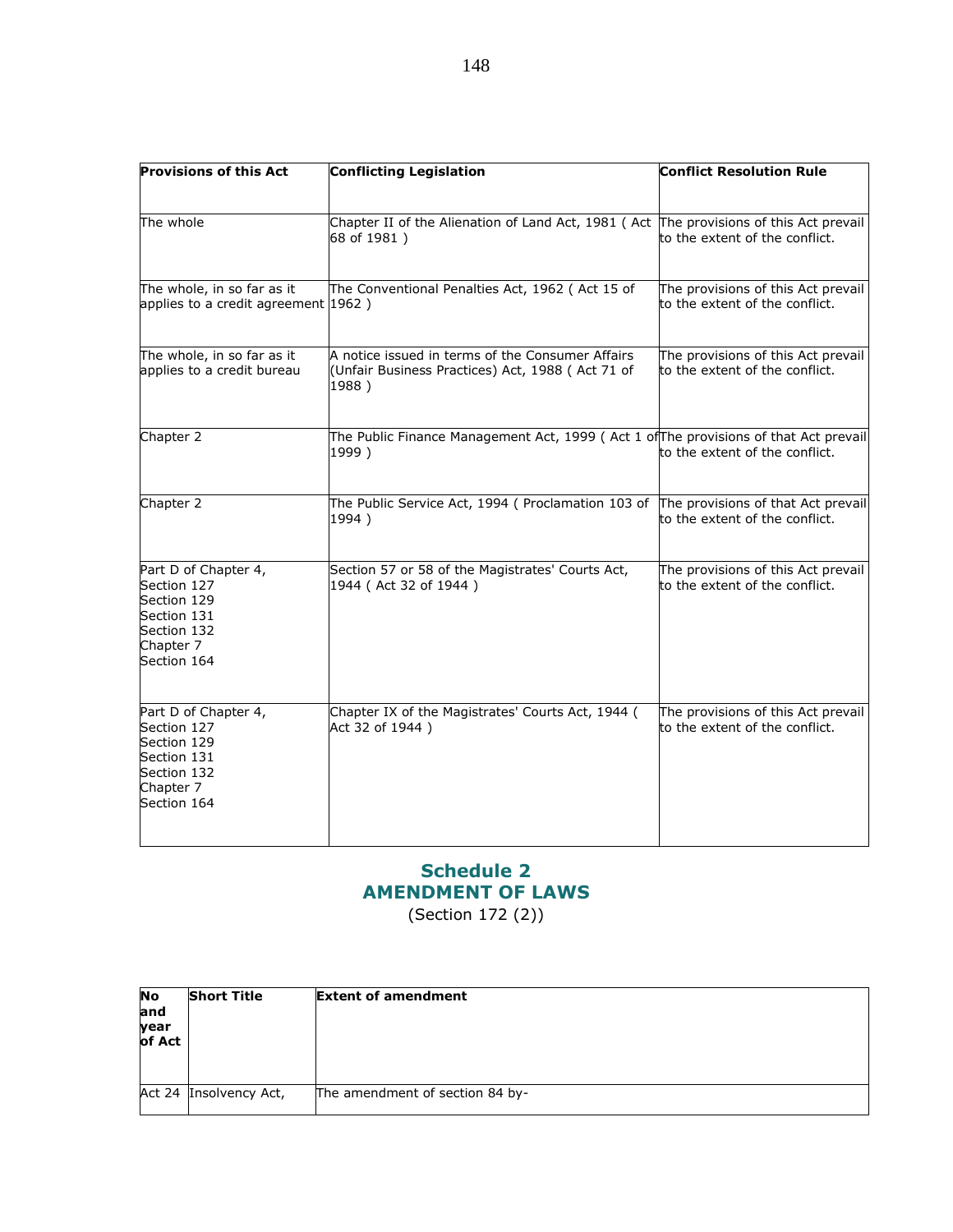| of 19361936       |                            | (a)                                                                                                                  |     |                       | the substitution for the heading of the following heading:<br>'Special provisions in case of goods delivered to a debtor in terms of an<br>instalment agreement'; and                                                                                                                                                                                                                                                                                                                         |  |  |
|-------------------|----------------------------|----------------------------------------------------------------------------------------------------------------------|-----|-----------------------|-----------------------------------------------------------------------------------------------------------------------------------------------------------------------------------------------------------------------------------------------------------------------------------------------------------------------------------------------------------------------------------------------------------------------------------------------------------------------------------------------|--|--|
|                   |                            | (b)                                                                                                                  |     | 2005.'.               | the substitution for the opening clause of subsection (1) of the following words:<br>'If any property was delivered to a person (hereinafter referred to as the<br>debtor) under a transaction that is an instalment agreement<br>contemplated in paragraph $(a)$ , $(b)$ , and $(c)$ (i) of the definition of<br>'instalment agreement' set out in section 1 of the National Credit Act,                                                                                                     |  |  |
|                   | Act 32 Magistrates' Courts |                                                                                                                      |     |                       |                                                                                                                                                                                                                                                                                                                                                                                                                                                                                               |  |  |
| of 1944 Act, 1944 |                            | 1                                                                                                                    | (a) |                       | The amendment of subsection (1) of section 29 by-<br>the insertion after the expression 'Subject to the provisions of this Act',<br>of the words 'and the National Credit Act, 2005'; and                                                                                                                                                                                                                                                                                                     |  |  |
|                   |                            |                                                                                                                      | (b) |                       | the substitution for paragraph (e) of the following paragraph:                                                                                                                                                                                                                                                                                                                                                                                                                                |  |  |
|                   |                            |                                                                                                                      |     | (e)                   | actions on or arising out of any credit agreement, as defined<br>in section 1 of the National Credit Act, 2005.'.                                                                                                                                                                                                                                                                                                                                                                             |  |  |
|                   |                            | 2                                                                                                                    |     | following subsection: | The amendment of section 60 by the substitution for subsection $(1)$ of the                                                                                                                                                                                                                                                                                                                                                                                                                   |  |  |
|                   |                            |                                                                                                                      |     |                       | '(1) Unless expressly otherwise provided in this Act or the rules and the<br>National Credit Act, 2005, and subject to the provisions of section 19 of<br>the Debt Collectors Act, 1998, no person other than an attorney, an<br>agent referred to in section 22 or a person authorised by or under the<br>provisions of the National Credit Act, 2005, to do so shall be entitled to<br>recover from the debtor any fees or remuneration in connection with<br>the collection of any debt.'. |  |  |
|                   |                            | 3                                                                                                                    |     |                       | The amendment of subsection (5) of section 65D by the substitution for the<br>expression 'hire-purchase agreement' of the expression 'credit agreement, as<br>defined in section 1 of the National Credit Act, 2005'.                                                                                                                                                                                                                                                                         |  |  |
|                   |                            | 4                                                                                                                    | (a) |                       | The amendment of subsection (2) of section 74A by-<br>the substitution in paragraph $(b)$ for the words-                                                                                                                                                                                                                                                                                                                                                                                      |  |  |
|                   |                            |                                                                                                                      |     | (i)                   | 'the credit transaction defined in section 1 of the Credit<br>Agreements Act, 1980 ( Act 75 of 1980 )' with the words 'the<br>credit agreement, as defined in section 1 of the National Credit<br>Act, 2005'; and                                                                                                                                                                                                                                                                             |  |  |
|                   |                            |                                                                                                                      |     | (ii)                  | 'purchased under such credit transaction' with the words<br>'purchased under that credit agreement'; and                                                                                                                                                                                                                                                                                                                                                                                      |  |  |
| 5                 |                            |                                                                                                                      | (b) |                       | the substitution of paragraph (i) for the words 'other than a credit<br>transaction' of the words 'other than a credit agreement'.                                                                                                                                                                                                                                                                                                                                                            |  |  |
|                   |                            | [Editorial Note: It appears that the legislature intended substituting the words in para.<br>$(q)$ and para. $(b)$ . |     |                       |                                                                                                                                                                                                                                                                                                                                                                                                                                                                                               |  |  |
|                   |                            |                                                                                                                      | (a) | and                   | The amendment of section 74C by-<br>the substitution in paragraph $(b)$ of subsection (1) for the words 'any<br>credit transaction regulated by the Credit Agreements Act, 1980' of the<br>words 'a credit agreement regulated by the National Credit Act, 2005';                                                                                                                                                                                                                             |  |  |
|                   |                            |                                                                                                                      | (b) |                       | the substitution in paragraph $(b)$ of subsection (2) for the words 'a<br>credit transaction as defined in section 1 of the Credit Agreements Act,<br>1980 (Act 75 of 1980)' of the words 'a credit agreement as defined in<br>section 1 of the National Credit Act, 2005'.                                                                                                                                                                                                                   |  |  |
|                   |                            | 6                                                                                                                    |     |                       | The amendment of subsection (7) of section 74G by-                                                                                                                                                                                                                                                                                                                                                                                                                                            |  |  |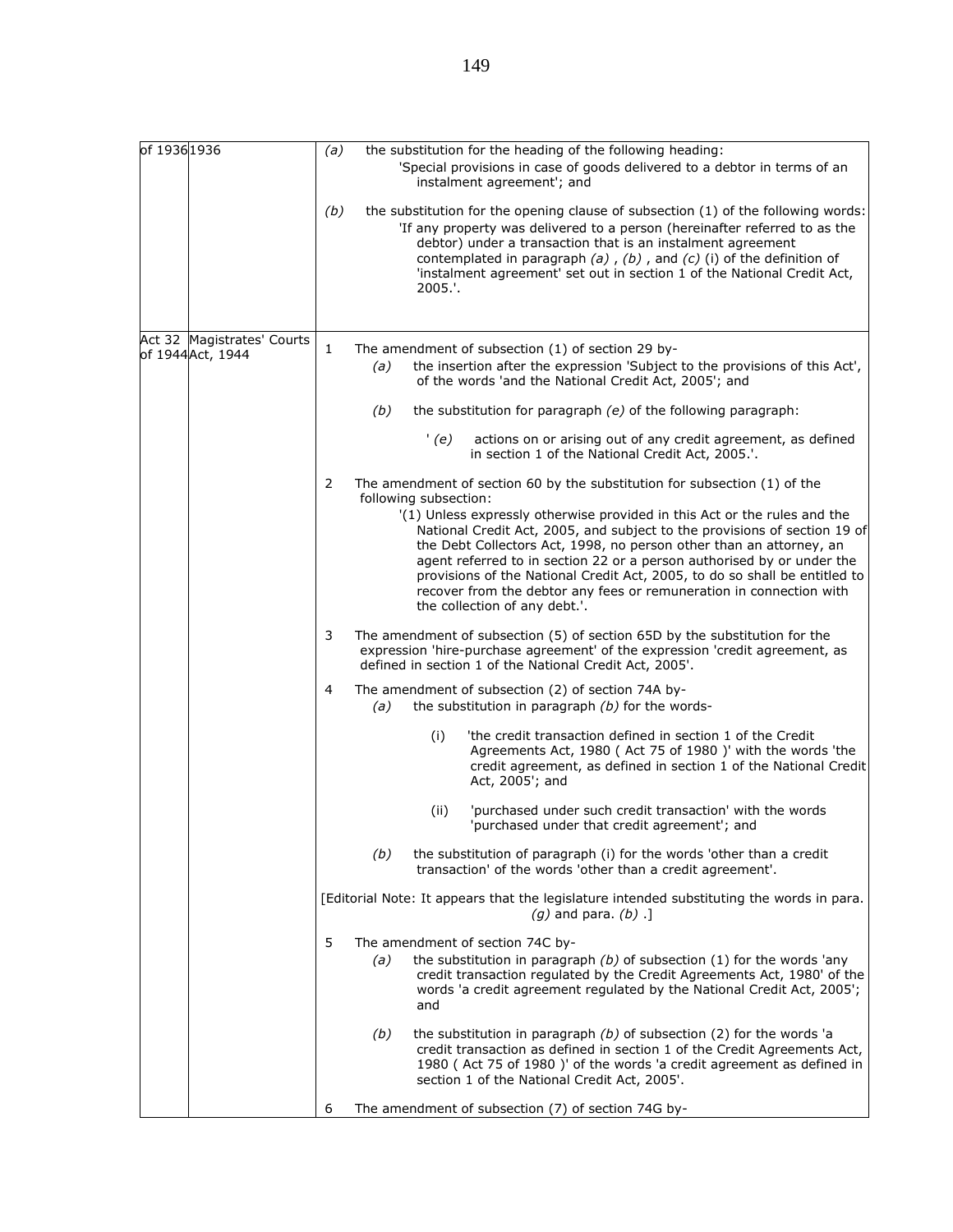|                                                      |   | (a)         | 2005'; and               | the substitution for the words 'a credit transaction as defined in section<br>1 of the Credit Agreements Act, 1980 (Act 75 of 1980)' of the words,<br>'a credit agreement as defined in section 1 of the National Credit Act,                                                            |
|------------------------------------------------------|---|-------------|--------------------------|------------------------------------------------------------------------------------------------------------------------------------------------------------------------------------------------------------------------------------------------------------------------------------------|
|                                                      |   | (b)         |                          | the substitution throughout the subsection for each instance of the word<br>'transaction' with the word 'agreement'.                                                                                                                                                                     |
|                                                      | 7 |             |                          | The amendment of subsection (4) of section 74H by the substitution for the<br>words 'a credit transaction as defined in section 1 of the Credit Agreements Act,<br>1980 (Act 75 of 1980)' of the words 'a credit agreement as defined in section 1<br>of the National Credit Act, 2005'. |
|                                                      | 8 | (a)         |                          | The amendment of section 74K by-<br>the substitution in subsection (2) for the words-                                                                                                                                                                                                    |
|                                                      |   |             | (i)                      | 'credit transaction regulated by the Credit Agreements Act,<br>1980 (Act 75 of 1980)' of the words 'a credit agreement<br>regulated by the National Credit Act, 2005'; and                                                                                                               |
|                                                      |   |             | (ii)                     | 'seller', in each instance, of the words 'credit provider'; and                                                                                                                                                                                                                          |
|                                                      |   | (b)         |                          | the deletion from subsection (3) of the words 'of section 15'; and                                                                                                                                                                                                                       |
|                                                      |   | (c)         |                          | the substitution in subsection (3) for the words 'credit grantor as<br>defined in section 1 of the Credit Agreements Act, 1980' of the words<br>'credit provider as defined in section 1 of the National Credit Act, 2005'.                                                              |
|                                                      |   |             |                          |                                                                                                                                                                                                                                                                                          |
| Act 15 Conventional<br>of 1962 Penalties Act, 1962   |   |             | The repeal of section 5. |                                                                                                                                                                                                                                                                                          |
| Act 25 Sale and Service<br>of 1964 Matters Act, 1964 | 1 |             |                          | The amendment of the definition of 'sell' in section 1 by the substitution for the<br>expression 'as defined in the Credit Agreements Act, 1980 (Act 75 of 1980 )' of<br>the words 'as defined in section 1 of the National Credit Act, 2005'.                                           |
|                                                      | 2 | Act, 2005'. |                          | The amendment of section 2 by the insertion after the expression 'the control of<br>the Minister', of the words 'and subject to the provisions of the National Credit                                                                                                                    |
|                                                      |   |             |                          | Act 91 Customs and Excise The amendment of subsection (1) of section 114 by-                                                                                                                                                                                                             |
| of 1964Act, 1964                                     |   | (a)         |                          | the substitution in paragraph $(a)$ (iv) $(bb)$ for the expression 'Credit<br>Agreement Act, 1980 ( Act 75 of 1980 )' of the expression 'National<br>Credit Act, 2005';                                                                                                                  |
|                                                      |   | (b)         |                          | the substitution in paragraph $(a)$ (v) $(aa)$ for the expression-                                                                                                                                                                                                                       |
|                                                      |   |             | (i)                      | 'Credit Agreement Act' of the expression 'National Credit Act,<br>2005'; and                                                                                                                                                                                                             |
|                                                      |   |             | (ii)                     | 'credit grantor' of the expression 'credit provider';                                                                                                                                                                                                                                    |
|                                                      |   | (c)         |                          | the substitution in paragraph (a) (v) (bb) for the expression 'Usury Act,<br>1968 ( Act 73 of 1968 )' of the expression 'National Credit Act, 2005';                                                                                                                                     |
|                                                      |   | (d)         |                          | the substitution in paragraph $(a)$ (vi) $(aa)$ for the expression 'credit<br>grantor' of the expression 'credit provider';                                                                                                                                                              |
|                                                      |   | (e)         |                          | the substitution in paragraph $(a)$ (vi) $(aa)$ for the expression 'credit<br>grantor' of the expression 'credit provider';                                                                                                                                                              |
|                                                      |   | (f)         |                          | the substitution in paragraph (a) (vi) ( $cc$ ) for the expression 'credit                                                                                                                                                                                                               |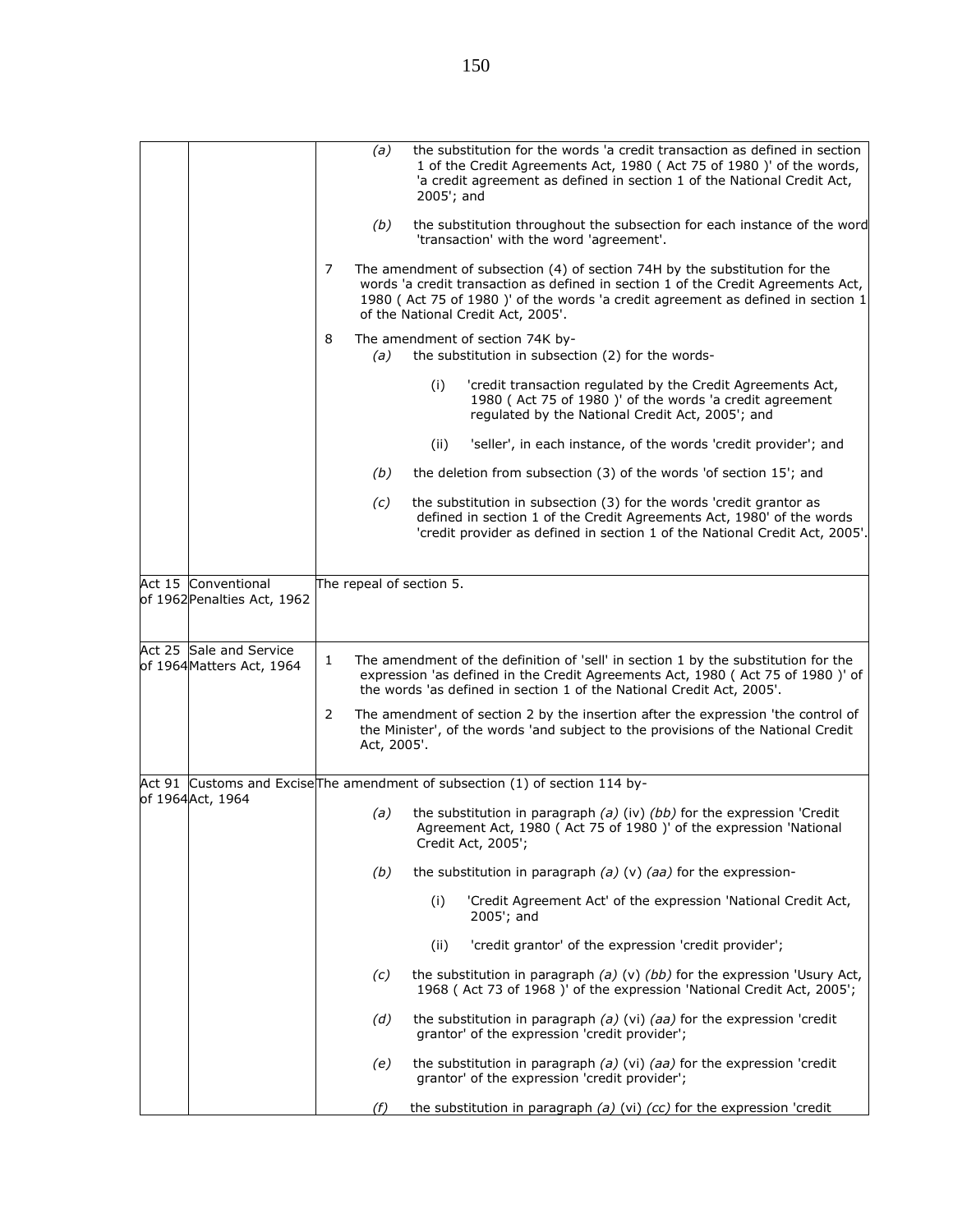|        |                                                                             | grantor' of the expression 'credit provider'; and                                                                                                                                                                                                                                                                                                                            |
|--------|-----------------------------------------------------------------------------|------------------------------------------------------------------------------------------------------------------------------------------------------------------------------------------------------------------------------------------------------------------------------------------------------------------------------------------------------------------------------|
|        |                                                                             | (g)<br>the substitution in paragraph $(b)$ (ii) for the expression 'creditor<br>grantor' of the expression 'credit provider'.                                                                                                                                                                                                                                                |
|        | Act 55 Prescribed Rate of<br>of 1975 Interest Act, 1975                     | The amendment of subsection (2) of section 2A by the insertion in paragraph (a) after<br>the expression 'between the parties' of the words 'and the provisions of the National<br>Credit Act, 2005'.                                                                                                                                                                         |
|        | Act 88 Matrimonial                                                          | The amendment of subsection (2) of section 15 by the substitution for paragraph $(f)$ of                                                                                                                                                                                                                                                                                     |
|        | of 1984 Property Act, 1984                                                  | the following paragraph:                                                                                                                                                                                                                                                                                                                                                     |
|        |                                                                             | '(f)<br>enter, as a consumer, into a credit agreement to which the provisions<br>of the National Credit Act, 2005 apply, as 'consumer' and 'credit<br>agreement' are respectively defined in that Act, but this paragraph<br>does note require the written consent of a spouse before incurring each<br>successive charge under a credit facility, as defined in that Act;'. |
|        | of 1984Act, 1984                                                            | Act 61 Small Claims Court The amendment of section 15 by the substitution for paragraph (d) of the following<br>paragraph:                                                                                                                                                                                                                                                   |
|        |                                                                             | actions based on or arising out of a credit agreement, as defined in<br>'(d)<br>section 1 of the National Credit Act, 2005, where the claim or value of<br>the property in dispute does not exceed the amount determined by the<br>Minister from time to time by notice in the Gazette;'.                                                                                    |
|        |                                                                             |                                                                                                                                                                                                                                                                                                                                                                              |
| Act 71 | <b>Consumer Affairs</b><br>of 1988 (Unfair Business<br>Practices) Act, 1988 | 1<br>The amendment of subsection $(1)$ of section 4 by the insertion in paragraph $(c)$<br>after the words 'with any interested party' of the words 'and the National Credit<br>Regulator established in terms of the National Credit Act, 2005, if the matter<br>falls within the jurisdiction of the National Credit Regulator,'.                                          |
|        |                                                                             | 2<br>The amendment of subsection $(1)$ of section 9 by the insertion after the<br>expression 'corporate or unincorporate' of the words 'or the National Credit<br>Regulator established in terms of the National Credit Act, 2005,'.                                                                                                                                         |
|        | Act 52 Long-term                                                            | The amendment of section 44 by the insertion of a new subsection $(5)$ :                                                                                                                                                                                                                                                                                                     |
|        | of 1998 Insurance Act,<br>1998                                              | '(5) This section does not apply if the long-term policy or its policy benefits as<br>contemplated in subsection (1), is made available for the purpose of protecting<br>the interests of a creditor under a credit agreement to which the National Credit<br>Act, 2005, applies.'                                                                                           |
|        | Act 53 Short-term                                                           | The amendment of section 43 by the insertion of a new subsection $(6)$ :                                                                                                                                                                                                                                                                                                     |
|        | of 1998 Insurance Act,<br>1998                                              | '(6) This section does not apply if the short-term policy or its policy benefits as<br>contemplated in subsection (1), is made available for the purpose of protecting<br>the interests of a creditor under a credit agreement to which the National Credit<br>Act, 2005, applies.'                                                                                          |
|        | Act 78 National Payment                                                     | By the insertion after section 6 of the following:<br>1                                                                                                                                                                                                                                                                                                                      |
|        | of 1998System Act, 1998                                                     | '6A Effectiveness and efficiency of the National Payment System<br>(1) As of 1 July 2006, a person may not change, manipulate, maintain or<br>apply a payment system in any manner that provides preferential<br>treatment to a payment instruction over any other payment instruction<br>in that system, unless such preferential treatment is prescribed by law.           |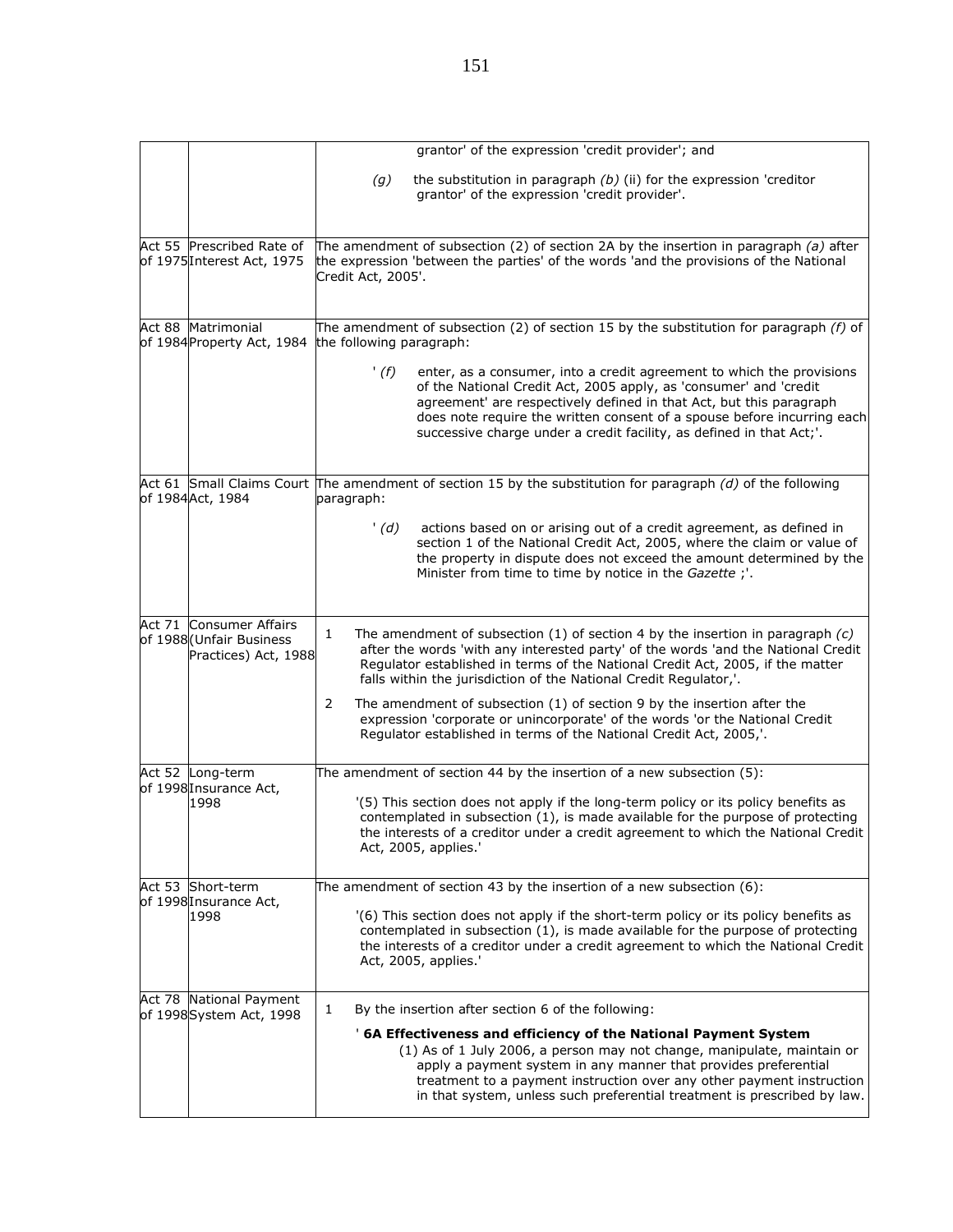|                                                                    | (2) With regard to any credit agreement concluded on or before 30 June<br>2006, which is subject to a payment system that provides preferential<br>treatment to a payment instruction over any other payment instruction<br>in that system, other than preferential treatment prescribed by law,<br>such preferential treatment must be terminated on or before 31<br>December 2007.<br>(3) A person providing access to or allowing participation in a payment<br>system may not deny any person access to or participation in that<br>payment system if that second person meets the criteria set by the<br>first mentioned person. |
|--------------------------------------------------------------------|---------------------------------------------------------------------------------------------------------------------------------------------------------------------------------------------------------------------------------------------------------------------------------------------------------------------------------------------------------------------------------------------------------------------------------------------------------------------------------------------------------------------------------------------------------------------------------------------------------------------------------------|
|                                                                    | (4) The criteria referred to in subsection (3) for access to or participation<br>in a payment system must be fair, transparent and equitable.                                                                                                                                                                                                                                                                                                                                                                                                                                                                                         |
|                                                                    | (5) A person who contravenes any provision of this section is guilty of an<br>offence.'.                                                                                                                                                                                                                                                                                                                                                                                                                                                                                                                                              |
|                                                                    | 2By the substitution for paragraph (a) of subsection (1) of section 14 of the following:<br>sections 6 (2), 6A (4) or 12 (8), is liable to a fine not exceeding R1<br>'(a)<br>million, or to imprisonment for a period not exceeding five years, or to<br>both such a fine and such imprisonment;'.                                                                                                                                                                                                                                                                                                                                   |
|                                                                    |                                                                                                                                                                                                                                                                                                                                                                                                                                                                                                                                                                                                                                       |
| Act 64 Financial<br>of 1990 Institutions<br>Amendment Act,<br>1990 | The repeal of paragraph $(i)$ of section 17.                                                                                                                                                                                                                                                                                                                                                                                                                                                                                                                                                                                          |
| Act 89 Value-added Tax                                             | $1(a)$ Section 8 of the Value-Added Tax Act, 1991, is hereby amended by the                                                                                                                                                                                                                                                                                                                                                                                                                                                                                                                                                           |
| of 1991 Act, 1991                                                  | substitution for subsection (3) of the following subsection:                                                                                                                                                                                                                                                                                                                                                                                                                                                                                                                                                                          |
|                                                                    | '(3) For the purposes of this Act, a credit agreement to which section 121 of the<br>National Credit Act, 2005 applies, will be deemed not to be a supply of goods or<br>services if the consumer has exercised the right to rescind that agreement in<br>the manner and within the time permitted by that section'.<br>(b) Section 9 of the Value-Added Tax Act, 1991, is hereby amended by the<br>substitution in subsection (2) for paragraph $(b)$ of the following paragraph:                                                                                                                                                    |
|                                                                    | '(b)<br>where that supply is a supply to which section 8 (3) refers, on the day<br>after the last day of the period during which the recipient may exercise<br>the right under section 121 of the National Credit Act, 2005, to rescind<br>the agreement;'.                                                                                                                                                                                                                                                                                                                                                                           |
| Act 57 Security by Means                                           | The amendment of subsection (1) of section 2 by the substitution for paragraph $(b)$ of                                                                                                                                                                                                                                                                                                                                                                                                                                                                                                                                               |
|                                                                    | of 1993 of Movable Propertythe following paragraph:                                                                                                                                                                                                                                                                                                                                                                                                                                                                                                                                                                                   |
| Act, 1993                                                          | '(b)<br>to which an instalment agreement, as defined in section 1 of the<br>National Credit Act, 2005, relates;'.                                                                                                                                                                                                                                                                                                                                                                                                                                                                                                                     |
| Act 63 Home Loan and                                               | The repeal of section 13.                                                                                                                                                                                                                                                                                                                                                                                                                                                                                                                                                                                                             |
| of 2000 Mortgage<br>Disclosure Act,<br>2000                        |                                                                                                                                                                                                                                                                                                                                                                                                                                                                                                                                                                                                                                       |
|                                                                    |                                                                                                                                                                                                                                                                                                                                                                                                                                                                                                                                                                                                                                       |

# Schedule 3 TRANSITIONAL PROVISIONS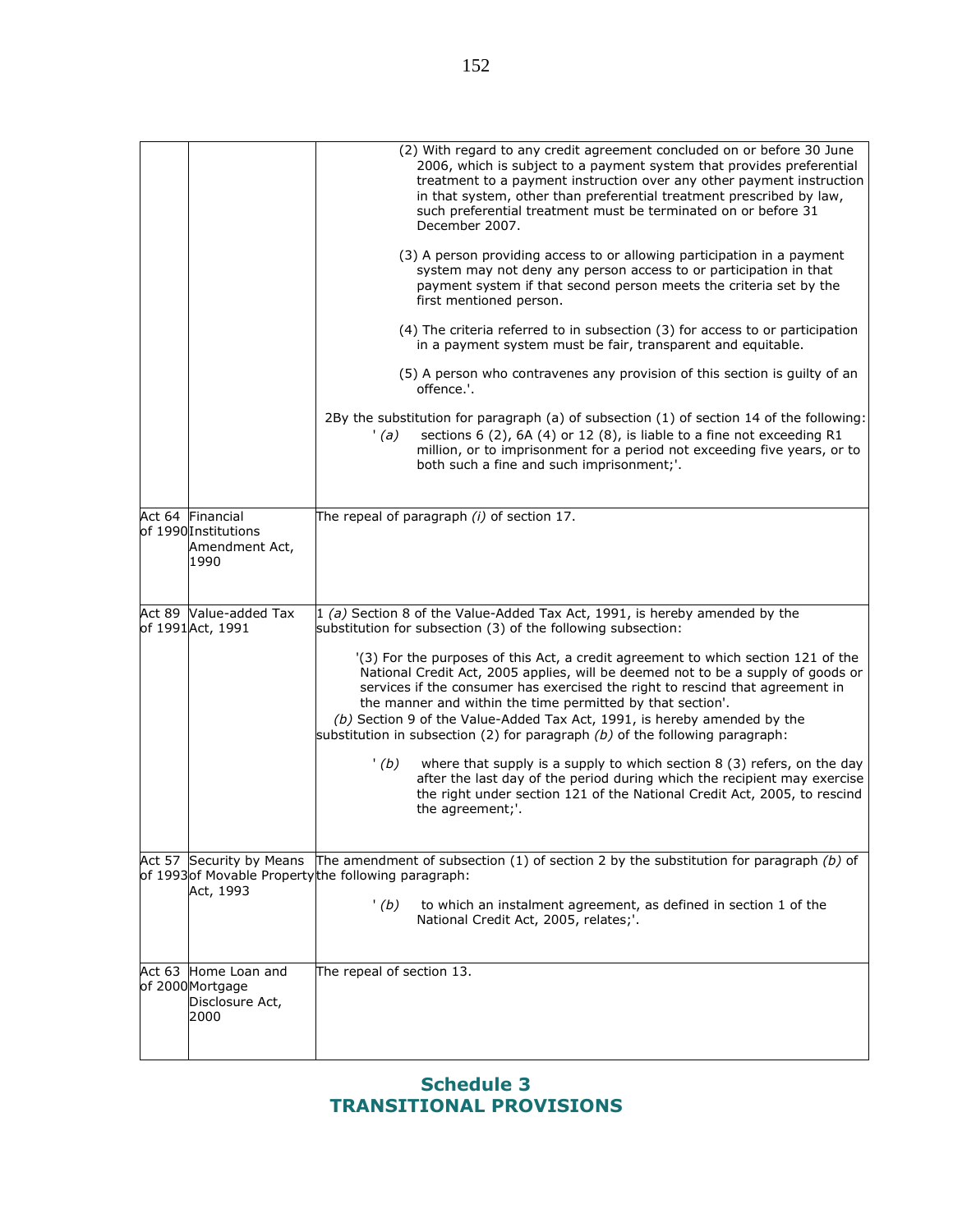## 1 Definitions

(1) In this Schedule-

**'effective date'** means the date on which this Act, or any relevant provision of it, came into operation in terms of section 173;

 'pre-existing credit agreement' means an agreement that was made before the effective date, and to which this Act applies; and

**previous Act'** means a law repealed by section 172.

(2) A reference in this Schedule-

- $(a)$  to a section by number is a reference to the corresponding section of-
	- (i) the previous Act, if the number is followed by the words 'of the previous Act'; or
	- (ii) this Act, in any other case;
- $(b)$  to an item or subitem by number is a reference to the corresponding item or subitem of this Schedule.

#### 2 Delayed application of required registration

 Despite section 40, the requirement in terms of this Act for a credit provider or a credit bureau to be registered-

- (a) takes effect 40 business days after the effective date; and
- $(b)$  during the first year after the effective date, that requirement is temporarily satisfied from the time that a person applies for registration as a credit provider until a regulator has made a final decision with respect to that application.

### 3 National register of credit agreements

(1) Despite section 69, the requirements of section 69  $(2)$ ,  $(3)$ ,  $(4)$  and  $(5)$  remain inoperative until a date declared by the Minister by notice in the Gazette after-

- (a) the National Credit Regulator has established the register of credit agreements as required by section 69 (1); and
- $(b)$  the Minister has received advice from an independent auditor that the National Credit Regulator has established reasonable and effective means to receive and compile information to be reported to it in terms of section 69.

 (2) The Minister may prescribe the information to be registered by a credit provider in respect of a pre-existing credit agreement, in lieu of the information required by section 69 (2).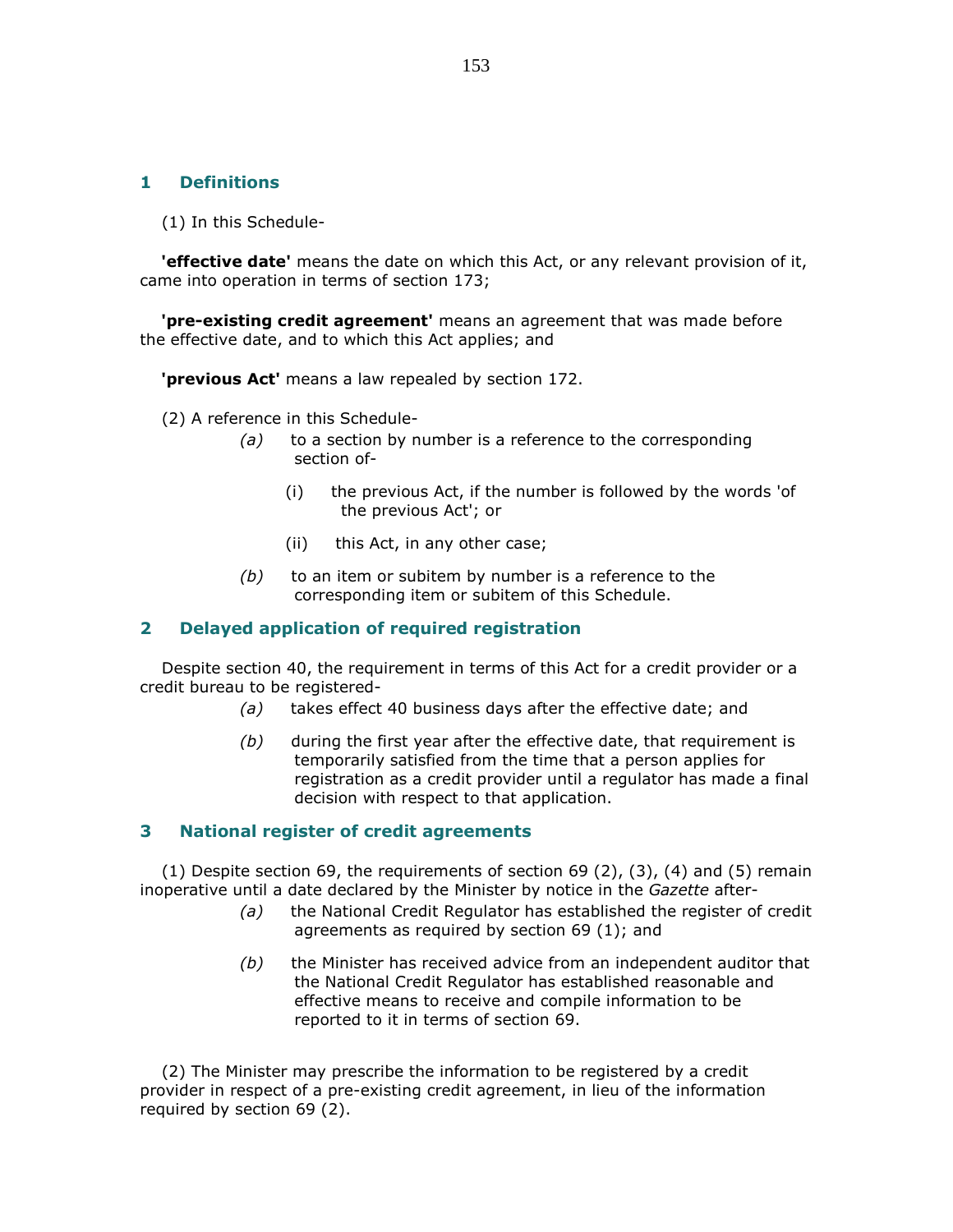## 4 Application of Act to pre-existing agreements

 (1) This Act applies to a credit agreement that was made before the effective date, if that credit agreement would have fallen with the application of this Act in terms of Chapter 1 if this Act had been in effect when the agreement was made, subject to subitems (2) to (5).

 (2) The provisions of this Act referred to in the first column of the following table apply to a pre-existing credit agreement only to the extent indicated in the second column of the table.

| <b>Provisions of</b><br>the Act                                                                                                                                                                 | Extent to which the provisions apply to a pre-existing credit agreement                                                                                                                                                                      |
|-------------------------------------------------------------------------------------------------------------------------------------------------------------------------------------------------|----------------------------------------------------------------------------------------------------------------------------------------------------------------------------------------------------------------------------------------------|
| Chapter 1<br>Chapter 2<br>Chapter 3<br>Sections 67 and<br>68<br>Sections 70 to 72<br>Sections 95 to 98<br>Chapter 5 - Part E<br>Sections 122 and<br>123<br>Chapters 6 to 9<br>Schedules 1 and 2 | Apply fully to a pre-existing credit agreement from the effective date, except that section 5 (3)<br>does not apply in respect of a pre-existing incidental credit agreement.                                                                |
|                                                                                                                                                                                                 | Chapter 4 - Part DApplies to a pre-existing agreement only to the extent that it does not concern reckless credit.                                                                                                                           |
| Section 91                                                                                                                                                                                      | Chapter 4 - Part A Apply to a pre-existing credit agreement only with respect to actions or omissions that occur on<br>or after the effective date.                                                                                          |
| Section 69                                                                                                                                                                                      | Applies to a pre-existing credit agreement only after the date declared by the Minister in terms<br>of item 3.                                                                                                                               |
|                                                                                                                                                                                                 | Section 89 and 90 Apply to a pre-existing credit agreement only to the extent that common law, national or<br>provincial legislation applied, to similar effect, to such an agreement or provision as at the date<br>the agreement was made. |
| Section 93<br>Chapter 5 - Part D                                                                                                                                                                | Apply to a pre-existing credit agreement from the effective date, subject to subitem (3).                                                                                                                                                    |
| Sections 92, 94,<br>99 and 121<br>Chapter 5 - Part C                                                                                                                                            | Chapter 4 - Part C Do not apply to pre-existing credit agreements, subject to subitem $(3)$ .                                                                                                                                                |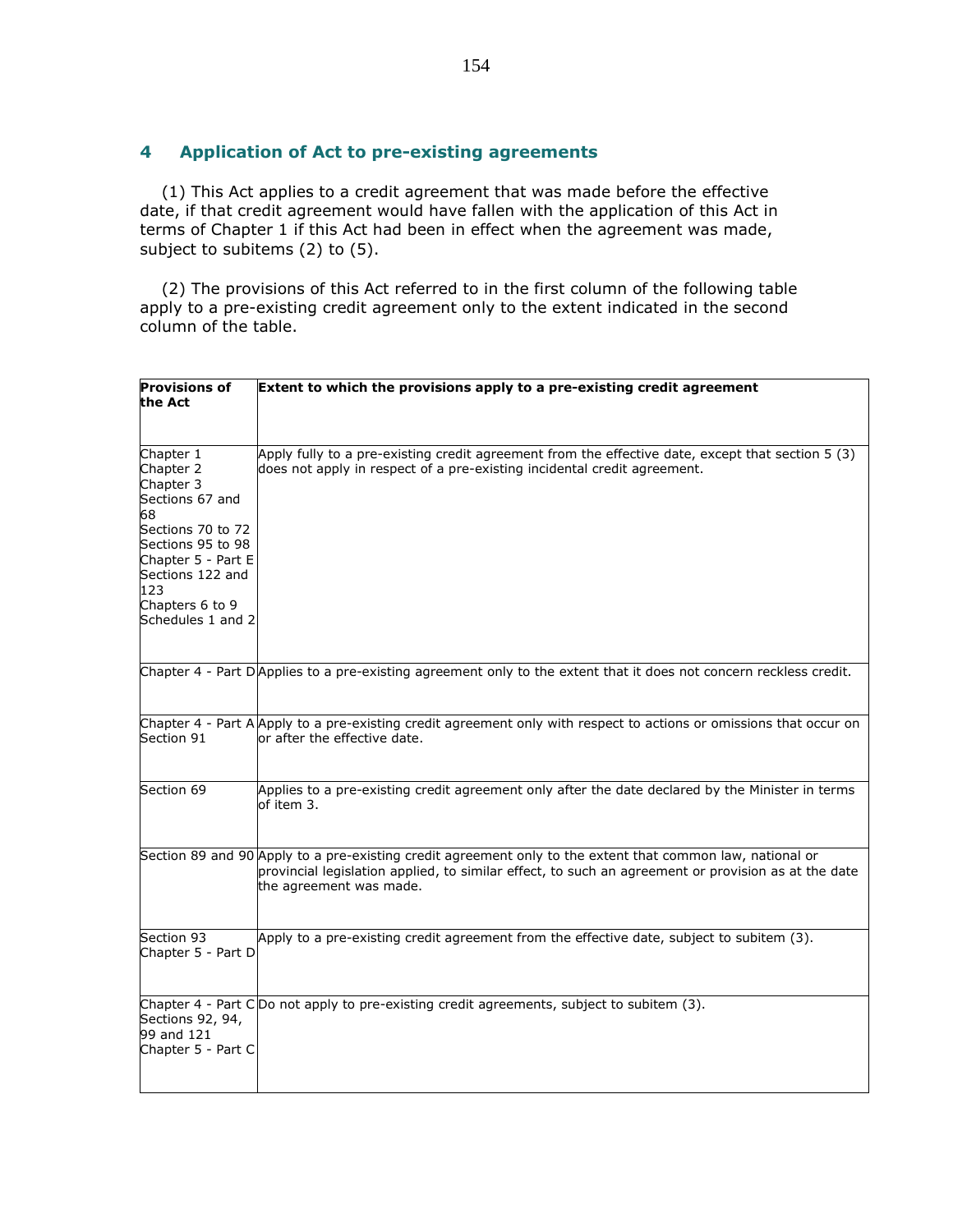(3) With respect to any credit agreement, other than a pawn transaction, made within one year before the effective date, the credit provider must within six months after the effective date-

- (a) provide the consumer with-
	- (i) a statement that meets the requirements of section 92; and
	- (ii) a document that meets the requirements of section 93,
	- to the extent that a document or statement contemplated in terms of subparagraphs (i) or (ii) above has not already been provided to the consumer by the credit provider prior to the effective date; and
- $(b)$  introduce a form of periodic statement that meets the requirements of section 108.

 (4) On application by a credit provider the National Credit Regulator, if it is satisfied that it is impracticable for the credit provider making best efforts in good faith to comply with all or part of subitem (3), may-

- (a) extend the time within which the credit provider must comply with the obligations of subitem (3); or
- $(b)$  enter into a compliance agreement with the credit provider establishing a plan and schedule for meeting the requirements of subitem (3).

 (5) Despite section 95, for the purposes of this item, a change after the effective date to any credit agreement that was made before the effective date constitutes the making of a new credit agreement, unless it is a change to-

- $(a)$  the interest rate under a variable rate agreement; or
- $(b)$  the interest rate or the credit limit under a credit facility.

#### 5 Maximum interest rate (a) (b) (c) (a) (b) (a) (b)  $GG *$

 The maximum annual finance charge rate set in terms of the Usury Act, 1968 ( Act 73 of 1968 ), and in effect immediately before the effective date continues in force despite the repeal of that Act, as the maximum interest rate, until the Minister first prescribes a maximum rate of interest in terms of section 105.

## 6 Specific preservation of rights, instructions, registration and similar status

 (1) Subject to item 7 (1), a person who, immediately before the effective date, was registered by an entity contemplated in item 8 as a debt counsellor is deemed to have been registered as such in terms of this Act as from the effective date.

(2) Despite the repeal of the Credit Agreements Act, 1980 ( Act 75 of 1980 ), the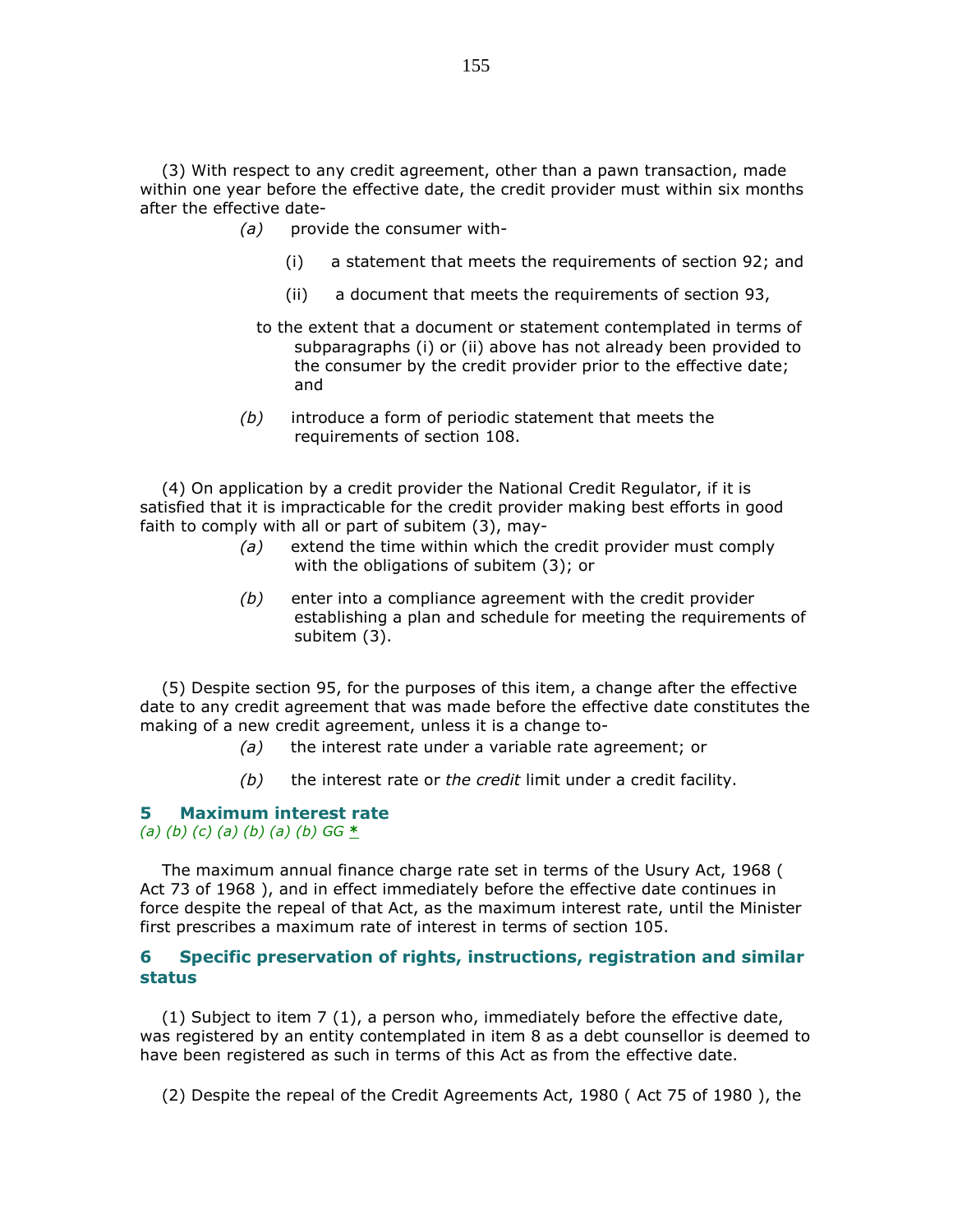provisions of section 24 of the Income Tax Act, 1962 ( Act 58 of 1962 ), apply to a credit agreement to which this Act applies, to the extent that those provisions would have applied to such credit agreement if the Credit Agreements Act, 1980 ( Act 75 of 1980 ), has not been repealed.

## 7 General preservation of regulations, rights, duties, notices and other instruments

 (1) A registration that had been issued in terms of section 15A of the Usury Act, 1968 ( Act 73 of 1968 ), by an authority administering exemptions under that section, for an indefinite term and in force immediately before the effective date, has a duration, as from the effective date, of the period determined by regulation for that category of registration.

 (2) Any other right or entitlement enjoyed by, or obligation imposed on, any person in terms of any provision of the previous Act, which had not been spent or fulfilled immediately before the effective date must be considered to be a valid right or entitlement of, or obligation imposed on, that person in terms of any comparable provision of this Act, as from the date that the right, entitlement or obligation first arose, subject to the provisions of this Act.

 (3) A notice given by any person to another person in terms of any provision of a previous Act must be considered as notice given in terms of any comparable provision of this Act, as from the date that notice was given under the previous Act.

 (4) A document that, before the effective date, had been served in accordance with a previous Act must be regarded as having been satisfactorily served for any comparable purpose of this Act.

 (5) An order given by an inspector, in terms of any provision of a previous Act, and in effect immediately before the effective date, continues in effect, subject to the provisions of this Act.

#### 8 National Credit Regulator

As of the effective date-

- $(a)$  the assets, liabilities and employees of a regulatory institution designated by the Minister in terms of section 15A of the Usury Act, 1968 ( Act 73 of 1968 ), are transferred to and are assets, liabilities and employees, respectively, of the National Credit Regulator; and
- $(b)$  any person appointed as an inspector or in any other capacity in terms of the Usury Act, 1968 ( Act 73 of 1968 ), may be transferred to the National Credit Regulator.

## 9 Provincial regulatory capacity

 Until provincial legislation has been enacted in a province establishing for that province a provincial credit regulator as contemplated in Part D of Chapter 2, the Minister, by notice in the Gazette, may delegate to the relevant MEC of that province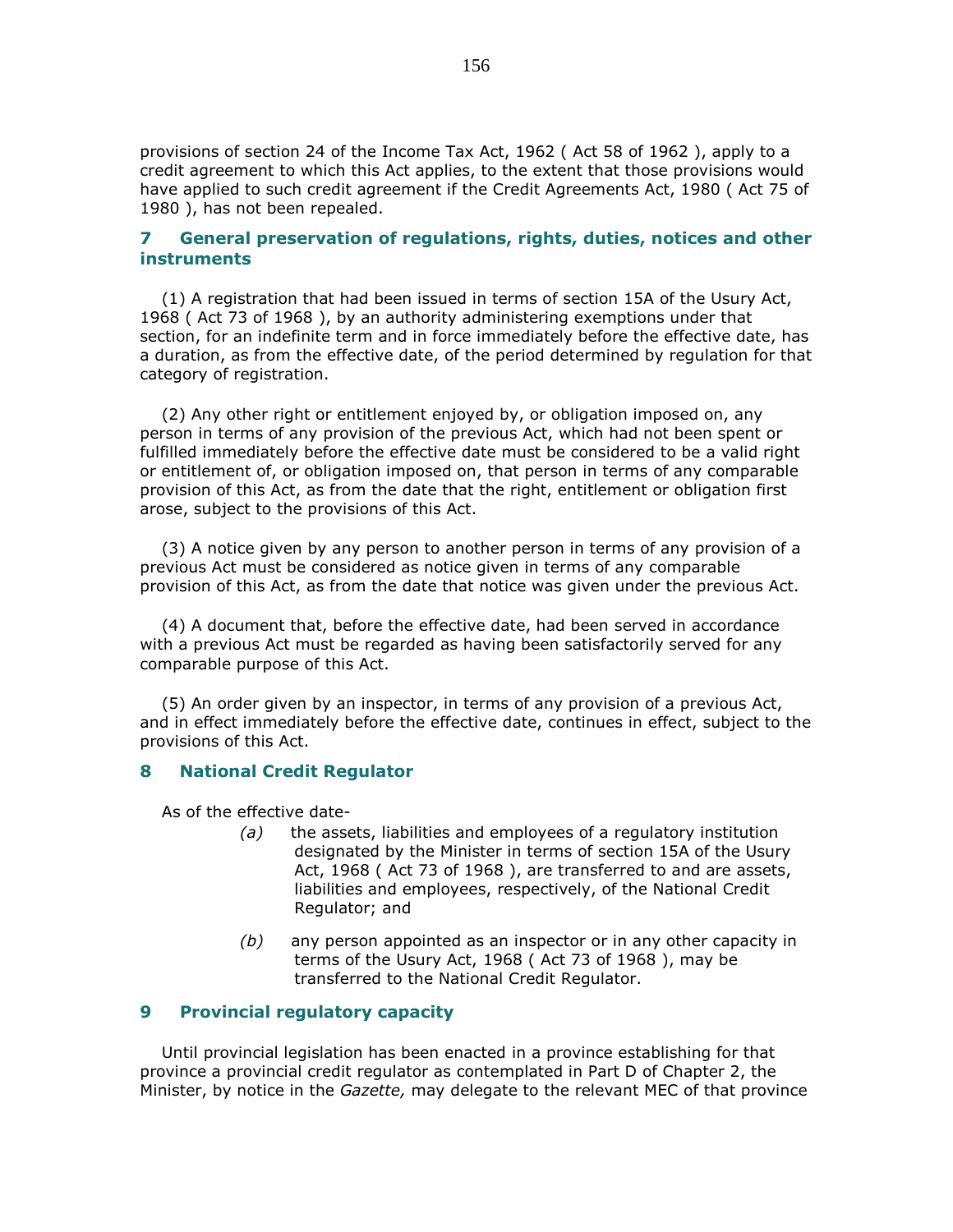all or any of the functions of the National Credit Regulator to be exercised within that province and in accordance with this Act.

## 10 Continued enforcement of repealed laws

 Despite the repeal of the previous Acts, for a period of three years after the effective date and in respect of a matter that occurred during the period of three years immediately before the effective date-

- (a) the National Credit Regulator may exercise any power of the Minister in terms of any such previous Act to investigate and prosecute any breach of that Act, as if it were proceeding with a complaint in terms of this Act; and
- $(b)$  the Tribunal may make any order that it is authorised to make in terms of this Act that could have been made in the circumstances by a court under any previous Act as if it were proceeding with a complaint in terms of this Act.

## 11 Regulations

 On the effective date, and for a period of 60 business days after the effective date, the Minister may make any regulation contemplated in the Act without meeting the procedural requirements set out in section 171 or elsewhere in this Act, provided the Minister has published such proposed regulations in the Gazette, allowing a period of at least 30 business days for comment.

## PENDLEX: National Credit Act 34 of 2005 after amendment by the Consumer Protection Act 68 of 2008

#### Section 27 - words preceding para. (a)

 The Tribunal or a member of the Tribunal acting alone in accordance with this Act or the Consumer Protection Act, 2008 may-

## Section 31 (1)

 The Chairperson is responsible to manage the caseload of the Tribunal in terms of this Act or any other legislation, and must assign each application or other matter referred to the Tribunal in terms of this Act or any other legislation to-

- $(a)$  a member of the Tribunal, to the extent that this Act, section 75 (5) of the Consumer Protection Act, 2008, or any other legislation provides for a matter to be considered by a single member of the Tribunal; or
- $(b)$  a panel composed of any three members of the Tribunal, in any other case.

## Section 126A - Restrictions on certain practices relating to credit agreements

 (1) A person must not promote, offer to supply, supply or induce any person to accept the supply of any service that has as its dominant function-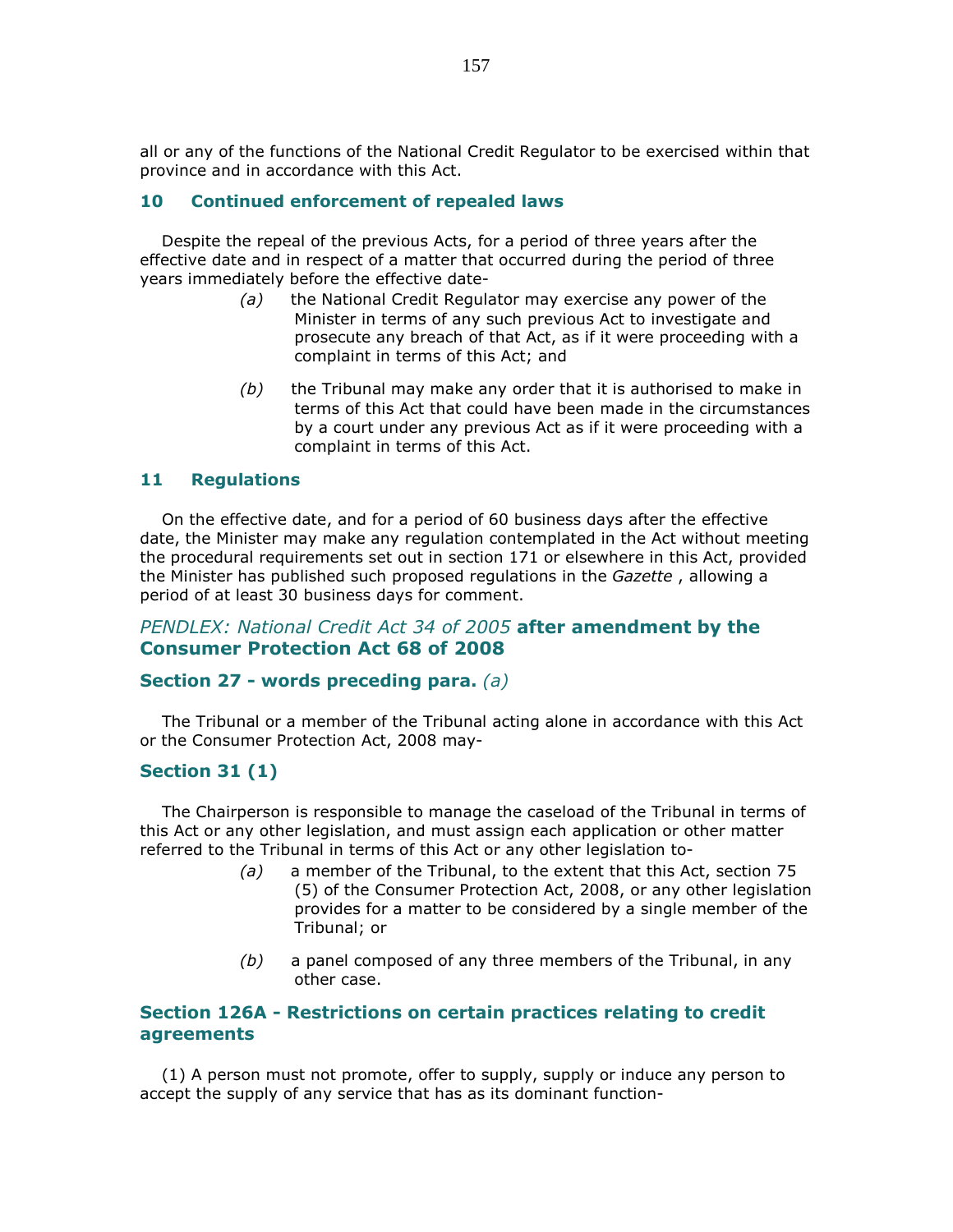- (a) the breaching of a credit agreement; or
- $(b)$  the unauthorised transfer of any right of a credit provider under a credit agreement to a third person.

(2) Subsection  $(1)$   $(b)$  does not apply in respect of-

- $(a)$  any negotiation, by an attorney on behalf of a consumer, with the credit provider concerned; or
- $(b)$  any action carried out by, on behalf of or with the permission of the credit provider concerned.

 (3) A person who offers to supply, or supplies, any service for the express or implied purpose of-

- (a) improving a consumer's credit record, credit history or credit rating; or
- (b) causing a credit bureau to remove credit information from its records concerning that consumer,

may not charge a consumer, or receive any payment from the consumer, for the credit repair service until that service has been fully performed, and must provide each consumer with a disclosure statement in the prescribed manner and form.

 (4) Subsection (3) does not apply in respect of any credit repair service rendered by an attorney, or a registered credit bureau.

(5) A person who offers to supply, or supplies-

- (a) any service for the express or implied purpose of investigating fees, charges or interest charged on a credit agreement; or
- (b) a computer software programme originating within the Republic, which is programmed to calculate fees, charges, or interest charged on a credit agreement, for valuable consideration,

must provide each consumer of the service or software, as the case may be, with a disclosure statement in the prescribed manner and form.

 (6) This section does not apply to a debt counsellor in respect of any action authorised in terms of this Act.

## Section 141A - Extended application of this Part

 This Part applies to any matter before the Tribunal irrespective of whether the matter arises in terms of this Act or any other legislation.

## **Section 142 (3)** (b)

 consent orders in terms of this Act or the Consumer Protection Act, 2008;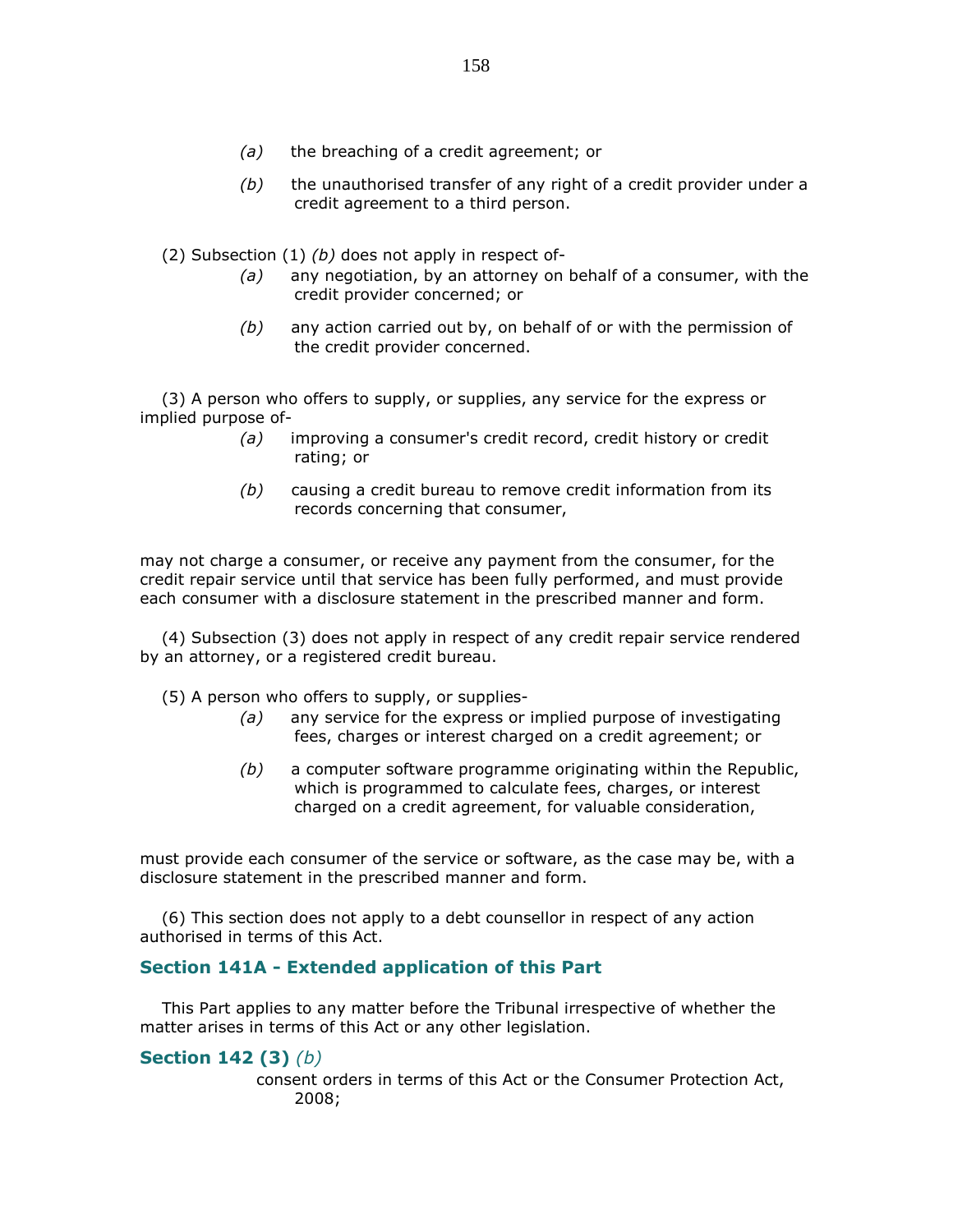## Section 142 (4)

 At the conclusion of a hearing, the Tribunal must make an order permitted in the circumstances in terms of this Act, or the Consumer Protection Act, 2008, and must issue written reasons for its decisions.

## Section 143  $(a)$

 The National Credit Regulator, or the National Consumer Commission in the case of a matter arising in terms of the Consumer Protection Act, 2008;

### **Section 147 (2)** (a)

 has not made a finding against a respondent, the member of the Tribunal presiding at a hearing may award costs to the respondent and against a complainant who referred the complaint in terms of section 141 (1) or section 75 (1)  $(b)$  of the Consumer Protection Act, 2008, as the case may be; or

### **Section 147 (2)** (b)

 has made a finding against a respondent, the member of the Tribunal presiding at a hearing may award costs against the respondent and to a complainant who referred the complaint in terms of section 141 (1) or section 75 (1) (b) of the Consumer Protection Act, 2008, as the case may be.

## Section 148 (2) (b)

 appeal to the High Court against the decision of the Tribunal in that matter, other than a decision in terms of section 138 or section 69 (2) (b) or 73 of the Consumer Protection Act, 2008, as the case may be.

## Section 150 - words preceding para. (a)

 In addition to its other powers in terms of this Act, the Tribunal may make an appropriate order in relation to prohibited conduct or required conduct in terms of this Act, or the Consumer Protection Act, 2008, including-

#### Section 150  $(d)$

 confirming a consent agreement in terms of this Act or the Consumer Protection Act, 2008 as an order of the Tribunal;

#### Section 150 (i)

 any other appropriate order required to give effect to a right, as contemplated in this Act or the Consumer Protection Act, 2008.

# Section 151 (1)

 The Tribunal may impose an administrative fine in respect of prohibited or required conduct in terms of this Act or the Consumer Protection Act, 2008.

## Section 151 (2) - words preceding para.  $(a)$